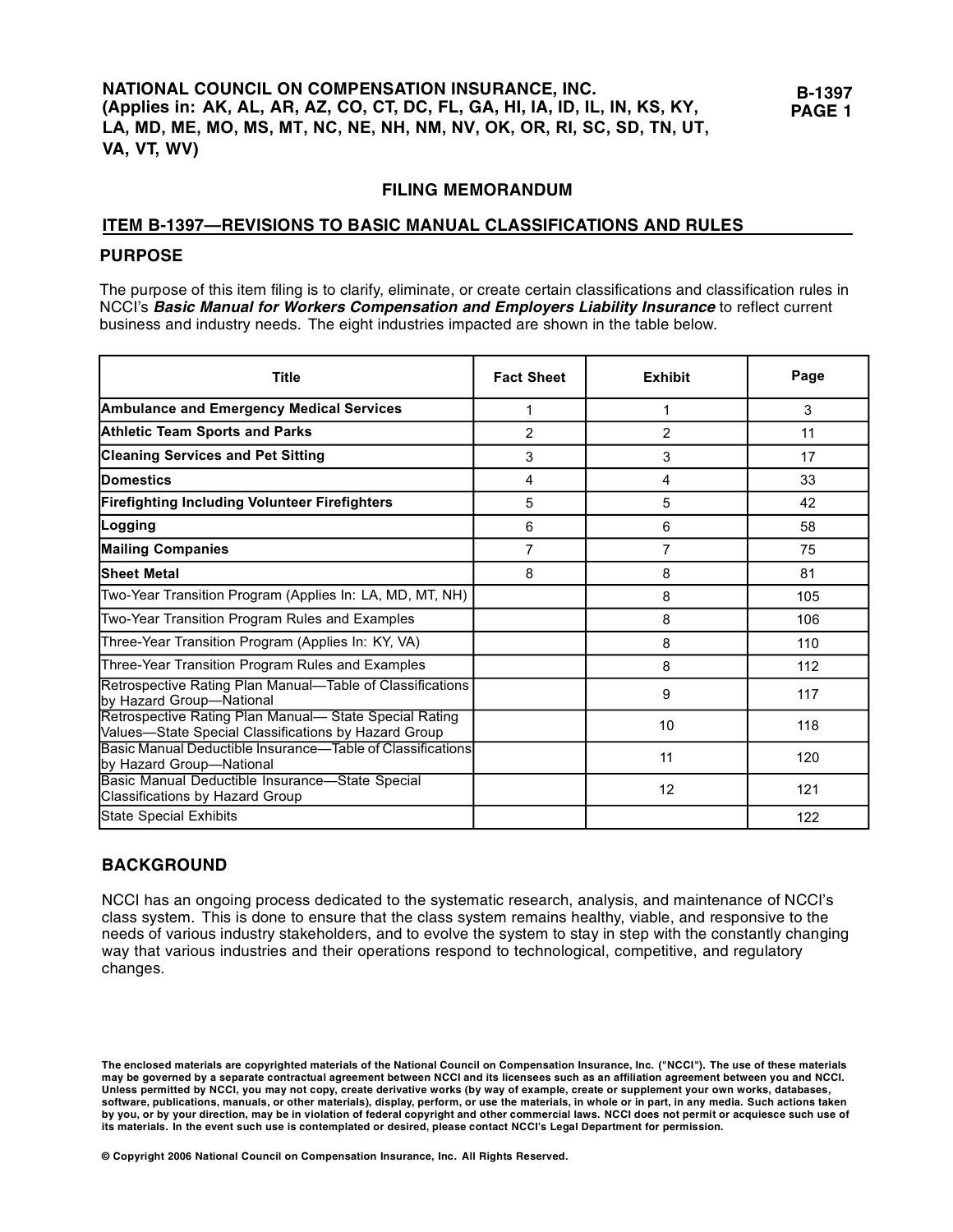# **NATIONAL COUNCIL ON COMPENSATION INSURANCE, INC.** B-1397 **(Applies in: AR, AZ, CO, CT, DC, FL, GA, HI, IA, ID, KS, KY, LA, MD, PAGE 2 ME, MO, MS, NE, NH, NM, NV, OK, SD, TN, UT, VT)**

# **FILING MEMORANDUM**

# **ITEM B-1397—REVISIONS TO BASIC MANUAL CLASSIFICATIONS AND RULES**

Classifications, and industry-grouped classifications, are analyzed to determine which, if any, should be considered for modernization, consolidation, elimination, or clarification. This item filing includes proposals for the individual classifications identified in each exhibit.

As part of this process, we are also simplifying the classification section of NCCI's **Basic Manual**. In many instances, NCCI is proposing the elimination of redundant phraseologies.

NCCI's analysis of the class system is national in scope and the recommendations within this item are being proposed in all NCCI states. We recognize, however, the occasional need for state-specific classification treatments to reflect geographical differences, and such treatments are also incorporated within this filing.

## **PROPOSAL**

It is proposed that the classifications indicated in the attached exhibits be modernized, consolidated, created, eliminated, or clarified as shown. It is also proposed that the corresponding NCCI's **Basic Manual** rules indicated in the exhibits be revised to be consistent with the proposed classification changes.

This item filing is broken out in sections as enumerated in the table shown on Page 1. Each section contains a fact sheet outlining the proposals relating to the section, as well as the background and basis for the proposed changes, the estimated impact of the proposals, and the details of implementation. Each section also contains exhibits detailing the changes being proposed to NCCI's **Basic Manual** .

### **IMPACT**

This item filing will foster the uniform and equitable treatment of risks within each industry. NCCI recognizes that some of our recommendations, such as moving a specific operation from one classification to another, may have a premium impact for particular risks. Additionally, some of the changes proposed will have a loss cost or rate impact. The industry fact sheets outline the potential impacts specific to each of the proposed changes.

# **IMPLEMENTATION**

In order to implement this item filing, the attached exhibits detail the changes required in NCCI's **Basic Manual.** 

In all states, except Hawaii, this item will be implemented effective 12:01 a.m. on July 1, 2007, applicable to new and renewal voluntary and assigned risk policies. Loss cost, rate, and wording changes that do not need a transition program will be implemented on this date. Some fact sheets propose a transition program for particular states. In those instances, each fact sheet will identify the applicable states as well as give details corresponding to the final implementation date due to that transition program.

In Hawaii, the effective date is determined upon regulatory approval of the individual carrier's election to adopt this change.

In Virginia, this item will be implemented for policies effective on or after 12:01 a.m. July 1, 2007, voluntary and assigned risk policies.

**The enclosed materials are copyrighted materials of the National Council on Compensation Insurance, Inc. ("NCCI"). The use of these materials may be governed by a separate contractual agreement between NCCI and its licensees such as an affiliation agreement between you and NCCI. Unless permitted by NCCI, you may not copy, create derivative works (by way of example, create or supplement your own works, databases,**  software, publications, manuals, or other materials), display, perform, or use the materials, in whole or in part, in any media. Such actions taken<br>by you, or by your direction, may be in violation of federal copyright and **its materials. In the event such use is contemplated or desired, please contact NCCI's Legal Department for permission.**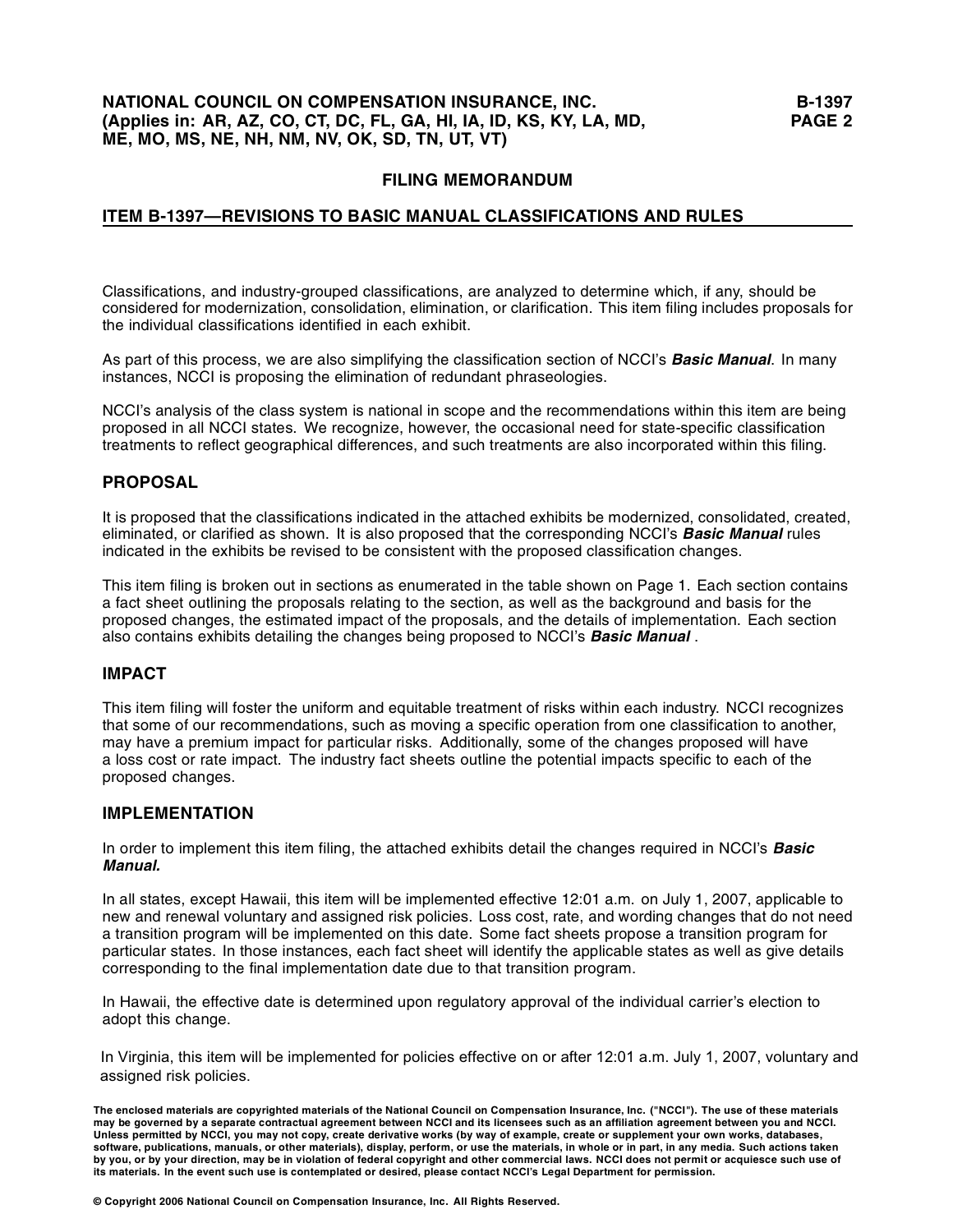# **EXHIBIT 1—FACT SHEET**

### **AMBULANCE AND EMERGENCY MEDICAL SERVICES**

### **PROPOSAL**

The focus of the proposed change for this industry is to establish a new classification code for the ambulance and emergency medical services industry.

### **NCCI recommends the following national treatment for classifications and rules:**

- 1. Discontinue the cross-reference phraseology for Code 7370—Ambulance Service Companies: All Other Employees & Drivers and establish a new national classification for the industry—Code 7705—Ambulance Service and EMS (Emergency Medical Service) Providers & Drivers. Initially the loss cost or rate for the new code will be the existing rate for Code 7370, the code from which this industry is being removed. This method of establishing the loss cost or rate for the new code will allow for minimal rate/premium impact on policyholders.
- 2. The new code will include "door-through-door" nonemergency medical transportation of patients between medical facilities. Such medical transportation must be "door through door," where the patient is taken inside the medical facility through the door, not merely dropped off in front of the location. All other noncertified, nonemergency transports to be separately rated as Code 7370 or Code 7382—Bus Co.—All Other Employees & Drivers. These other types of transports generally do not share the two primary hazards unique to this industry—the emergency nature of the service and the medical treatment provided to customers.
- 3. The new code will include volunteers along with wording that clearly indicates how to deal with the remuneration aspect of volunteers in this industry. This classification treatment of volunteers is proposed for the following two reasons:
	- Issues relating to volunteers in this industry rarely arose when researching this industry. These issues do not appear to be a cause of concern, unlike in the firefighting industry.
	- It is likely that in many areas, especially the rural ones, the EMS volunteers work in conjunction with the firefighting volunteers. They may already be classified to the firefighting codes.
- 4. Continue to classify the garage operations of ambulance companies, EMS providers, and rescue squads to Code 8385—Ambulance Service Companies—Garage Employees, and update wording accordingly.

### **Arkansas Specific:**

NCCI recommends that Arkansas adopt the proposed national classification, Code 7705, for this industry. The new classification, Code 7705, would replace the Arkansas state special cross-reference wording for Code 7720—Emergency Medical Technicians, Paramedics, Ambulance or Rescue Workers & Drivers. Since the new classification is being created specifically for the ambulance and EMS industry, it is a better fit for the exposures and hazards than Code 7720, which is also the police classification. NCCI also proposes an exception for the loss cost assigned initially to the new code in Arkansas. The loss cost from Code 7720 will be used as the initial loss cost for Code 7705 instead of the loss cost from Code 7370.

### **Connecticut Specific:**

NCCI recommends that Connecticut eliminate the state special phraseology that currently assigns volunteer ambulance service companies to Code 7382 and adopt the proposed state exception wording for the new national Code 7705, which will now include both volunteer and nonvolunteer ambulance service companies. This wording continues to specify that the premium basis for volunteers is shown under the Miscellaneous Values of the state rate page per ambulance per year.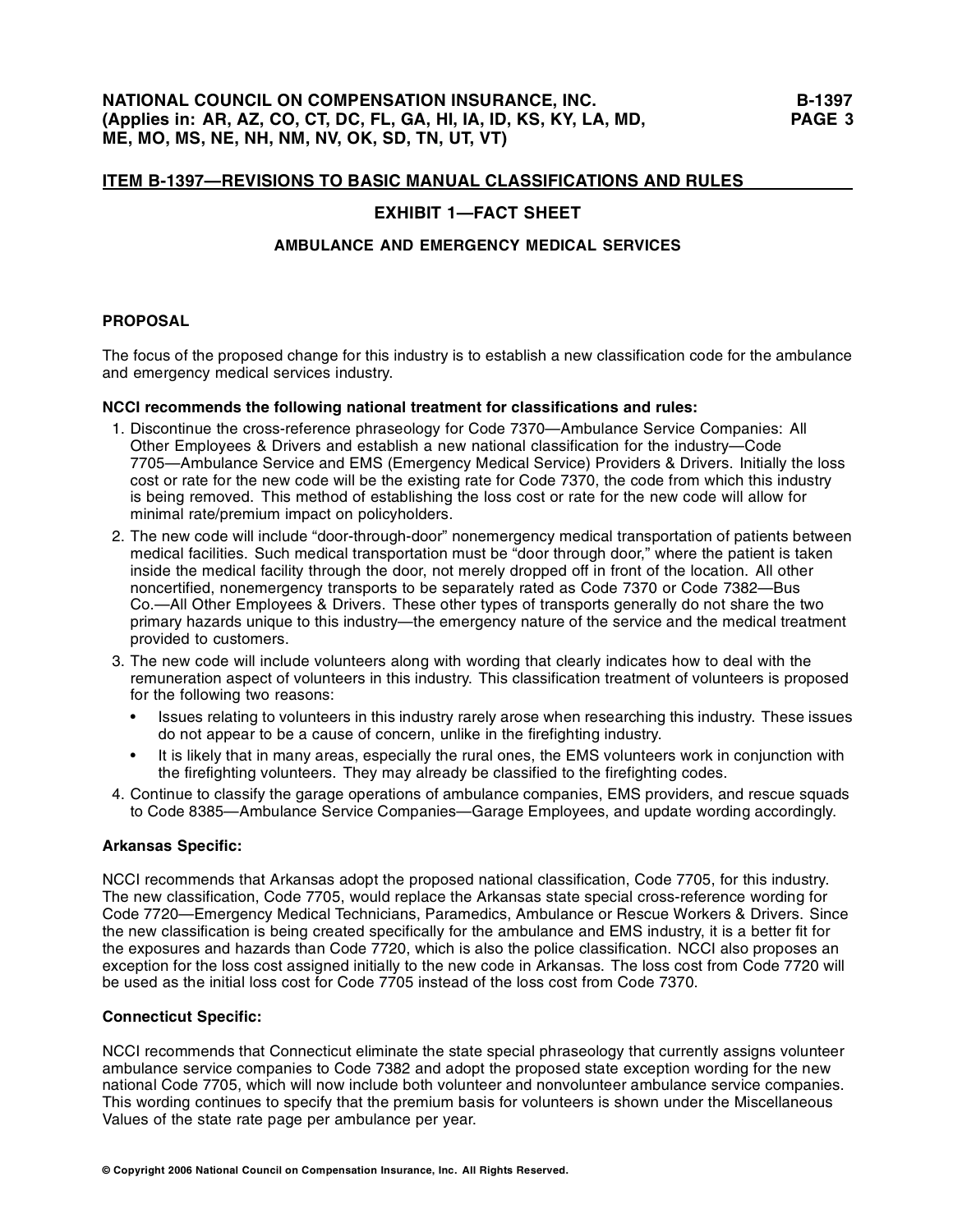# **EXHIBIT 1—FACT SHEET (CONT'D)**

### **Illinois Specific:**

NCCI recommends that Illinois discontinue the state exeptions for Code 7370 and Code 8385 and instead adopt state exception wording for new Code 7705 and newly defined Code 8385. The proposed state exception wording extends \$300 per year minimum payroll to volunteers classified to a standard exception code.

### **Iowa Specific:**

NCCI recommends that Iowa discontinue the state exception use of Code 7370—Volunteer Ambulance Drivers and Attendants and instead adopt the proposed national treatment.

### **Louisiana Specific:**

In Louisiana, Code 7705 is already used as a state exception. NCCI recommends that the proposed new national wording for Code 7705 replace the existing state special wording.

### **Maine Specific:**

NCCI recommends that Maine adopt the proposed state exception wording for Code 7705. This wording specifies that the premium basis for volunteers is shown under the Miscellaneous Values of the state rate pages per ambulance per year.

### **Nebraska Specific:**

NCCI recommends that Nebraska discontinue the state exception use of Code 7370—Voluntary Ambulance Drivers & Attendants and instead adopt the proposed national treatment.

### **Oklahoma Specific:**

NCCI recommends that Oklahoma adopt the proposed national classification, Code 7705, for this industry. The new classification, Code 7705, would replace the Oklahoma state special cross-reference wording for Code 7382—Ambulance Service Companies: All Other Employees & Drivers. Since the new classification is being created specifically for the ambulance and EMS industry, it is a better fit for the exposures and hazards than Code 7382, which is also the bus company classification. NCCI also proposes an exception for the rate assigned initially to the new code in Oklahoma. The loss cost from Code 7382 will be used as the initial loss cost for Code 7705 instead of the loss cost from Code 7370.

#### **South Dakota Specific:**

NCCI recommends that South Dakota adopt the proposed national classification, Code 7705, for this industry. The new classification, Code 7705, would replace the South Dakota state special cross-reference wording for Code 7704—Ambulance or Rescue Workers & Drivers. Since the new classification is being created specifically for the ambulance and EMS industry, it is a better fit for the exposures and hazards than Code 7704, which is also the firefighting classification. NCCI also proposes an exception for the loss cost assigned initially to the new code in South Dakota. The loss cost from Code 7704 will be used as the initial loss cost for Code 7705 instead of the loss cost from Code 7370.

### **Vermont Specific:**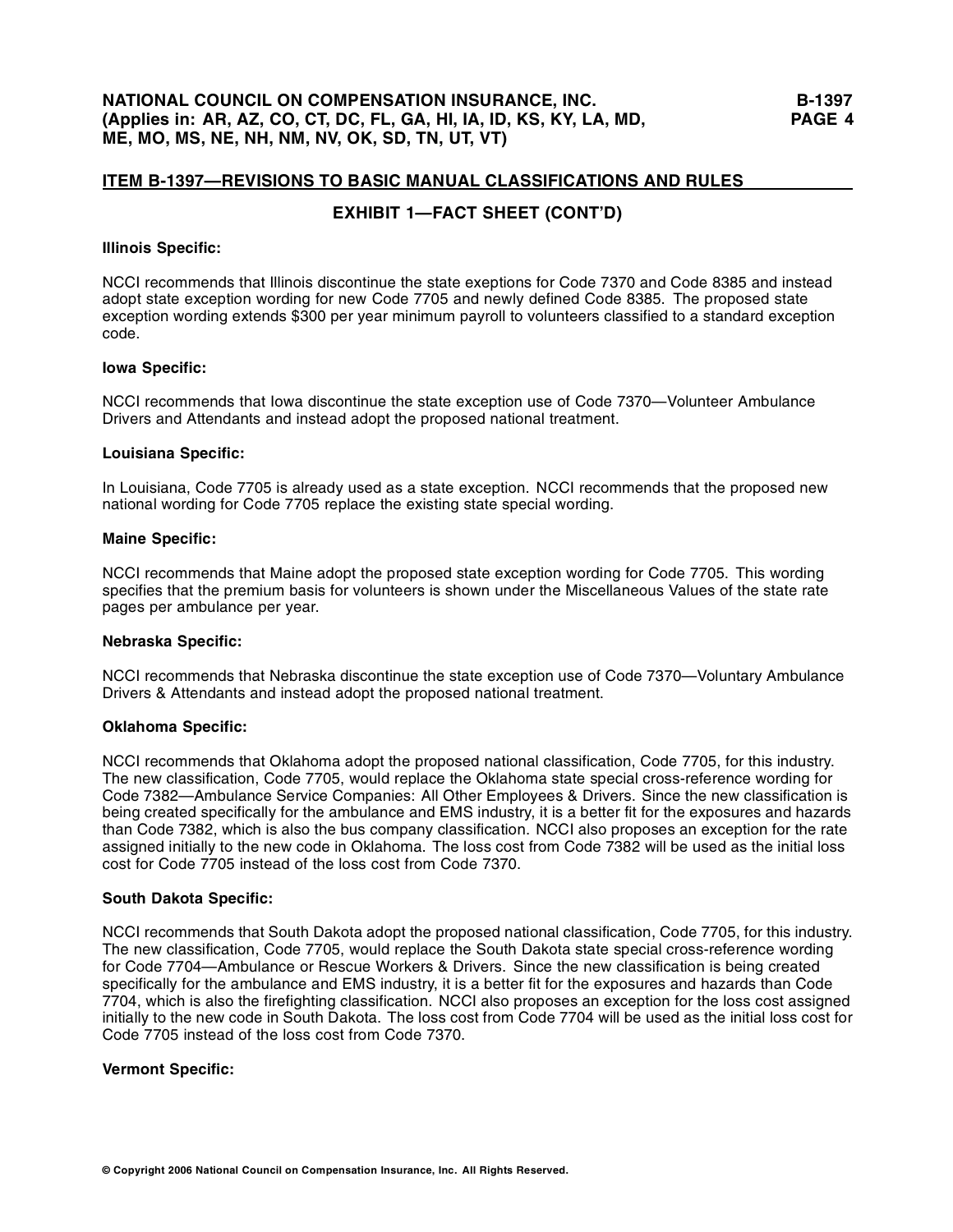# **NATIONAL COUNCIL ON COMPENSATION INSURANCE, INC. B-1397 (Applies in: AR, AZ, CO, CT, DC, FL, GA, HI, IA, ID, KS, KY, LA, MD, PAGE 5 ME, MO, MS, NE, NH, NM, NV, OK, SD, TN, UT, VT)**

### **ITEM B-1397—REVISIONS TO BASIC MANUAL CLASSIFICATIONS AND RULES**

# **EXHIBIT 1—FACT SHEET (CONT'D)**

In Vermont, Code 7705 is already used as a state exception. NCCI recommends that the proposed new national wording for Code 7705 replace the existing state special wording. This will change the \$275 minimum payroll per volunteer per year in Vermont to the \$300 minimum payroll per volunteer per year that is used nationally.

# **BACKGROUND AND BASIS FOR CHANGE**

Ambulance services, emergency medical services, and rescue squad members respond to emergency calls to help the ill and injured, extricate victims when necessary, administer first aid and/or more advanced medical treatment, and provide transportation to a medical facility. They often treat patients in life-or-death situations. The principal responsibilities of these services have remained basically unchanged since the first horse-drawn ambulance carriage clattered down the streets of New York City in 1869, and the first rescue squad, the Roanoke Life Saving Crew, pulled its first victim out of the ruins of a collapsed house in Virginia in 1928.

Generally, the national classification treatment of this industry is to assign two codes for its operations: Code 7370—Ambulance Service Companies—All Other Employees & Drivers, which is a cross-reference phraseology under Code 7370—Taxicab Co.: All Other Employees & Drivers, and a companion code for related automotive repair, Code 8385—Ambulance Service Companies—Garage Employees.

Four states have different state special treatment. Additionally, eight states have state special treatment dealing with the volunteer segment of the industry. In two of these states, the code for volunteer ambulance/EMS workers also includes volunteer firefighters.

There were three items that came up during the research of this industry:

- 1. Ambulance medical service providers do not appear to be a good fit in Code 7370. The medical operations and frequent emergency nature of this industry are exposures not shared by the taxicab and unscheduled limousine companies also classified in this code.
- 2. The classification treatment for hospital ambulance services will be reviewed to ensure clarity and consistency with the nonhospital ambulance providers.
- 3. The duties of an ambulance driver will be researched further to determine whether they also include medical duties.

Item 1 is addressed in the recommendations to filed wording. Item 2 will be addressed via changes to nonfiled wording in NCCI's **Scopes® of Basic Manual Classifications**. Regarding item 3, it appears there has been a change in how ambulance/EMS crews operate. Ambulance/EMS crew members must be certified to provide some level of medical assistance. These crew members take turns as drivers of the ambulance. It is very rare that an employee would function solely as a driver, as has happened in the past.

Ambulance and emergency medical service can be provided by different types of organizational entities, such as private ambulance services (for profit and nonprofit), hospitals, county or government-based services, fire departments, or a combination of the above. According to industry feedback, the type of organizational entity makes very little difference in the actual work done by the ambulance or EMS crew. The primary responsibility of an ambulance worker is patient care.

Formal training and certification is needed to become an EMT or paramedic. All 50 states have a certification procedure. There are four recognized levels of training:

- 1. First Responder
- 2. Emergency Medical Technician (EMT)—Basic
- 3. EMT—Intermediate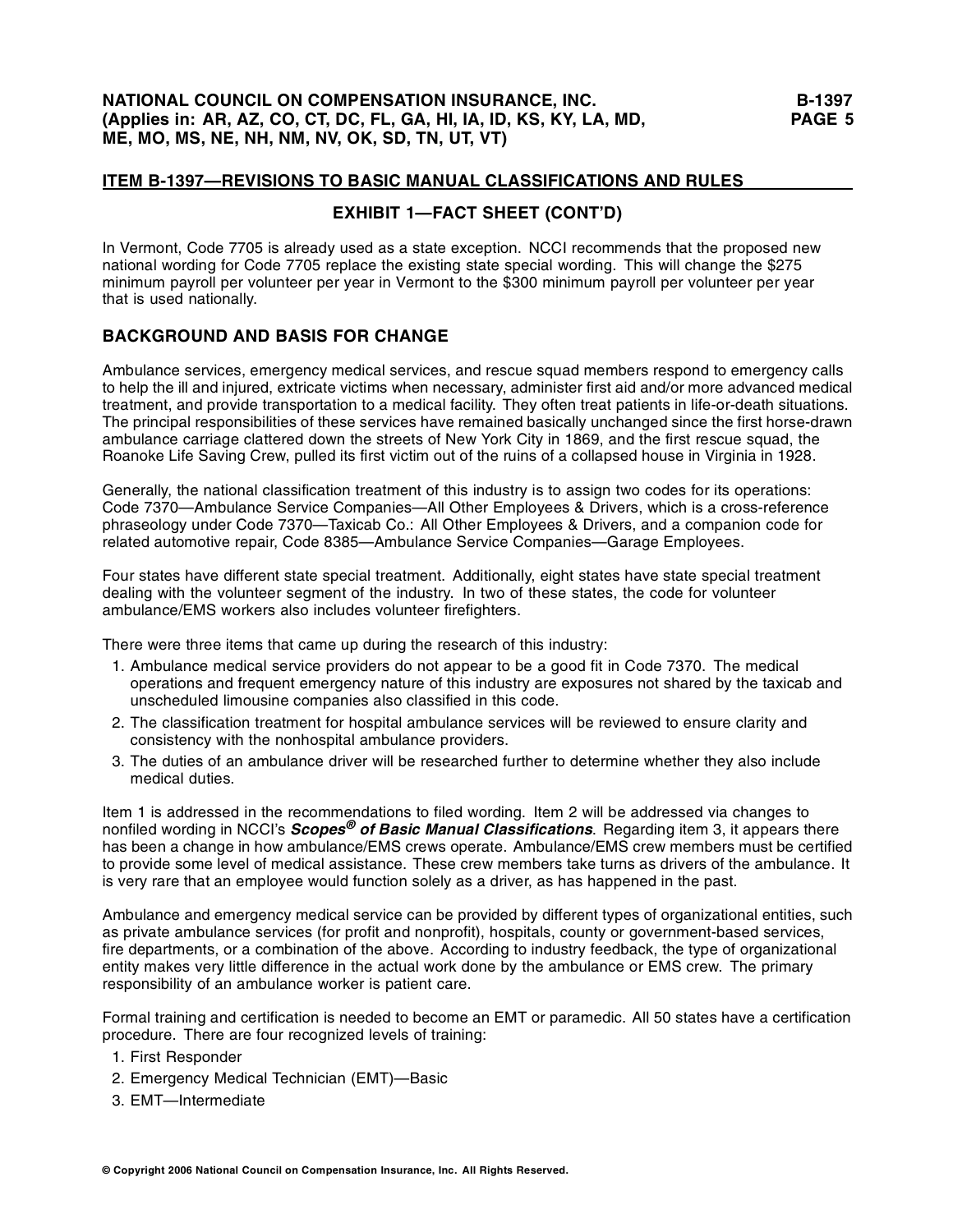# **EXHIBIT 1—FACT SHEET (CONT'D)**

4. Paramedic or EMT—Paramedic

Every community has the responsibility to provide EMS/first responder services. Often, this is done at the county level. The choices a community has for providing these services are:

- Contract exclusively with a private entity or a hospital
- Contract with a fire service or public entity
- Use a volunteer system
- Contract with a combination of providers

It is common for fire protection services to provide some level of emergency medical services, and firefighters are often cross-trained as EMTs. It is also common for an ambulance company or EMS provider/rescue squad to respond to fire calls. However, it is rare that an ambulance or EMS worker is cross-trained as a firefighter. The main differences between emergency medical services when provided by the fire protection entity and an ambulance company or an EMS provider/rescue squad appear to be (1) the degree of medical experience or training, and (2) the issue of who transports the injured party to the hospital. It is common for the ambulance, EMS, and rescue crews to have more training and experience in medical treatment than the firefighters who are cross-trained EMTs. Also, it appears standard that the ambulance service gets the job of transporting the patients if it is a responder. The EMS provider, rescue squad, or fire crew would provide the transport only if there were no ambulance service.

Crew members of an EMS provider may be paid or may be volunteers in the community. A national EMS survey conducted in 2003 indicates that volunteerism accounts for 47% of the EMS workforce in the United States. Rural areas typically have more volunteer EMS personnel than areas of higher populations, as is the situation in the fire service. The national EMS survey further indicates that in rural states, the median percentage of volunteerism is higher at 73%.

In the ambulance industry, "paratransit" means the nonemergency transport of a stable patient. Such transport can be made in the typical ambulance vehicle, although a van customized to meet special mobility needs is often used. Such vans are usually wheelchair and stretcher accessible, equipped with lifts, and possibly outfitted to accommodate oxygen users. They rarely have the extent of medical equipment standard to an ambulance.

Whether or not ambulance or EMS providers service their own vehicles is mainly a function of size. Generally a fleet of 10 to 12 ambulances is enough to justify a full-time mechanic.

The work done by employees in this industry is not only physically strenuous but also stressful. The exposures expected for workers in this industry matched the types of claims reflected in the claims data that was reviewed.

National claims information for Code 7370 was reviewed by separating data between the ambulance/EMS providers and the taxicab and limousine companies via a name sort. Data for insureds whose names contained the words "ambulance," "emergency," "medical," "paratransit," "paramedic," and "rescue" was separated from the other data in Code 7370. Data for the state of Vermont was also reviewed since it has a state special code for the ambulance/EMS industry and the data was easily accessible. In this comparison of claims data between the two industries, there were some significant differences. Strain or injury by lifting was a top cause of injury in both industries, but for the ambulance/EMS industry, the percentages relating to these claim causes were much higher than those for the taxicab industry. This makes sense due to the significant lifting and carrying of patients by ambulance/EMS workers. The ambulance/EMS industry had a much lower proportion of motor vehicle-related injuries compared to the taxicab industry. Also, for the ambulance industry,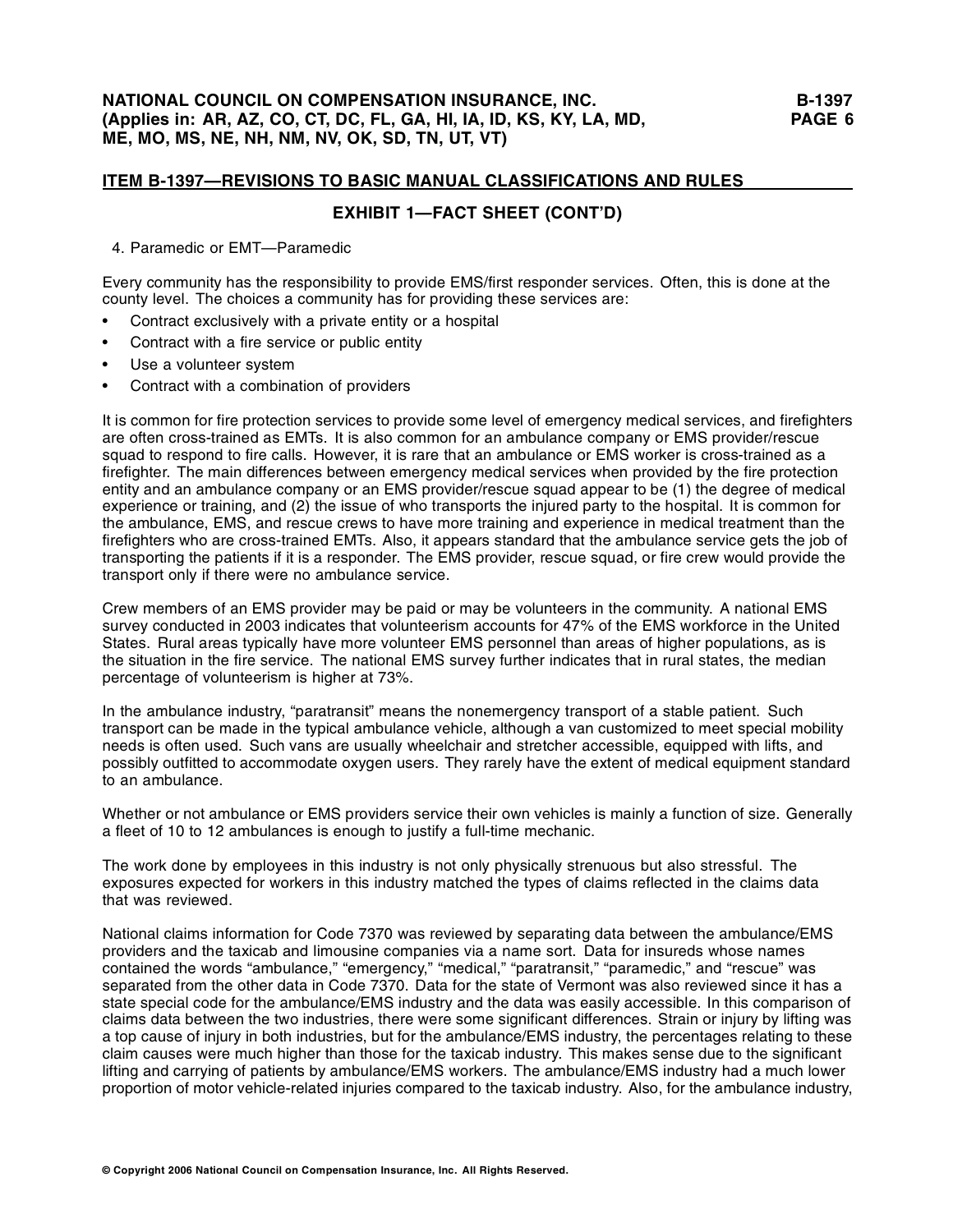# **EXHIBIT 1—FACT SHEET (CONT'D)**

the injury cause: struck or injured by: fellow worker, patient, represented a much higher proportion of injuries compared to the taxicab industry. This also makes sense based on the nature of job duties.

These differences support the fact that the ambulance/EMS industry is its own unique industry with homogeneous operations, processes, and related exposures and hazards. Data from NCCI, as well as outside sources, also indicates that there are enough employees and payroll in the industry to support its own separate, credible class code.

### **IMPACT**

This item proposes to establish a new national Code 7705—Ambulance Service and EMS (Emergency Medical Service) Providers & Drivers, specifically for ambulance and EMS providers. Except for the states of Arkansas, Oklahoma, South Dakota, and Vermont, which currently have state-special treatment, it is proposed that the initial loss cost or rate and experience rating values be that of Code 7370 until Code 7705 establishes sufficient experience to determine its own loss cost or rate. The new code's loss cost or rate will eventually reflect the underlying experience of all risks with payroll and loss experience assigned to that classification. With the exception of the states mentioned above, it is expected that all the experience generated for the new code will come from Code 7370. Therefore, this proposal is not expected to cause a significant change in statewide or individual risk premium for these states.

### **Arkansas Specific:**

This item proposes to establish a new national Code 7705—Ambulance Service and EMS (Emergency Medical Service) Providers & Drivers, specifically for ambulance and EMS providers in Arkansas. It is proposed that the initial loss cost and experience rating values be that of Code 7720 until Code 7705 establishes sufficient experience to determine its own loss cost. The new code's loss cost will eventually reflect the underlying experience of all risks with payroll and loss experience assigned to that classification. It is expected that all the experience generated for the new code will come from Code 7720. Therefore, this proposal is not expected to cause a significant change in statewide or individual risk premium.

### **Connecticut Specific:**

This item proposes to eliminate the state special phraseology that currently assigns volunteer ambulance service companies to Code 7382 and to adopt state exception wording for new national Code 7705, which will now include both volunteer and nonvolunteer ambulance services companies. The state special wording regarding the basis of premium for volunteer ambulance services will remain in the newly proposed state exception. This change will result in the reassignment of the volunteer ambulance companies from Code 7382 to new Code 7705. The loss cost for Code 7705 will be taken from Code 7370. The amount of volunteer data reported under Code 7382 is not identified in current data sources. The impact to individual risk premium will depend on the amount of volunteer exposure that transfers from Code 7382 to Code 7705 and the difference in loss costs or rates between these two codes.

### **Illinois Specific:**

This item proposes to eliminate state special phraseology that currently assigns volunteer ambulance service companies to Code 7380 and to adopt the state special wording for the new Code 7705 and Code 8385. The exception wording maintains the current \$300 per volunteer minimum payroll for Code 7705 and Code 8385. This change is not expected to result in a change in individual risk or statewide premium.

### **Iowa Specific:**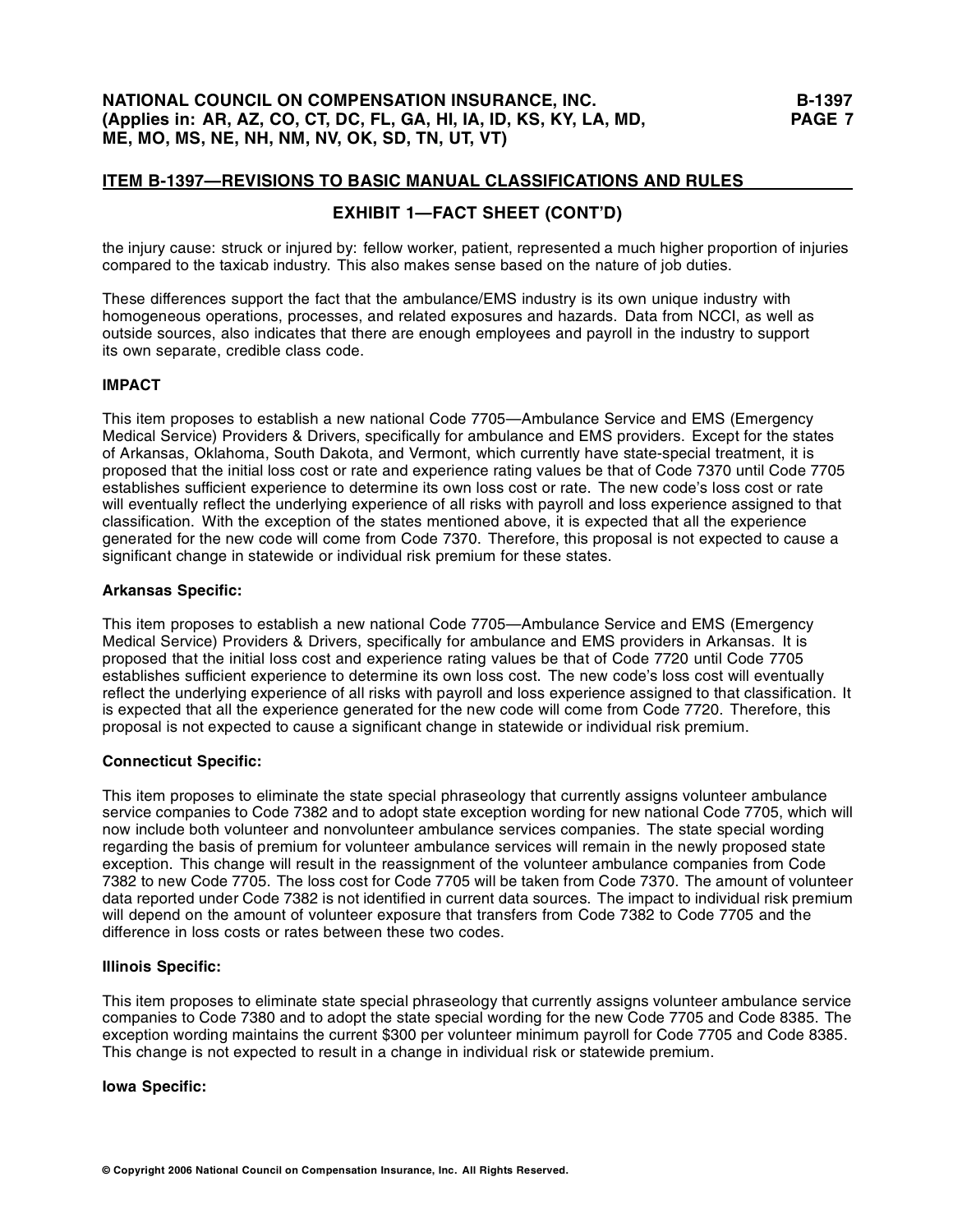# **EXHIBIT 1—FACT SHEET (CONT'D)**

This item proposes to adopt new national Code 7705 and to remove state special classification wording regarding volunteer ambulance drivers and attendants from Code 7370. The current national wording for new national Code 7705 will specify the same \$300 minimum payroll for volunteers, so this wording is no longer needed. This should not result in a change in individual risk or statewide premium.

### **Louisiana Specific:**

This item proposes to replace the Louisiana state special classification wording for Code 7705 and to adopt the newly proposed national treatment. This change is not expected to result in a change in individual risk or statewide premium.

### **Maine Specific:**

This item proposes that the state special wording regarding the basis of premium for volunteer ambulance services be removed from Code 7370 and added as state special wording for the new national Code 7705. Since Code 7705's loss cost or rate will be initially that of Code 7370, this should not result in change in individual risk or statewide premium.

### **Nebraska Specific:**

This item proposes that the state special wording regarding the basis of premium for volunteer ambulance services be removed from Code 7370 since similar wording is already included in the new national Code 7705. This should not result in a change in individual risk or statewide premium.

### **Oklahoma Specific:**

This item proposes to establish a new national Code 7705—Ambulance Service and EMS (Emergency Medical Service) Providers & Drivers, specifically for ambulance and EMS providers in Oklahoma. It is proposed that the initial loss cost and experience rating values be that of Code 7382 until Code 7705 establishes sufficient experience to determine its own loss cost. The new code's loss cost will eventually reflect the underlying experience of all risks with payroll and loss experience assigned to that classification. It is expected that all the experience generated for the new code will come from Code 7382. Therefore, this proposal is not expected to cause a significant change in statewide or individual risk premium.

### **South Dakota Specific:**

This item proposes to establish a new national Code 7705—Ambulance Service and EMS (Emergency Medical Service) Providers & Drivers, specifically for ambulance and EMS providers in South Dakota. It is proposed that the initial loss cost and experience rating values be that of Code 7704 until Code 7705 establishes sufficient experience to determine its own loss cost. The new code's loss cost will eventually reflect the underlying experience of all risks with payroll and loss experience assigned to that classification. It is expected that all the experience generated for the new code will come from Code 7704. Therefore, this proposal is not expected to cause a significant change in statewide or individual risk premium.

### **Vermont Specific:**

This item proposes to change the phraseology of the currently existing Vermont state special Code 7705—Ambulance or Rescue Workers & Drivers to the newly proposed national Code 7705—Ambulance Service and EMS (Emergency Medical Service) Providers & Drivers. This will increase the minimum payroll per volunteer per year by \$25—from \$275 to \$300. The extent of risks using this minimum payroll cannot be determined since it is not identified in the reported classification data. The absolute change in dollar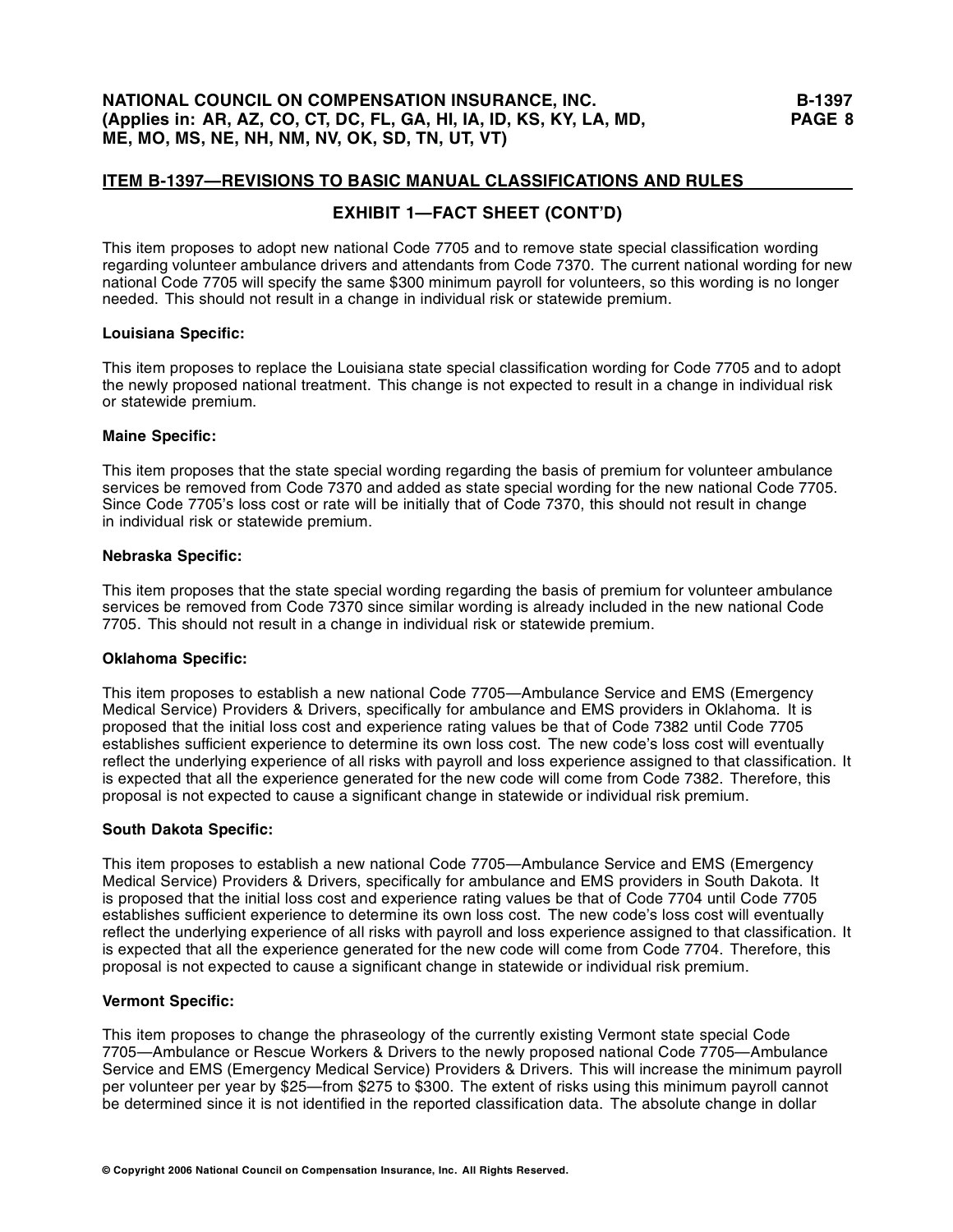# **EXHIBIT 1—FACT SHEET (CONT'D)**

charge for each employee subject to the new minimum will be one-fourth the rate charge [= (\$25/\$100) x rate] of Code 7705.

# **IMPLEMENTATION**

In all states, except Hawaii, this item will be implemented effective 12:01 a.m. on July 1, 2007, applicable to new and renewal voluntary and assigned risk policies. Both wording and rate changes will be implemented on this date.

In Hawaii, the effective date is determined upon regulatory approval of the individual carrier's election to adopt this change.

In Virginia, this item will be implemented for policies effective on or after 12:01 a.m. July 1, 2007, voluntary and assigned risk policies.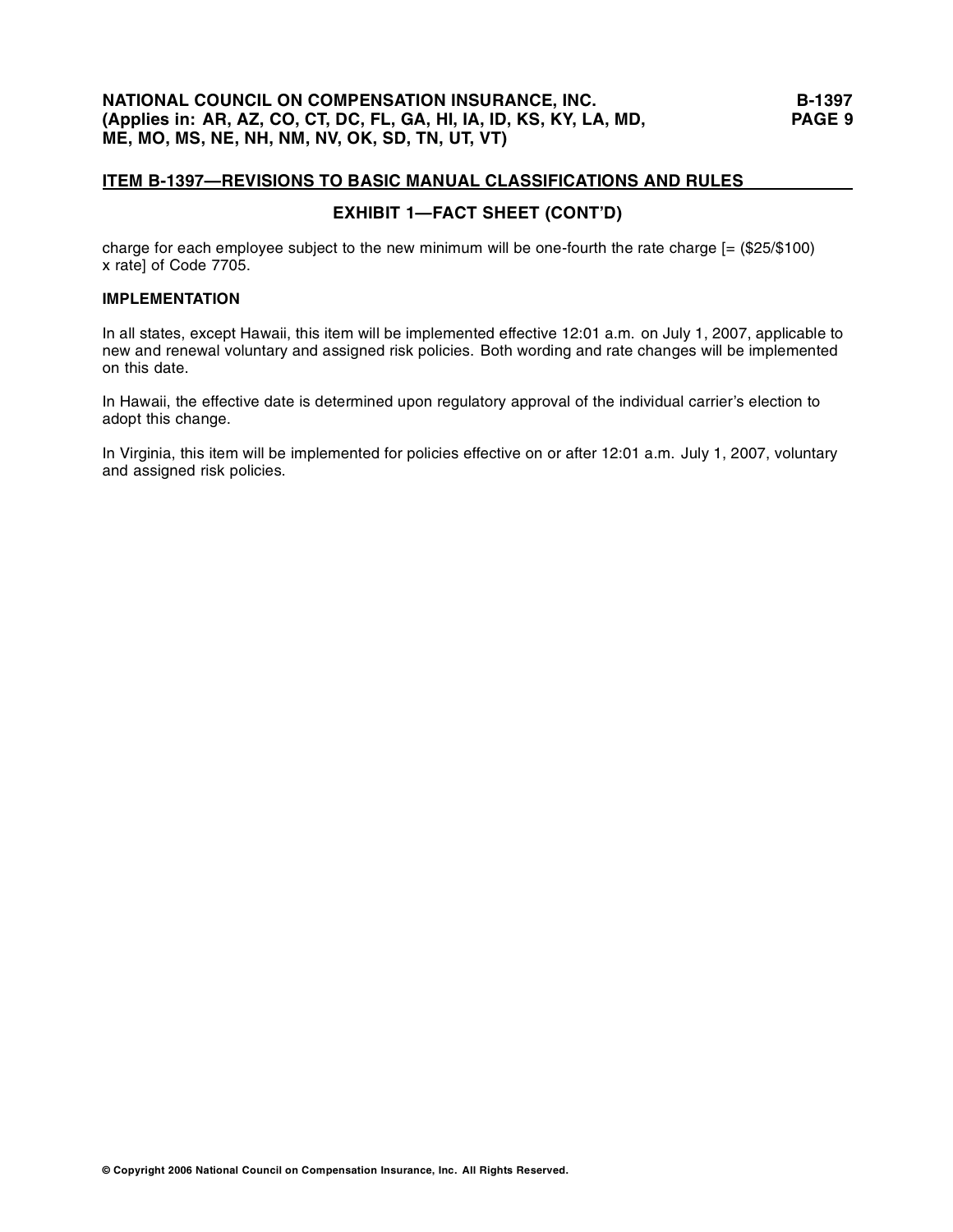**PAGE 10** 

# **ITEM B-1397—REVISIONS TO BASIC MANUAL CLASSIFICATIONS AND RULES**

# **EXHIBIT 1—NATIONAL CLASSIFICATIONS BASIC MANUAL—2001 EDITION AMBULANCE AND EMERGENCY MEDICAL SERVICES CLASSIFICATIONS**

### $AMBULANCE$  SERVICE COMPANIES

**8385**

**AMBULANCE SERVICE COMPANIES—GARAGE EMPLOYEES.** Includes the garage employees of volunteer ambulance service and EMS providers.

**—3—0 7—7—7705 AMBULANCE SERVICE COMPANIES AND EMS (EMERGENCY MEDICAL SERVICE)**  PROVIDERS All Other Employees & DRIVERS. Garage employees separately rated to Code 8385. Ambulance service also includes "door through door" nonemergency medical transportation of patients between medical facilities. All other noncertified, nonemergency transports to be separately rated as Code 7370 or Code 7382.

Applies to volunteer ambulance or EMS personnel serving with or without payroll. Unless state statutes, regulations and/ or rules specify otherwise, premium for such volunteers must be determined on the basis of the payroll normally received by nonvolunteer ambulance or EMS personnel doing the same or similar work; however, in no case should the payroll of any such volunteer be less than \$300 per volunteer per year.

Separately rate firefighters who also perform EMS to Code 7710 or 7711.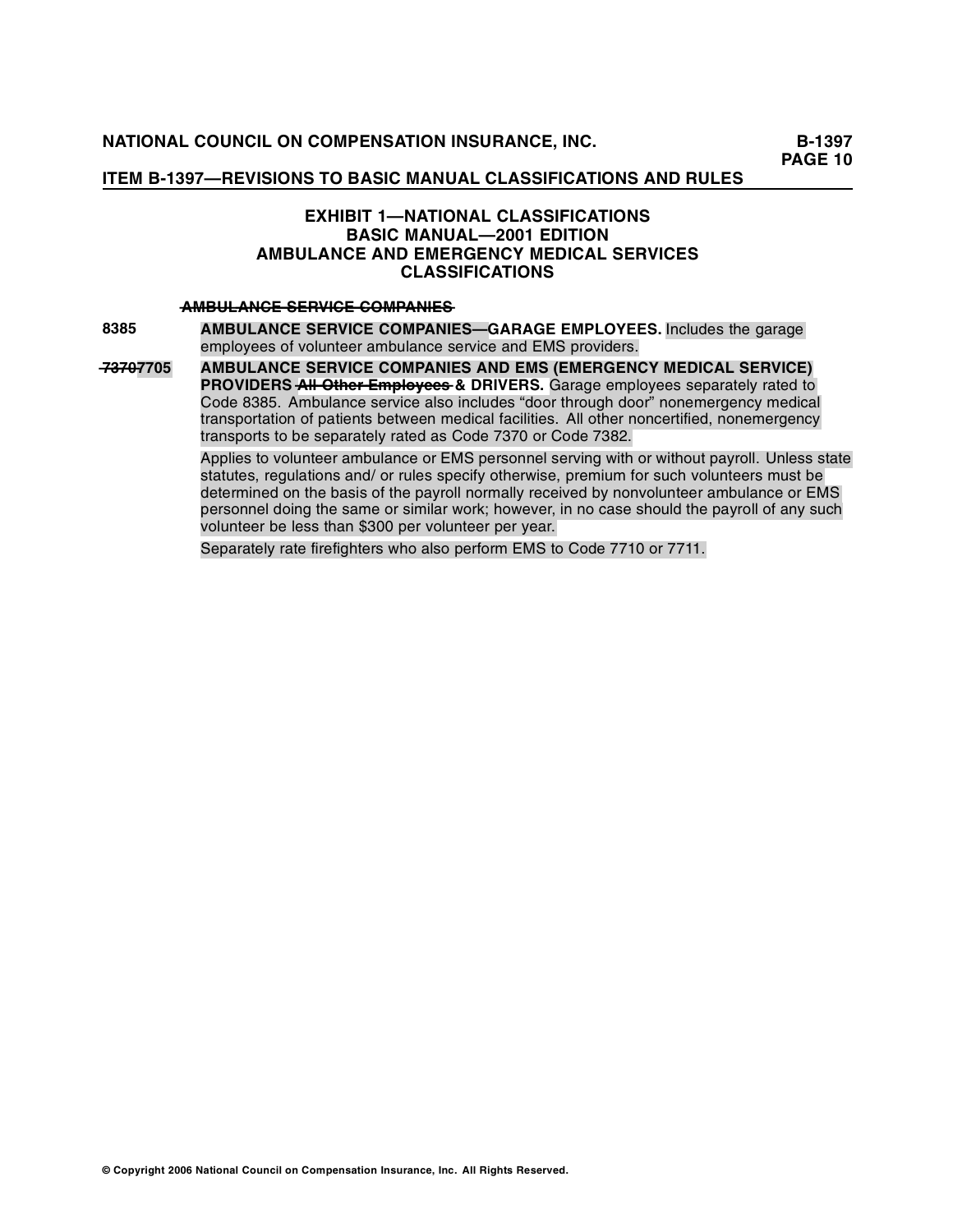# **EXHIBIT 2—FACT SHEET**

# **ATHLETIC TEAM SPORTS AND PARKS**

### **PROPOSAL**

The focus of the proposed changes for this industry is to combine operations into classifications that reflect the exposures common to those operations.

### **NCCI recommends the following national treatment for classifications:**

- 1. Revise and update the phraseology for Code 9178—Athletic Team or Park—Noncontact Sports. The word "Team" will be replaced with "Sports" in the title. Wording will be added to clarify the classification of various employees. A reference to Code 9063—YMCA, YWCA, YMHA, or YWHA, Institution—All Employees & Clerical for amateur sports is also added.
- 2. Revise and update the phraseology for Code 9179—Athletic Team or Park—Contact Sports. The word "Team" will be replaced with "Sports" in the title. Wording will be added to clarify the classification of various employees. A reference to Code 9063 for amateur sports is also added.
- 3. Revise and update the phraseology for Code 9182—Athletic Team or Park—Operation & Drivers. The word "Team" will be replaced with "Sports" in the title. Wording will be added to clarify the classification of various employees.
- 4. Revise and update the phraseology for Code 9063. Wording will be added to clarify the classification of amateur sports. A reference to Codes 9178 and 9179 for professional and semiprofessional sports will also be added.

### **Arizona Specific:**

Revise and update the phraseology for Code 9178. The word "Team" will be replaced with "Sports" in the title. Wording will be added to clarify the classification of various employees. A reference to Code 9063 for amateur sports will also be added. State special maximum and minimum payroll rules will be maintained.

Revise and update the phraseology for Code 9179. The word "Team" will replaced with "Sports" in the title. Wording will be added to clarify the classification of various employees. A reference to Code 9063 for amateur sports will also be added. State special maximum and minimum payroll rules will be maintained.

#### **Colorado Specific:**

NCCI recommends that Colorado discontinue its state special treatments for Codes 9063, 9178, and 9179 and adopt the national treatment of athletes, coaches, managers, and sports officials.

### **Hawaii Specific:**

Revise and update the phraseology for Code 9063. Wording will be added to clarify the classification of amateur sports. A reference to Codes 9178 and 9179 for professional and semiprofessional sports will also be added.

### **Kansas Specific:**

NCCI recommends that Kansas discontinue its state special treatments for Codes 9063, 9178, and 9179 and adopt the national treatment of athletes, coaches, managers, and sports officials.

#### **Missouri Specific:**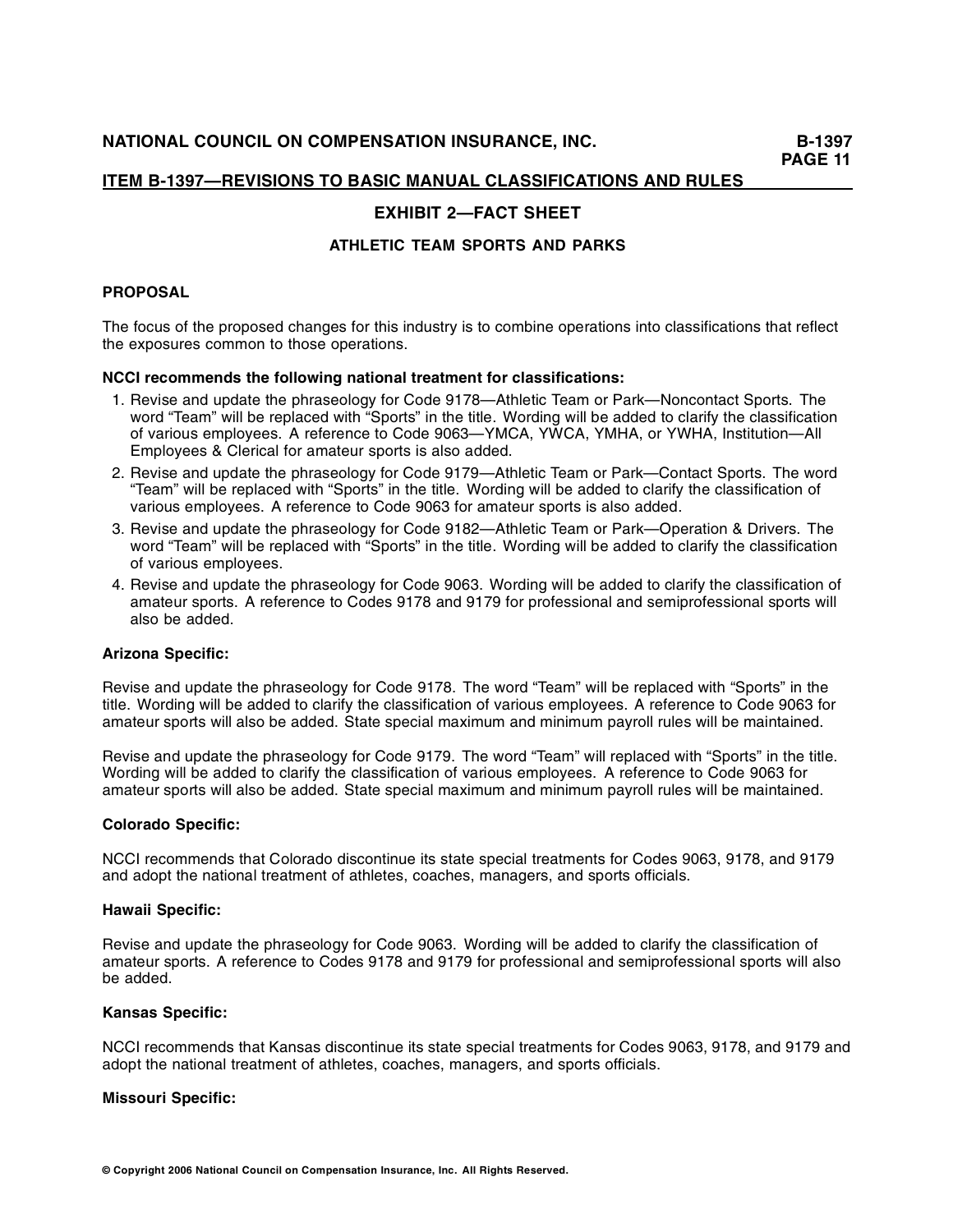# **EXHIBIT 2—FACT SHEET (CONT'D)**

NCCI recommends that Missouri discontinue state special Code 9181 and adopt the national Codes 9178 and 9179. Historical experience from Code 9181 will be used to determine the loss cost and rating values of both Codes 9178 and 9179 until they develop enough data to be rated on their own experience.

### **Vermont Specific:**

Revise and update the phraseology for Code 9063. Wording will be added to clarify the classification of amateur sports. A reference to Codes 9178 and 9179 for professional and semiprofessional sports will also be added.

## **Virginia Specific:**

Revise and update the phraseology for Code 9178. The word "Team" will be replaced with "Sports" in the title. Wording will be added to clarify the classification of various employees. A reference to Code 9063 for amateur sports will also be added, and the scopes description for Code 9102 will be amended.

Revise and update the phraseology for Code 9179. The word "Team" will be replaced with "Sports" in the title. Wording will be added to clarify the classification of various employees. A reference to Code 9063 for amateur sports will also be added, and the scopes description for Code 9102 will be amended.

# **BACKGROUND AND BASIS FOR CHANGE**

The type of sport an athlete can participate in varies greatly, as does the level of play. Athletes spend a great deal of time practicing skills and teamwork under the guidance of a coach. The coach instructs the athletes during practice and manages the team during competition with another team. An athletic trainer assists the athletes in attaining peak fitness through weight training and exercise. The trainer also helps in the recovery from injury. Sports officials officiate competitive events, observing play and imposing penalties established by the sports' rules.

The risk of injury accompanies participation in almost all sporting activities. The type of injuries that athletes may be at risk for depends largely on the chosen sport. Injuries caused by being struck or injured by another athlete are more common in contact sports. Injuries caused by strain, which are generally self-inflicted, are the most common in noncontact sports. It is reasonable to assume that the vast majority of injury claims driving the rates for Code 9178 and Code 9179 involve mostly athletes rather than the coaches, trainers, and sports officials also included in the classifications.

The term "nonprofessional" should be replaced with "semiprofessional" in the phraseologies of Code 9178—Athletic Team or Park—Noncontact Sports and Code 9179—Athletic Team or Park—Contact Sports. Language should be added to indicate that amateur, youth, and recreational sports are to be classified under Code 9063—YMCA, YWCA, YMHA or YWHA, Institution—All Employees & Clerical. The focus of these classifications should be on whether or not the athletes are compensated, since the vast majority of claims will come from compensated athletes. Currently, the coaches and sports officials of a youth sports club are classified the same way as the athletes of a professional sports team, which is not the intent of these class codes.

The titles of Codes 9178, 9179, and 9182 should be changed from "Athletic Team or Park" to "Athletic Sports or Park." The intent here is to include individual professional athletes the same way as instructors under contract. Wording should be added to expand the scope of these instructors beyond golf or tennis.

## **IMPACT**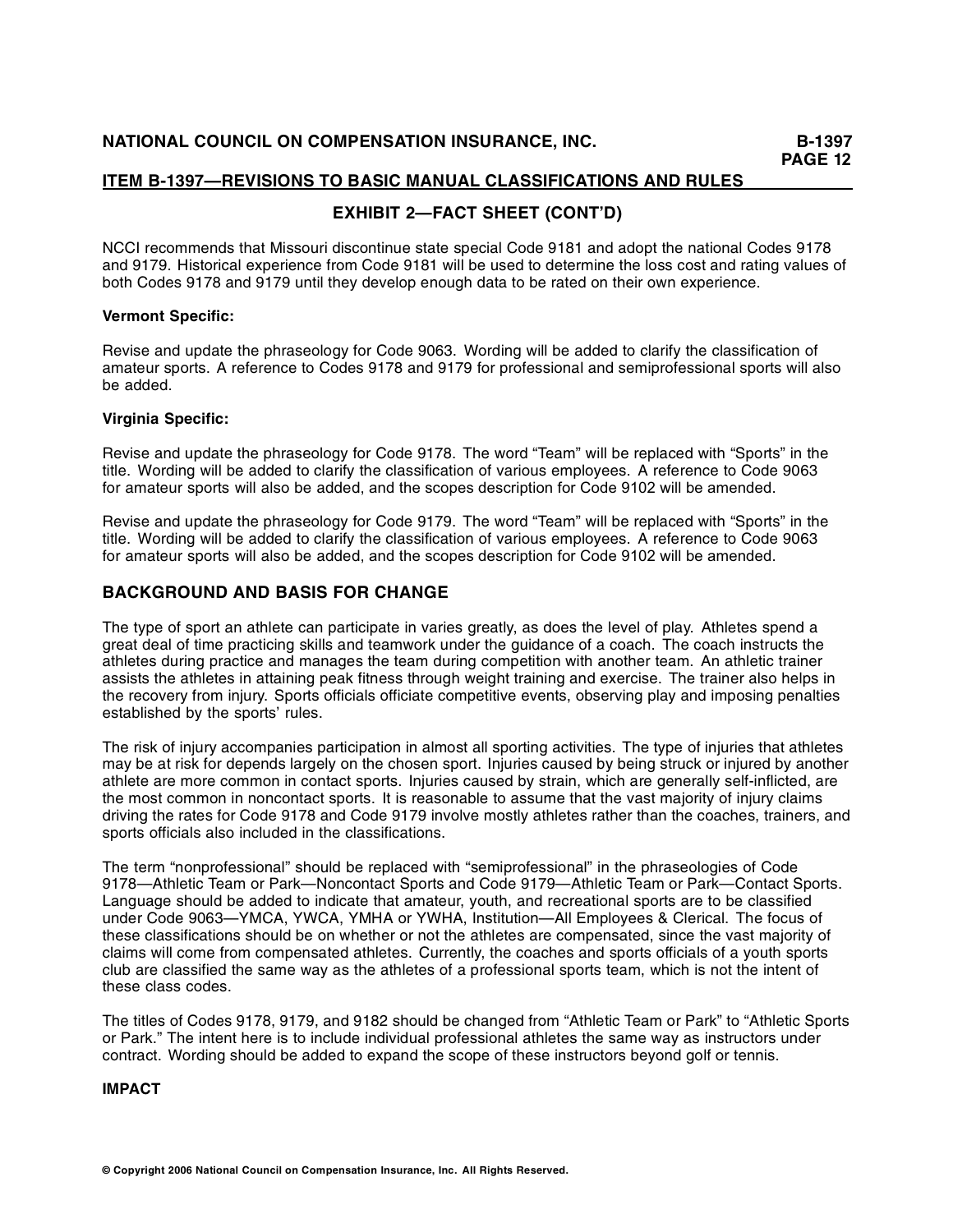# **EXHIBIT 2—FACT SHEET (CONT'D)**

This item proposes that language be added to indicate that amateur, youth, and recreational sports are to be classified under Code 9063—YMCA, YWCA, YMHA or YWHA, Institution—All Employees & Clerical. Currently, the coaches and sports officials of a youth sports club may be classified as either Code 9178—Athletic Team or Park: Noncontact Sports, or Code 9179—Athletic Team or Park: Contact Sports, the same way as the athletes of a professional sports team. This will likely result in some reclassification of payroll from Codes 9178 and 9179 to Code 9063. No modification or adjustment to these codes' filed loss costs or rates is being proposed. The premium impact for each individual risk will vary depending on the amount of payroll redistribution that occurs. NCCI is not able to determine the amount of payroll transferred due to this change using current industry data sources.

This item also proposes that the titles of Codes 9178, 9179, and 9182 be changed from "Athletic Team or Park" to "Athletic Sports or Park." Wording is also added to expand the scope of these codes to include instructors beyond golf or tennis. This will clarify the intent of these codes to include individual professional athletes the same way as instructors under contract. This change is proposed to specifically address these operations so they will be consistently assigned to the proper code. No modification or adjustment to these codes' filed loss costs or rates is being proposed. The premium impact to each individual risk will vary depending on the amount of payroll redistribution that occurs. NCCI is not able to determine the amount of payroll transferred due to this change by using current industry data sources.

The other phraseology changes proposed are primarily for clarification only and should not result in any reclassification of risk payroll or change in loss cost, rate, or premium.

### **Arizona Specific:**

The proposal recommends that Arizona continue the state special phraseology in regard to the payroll minimum of \$5,000 per employee per season and the maximum average weekly wage per employee shown in the state pages of the Miscellaneous Values for both Codes 9178 and 9179. Maintaining these same payroll rules will minimize any impact to individual risk or statewide premium.

## **Colorado Specific:**

The proposal recommends that Colorado discontinue the state special phraseologies for Codes 9063, 9178, and 9179 and adopt the national treatment. The current state special wording is similar to current national wording. Removing state special treatment and adopting the national treatment is not expected to result in an additional change in individual risk or statewide premium.

### **Hawaii Specific:**

The proposal recommends that Hawaii continue the state special phraseology, which does not include clerical in Code 9063, while clarifying the classification of amateur sports and professional sports similar to the national classification's proposal. Continuing with this state special wording will minimize any impact to individual risk or statewide premium.

### **Kansas Specific:**

The proposal recommends that Kansas discontinue the state special phraseologies for Codes 9063, 9178, and 9179 and adopt the national treatment. The current state special wording is similar to current national wording. Removing state special treatment and adopting the national treatment is not expected to result in an additional change in individual risk or statewide premium.

### **Missouri Specific**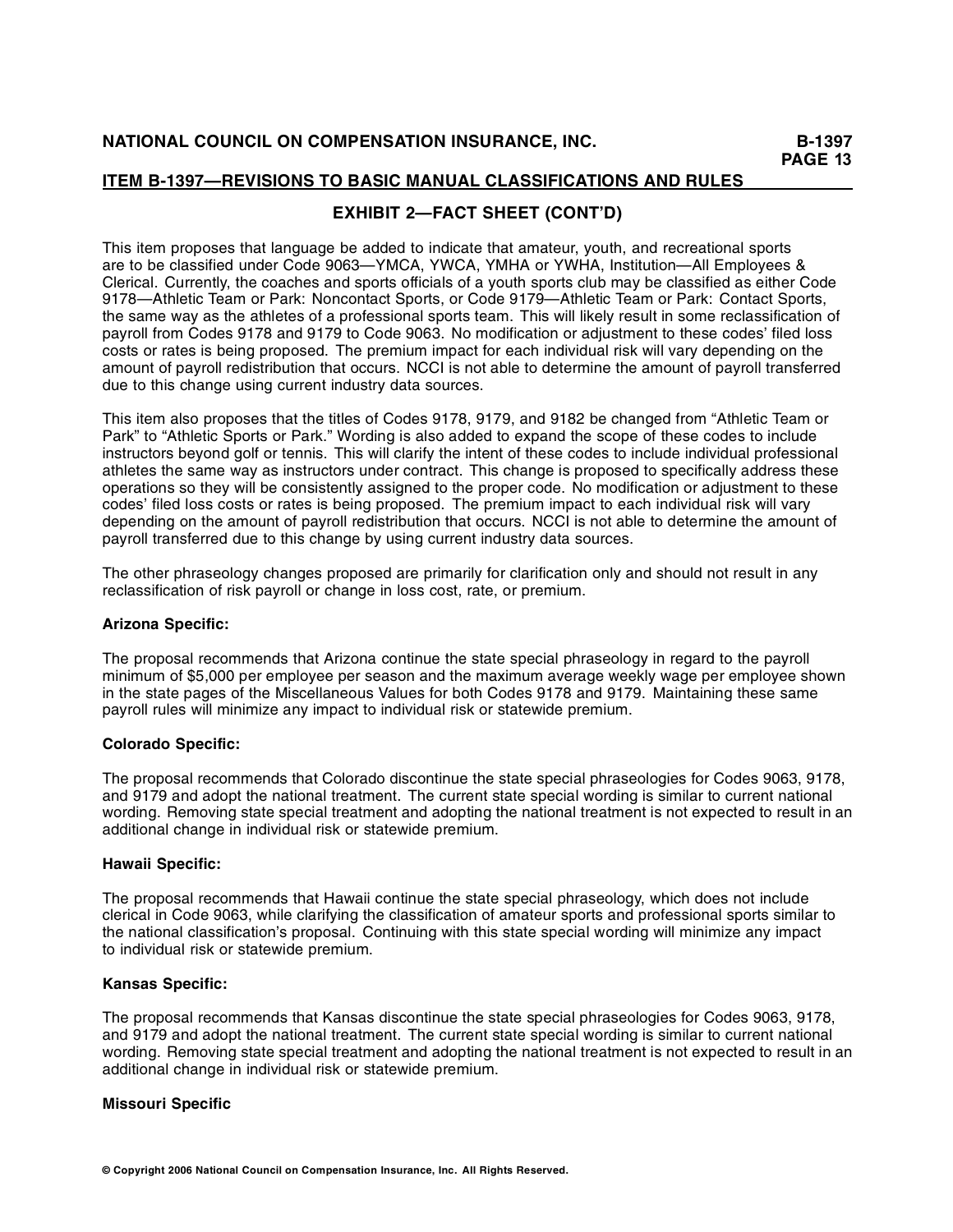# **EXHIBIT 2—FACT SHEET (CONT'D)**

The proposal recommends that Missouri adopt the national Codes 9178 and 9179 and discontinue state special Code 9181—Athletic Team or Park: Players and Umpires. Future assignment of risks will be based on the new phraseology for the two national codes. It is proposed that Code 9181 be discontinued and that initial loss cost for Codes 9178 and 9179 be determined using historical data reported in Code 9181, until both codes establish sufficient experience to determine their own loss cost or rate. This proposal is not expected to immediately cause a change in individual risk or statewide premium. The two codes' loss costs will eventually reflect the new phraseology wording and experience of all risks with payroll and loss experience assigned.

### **Vermont Specific:**

The proposal recommends that Vermont continue the state special phraseology, which does not include clerical in Code 9063, while clarifying the classification of amateur sports and professional sports similar to the national classifications proposal. Continuing with this state special wording will minimize any impact to individual risk or statewide premium.

### **Virginia Specific:**

The phraseology changes proposed for Virginia coincide with the national proposal for Codes 9063, 9178, and 9179. This should not result in an additional change in premium from what is stated for the national proposal.

### **IMPLEMENTATION**

In all states, except Hawaii, this item will be implemented effective 12:01 a.m. on July 1, 2007, applicable to new and renewal voluntary and assigned risk policies. Both wording and rate changes will be implemented on this date.

In Hawaii, the effective date is determined upon regulatory approval of the individual carrier's election to adopt this change.

In Virginia, this item will be implemented for policies effective on or after 12:01 a.m. July 1, 2007, voluntary and assigned risk policies.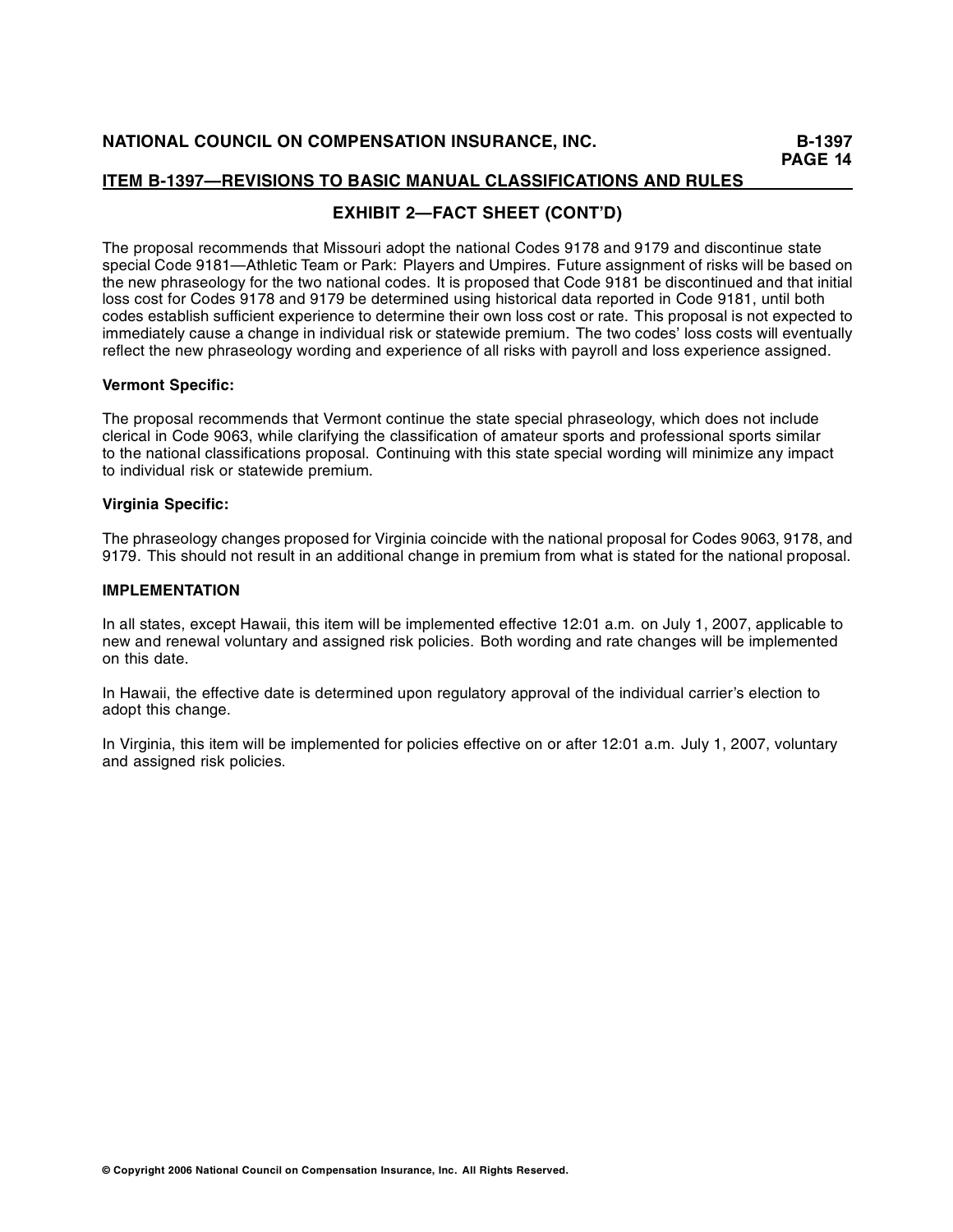# **EXHIBIT 2—NATIONAL CLASSIFICATIONS BASIC MANUAL—2001 EDITION ATHLETIC TEAM SPORTS AND PARKS CLASSIFICATIONS**

### $ATHETHG-TEAM-OR-PARK$

- **9179 ATHLETIC SPORTS OR PARK: CONTACT SPORTS.** Applies to players, coaches, managers, trainers, equipment managers or umpiressports officials and includes all players on the salary list of the insured, whether regularly played or not. Contact sports include, but are not limited to, football, hockey, and roller derbie derby. The entire payroll of all employee  $\overline{+}$  emust be included in calculating computing premium, subject, however, to a minimum of \$500 per employee per season and the maximum average weekly wage per employee shown in the state rate pages under Miscellaneous Values as "Maximum Payroll." This classification is not applicable for amateur, youth, or recreational sports, in which the athletes are generally not paid. Refer to Code 9063 for these risks.
- **9178 ••• ATHLETIC SPORTS OR PARK: NONCONTACT SPORTS.** Applies to players, coaches, managers, trainers, equipment managers, or-<del>umpires </del>sports officials and includes all players on the salary list of the insured, whether regularly played or not. Noncontact sports incl ude, but are not limited to, baseball<del>, and </del>basketball, and soccer. The entire payroll of all employee –<del>is</del>must be included in calculating computing premium, and subject, however, to a minimum of \$500 per employee per season and the maximum average weekly wage per employee shown in the state rate pages under Miscellaneous Values as "Maximum Payroll." This classification is not applicable for amateur, youth, or recreational sports, in which the athletes are generally not paid. Refer to Code 9063 for these risks.
- **9182 ATHLETIC SPORTS OR PARK: OPERATIONS & DRIVERS.** Applies to all employees other than players, coaches, managers, trainers, equipment managers or umpires sports officials.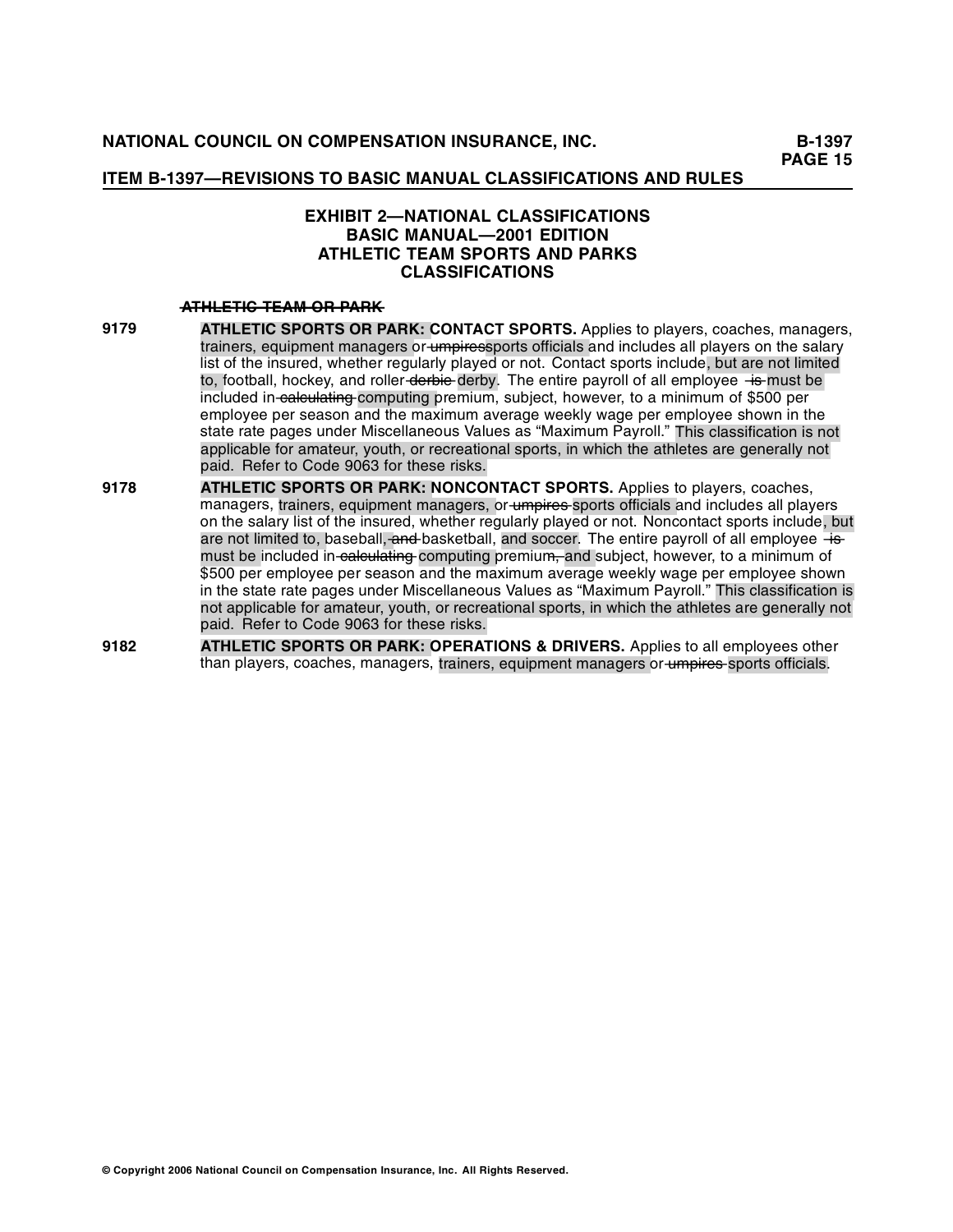# **EXHIBIT 2—NATIONAL CLASSIFICATIONS BASIC MANUAL—2001 EDITION ATHLETIC TEAM SPORTS AND PARKS CLASSIFICATIONS**

### **9063 YMCA, YWCA, YMHA OR YWHA, INSTITUTION—ALL EMPLOYEES & CLERICAL.**

Includes teachers and instructors. Camp operation to be separately rated as Code 9015. This classification is applicable to amateur, youth, or recreational sports in which the athletes are generally not paid. It is assigned to coaches, managers, trainers, equipment managers, and sports officials. For professional and semiprofessional sports, refer to Code 9178 or Code 9179.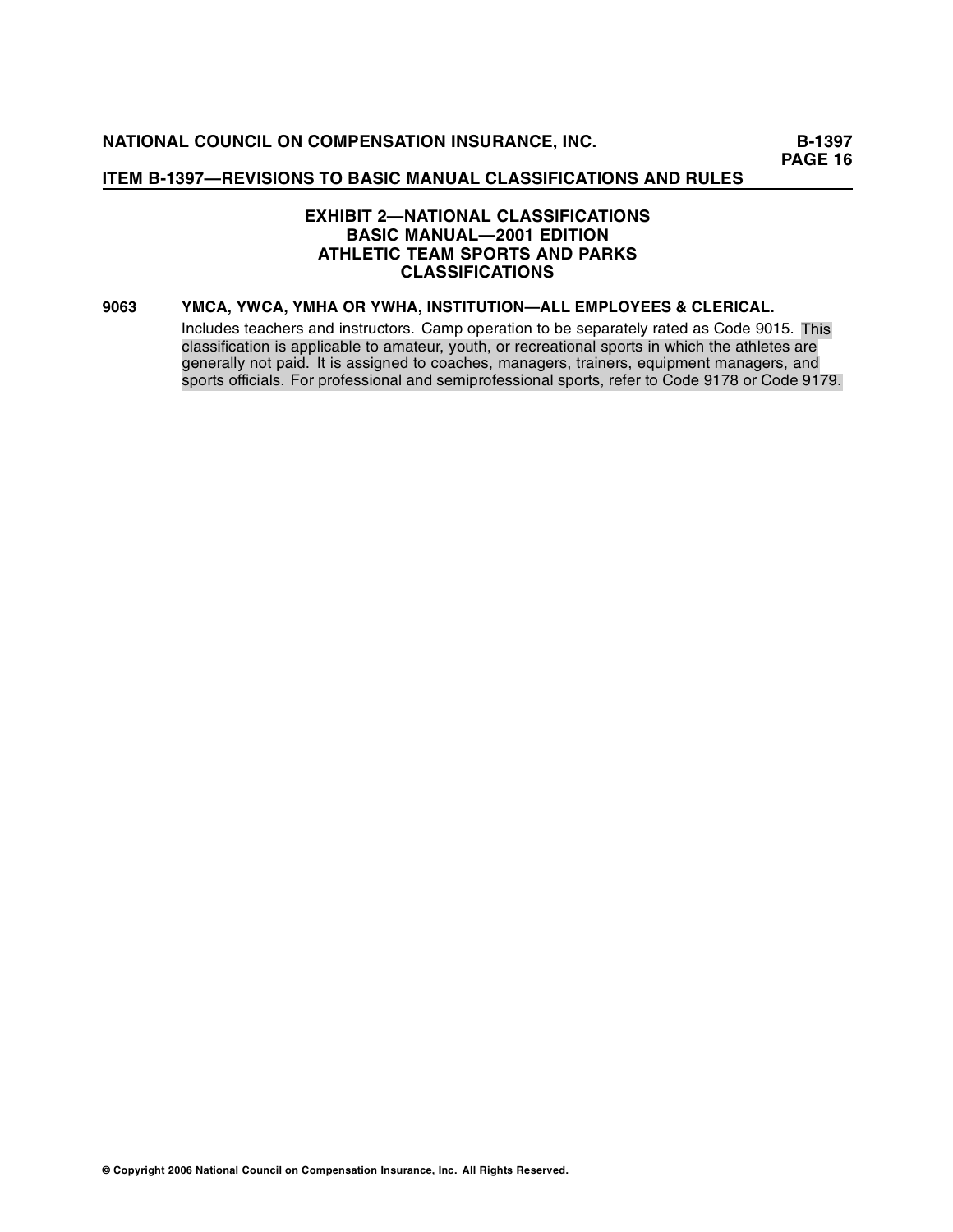# **EXHIBIT 3—FACT SHEET**

# **CLEANING SERVICES AND PET SITTING**

### **PROPOSAL**

The focus of the proposed changes is to introduce a new classification and phraseologies to better define the industry.

### **NCCI recommends the following national treatment for classifications:**

- 1. Amend the phraseology for Code 0917—Domestic Service Contractor—Inside to clarify the type of operations assigned to this code.
- 2. Create a cross-reference phraseology for Pet Sitting Services and Drivers to clarify the current assignment of pet sitters to Code 0917.
- 3. Amend the phraseology and all cross-reference phraseologies for Code 9014—Building Operation by Contractors. The revised classification will be applicable to operations performed from the ground and will include drivers.
- 4. Create a cross-reference phraseology for pressure cleaning services to assign all pressure cleaning operations to Code 9014 or Code 9170 instead of classifying by what is being cleaned.
- 5. Create a new classification Code 9170 for operations performed above the ground. This code will include drivers.

### **Arizona Specific:**

NCCI recommends that Arizona discontinue the state special phraseology for Code 9014 and adopt the national phraseology for mobile power cleaning services. There are no substantive differences between Arizona's state special phraseology and the newly defined national phraseology.

### **Colorado Specific:**

NCCI recommends that Colorado discontinue state special phraseologies for Codes 9014 and 9170 and adopt the national phraseologies for janitorial services. There are no substantive differences between Colorado's state special phraseologies and the newly defined national phraseologies.

### **Florida Specific:**

NCCI recommends that Florida discontinue state special Code 9000—Janitorial Service by Contractor—No Window Cleaning and state special Code 9001—Janitorial Service by Contractor—Includes Window Cleaning and adopt the national treatment of janitorial services to be consistent with the changes proposed nationally. It is also recommended that Florida eliminate the classification entry for Buildings—Operation By Contractors since the industry name is being changed to Janitorial Services By Contractor.

### **Indiana Specific:**

NCCI recommends that Indiana amend the state special phraseology for Code 9014 to more closely align with the national proposal.

### **New Hampshire Specific:**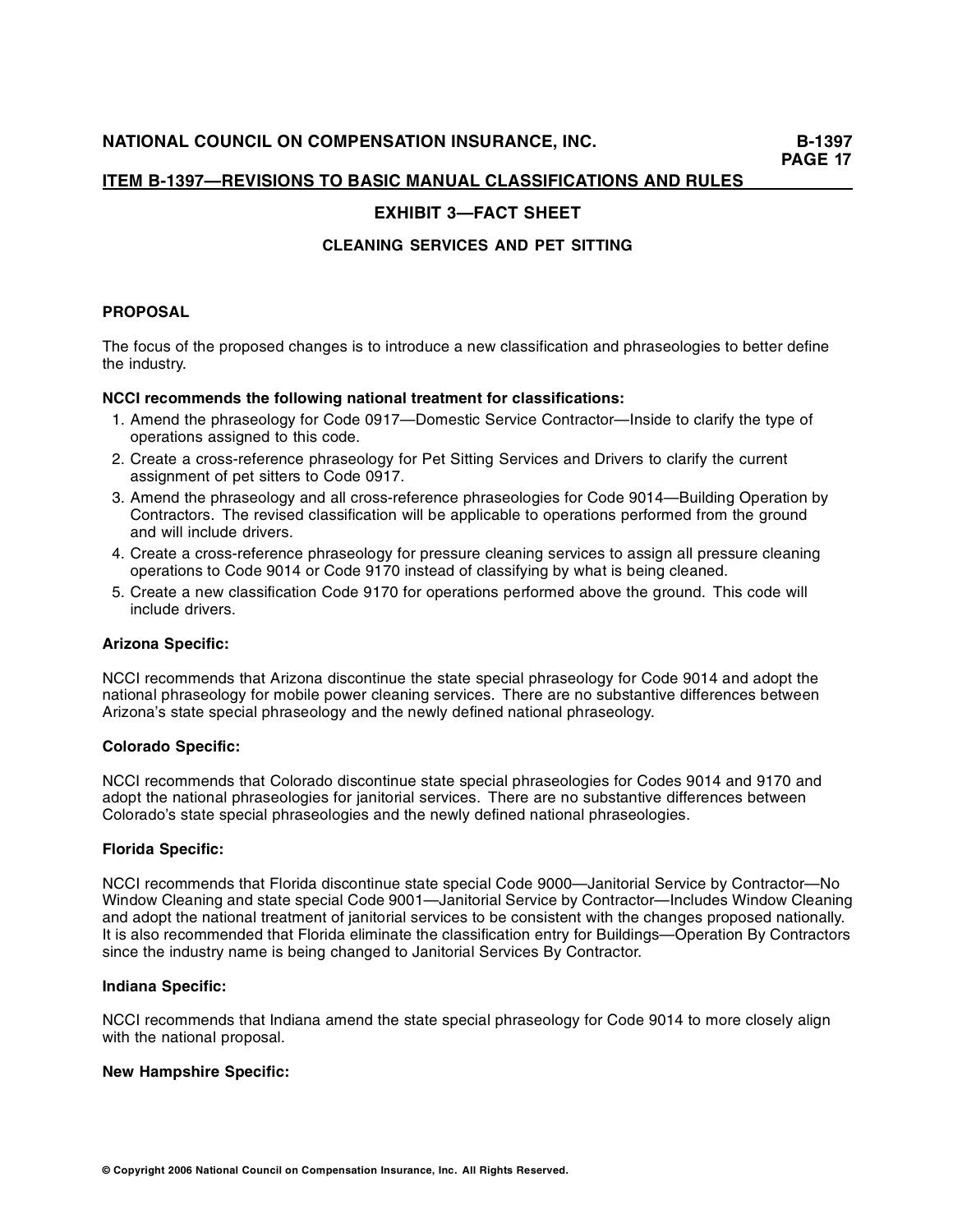# **EXHIBIT 3—FACT SHEET (CONT'D)**

NCCI recommends that New Hampshire not adopt the newly proposed cross-reference phraseology for Code 0917 but amend Code 8831 to align with the national proposal.

# **Oregon Specific:**

NCCI recommends that Oregon adopt the new national wording changes for both Codes 0917 and 9014. This in effect removes a state special phraseology for Code 9014 regarding Building Operations by Contractors and Drivers. It also requires changes to current state special wording for Codes 0917 and 9014 so that they will reflect the national proposal while continuing to include Oregon specific domestic code notes. There are no substantive differences between Oregon's state special phraseologies and the newly defined national phraseologies. It is also recommended that Oregon eliminate the classification entry for Janitorial Service—Building Maintenance—Special Contractor since the industry name is being changed to Janitorial Services By Contractor.

# **BACKGROUND AND BASIS FOR CHANGE**

A review of the cleaning services industry was conducted to clarify and address existing items. Residential cleaning services are classified to Code 0917—Domestic Service Contractor—Inside, which has been in effect since October 1, 1985. This code was implemented for the purpose of classifying businesses that provide interior cleaning services to residential customers on a contract basis. Pet sitting is also a service that is provided in a customer's home where the pets are in their familiar environment, and it is included in Code 0917.

Janitorial services are classified to Code 9014—Buildings—Operation by Contractors, which has been in effect since 1920. Code 9014 is also assigned to other specialty cleaning services such as chimney cleaning, furnace cleaning, cleaning of vacant residential homes, and window cleaning. Currently, there is no restriction to height for window cleaners.

Pressure washing is a specialty cleaning service that is currently referenced in Code 5221—Concrete or Cement Work—Floors, Driveways, Yards or Sidewalks—& Drivers, Code 5474—Painting or Paperhanging NOC & Shop Operations, Drivers, and Code 5551—Roofing—All Kinds & Drivers.

A review of claims, payroll, and industries was conducted to determine if changes were warranted in the classification treatment of this industry.

Five-year loss history was reviewed for state-specific companion codes assigned to janitorial services doing no or limited window cleaning. The loss history shows far greater frequency and severity claims for contractors performing window cleaning. Window cleaning, other than from the ground, subjects workers to unique injury causes such as being struck or injured by animals or insects, and slips and falls from ladders or scaffolding.

The proper classification for pressure cleaning specialists is Code 9014 because the service provided is a type of cleaning service. A state-specific phraseology exists for mobile power cleaning services, and adopting this treatment would clarify the proper assignment of these businesses.

Pet sitting is a service provided in the customer's home where the pets are in their familiar environment. No anomalies were found to support removing pet sitters from Code 0917.

## **IMPACT**

This item proposes a new national Classification Code 9170—Janitorial Services by Contractor—Includes Window Cleaning Above Ground Level & Drivers, which includes above-ground-level chimney cleaning,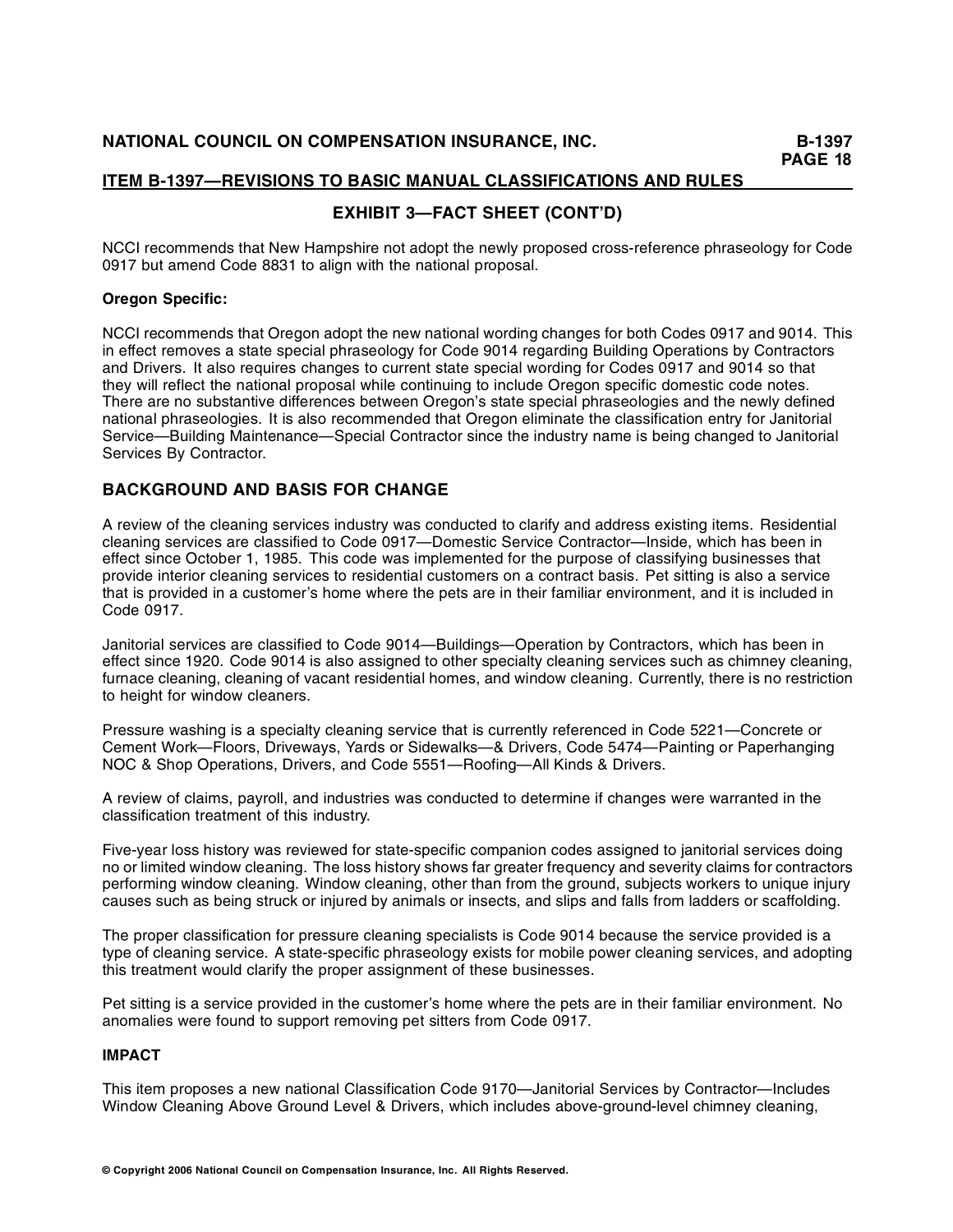# **EXHIBIT 3—FACT SHEET (CONT'D)**

above-ground-level janitorial window cleaning, and above-ground-level power/pressure cleaning. It is proposed that the initial loss cost or rate values will be that of Code 9014 until the new classification establishes its own experience. While experience may be transferred from numerous other class codes, it is expected that the majority of this new code's experience will come from Code 9014. Therefore, this proposal is not expected to cause a significant change in statewide premium. The impact to individual risk premium will vary depending on current payroll distribution between previously assigned class codes, other than Code 9014, and the differences from the previously assigned codes' loss cost or rate.

This item also proposes that pressure cleaning specialist cross-references be added to Code 9014. Similar type cross-references already exist in the states of Arizona and Oregon. This item proposes that these two states remove their individual cross-references and adopt the newly proposed national phraseology on pressure cleaning. This change is proposed to specifically address these operations so that they will be consistently assigned to the same code. No modification or adjustment to filed loss cost or rate is proposed for this code due to the phraseology change. The premium impact to each individual risk will vary depending on the amount of payroll redistribution that occurs. The class code's loss cost or rate will eventually reflect the new phraseology and the underlying experience of all risks' payroll and loss experience assigned to that classification.

New phraseology will include "& Drivers" in both new national Code 9170 and currently existing national Code 9014 so as to clarify that the exposure of getting any needed equipment to the job site is to be included in the class experience. The amount of payroll reclassification is not expected to be large, so the impact to individual risk and statewide premium is expected to be small.

Classification review shows that pet sitting will remain in Code 0917. This will result in no change in that code's loss cost, rate, or statewide premium.

## **Arizona Specific:**

This item proposes to discontinue the state special phraseology for Code 9014 and adopt the new national treatment. It is believed that the state special wording and the new national wording differences are not significant enough to result in a reclassification of payroll. Therefore, this portion of the change is not expected to result in a change in individual risk or statewide premium.

## **Colorado Specific:**

This item proposes that Colorado discontinue its state special wording and accept the newly proposed national treatment for Code 9170. All of Colorado's historical experience for this code will remain in this code. Future assignment of risks will be based on the new national phraseology. The extent of payroll redistribution cannot be determined definitively, but the change in wording is not expected to be significant enough to cause a large impact to individual risk or statewide premium.

This item also proposes that Colorado remove the state special phraseology for Code 9014 and accept the newly proposed national wording. Future assignment of risks will be based on the new national phraseology. The extent of payroll redistribution cannot be determined definitively, but the change in wording is not expected to be significant enough to cause a large impact to individual risk or statewide premium.

### **Florida Specific:**

This item proposes that Florida eliminate state special Classification Code 9000—Janitorial Service by Contractor: No Window Cleaning, and state special Classification Code 9001—Janitorial Service by Contractor: Includes Window Cleaning, and accept the new national treatment for Code 9014. Future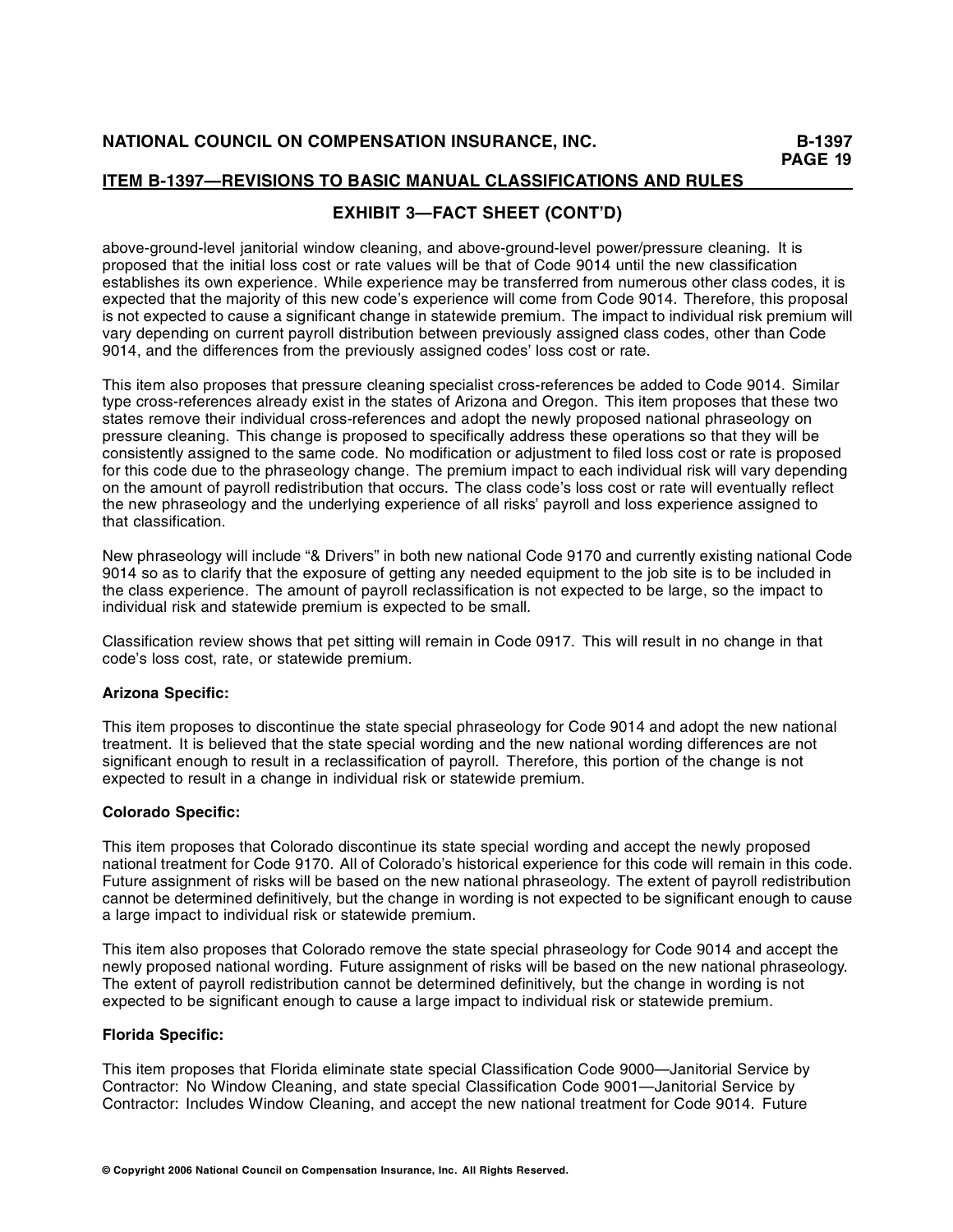# **EXHIBIT 3—FACT SHEET (CONT'D)**

assignment of risks will be based on the newly defined Code 9014 national phraseology. Using the combined experience of Codes 9000, 9001, and 9014 to determine the rate for newly defined Code 9014 will minimize the overall statewide premium impact. The impact to individual risks will vary depending on their current code payroll assignments and the resulting combined rate of Code 9014.

This item also proposes to establish the newly defined national Code 9170 in Florida. This new code's rate and rating values will be that of newly defined Code 9014 until it develops its own experience. While payroll may be transferred from numerous other class codes, it is expected that the majority of Code 9170 experience will come from the combined data in newly defined Code 9014. Therefore, this proposal is not expected to cause a significant change in statewide premium. The impact to individual risk premium will vary depending on the current payroll distribution between the previously assigned codes and the differences in rates to the newly defined Code 9170.

### **New Hampshire Specific:**

This item proposes that New Hampshire continue and amend the state-special cross-reference wording for Code 8831, regarding day visit pet sitters, so as to align with new national wording. This New Hampshire specific change is not expected to result in a reassignment of payroll or cause an impact to individual risk or statewide premium.

### **Oregon Specific:**

This item proposes that Oregon adopt the new national wording for Code 9014, adopt new national Code 9170, and amend currently existing state special phraseologies for Codes 0917 and 9014 to more closely align them with the national changes while continuing state special note references to Domestic codes. It is believed that there are no substantive differences between the national proposal and the state specific proposed change.

## **IMPLEMENTATION**

In all states, except Hawaii, this item will be implemented effective 12:01 a.m. on July 1, 2007, applicable to new and renewal voluntary and assigned risk policies. Both wording and rate changes will be implemented on this date.

In Hawaii, the effective date is determined upon regulatory approval of the individual carrier's election to adopt his change.

In Virginia, this item will be implemented for policies effective on or after 12:01 a.m. July 1, 2007, voluntary and assigned risk policies.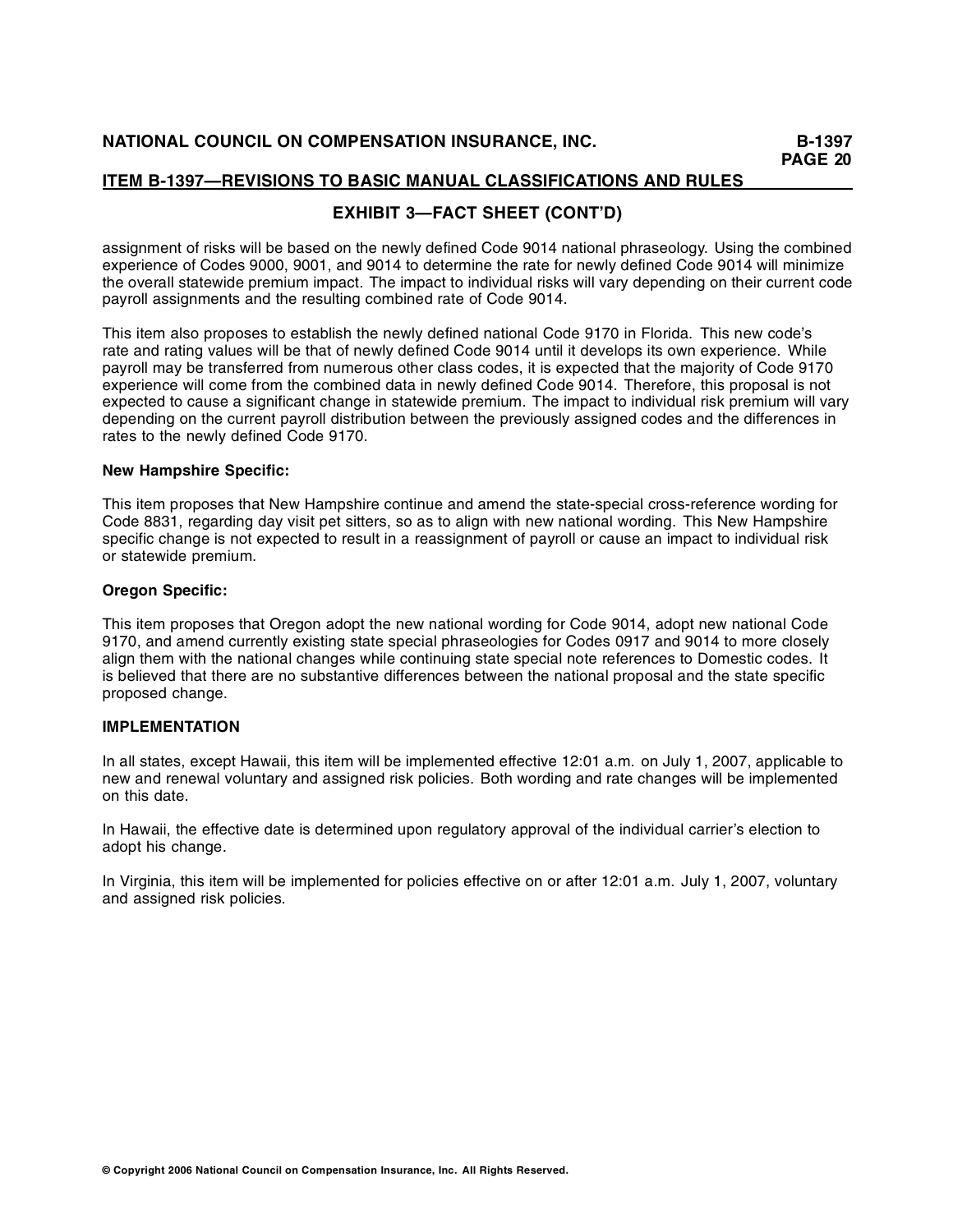# **EXHIBIT 3—NATIONAL CLASSIFICATIONS BASIC MANUAL—2001 EDITION CLEANING SERVICES AND PET SITTING CLASSIFICATIONS**

### **0917 ••** DOMESTIC SERVICE CONTRACTOR INSIDE.

Applicable to employers furnishing employees under contract for domestic service performed  $\frac{1}{2}$  inside customer's residence and includes operation of training schools.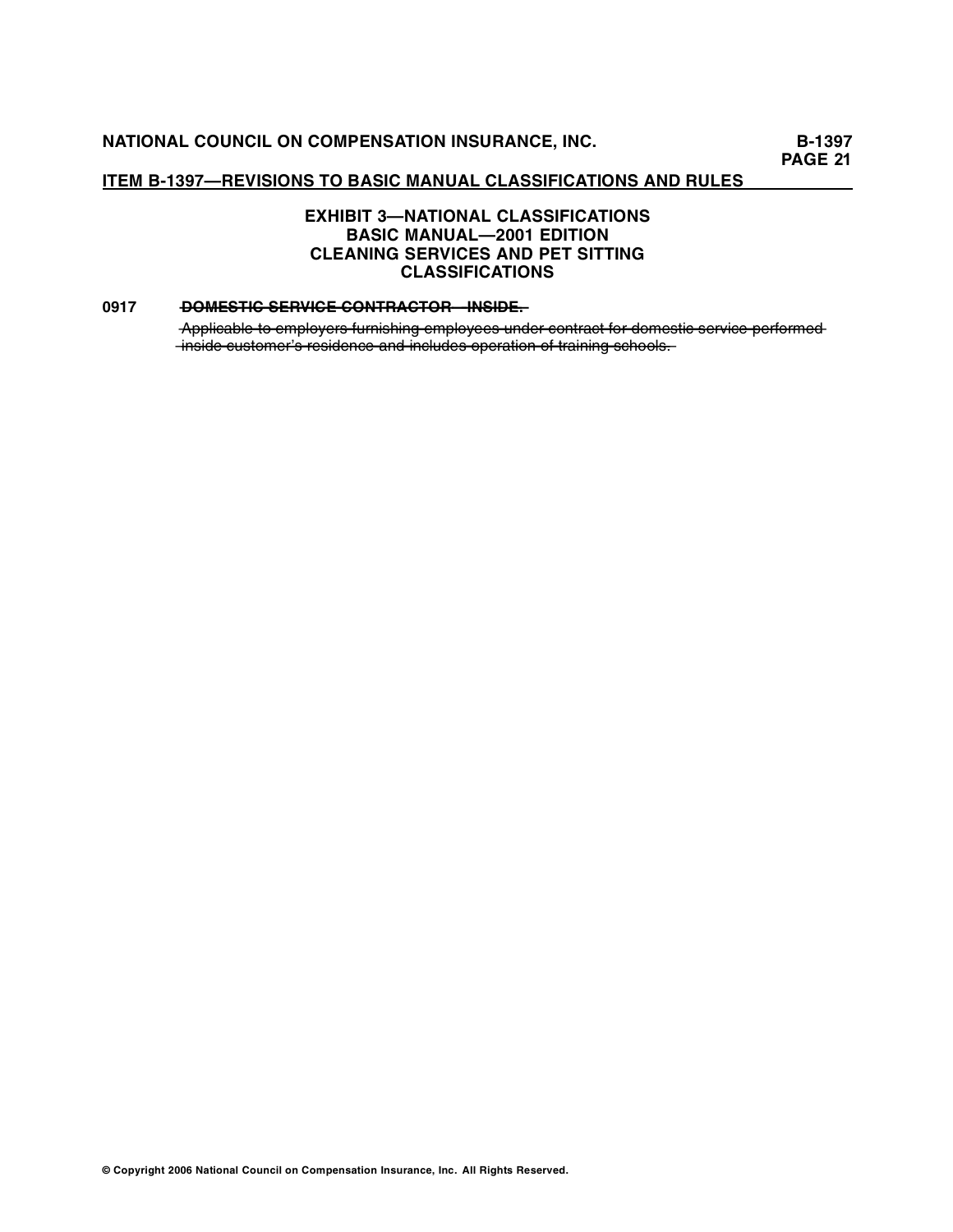# **EXHIBIT 3—NATIONAL CLASSIFICATIONS BASIC MANUAL—2001 EDITION CLEANING SERVICES AND PET SITTING CLASSIFICATIONS**

### **0917 RESIDENTIAL CLEANING SERVICES BY CONTRACTOR—INSIDE**

Applicable to businesses engaged in providing residential services performed inside a customer's residence. Refer to Code 9014 for commercial cleaning services and cleaning service contractors who provide clean-up crews to prepare residential properties for future occupants. Domestic workers employed by a business, other than a business described by Code 0917, are classified to the appropriate domestic code.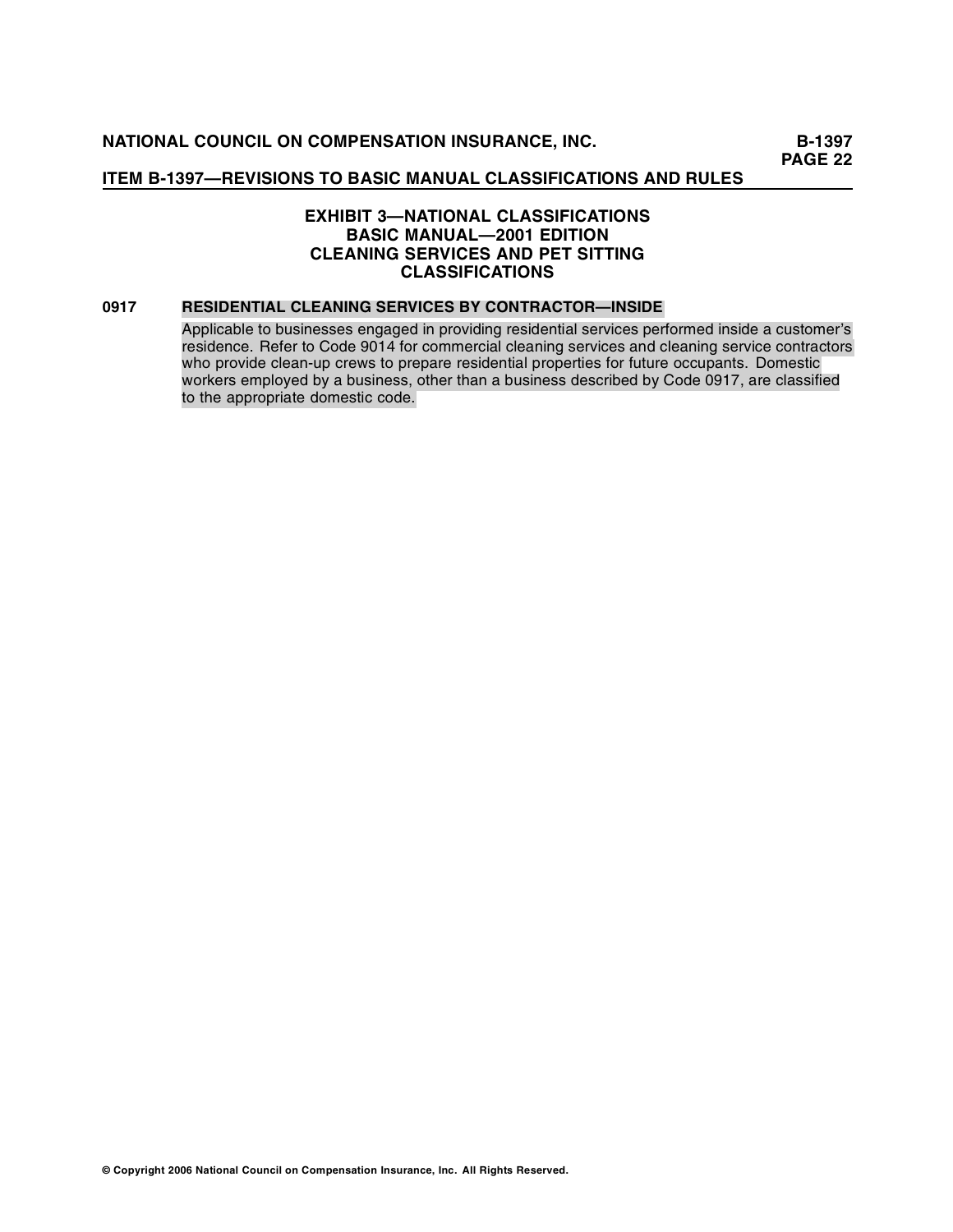**B-1397 PAGE 23** 

# **ITEM B-1397—REVISIONS TO BASIC MANUAL CLASSIFICATIONS AND RULES**

**EXHIBIT 3—NATIONAL CLASSIFICATIONS BASIC MANUAL—2001 EDITION CLEANING SERVICES AND PET SITTING CLASSIFICATIONS** 

**0917 PET SITTING SERVICES & DRIVERS**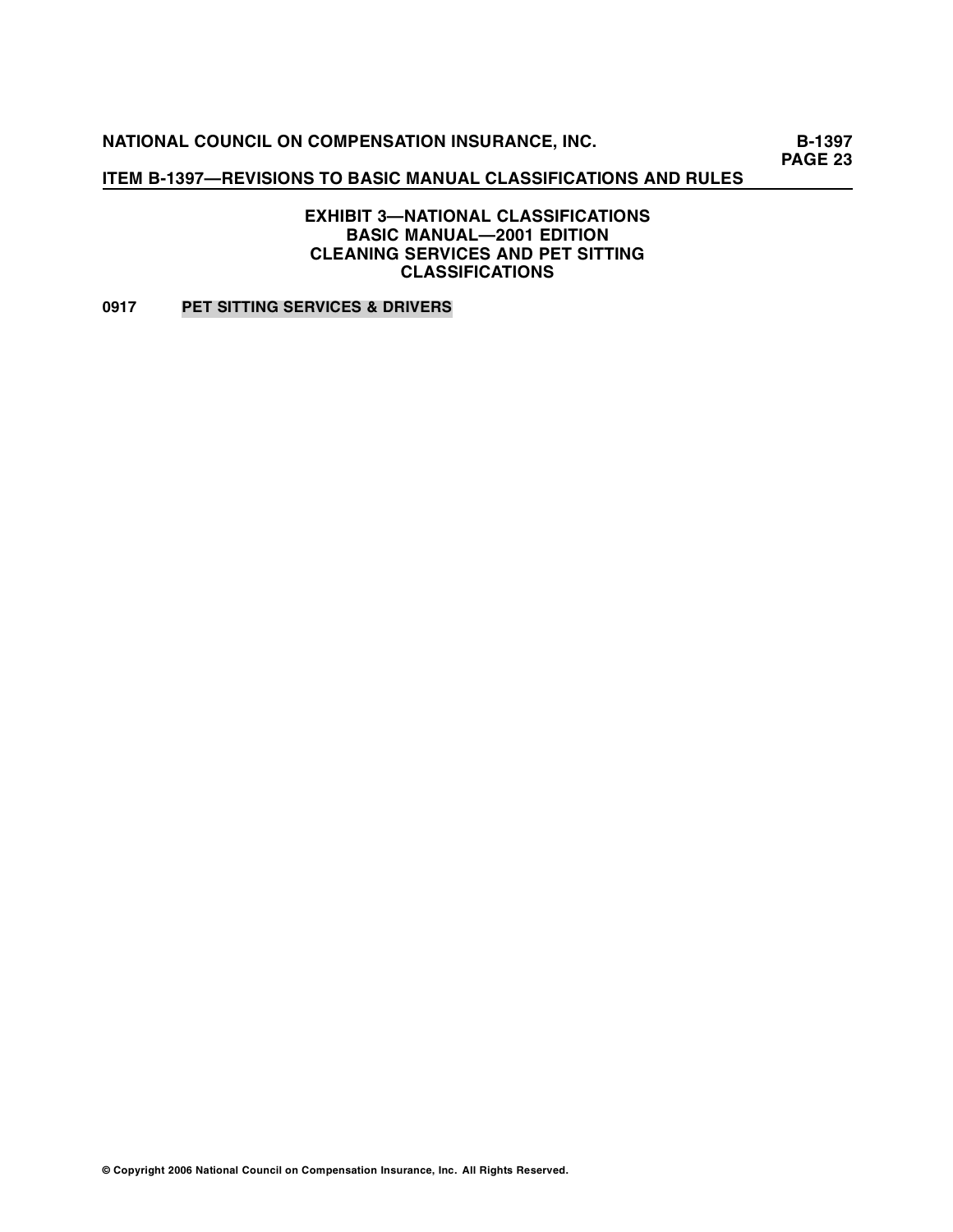**PAGE 24** 

# **ITEM B-1397—REVISIONS TO BASIC MANUAL CLASSIFICATIONS AND RULES**

# **EXHIBIT 3—NATIONAL CLASSIFICATIONS BASIC MANUAL—2001 EDITION CLEANING SERVICES CLASSIFICATIONS**

### $-\frac{B}{B}$  **BUILDINGS OPERATION**

- 9014 **By Contractors.** Includes window cleaning. Painting, maintenance, or repair at any location where such contractor does not also perform janitorial services to be separately rated.
- **9012 BUILDINGS—OPERATION BY OWNER, LESSEE, OR REAL ESTATE MANAGEMENT FIRM: PROFESSIONAL EMPLOYEES, PROPERTY MANAGERS AND LEASING AGENTS & CLERICAL, SALESPERSONS.** The professional employments included are property managers, leasing agents, model home hosts, clerical staff, and outside salespersons; no actual maintenance performed. Not applicable to an owner or lessee of a building who occupies the entire or principal portion of the premises for mfg. or mercantile purposes or to a business described by a standard exception classification. Shall not be assigned to an employee engaged in operations described by another classification.
- **9015 BUILDINGS—OPERATION BY OWNER, LESSEE OR REAL ESTATE MANAGEMENT FIRM: ALL OTHER EMPLOYEES.** Not applicable to an owner or lessee of a building who occupies the entire or principal portion of the premises for mfg. or mercantile purposes. Maintenance or repair work at any location where such owner or lessee does not also perform janitorial services, operation, or maintenance of amusement devices to be separately rated.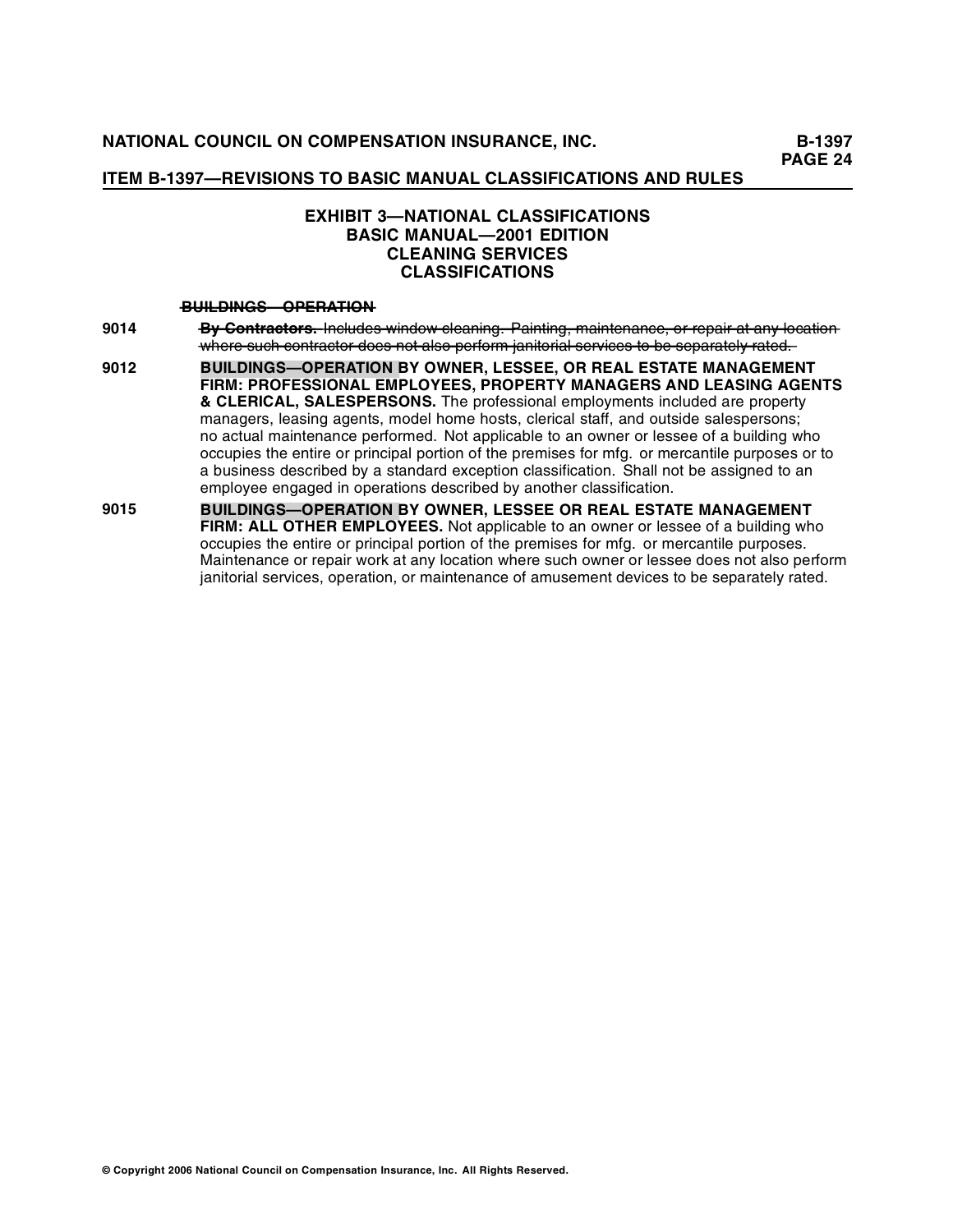# **EXHIBIT 3—NATIONAL CLASSIFICATIONS BASIC MANUAL—2001 EDITION CLEANING SERVICES AND PET SITTING CLASSIFICATIONS**

#### **9014 JANITORIAL SERVICES BY CONTRACTORS—NO WINDOW CLEANING ABOVE GROUND LEVEL & DRIVERS**

Includes inside and outside cleaning of windows from ground level. Window cleaning when performed above ground level to be separately rated as Code 9170. If verifiable records are not maintained, the entire payroll is assigned to the highest-rated classification that applies to the job or location where the window cleaning is performed. Painting, maintenance, or repair at any location where such contractor does not also perform janitorial services to be separately rated. Cleaning service contractors who provide clean-up crews to prepare residential properties for future occupants are classified to Code 9014. Code 9014 does not include debris removal; refer to Code 5610.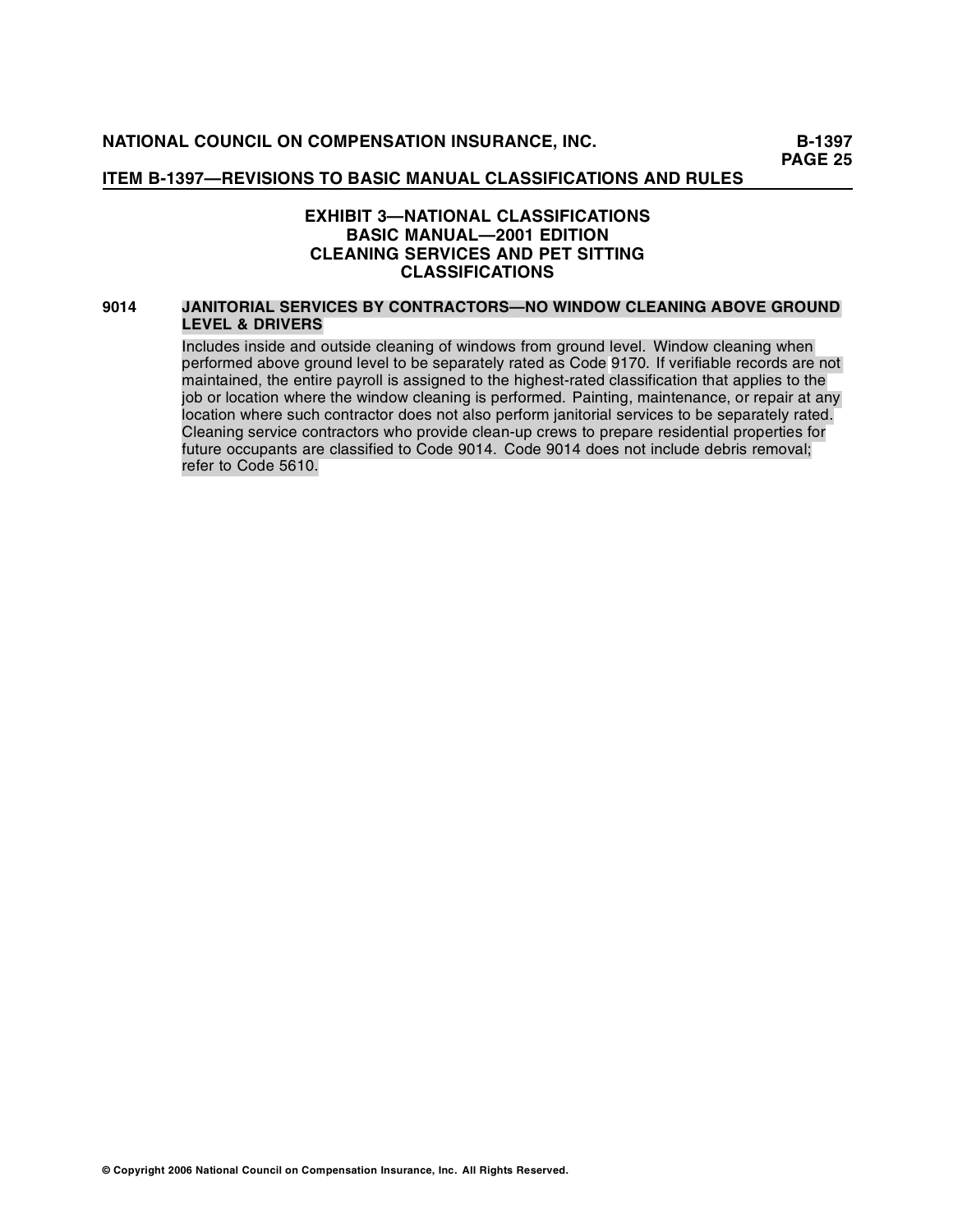# **EXHIBIT 3—NATIONAL CLASSIFICATIONS BASIC MANUAL—2001 EDITION CLEANING SERVICES AND PET SITTING CLASSIFICATIONS**

#### $H$ **<del>CHIMNEY</del>**

- **9014 LEVEL & DRIVERS** Applies to the cleaning of chimneys by the vacuum suction method from ground level. Chimney cleaning when performed above ground level to be separately rated as Code 9170. If verifiable records are not maintained, the entire payroll is assigned to the highest-rated classification that applies to the job or location where the chimney cleaning i s performed. **CHIMNEY CLEANING—RESIDENTIAL—NO CHIMNEY CLEANING ABOVE GROUND**
- **5222• CHIMNEY CONSTRUCTION—NOT METAL.** Includes foundation and applies to stone, brick, or concrete chimneys. Also includes guniting and lining operations.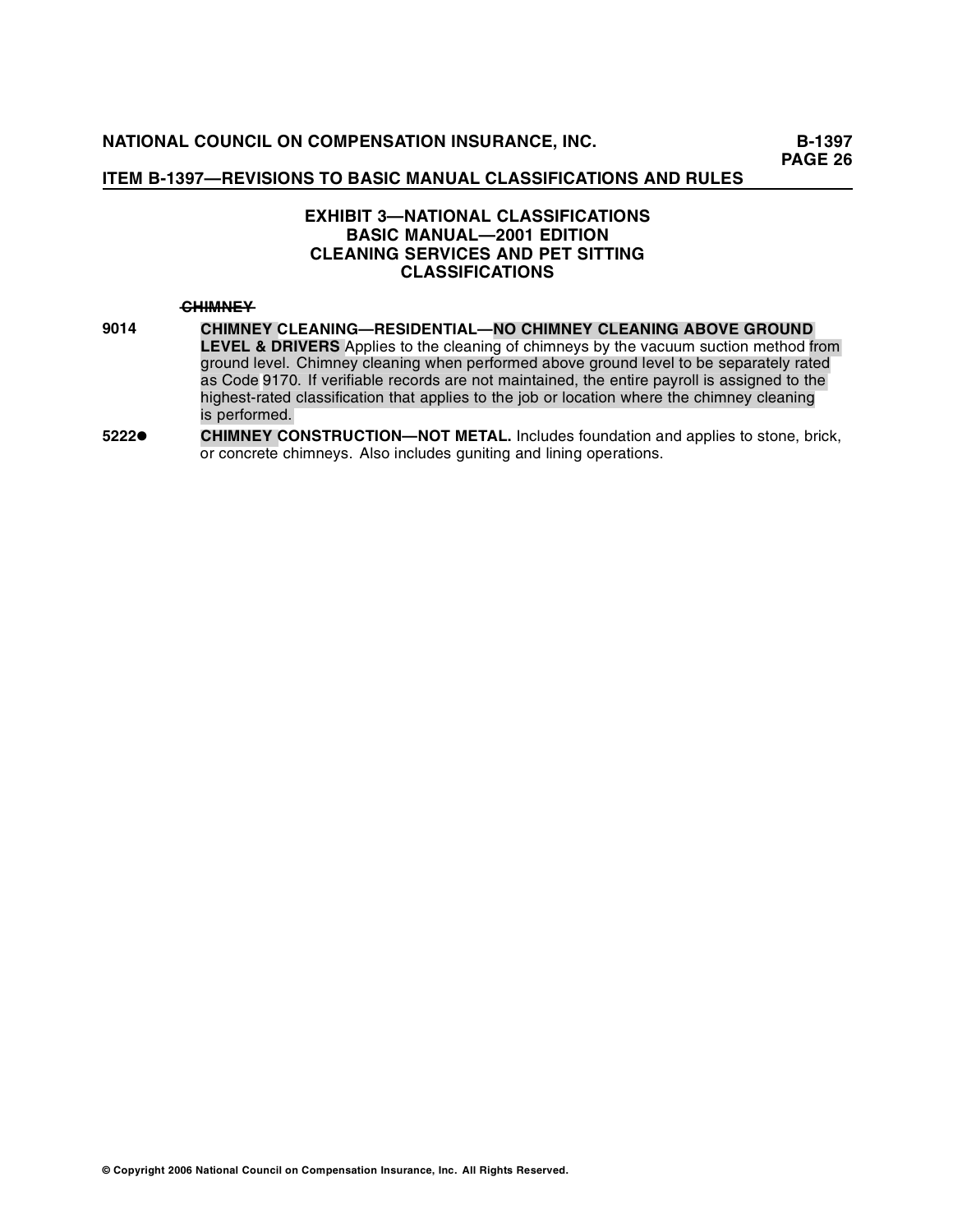**PAGE 27** 

# **ITEM B-1397—REVISIONS TO BASIC MANUAL CLASSIFICATIONS AND RULES**

# **EXHIBIT 3—NATIONAL CLASSIFICATIONS BASIC MANUAL—2001 EDITION CLEANING SERVICES AND PET SITTING CLASSIFICATIONS**

# **9014 EXTERMINATOR & DRIVERS**

Includes termite control. Carpentry repair or use of poisonous gases to be separately rated.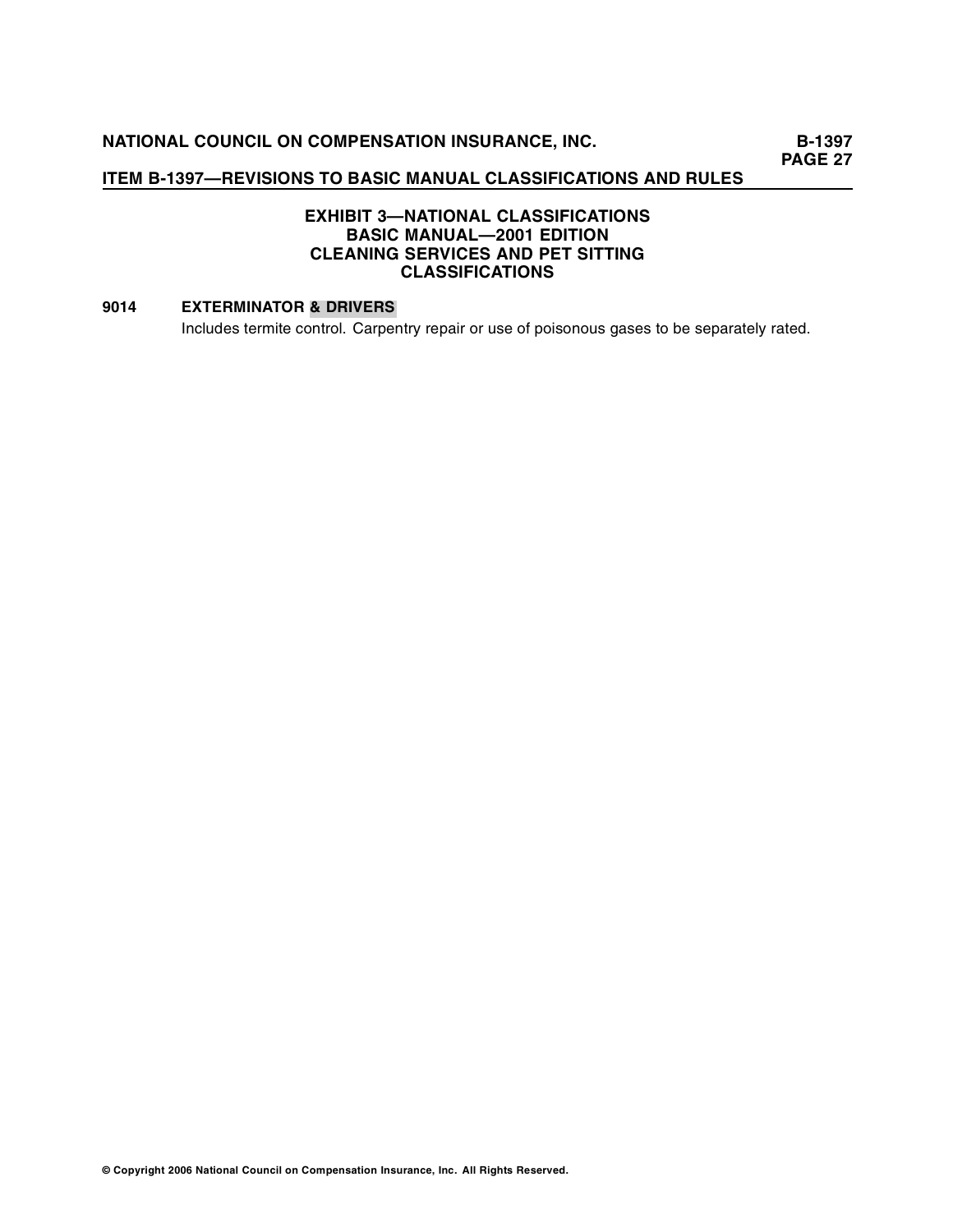**B-1397 PAGE 28** 

# **ITEM B-1397—REVISIONS TO BASIC MANUAL CLASSIFICATIONS AND RULES**

**EXHIBIT 3—NATIONAL CLASSIFICATIONS BASIC MANUAL—2001 EDITION CLEANING SERVICES AND PET SITTING CLASSIFICATIONS** 

# **9014 FURNACE CLEANING—VACUUM SUCTION METHOD & DRIVERS**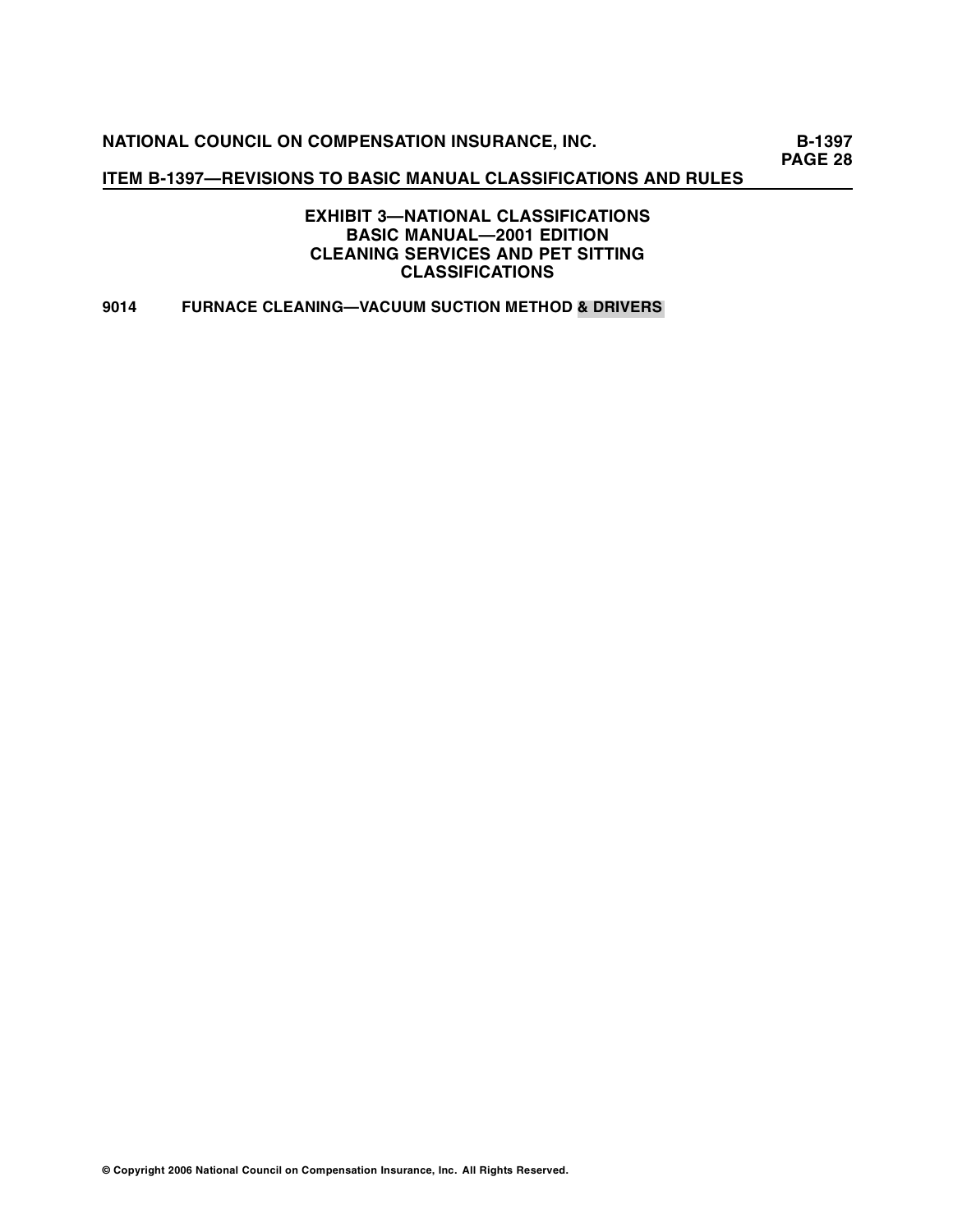# **EXHIBIT 3—NATIONAL CLASSIFICATIONS BASIC MANUAL—2001 EDITION CLEANING SERVICES AND PET SITTING CLASSIFICATIONS**

#### **9014 MOBILE POWER OR PRESSURE CLEANING SERVICE—NO POWER OR PRESSURE CLEANING ABOVE GROUND LEVEL & DRIVERS.**

Applies to the cleaning of building exteriors, sidewalks, vehicles, and equipment using portable water or steam power cleaning systems. Power or pressure cleaning when performed above ground level to be separately rated as Code 9170. If verifiable records are not maintained, the entire payroll is assigned to the highest-rated classification that applies to the job or location where the power or pressure cleaning is performed. Power or pressure cleaning of roofs is separately rated to Code 5551.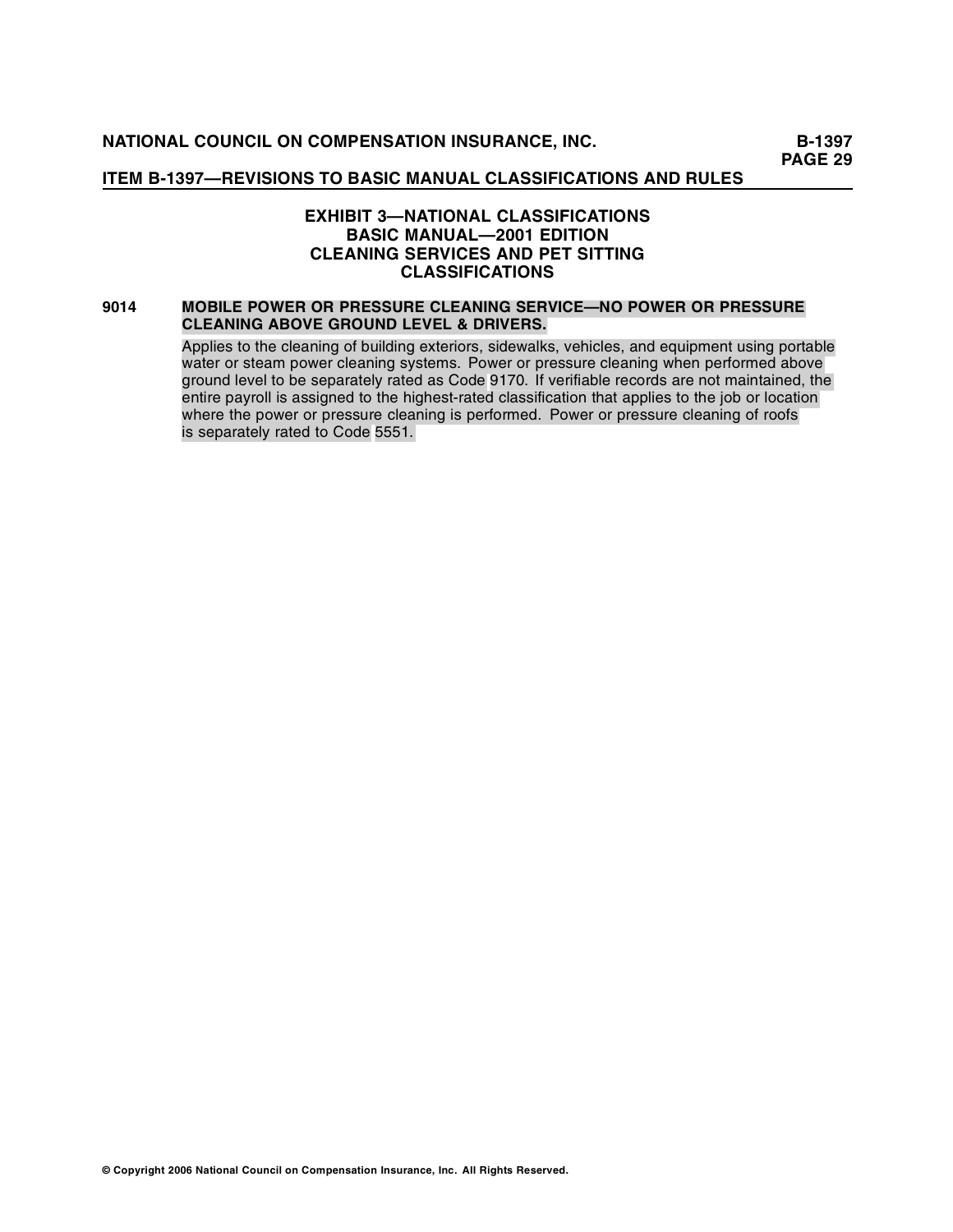# **EXHIBIT 3—NATIONAL CLASSIFICATIONS BASIC MANUAL—2001 EDITION CLEANING SERVICES AND PET SITTING CLASSIFICATIONS**

#### **9170 JANITORIAL SERVICES BY CONTRACTORS—INCLUDES WINDOW CLEANING ABOVE GROUND LEVEL & DRIVERS**

Includes inside and outside cleaning of windows above ground level. Window cleaning when performed at ground level to be separately rated as Code 9014. If verifiable records are not maintained, the entire payroll is assigned to the highest-rated classification that applies to the job or location where the window cleaning is performed. Painting, maintenance, or repair at any location where such contractor does not also perform janitorial services to be separately rated. Cleaning service contractors who provide clean-up crews to prepare residential properties for future occupants are classified to Code 9014.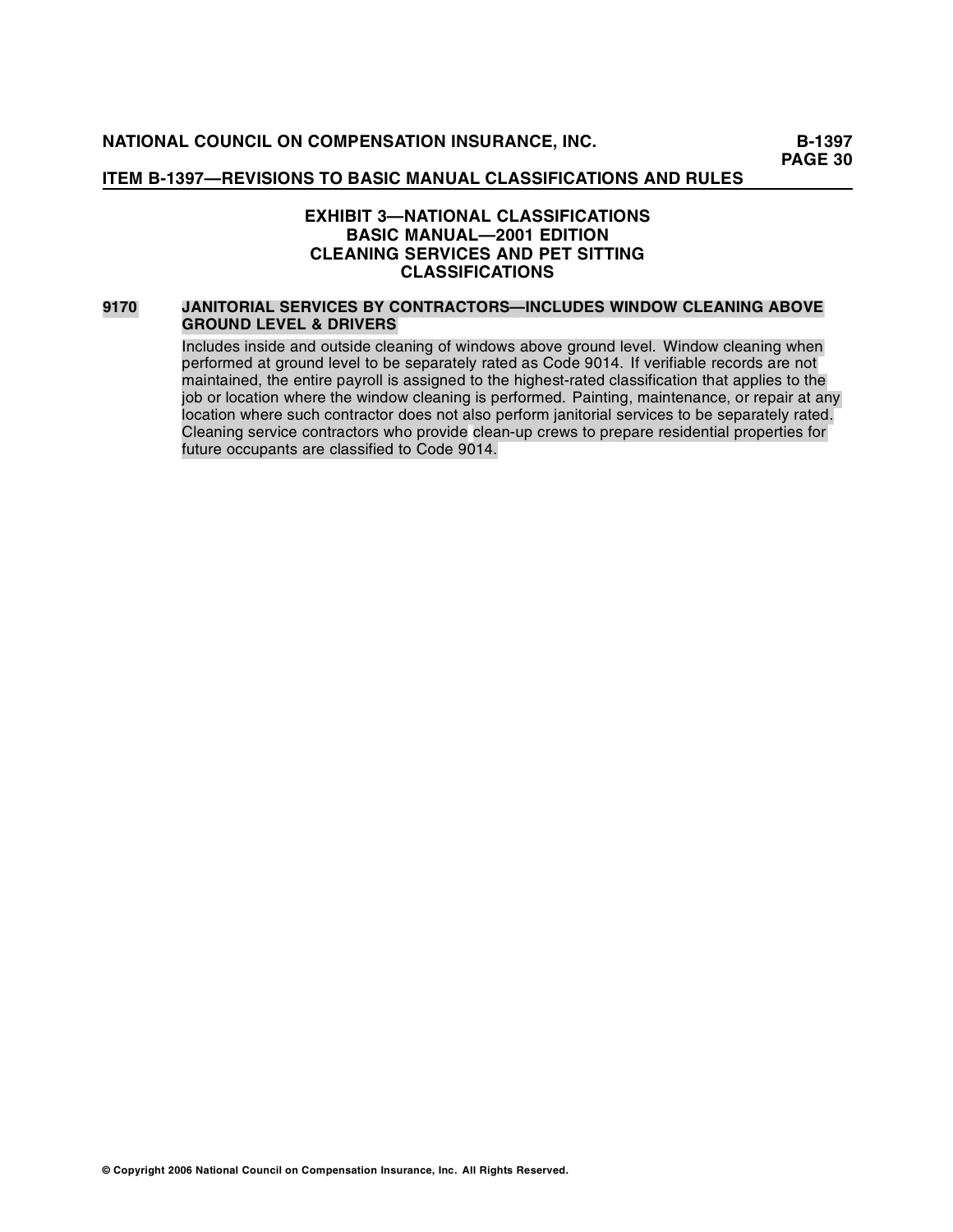# **EXHIBIT 3—NATIONAL CLASSIFICATIONS BASIC MANUAL—2001 EDITION CLEANING SERVICES AND PET SITTING CLASSIFICATIONS**

#### **9170 CHIMNEY CLEANING—RESIDENTIAL—INCLUDES CHIMNEY CLEANING ABOVE GROUND LEVEL & DRIVERS**

Applies to the cleaning of chimneys by the vacuum suction method above ground level. Chimney cleaning when performed at ground level to be separately rated as Code 9014. If verifiable records are not maintained, the entire payroll is assigned to the highest-rated classification that applies to the job or location where the chimney cleaning is performed.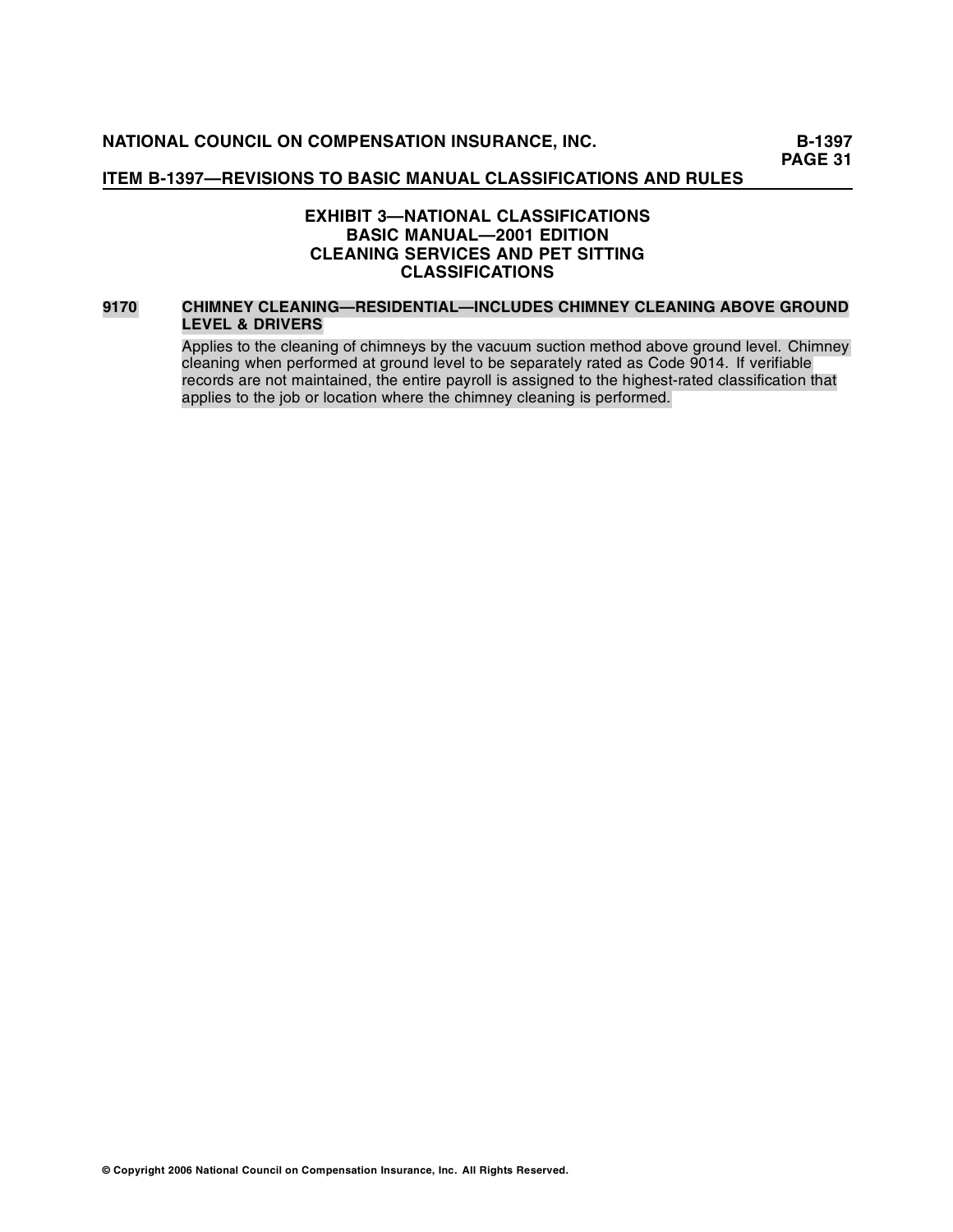# **EXHIBIT 3—NATIONAL CLASSIFICATIONS BASIC MANUAL—2001 EDITION CLEANING SERVICES AND PET SITTING CLASSIFICATIONS**

#### **9170 MOBILE POWER OR PRESSURE CLEANING SERVICES—INCLUDES POWER OR PRESSURE CLEANING ABOVE GROUND LEVEL & DRIVERS.**

Applies to the cleaning of building exteriors and equipment using portable water or steam power cleaning systems. Power or pressure cleaning when performed at ground level to be separately rated as Code 9014. If verifiable records are not maintained, the entire payroll is assigned to the highest-rated classification that applies to the job or location where the power or pressure cleaning is performed. Power or pressure cleaning of roofs to be separately rated as Code 5551.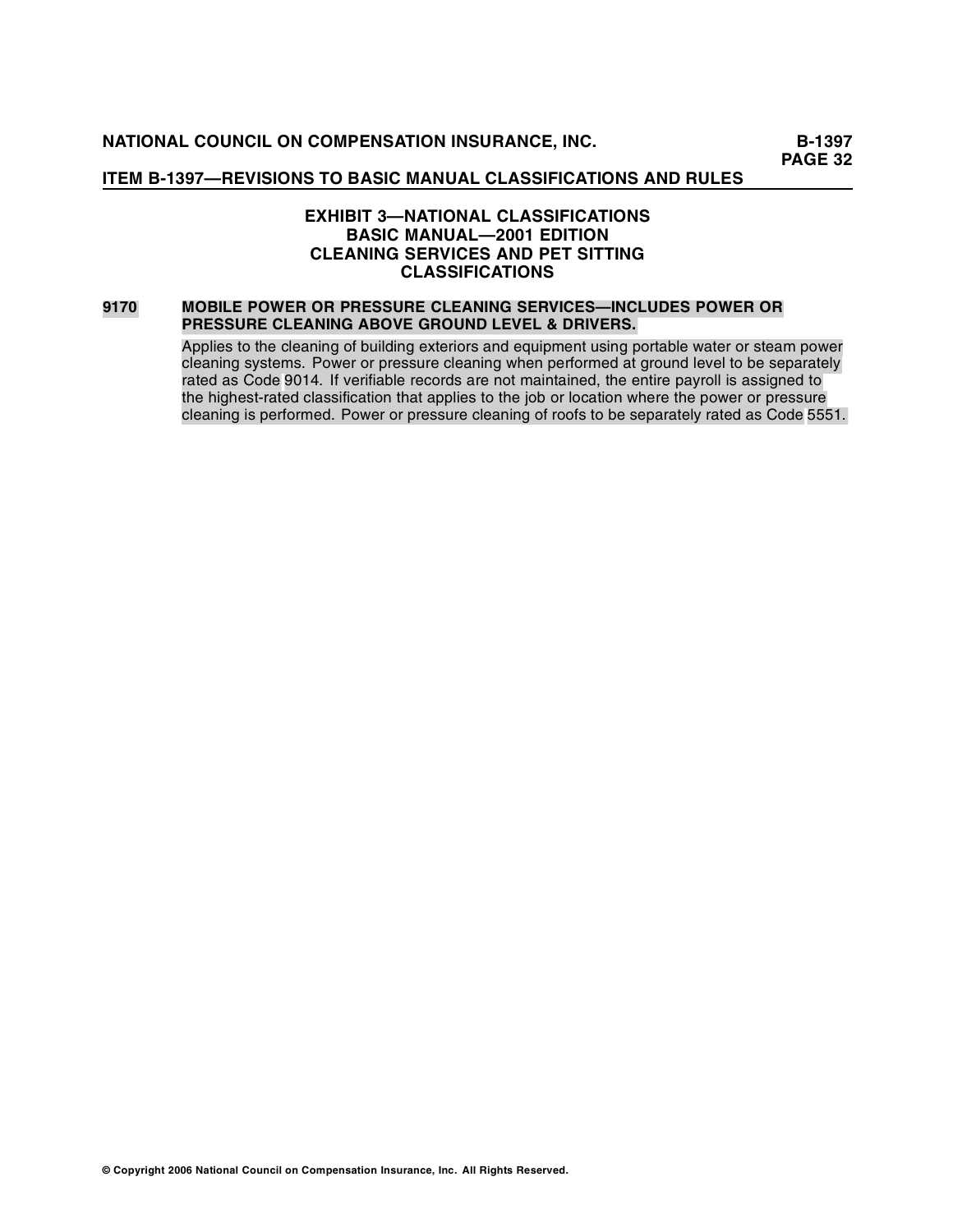# **EXHIBIT 4—FACT SHEET**

### **DOMESTICS**

## **PROPOSAL**

The focus of the proposed changes is to combine operations into classifications that reflect the exposures common to those operations.

### **NCCI recommends the following national treatment for classifications and rules:**

- 1. Discontinue Code 0909—Domestic Workers—Residences—Domestic Workers—Outside—Occasional—Including Occasional Private Chauffeurs and reassign these businesses to redefined Code 0908. The revised classification, Code 0908, will be applicable to part-time domestic workers, both inside and outside. Code 0908 will be determined on combined data of both Code 0908 and Code 0909. Initially, the new loss cost or rate for Code 0908 will be calculated as a per capita exposure weighted average of the loss cost or rate of Code 0908 and Code 0909. Thereafter, the data for Code 0908 will be combined with the data for Code 0909 prior to deriving the loss cost or rate.
- 2. Discontinue Code 0912—Domestic Workers—Residences—Domestic Workers—Outside—Including Private Chauffeurs and reassign these businesses to redefined Code 0913. The revised classification, Code 0913, will be applicable to full-time domestic workers, both inside and outside. The new loss cost or rate and rating values for Code 0913 will be determined on combined data of both Code 0912 and Code 0913. Initially, the new loss cost or rate for Code 0913 will be calculated as a per capita exposure weighted average of the loss cost or rate of Code 0912 and Code 0913. Thereafter, the data for Code 0913 will be combined with the data for Code 0912 prior to deriving the loss cost or rate.
- 3. Change NCCI's **Basic Manual** rule exception (Rule 3.C) for Domestic Workers—Residences to incorporate proposed changes to phraseologies found in the Classifications section of the manual.

### **Florida Specific:**

NCCI recommends that Florida discontinue the state rule exception for Domestic Workers—Residences and adopt the national rule to be consistent with the changes proposed nationally.

### **Nevada Specific:**

NCCI recommends that Nevada discontinue state special Code 0001—Domestics and Domestic Maintenance—Elective Coverage and Code 0002—Domestics and Domestic Maintenance—Occasional—Elective Coverage and adopt the national treatment of domestics. It is also recommended that Nevada discontinue the state rule exception for Domestic Workers Residences and adopt the national rule to be consistent with the changes proposed nationally.

### **New Hampshire Specific:**

NCCI recommends that New Hampshire discontinue the state rule exception for Domestic Workers—Residences and adopt the national rule to be consistent with the changes proposed nationally.

## **Oregon Specific:**

NCCI recom mends that Oregon not adopt the newly defined national Codes 0908 and 0912 for domestic workers and instead continue the use of their state special Code 8989—Domestics.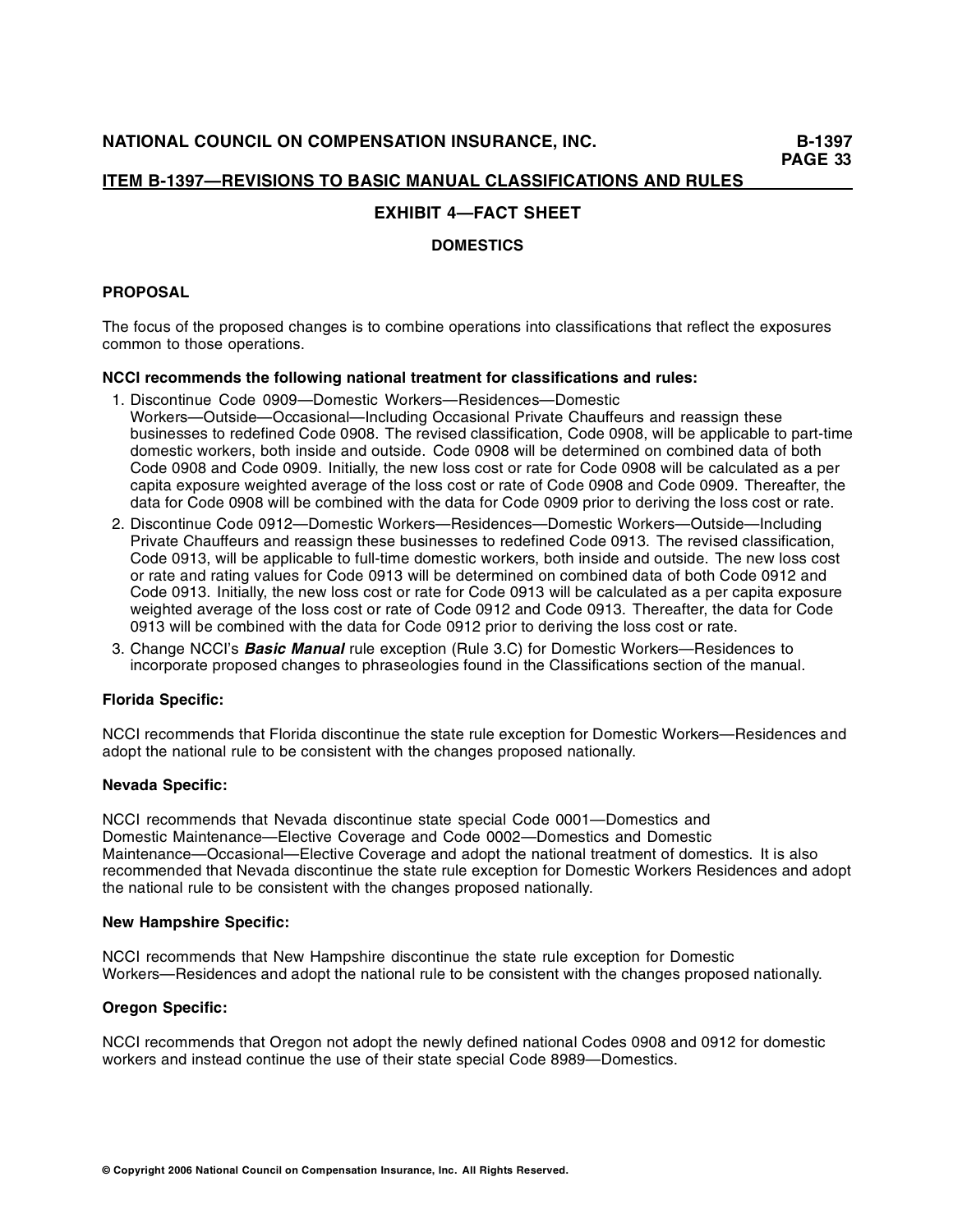# **EXHIBIT 4—FACT SHEET (CONT'D)**

# **BACKGROUND AND BASIS FOR CHANGE**

Domestic workers are employees engaged in duties in or around the residence and are employed by the resident owner. Classification Code 0908—Domestic Workers—Inside—Occasional and Code 0913—Domestic Workers—Inside are applicable to domestic workers performing household duties inside the residence. Classification Code 0909—Domestic Workers—Outside—Occasional—Including Occasional Private Chauffeurs and Code 0912—Domestic Workers—Outside—Including Private Chauffeurs are applicable to domestic workers performing household duties outside the insured's residence, including gardeners and private chauffeurs. Domestic workers are hired based on the customers' needs. Butlers, personal assistants, chefs, housekeepers, nannies, laundry specialists, and drivers are examples of these workers. Depending on the size of the household, these domestic workers may be responsible for numerous duties outside of their specialty. For example, nannies may drive the children to school, shop for food, and clean the house. Exposures will vary, but injuries such as slips and falls and cuts and burns will be common. A review of claims data reported for all codes showed similarities in injury causes. Domestic workers performing duties inside the house experience the same type of losses as those performing duties outside of the house.

## **IMPACT**

This item proposes to combine both inside and outside occasional domestics, by discontinuing Code 0909—Domestic Workers—Residences—Domestic Workers—Outside—Occasional—Including Occasional Private Chauffeurs, and reassigning its experience to newly defined Code 0908—Domestic Workers—Residences—Part-Time. A review has been conducted using the latest approved loss cost or rate filing experience to determine the need for a loss cost or rate transition program. Based on the result of this review, no states loss cost/rate change or estimated premium impact warranted the need for a transition program. Using the combined experience from the two codes to calculate the loss cost or rate will minimize the change in overall premium. The impact to individual risk will vary depending on their current code per capita assignments and the resulting combined loss cost or rate.

This item also proposes to combine inside and outside full-time domestics, by discontinuing Code 0912—Domestic Workers—Residences—Domestic Workers—Outside—Including Private Chauffeurs and reassigning its experience to newly defined Code 0913—Domestic Workers—Residences—Full-Time. A review has been conducted using the latest approved loss cost or rate filing experience to determine the need for a loss cost or rate transition program. Based on the result of this review, no state's loss cost/rate change or estimated premium impact warranted a transition program. Using the combined experience from the two codes to calculate the loss cost or rate will minimize the change in overall premium. The impact to individual risk will vary depending on their current code per capita assignments and the resulting combined loss cost or rate.

The other changes in phraseologies for Code 0908 and Code 0913 are for clarification only and are not expected to result in any change in loss cost, rate, or premium.

## **Florida Specific:**

This item proposes that Florida discontinue state rule exception wording for Domestic Workers—Residences and adopt the national rule to be consistent with the national proposal. The elimination of state special exceptions regarding domestic workers is not expected to result in additional changes in premium beyond the national proposals to combine Code 0908 and Code 0909, and Code 0912 and Code 0913.

### **Nevada Specific:**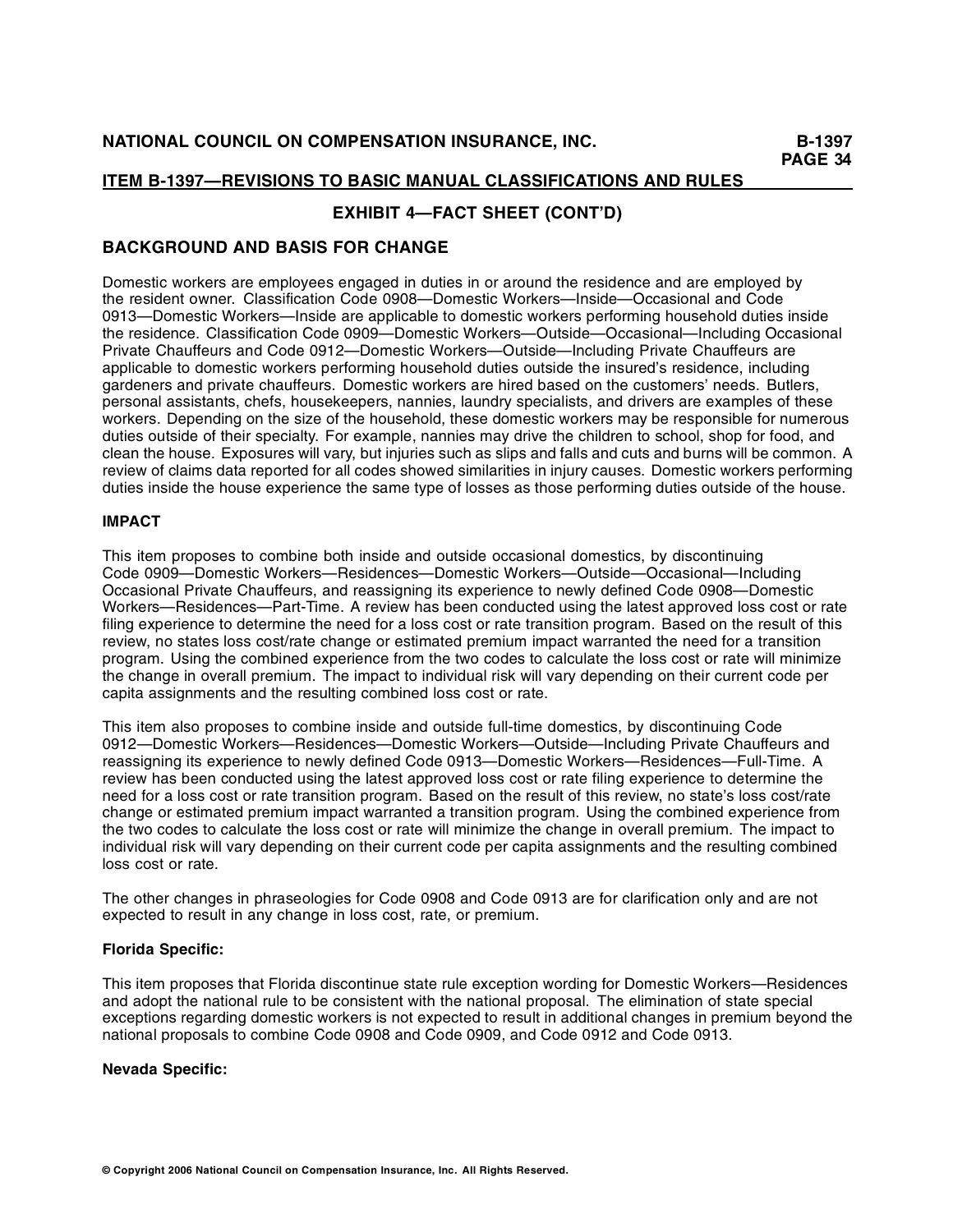# **EXHIBIT 4—FACT SHEET (CONT'D)**

This item proposes that Nevada discontinue state special Code 0001—Domestics and Domestic Maintenance—Elective and reassign its experience to the comparable nationally established and redefined Code 0913 Domestic Workers—Residences—Full-Time. All experience will be removed from Code 0001 and assigned to the national Code 0913. It is proposed that the initial loss cost or rate and experience rating values be that of Code 0001. It is expected that most experience generated for the new code will come from Code 0001. Therefore, this proposal is not expected to cause a significant change in statewide or individual risk premium. Future assignment of risks will be based on the new national phraseology.

This item also proposes that Nevada discontinue state special Code 0002—Domestics—Occasional and reassign its experience to a comparable nationally established and redefined Code 0908—Domestic Workers—Residences—Part-Time. All experience will be removed from Code 0002 and assigned to the national Code 0908. It is proposed that the initial loss cost or rate and experience rating values be that of Code 0002. It is expected that most experience generated for the new code will come from Code 0002. Therefore, this proposal is not expected to cause a significant change in statewide or individual risk premium. Future assignment of risks will be based on the new national phraseology.

### **New Hampshire Specific:**

This item proposes that New Hampshire discontinue state rule exception wording for Domestic Workers—Residences and adopt the national rule to be consistent with the national proposal. The elimination of state special wording regarding minimum premiums for domestic workers may result in additional minimum premium charges for some full-time domestic workers. The amount of risks subject to the minimum premium rule is not expected to be large, so this portion of the change is not expected to cause a significant change in statewide premium.

## **Oregon Specific:**

The item proposes that Oregon not adopt the revised national Codes 0908 and 0913 and instead continue to use Oregon state special Code 8989 for domestics. Since there are no proposed changes for Oregon, there will be no impact to individual risk or statewide premium.

## **IMPLEMENTATION**

In all states, except Hawaii, this item will be implemented effective 12:01 a.m. on July 1, 2007, applicable to new and renewal—voluntary and assigned risk policies. Both wording and rate changes will be implemented on this date.

In Hawaii, the effective date is determined upon regulatory approval of the individual carrier's election to adopt this change.

In Virginia, this item will be implemented for policies effective on or after 12:01 a.m. July 1, 2007, voluntary and assigned risk policies.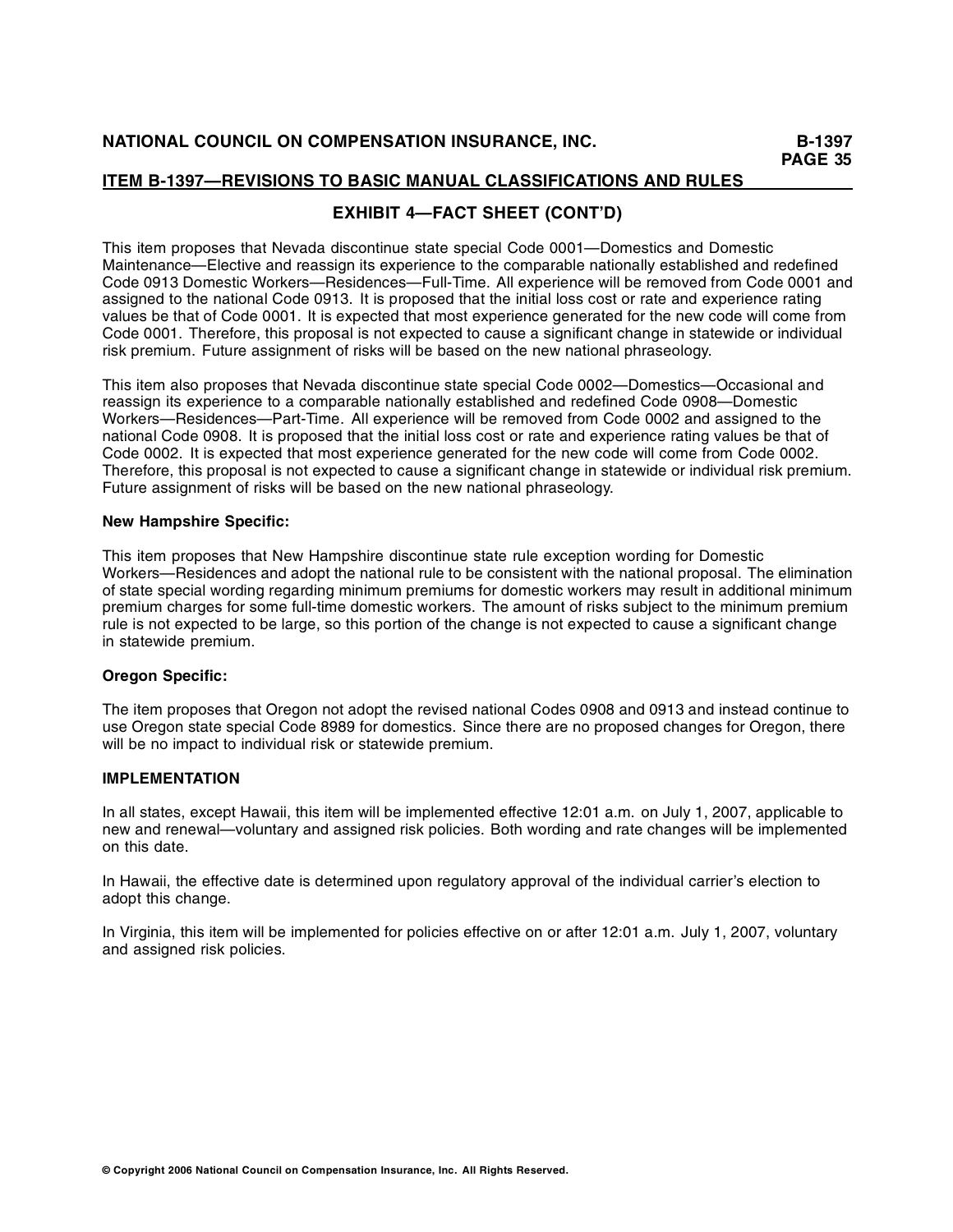# **EXHIBIT 4—NATIONAL CLASSIFICATIONS BASIC MANUAL—2001 EDITION DOMESTICS CLASSIFICATIONS**

### **DOMESTIC WORKERS RESIDENCES.**

 $-$ See Rule 3 C.

**0913 —o—e—tic W—rk — ——id D—m—s—————o —e ———s—e ——rs—In ——**

0908 **— <del>Domestic Workers Inside Occasional</del>** 

- 0912 Domestic Workers Outside Including Private Chauffeurs. Not applicable to operations  $-\alpha$  any location where commercial farm operations are conducted.
- 0999 Domestic Workers Outside Occasional Including occasional private chauffeurs. Not applicable to operations at any location where commercial farm operations are conducted.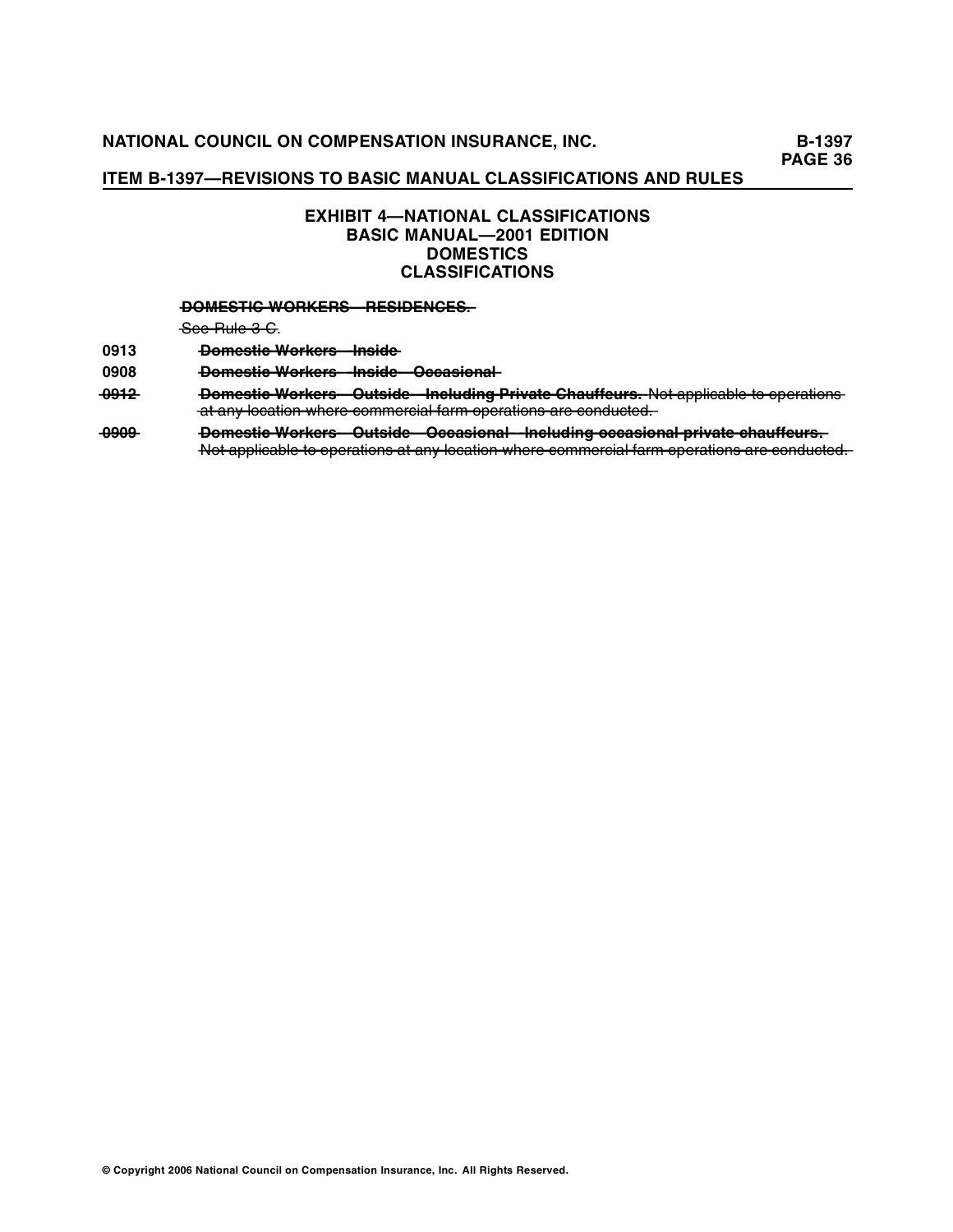## **EXHIBIT 4—NATIONAL CLASSIFICATIONS BASIC MANUAL—2001 EDITION DOMESTICS CLASSIFICATIONS**

## **0908 DOMESTIC WORKERS—RESIDENCES—PART-TIME**

Refer to the **Basic Manual** for additional information on the treatment of domestic workers. Applies to part-time domestic workers employed inside or outside a private residence who are employed directly by the resident owner, the estate of the owner, or family of the resident. Refer to Code 8835 for companions or personal assistants who also provide physical and personal assistance in the activities of daily living and/or nursing care. "Part-time" applies to any domestic worker who is employed 20 hours or less per workweek. Au pairs or domestic workers who are compensated by room and board are considered to be full-time; refer to Code 0913. Not applicable to outside domestic workers at any location where commercial farm operations are conducted; refer to the appropriate farming classification. Domestic workers employed by a business, other than a business described by Code 0917, are classified to Code 0908 or Code 0913.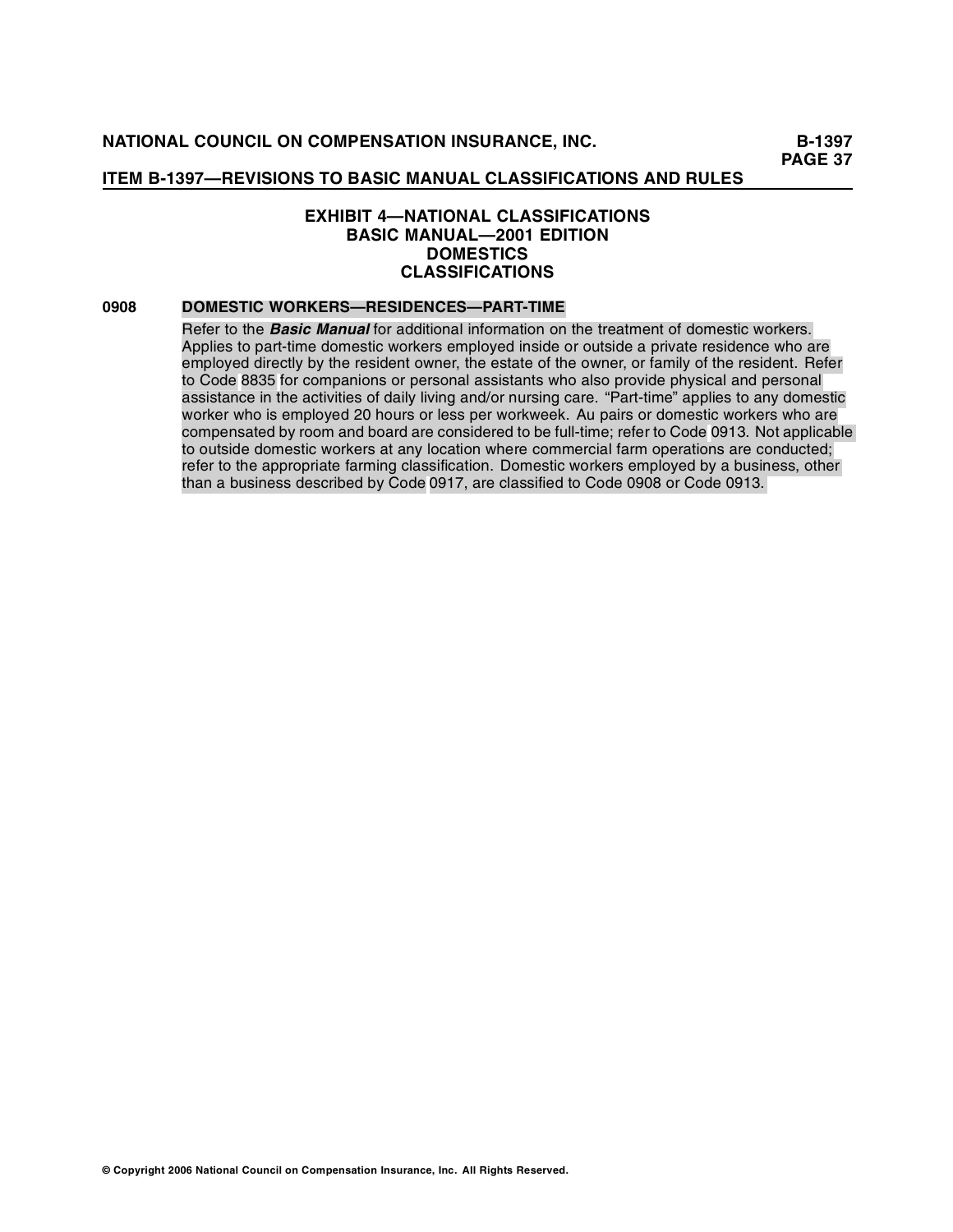## **EXHIBIT 4—NATIONAL CLASSIFICATIONS BASIC MANUAL—2001 EDITION DOMESTICS CLASSIFICATIONS**

## **0913 DOMESTIC WORKERS—RESIDENCES—FULL-TIME**

Refer to the **Basic Manual** for additional information on the treatment of domestic workers. Applies to full-time domestic workers employed inside or outside a private residence who are employed directly by the resident owner, the estate of the owner, or family of the resident. Refer to Code 8835 for companions or personal assistants who also provide physical and personal assistance in the activities of daily living and/or nursing care. "Full-time" applies to any domestic worker who is employed more than 20 hours per workweek. Au pairs or domestic workers who are compensated by room and board are considered to be full-time. Not applicable to outside domestic workers at any location where commercial farm operations are conducted; refer to the appropriate farming classification. Domestic workers employed by a business, other than a business described by Code 0917, are classified to Code 0908 or Code 0913.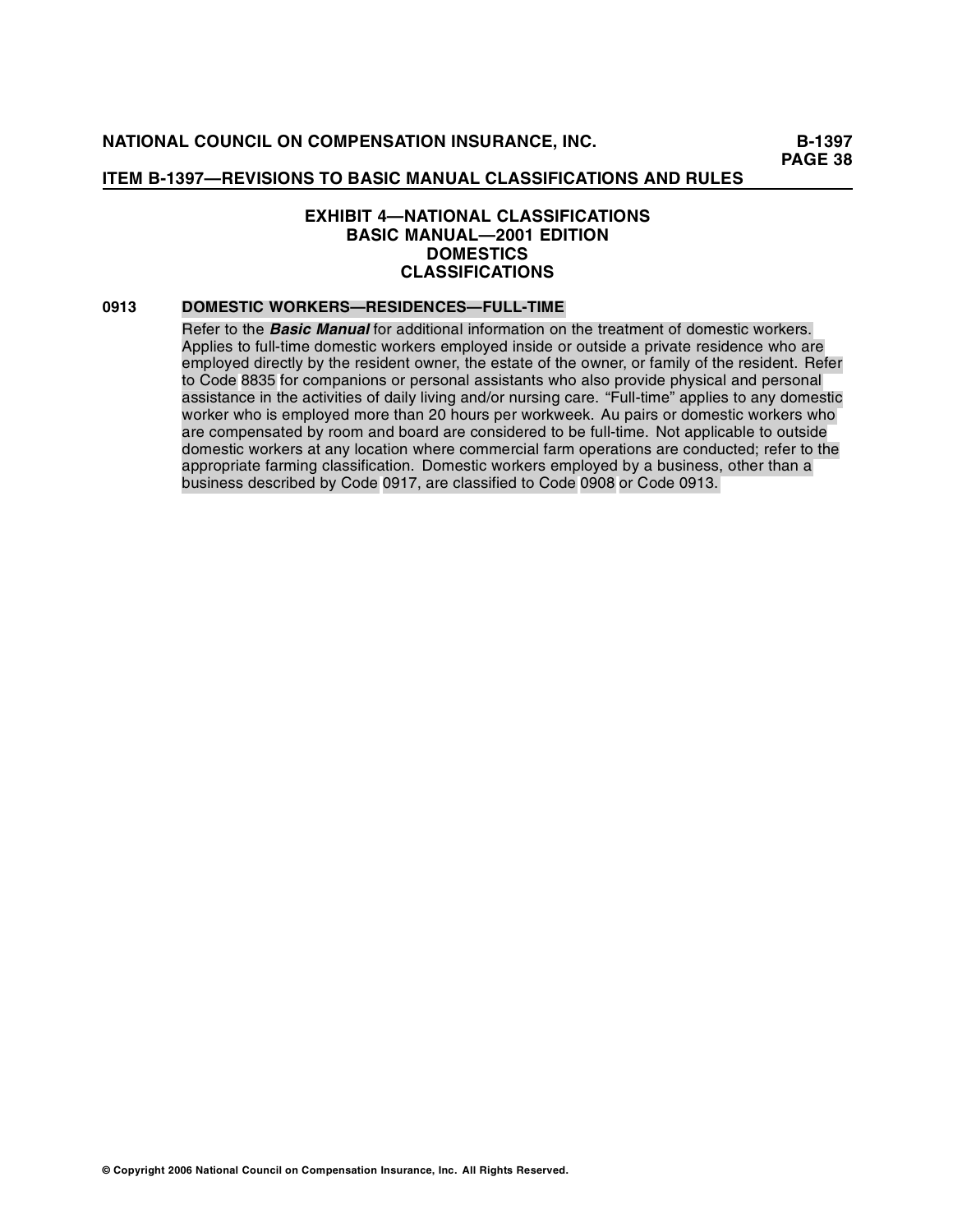## **ITEM B-1397—REVISIONS TO BASIC MANUAL CLASSIFICATIONS AND RULES**

# **EXHIBIT 4—NATIONAL RULES BASIC MANUAL—2001 EDITION DOMESTICS**

# **RULE 3—RATING DEFINITIONS AND APPLICATION OF PREMIUM ELEMENTS**

## **C. DOMESTIC WORKERS—RESIDENCES**

1. Explanation

Domestic workers-can be defined as either Outside, Inside, or Occasional depending on their duties  $\overline{a}$  and the number of hours worked are hired to perform duties inside or outside a private residence. The domestic worker must be employed directly by the resident owner, the estate of the owner, or family of the resident.

Code 0913—Domestic Workers—InsideResidences—Full-Time are full time employees who are engaged exclusively in household or domestic work performed principally inside the -residencedomestic workers, inside or outside, who are employed full-time. "Full-time" applies to any domestic worker who is employed more than 20 hours per workweek. Au pairs or domestic workers who are compensated by room and board are considered to be full-time.

—s—U—e —o—e—9—3—D—m—s ——rs—In——. **—**C—d—**—**0—1———o—e ——tic W—rk — ——id — ——**—**—o—e———s—e

Domestic Workers Outside are full time employees engaged exclusively in household or  $-\frac{1}{2}$  domestic work performed principally outside the residence.

 $\frac{1}{\pi}$  This includes private chauffeur and gardener.

 $\frac{1}{100}$  Code 0912 – Domestie Workers – Outside – including private chauffeurs.

Code 0908—Domestic Workers—OccasionalResidences—Part-Time are domestic workers, inside or outside, who are employed part-time.

In this instance, "part-time" applies to any domestic worker who is employed half or less than  $hat$  – half of the eustomary full time 20 hours or less per workweek.

—s—U—e —o—e **—**C—d——9—8—D—m—s —rk — ——id —io —l—r —o—e **—**0—0———o—e ——tic W ——rs—In————c ——**—**—o—e———s—e—O —s—n — —c—a——a**—**o—**—**C—d——9—9—D—m—s **—**0—0———o—e ——tic—— —o—e———u—id —io —l——c—d—g—r—a —— W—rk — —ts—e—O —s—n — ——lu —— ——rs—O —————c—c—a——a —in——in iv — **—**p———te c—a—ffe—rs —**—**—h—u———u—.

These codes include cooks, housekeepers, laundry workers, maids, butlers, companions, nannies, private chauffeurs, and gardeners.

#### **Exception:**

If commercial farm operations are conducted, Code<del>s 0909-0</del>908 and 0912 <sup>1</sup> 0913 do not apply to any operations at the farm location. Any outside domestic workers at a commercial farm location are assigned to the appropriate farm classification.

2. Other Classifications—Maintenance, Repair, or Construction Operations

Codes 0908, 0909, 0912 and COP 0913 include ordinary repair or maintenance of the insured's premises or equipment by domestic workers.

Building maintenance or repair by employees hired for only that purpose must be assigned to Code 9015—Buildings—Operation by Owner or Lessee.

Extraordinary repairs, alterations, new construction, erection, or demolition of structures must be assigned to construction or erection classifications.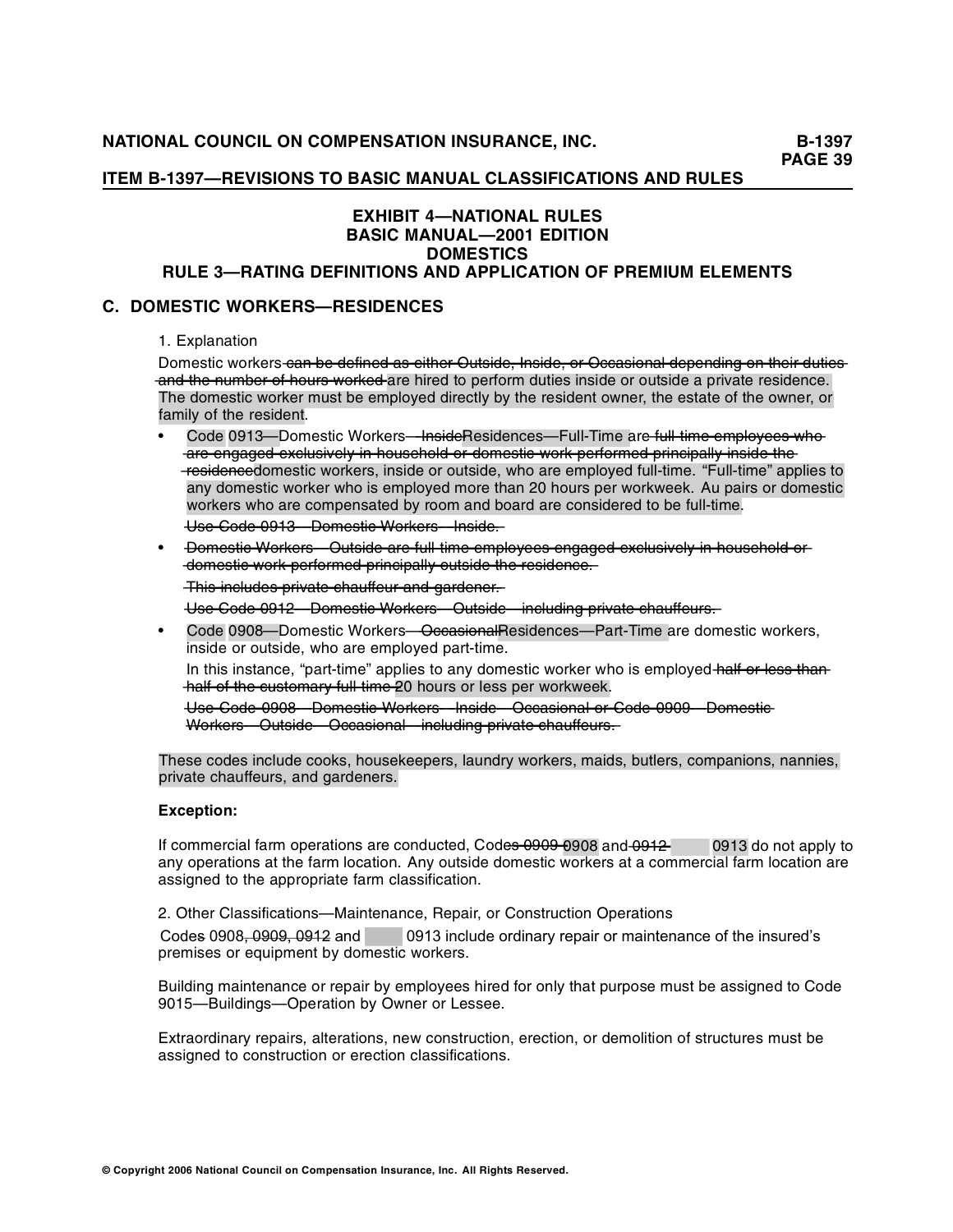## **ITEM B-1397—REVISIONS TO BASIC MANUAL CLASSIFICATIONS AND RULES**

## **EXHIBIT 4—NATIONAL RULES (CONT'D) BASIC MANUAL—2001 EDITION DOMESTICS RULE 3—RATING DEFINITIONS AND APPLICATION OF PREMIUM ELEMENTS**

#### 3. Coverages

#### a. **Workers Compensation and Employers Liability Insurance**

Statutory workers compensation obligations of an employer with regard to domestic workers may be insured as follows:

- By the Standard Policy, or
- By attaching the Standard Workers Compensation and Employers Liability Coverage for Residence Employees Endorsement (WC 00 03 14) to a homeowners policy, a comprehensive personal liability policy, or to any policy that provides similar coverage Statutory coverage is the minimum extent of insurance protection required in an insurance contract in accordance with applicable state laws or statutes.
- b. In states where domestic workers are not included and cannot be covered under the workers compensation law, Voluntary Compensation Insurance may be provided by attaching a Voluntary Compensation and Employers Liability Coverage for Residence Employees Endorsement (WC 00 03 12) to a homeowners policy, comprehensive personal liability policy, or any policy that provides similar coverage.

#### 4. Name of Insured

One or more members of the same residence may be named as the insured, but only in connection with the employment of domestic workers in thIn Virginia, this item will be implemented for policies effective on or af

5. Advisory Loss Costs, Rates and Premium

Advisory loss costs and rates for Codes 0908, 0909, 0912 and COV 0913 are per capita premium charges.

A per capita classification is one that uses number of workers rather than payroll to measure exposure.

a. Requirements for Maintenance of Records

The insured must maintain a record of the names, duties and period of service of each domestic worker.

- b. Premium Determination
- **Full-Time Domestic Workers**—Codes 0912 and Code 0913

Estimated premium must be calculated based on the estimated number of such domestic workers during the policy period.

If additional domestic workers under Codes 0912 and 0913 are employed during the policy period or if some domestic workers are no longer employed and are not replaced, then the per capita premium charges must be prorated.

Each pro rata charge must be based on the period of employment, but cannot be less than 25% of the per capita charge.

 $\rightarrow$  **Occasional Part-Time Domestic Workers—Codes 0908 and 0909** 

Estimated premium must be calculated based on the estimated aggregate (total) time of all occasional domestic workers who are to be employed during the policy period.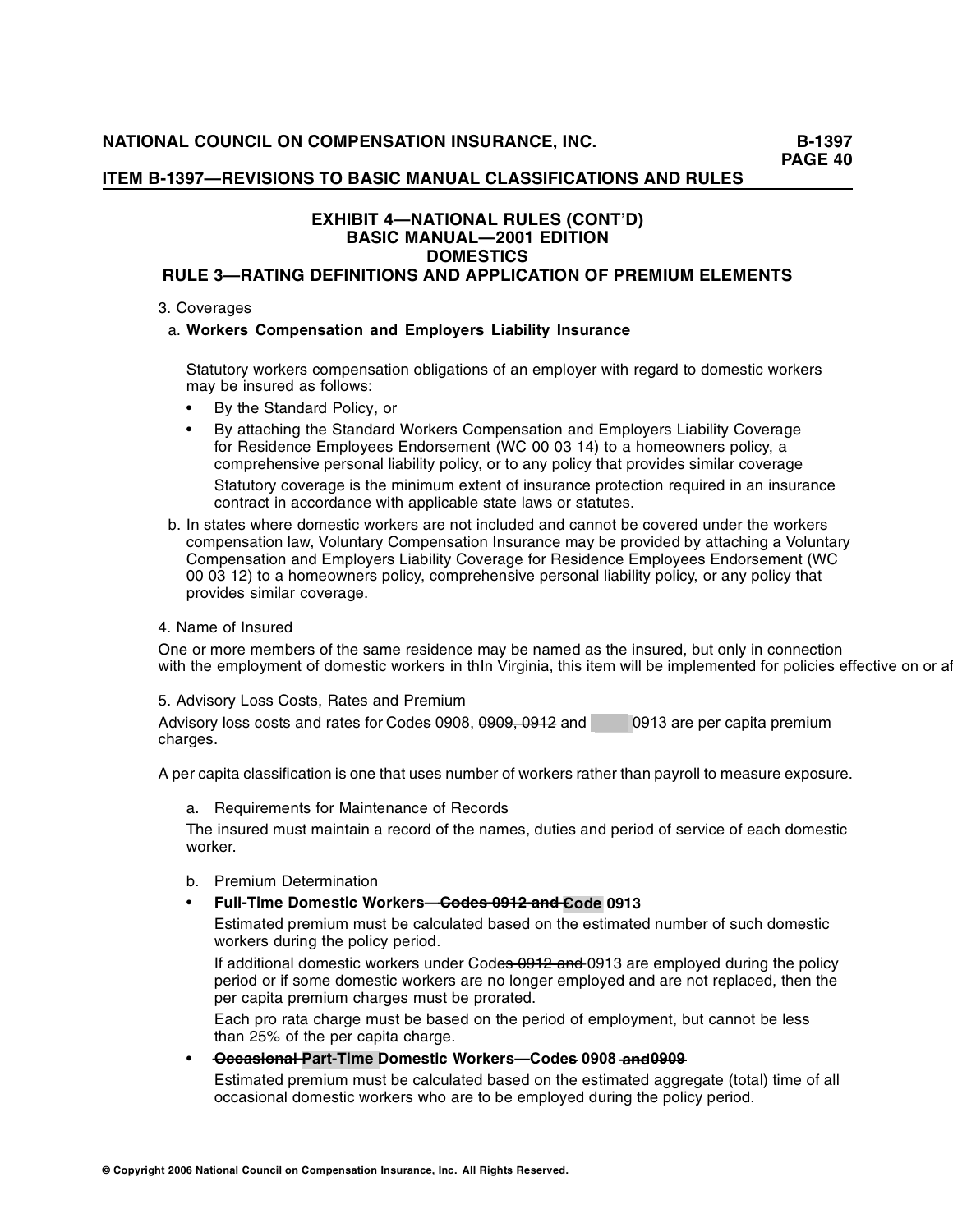## **ITEM B-1397—REVISIONS TO BASIC MANUAL CLASSIFICATIONS AND RULES**

## **EXHIBIT 4—NATIONAL RULES (CONT'D) BASIC MANUAL—2001 EDITION DOMESTICS RULE 3—RATING DEFINITIONS AND APPLICATION OF PREMIUM ELEMENTS**

Regardless of concurrent employment, a single per capita charge applies for each aggregate of employed time that is 1/2 of the customary full time of each such domestic worker 20 hours or less per workweek. An additional per capita charge applies to any remainder less than  $-1/2$  of the eustomary full time hours 20 hours or less per workweek.

c. Minimum Premium

For a policy with two or more classifications, whether per capita rated or payroll rated, apply the highest minimum premium for any classification on the policy.

d. Catastrophe Provisions

Premium for catastrophe provisions as detailed in Rule 3-A-24 does not apply to per capita classifications.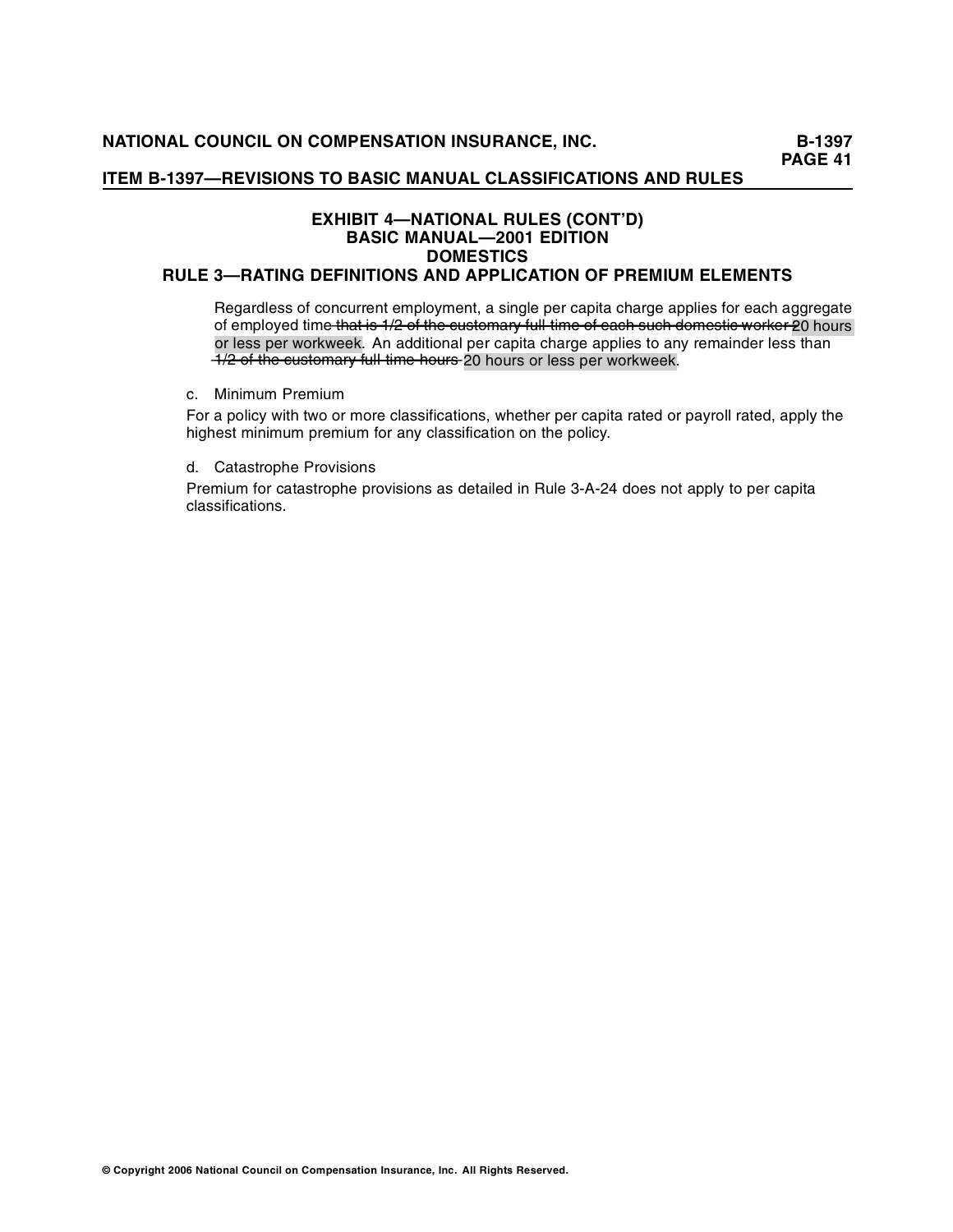# **EXHIBIT 5—FACT SHEET**

## **FIREFIGHTING INCLUDING VOLUNTEER FIREFIGHTERS**

## **PROPOSAL**

The focus of the proposed changes for this industry is to assign separate classifications for paid and for volunteer firefighters. It is also proposed that head-count data be collected for these two firefighting codes.

## **NCCI recommends the following national treatment of classifications and rules:**

1. Establish two new codes: Code 7710—Firefighters & Drivers, and Code 7711— Firefighters & Drivers—Volunteer. Combination fire departments with both paid and volunteer firefighters would be allowed to use both codes. Code 7704—Firefighters & Drivers will be discontinued on a national level. By implementing Code 7710 for paid firefighters on a national basis instead of using Code 7704, which contains mixed data, NCCI will be able to maintain data integrity between paid and volunteer firefighters. Code 7711, which is currently a state special code, will become a national code.

The rate or loss cost for both codes initially will be the rate or loss cost for Code 7704. As experience for the new codes comes in, that experience will be blended with Code 7704 experience to develop a single rate or loss cost that will apply to both proposed Codes 7710 and 7711. Handling the rates for the two codes in this way generally should result in minimal potential premium impact.

2. The minimum payroll per volunteer per year will remain unchanged, including any state-specific minimum payroll amounts. The phraseology for Code 7711 will be amended to promote the use of more adequate payrolls for premium determination.

Wording will be added to clarify that the minimum payrolls apply to all volunteers including volunteer officers and volunteers subject to standard exception codes.

3. Collect data providing a head count of volunteer firefighters. Carriers will need to submit the head-count data as per the North Carolina Rate Bureau's Statistical Plan.The head count data will be reported under statistical code 9219.

With the creation of the two new class codes, NCCI will have separate data for the two categories of firefighters, but the payroll data for the volunteers may continue to be based on a minimum payroll amount as used by carriers in determining premium. It is unlikely that hours worked will ever be captured for the volunteer due to the difficulty of acquiring this information. Collecting a simple head count of volunteers will at least provide a standard measure of the volunteer 's actual exposure.

When the next review of this industry is conducted, NCCI will be able to evaluate the separate data and develop revised recommendations for charging premium for the industry overall. To do this, the same data is needed for both segments, which is why a head count for the paid firefighters is also recommended.

This recommendation will have minimal premium impact. It will, however, have administrative impact on carriers. For this reason, feedback was solicited from NCCI's Data Collection Procedures (DCP) Subcommittee on the recommendation to collect head-count data on the two types of firefighters. The DCP Subcommitee is made up of insurance data managers and professionals from various carrier representatives. The main goal of the committee is to support the data collection process.

4. Part-time firefighters will no longer be classified with volunteer firefighters. If a firefighter is not a volunteer, they will be classified to Code 7710. A volunteer firefighter may or may not receive some type of compensation or gratuity for responding to an emergency or performing service, but their status is still that of a volunteer, not an employee.

#### **Alaska Specific:**

NCCI recommends that Alaska adopt proposed state exception wording for new national Code 7711. This wording continues the existing state special minimum payroll of \$2,000 per volunteer per year.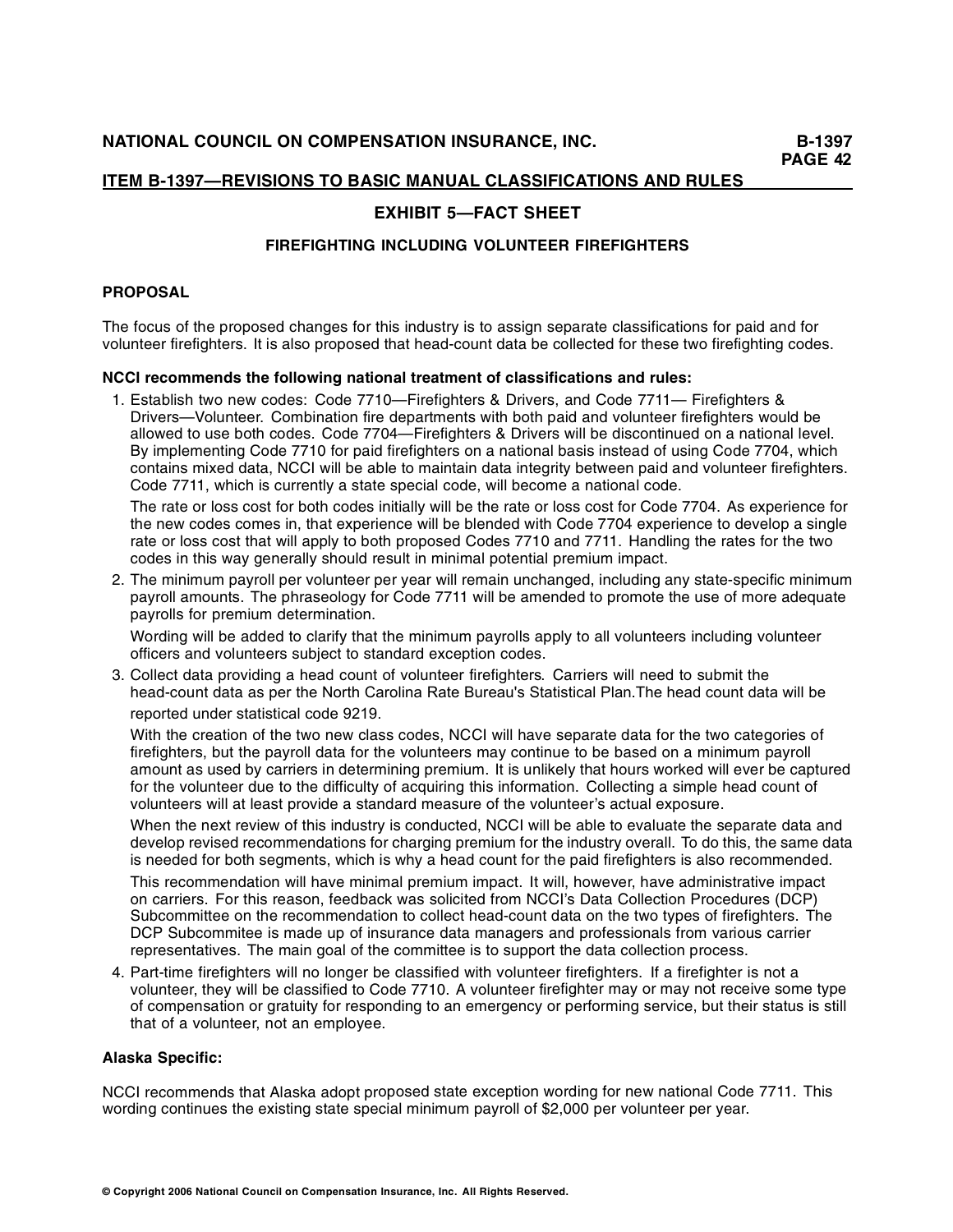# **EXHIBIT 5—FACT SHEET (CONT'D)**

## **Arizona Specific:**

The new national Code 7711 for volunteer firefighters is not proposed for use in Arizona. Instead it is recommended they keep their existing state special Code 8411 for volunteer fighters. NCCI recommends that Arizona adopt proposed state exception wording for new national Code 7710. This wording mirrors the national wording, except it specifies to separately rate volunteer firefighters to existing state special Code 8411.

#### **Colorado Specific:**

NCCI recommends that Colorado adopt revised wording for existing state special Code 7719. This revised wording ties in the same treatment being proposed nationally for the volunteer segment of this industry, while leaving the state special statutory code for volunteer teams or groups.

## **Connecticut Specific:**

In Connecticut, Codes 7710 and 7711 are already used as state specials. NCCI recommends that Connecticut discontinue these state specials and adopt the proposed new national wording for both codes.

#### **Florida Specific:**

NCCI recommends that Florida adopt the proposed state exception wording for new national Code 7711. This wording continues the existing state special minimum payroll of \$1,000 per volunteer per year.

#### **Georgia Specific:**

NCCI recommends that Georgia discontinue the state exception wording for Code 7704 and adopt the proposed new national wording for Codes 7710 and 7711. The new national wording for Code 7711 incorporates wording dealing with volunteers assigned to a standard exception classification, so there is no longer a need for a Georgia exception.

#### **Idaho Specific:**

The proposal eliminates national Code 7704 and establishes national Codes 7710 and 7711 for use for all Idaho carriers as well as maintaining the similarly defined Idaho State Fund Special Codes 7710 and 7711. The historical data for Code 7704 will be combined with Code 7710 to establish a future loss cost and rate for Codes 7710 and 7711, as well as the Idaho State Fund special-defined Codes 7710, 7711, and 7719. This is similar to the current loss cost derivation process. This should not result in a change in individual risk or statewide premium for this industry.

#### **Illinois Specific:**

NCCI recommends that Illinois discontinue the state exception wording for Code 7704 and adopt the proposed new national wording for both Codes 7710 and 7711. The new national wording for Code 7711 incorporates wording dealing with volunteer officers and volunteers assigned to a standard exception classification, as does the existing Illinois exception.

#### **Indiana Specific:**

NCCI recommends that Indiana adopt revised wording for existing state special Code 7699. NCCI also recommends that Indiana adopt new state exception wording for Codes 7710 and 7711. The proposed Indiana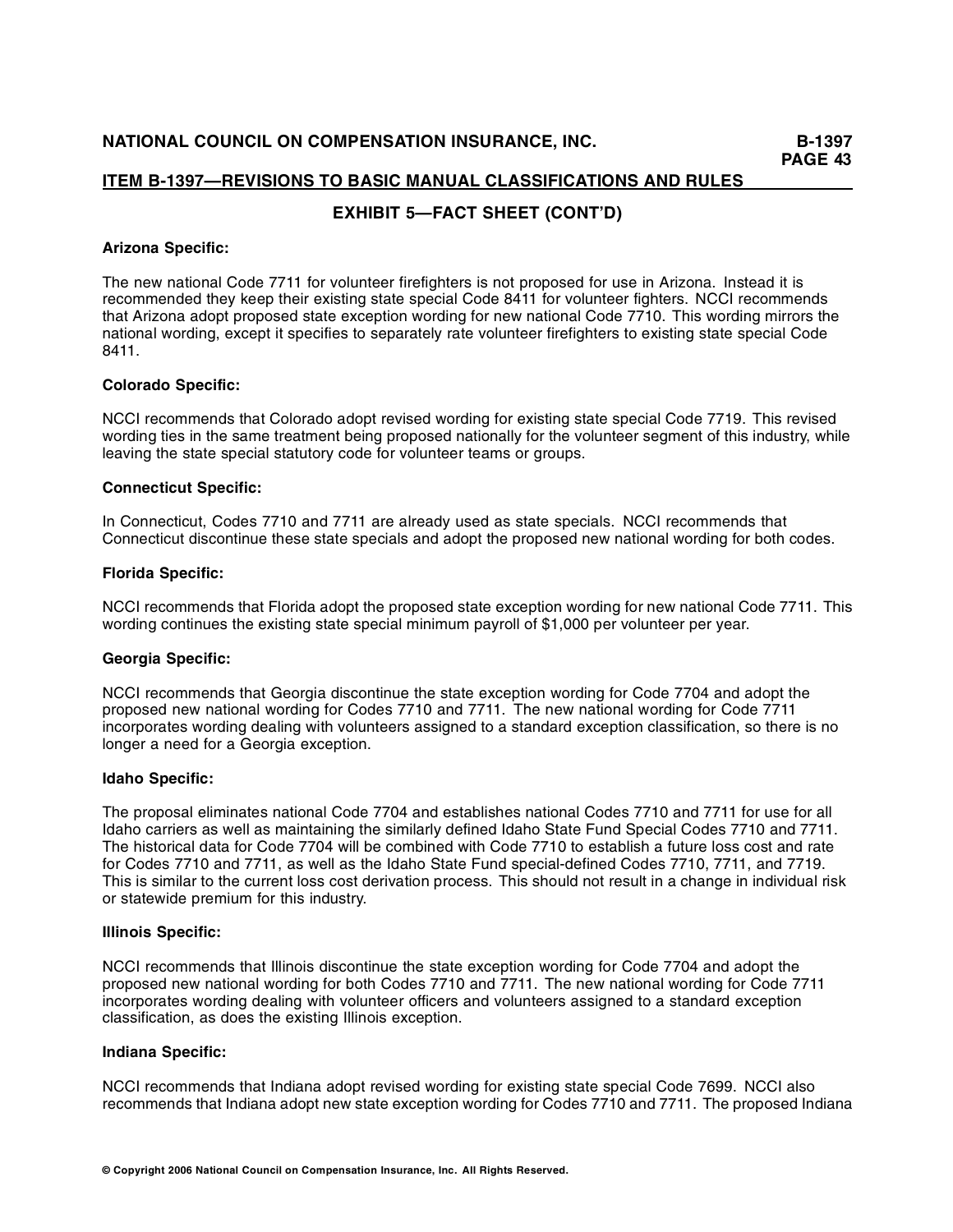# **EXHIBIT 5—FACT SHEET (CONT'D)**

wording modifies the national wording to tie it in with the application of statutory Indiana state special Code 7699. This results in three Indiana classifications with clear instruction on when to apply each of the codes.

## **Nevada Specific:**

Code 7711 is already in use in Nevada. NCCI recommends that Nevada adopt revised state exception wording for Code 7711. This wording continues the existing state special minimum payroll of \$2,000 per volunteer per month.

#### **New Mexico Specific:**

NCCI recommends that New Mexico discontinue state exception wording for Code 7704 and adopt the proposed new national wording for both Codes 7710 and 7711.

## **Oregon Specific:**

NCCI recommends that Oregon adopt proposed state exception wording for new national Code 7710. This wording mirrors the national wording, except it specifies to separately rate volunteer firefighters to existing state special Code 8411. It also has a reference to the Oregon state special code for wildland or forest firefighting by contractor.

NCCI also recommends that the wording for state special Code 8411 be updated to reflect references to new Codes 7710 and 7711 (plus Code 7705 from the ambulance industry proposals).

## **South Carolina Specific:**

NCCI recom mends that South Carolina adopt proposed state exception wording for new national Code 7711. This wording continues the existing state special minimum payroll of \$1,000 per volunteer per year.

#### **Vermont Specific:**

NCCI recommends that Vermont adopt proposed state exception wording for Code 7711. This wording incorporates existing state special criteria for the rating of the volunteer segment of this industry along with most aspects of the national wording.

#### **Virginia Specific:**

In Virginia, Code 7711 already exists as a state special. NCCI recommends that this state special be made a state exception. Wording will continue to apply, specifying that in no case should the payroll of any volunteer be less than the "Average Monthly Wage" value appearing on the Virginia state rate sheet. The state exception code will also use most of the new national wording for Code 7711.

NCCI also recommends that the proposed new national wording for Code 7710 be adopted in Virginia.

## **BACKGROUND AND BASIS FOR CHANGE**

The firefighting industry's traditional role of fire suppression has expanded greatly over the past few decades. A fire department today must respond to a wide variety of hazards and emergencies.

Exposure information from NCCI's database, as reported by carriers, shows over \$5 billion in reported payroll for Code 7704 over five years. Payroll and policy count data has been relatively stable. Many of the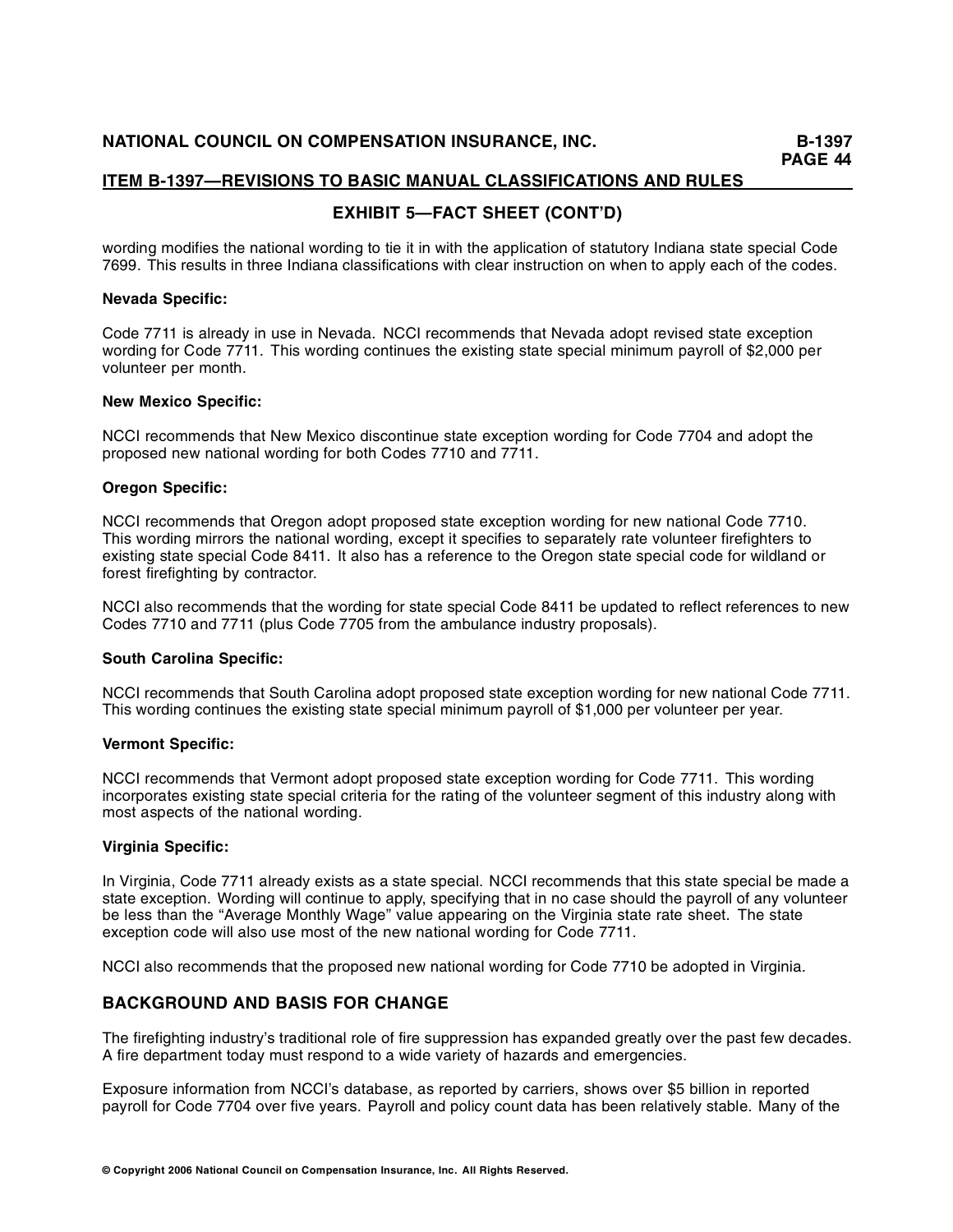# **EXHIBIT 5—FACT SHEET (CONT'D)**

policies written for this industry are smaller in premium size (unrated), and more than an average number are in the assigned risk pool.

Emergency medical service (EMS) has become a major sector in the industry. EMS calls represent 50% to 80% of the annual call volume for the firefighting industry, and 55% of fire departments provide some level of EMS.

The volunteer component of firefighting is significant, with 74% of the nation's fire service made up of volunteer firefighters. State statutes govern both coverage and benefits for volunteers, and there is significant variance among states.

From a national perspective, there is currently one basic or governing class code assigned for the firefighting industry, Code 7704. This code applies to both paid firefighters and unpaid or volunteer firefighters. Seven NCCI states have state special treatments separating paid firefighters and volunteer firefighters.

NCCI's research on this industry compared and contrasted data for the two segments of firefighters on three levels:

- Premium or exposure base-related
- Operational-related
- Claims-related

The information reviewed was a combination of data from NCCI's database as reported by carriers and data obtained from the industry. The research indicates that, while there were some similarities, there are significant differences between paid firefighters and volunteer firefighters.

Some differences in risk characteristics are normal in any code and represent the high and low spectrum of risks within a class, yet all the risks within a class should be of a homogeneous nature. The significant operational differences between paid and volunteer firefighters, together with differences identified in claims data—and the major difference in their exposure base or basis of premium—leads to the conclusion that these two segments of the firefighting industry are not homogeneous. Various state statutes that deal differently with the volunteer segment of the industry, as well as numerous states that have already separated the two segments for workers compensation classification, support this conclusion.

A question arising from the analysis of this industry is, what is the best way to charge premium for the volunteer portion of the industry so that it correctly reflects their exposure? When considering this question, there are two considerations. One is that NCCI does not have credible separate data for the two segments—regular paid firefighters and volunteer firefighters—because the bulk of the data is combined under a single firefighting code. The other is in measuring the volunteer firefighter's exposure or time spent doing their job since they usually are not compensated for their efforts.

The current situation with a single class code covering all firefighters, paid or volunteer, means the rate for the entire industry is developed to cover the losses for the entire industry. In effect, this potentially means that one segment is probably subsidizing the other.

Generally, carriers are charging premium for volunteer firefighters based on an established minimum payroll amount per volunteer per year. Of 34 NCCI states, 68% of them, or 23 states, have filed wording to use actual payroll subject to the \$300 minimum per volunteer per year. This national \$300 minimum payroll per annum per volunteer has not been updated since 1942. There are indications that the premiums resulting from application of these minimums are inadequate to cover volunteer firefighter losses.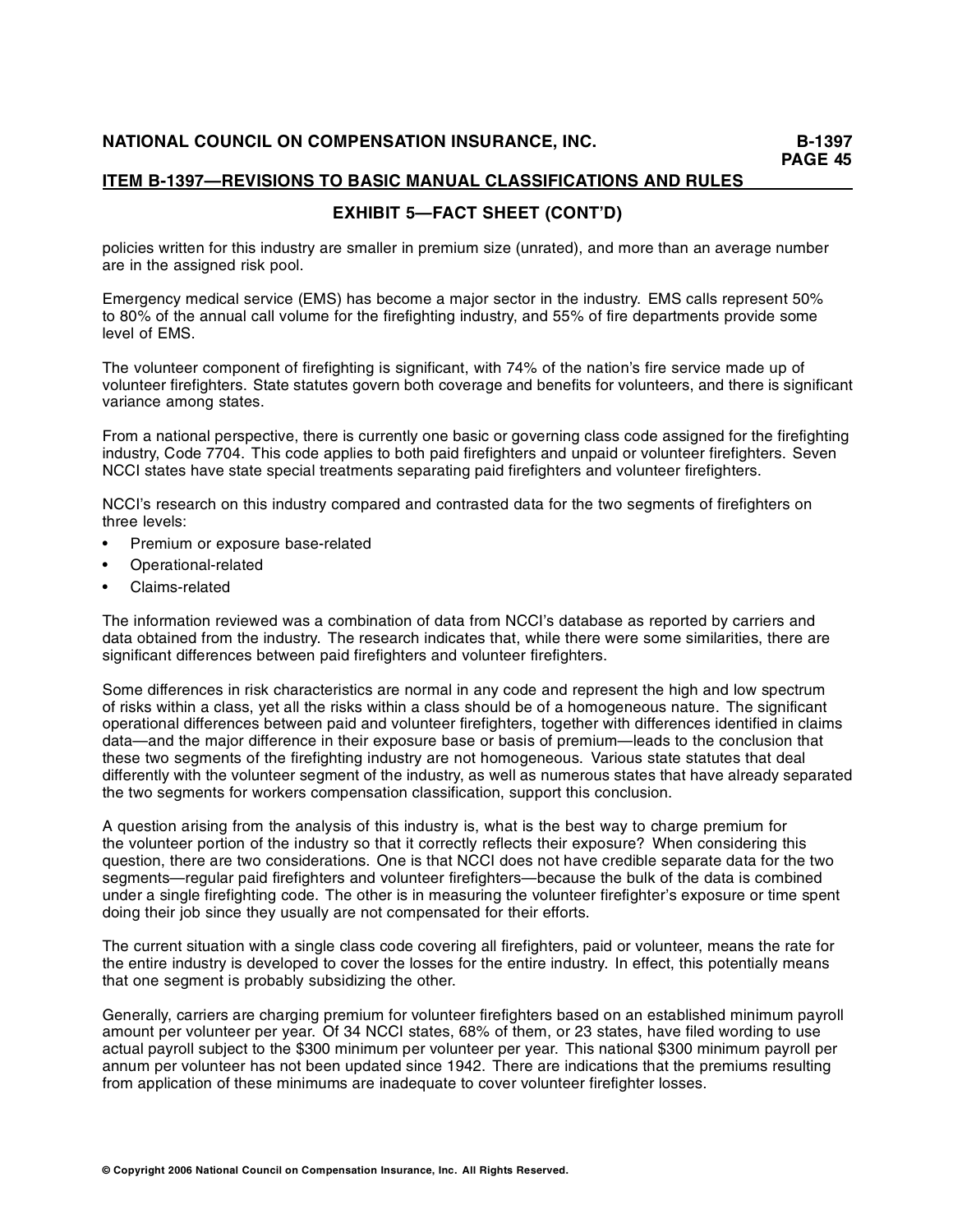# **EXHIBIT 5—FACT SHEET (CONT'D)**

The alternative to using a minimum payroll is for carriers to arrive at some measure of the volunteer's actual exposure instead. This can be difficult to determine. Also, it is not common practice for fire departments to track a volunteer firefighter's time on the job. A head count is usually the only information maintained, and that is not data currently tracked by NCCI.

In summary, the conclusions produced by the review of this industry point to the need for changes in how the firefighting industry is classified and rated. This is a challenging topic in that it deals with protection services for the public, where funding is tight. Three quarters of this industry is made up of volunteer firefighters who generally do not receive compensation for their efforts. They do, however, get injured, and it must be determined how to best charge premium to cover those claims. From a classification system perspective, NCCI's objective is to ensure that homogeneous risks are accurately identified and classified accordingly so their rate is commensurate with their own exposures.

## **IMPACT**

This item proposes to establish two new national codes, one for paid firefighters, Code 7710, and one for volunteer firefighters, Code 7711, and discontinue national Code 7704—Firefighters & Drivers. Future assignment of firefighter payroll will be based on the proposed phraseology of the two new codes. This item also proposes that the future loss cost or rate be based on the combined experience of both the paid and the volunteer codes, which, in effect, will keep the loss costs or rates the same for both codes. Using combined data to establish a single loss cost or rate for both new codes will result in no change in a risk's or a state's premium had the codes remained as currently defined.

In Connecticut, Idaho State Fund, Nevada, and Virginia, where nonvolunteer and volunteer firefighters are currently split into Codes 7704 and 7711, respectively, this item proposes to reassign all current experience from Code 7704 to the new national Code 7710. This is not expected to result in a change in individual risk premium or overall statewide premium for nonvolunteer firefighters. The four states mentioned will continue to keep the data separated between these two codes and, therefore, continue to calculate two different loss costs or rates based on the experience reported in both the voluntary and nonvoluntary firefighter codes.

The other national phraseology changes are for clarification only and are not expected to result in any reclassification of risk payroll or change in loss cost, rate, or premium.

## **Alaska Specific:**

The proposal recommends that Alaska adopt state special wording for Code 7711 that continues the existing state special minimum payroll of \$2,000 per volunteer per year. Since the payroll basis is the same, this portion of the proposal is not expected to change individual risk or statewide premium.

## **Arizona Specific:**

The new national Code 7711 for volunteer firefighters is not proposed for use in Arizona. The proposal recommends that Arizona adopt state special wording for new national Code 7710 to continue to reference state special Code 8411 for volunteer firefighters in Arizona. This portion of the proposal is not expected to change individual risk or statewide premium.

#### **Colorado Specific:**

The proposal recommends that Colorado modify state special Code 7719 for Volunteer Rescue Team or Group & Drivers to reference the new national Code 7711 for Volunteer Firefighters & Drivers. This portion of the recommendation is not expected to result in individual risks or a statewide premium change.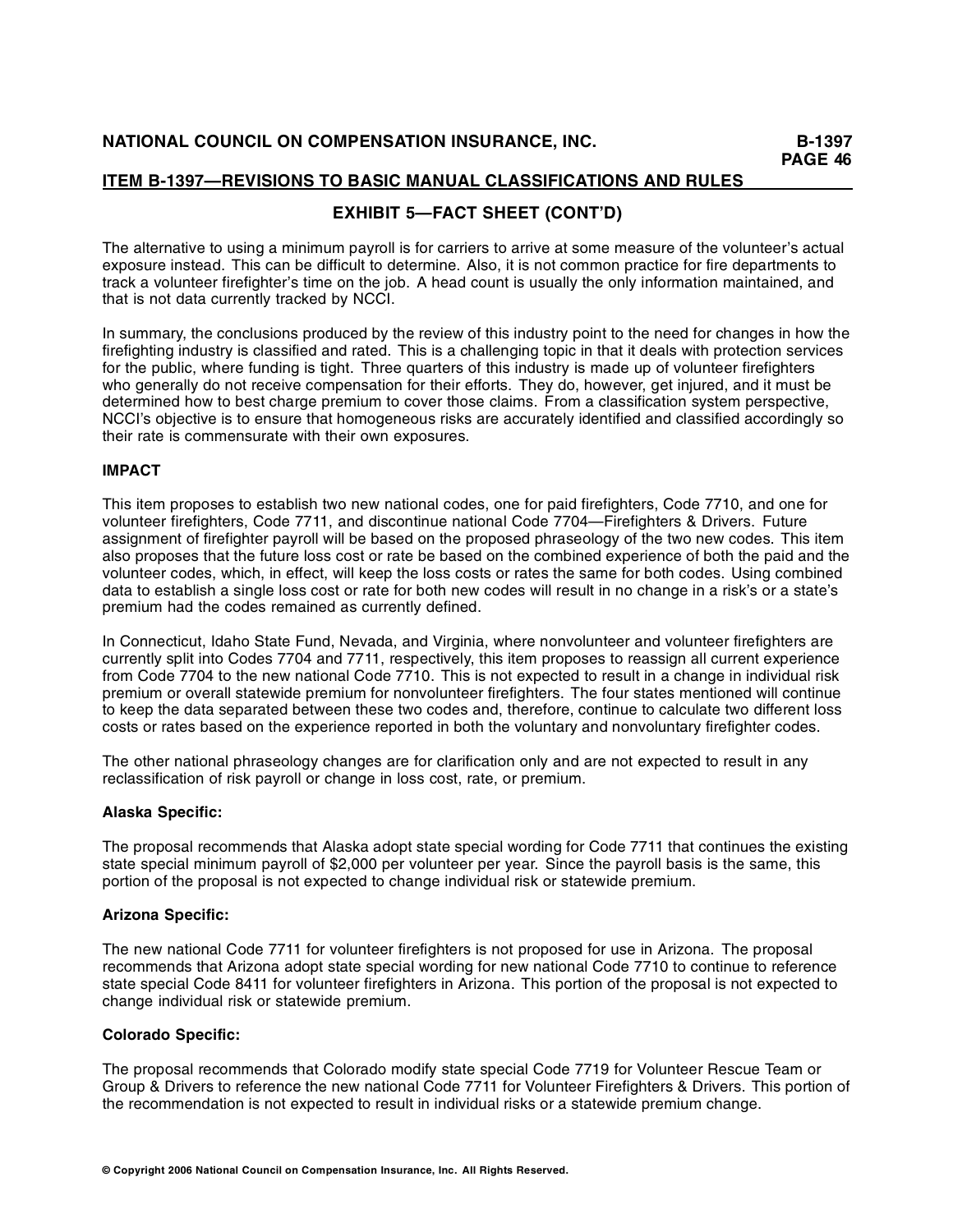## **EXHIBIT 5—FACT SHEET (CONT'D)**

#### **Connecticut Specific:**

The proposal recommends that Connecticut discontinue state special wording for Codes for 7710 and 7711 and accept the new similar national phraseologies for these two codes. This portion of the proposal is not expected to result in a change in individual or statewide premium.

## **Florida Specific:**

The proposal recommends that Florida adopt state special wording for new national Code 7711 that continues the existing state special minimum payroll of \$1,000 per volunteer per year. Since the payroll basis remains the same, this portion of the proposal is not expected to change individual risk or statewide premium.

## **Georgia Specific:**

The proposal recommends that Georgia discontinue the state special wording for Code 7704 and adopt the new national wording for Codes 7710 and 7711. The new national wording for Code 7711 includes the current \$300 payroll per person, per year minimum requirement. Since the voluntary payroll basis is the same, this portion of the recommendation is not expected to change individual risk or statewide premium.

## **Idaho Specific:**

The proposal eliminates national Code 7704 and establishes national Codes 7710 and 7711 for use for all Idaho carriers as well as maintaining the similarly defined Idaho State Fund Special Classifications Codes 7710 and 7711. The historical data for Code 7704 will be combined with Code 7710 to establish a future loss cost and rate for Codes 7710 and 7711, as well as the Idaho State Fund special-defined Codes 7710, 7711, and 7719. This is similar to the current loss cost derivation process. This should not result in a change in individual risk or statewide premium for this industry.

#### **Illinois Specific:**

The proposal recommends that Illinois discontinue the state special wording for Code 7704 and adopt the new national wording for Codes 7710 and 7711. The proposed national wording for Code 7711 incorporates wording from the Illinois state special, so exception wording is no longer needed. This is not expected to result in a change in individual risk or statewide premium for this industry.

#### **Indiana Specific:**

The proposal recommends that Indiana adopt state special wording for the new national Codes 7710 and 7711 and also adopt the proposed changes to Indiana state special Code 7699. The state special changes to national Codes 7710 and 7711 incorporate the usage of state special medical-only Code 7699 as well as continue the current \$300 payroll per person, per year minimum requirement for volunteers. This portion of the recommendation is not expected to change individual risk or statewide premium.

#### **Nevada Specific:**

The proposal recommends that Nevada adopt state special wording for currently existing Code 7711. This change is consistent with the new national code wording while continuing the Nevada-specific \$2,000 payroll minimum, per volunteer, per month rule. This portion of the proposal is not expected to result in a change in individual risk or statewide premium.

## **New Mexico Specific:**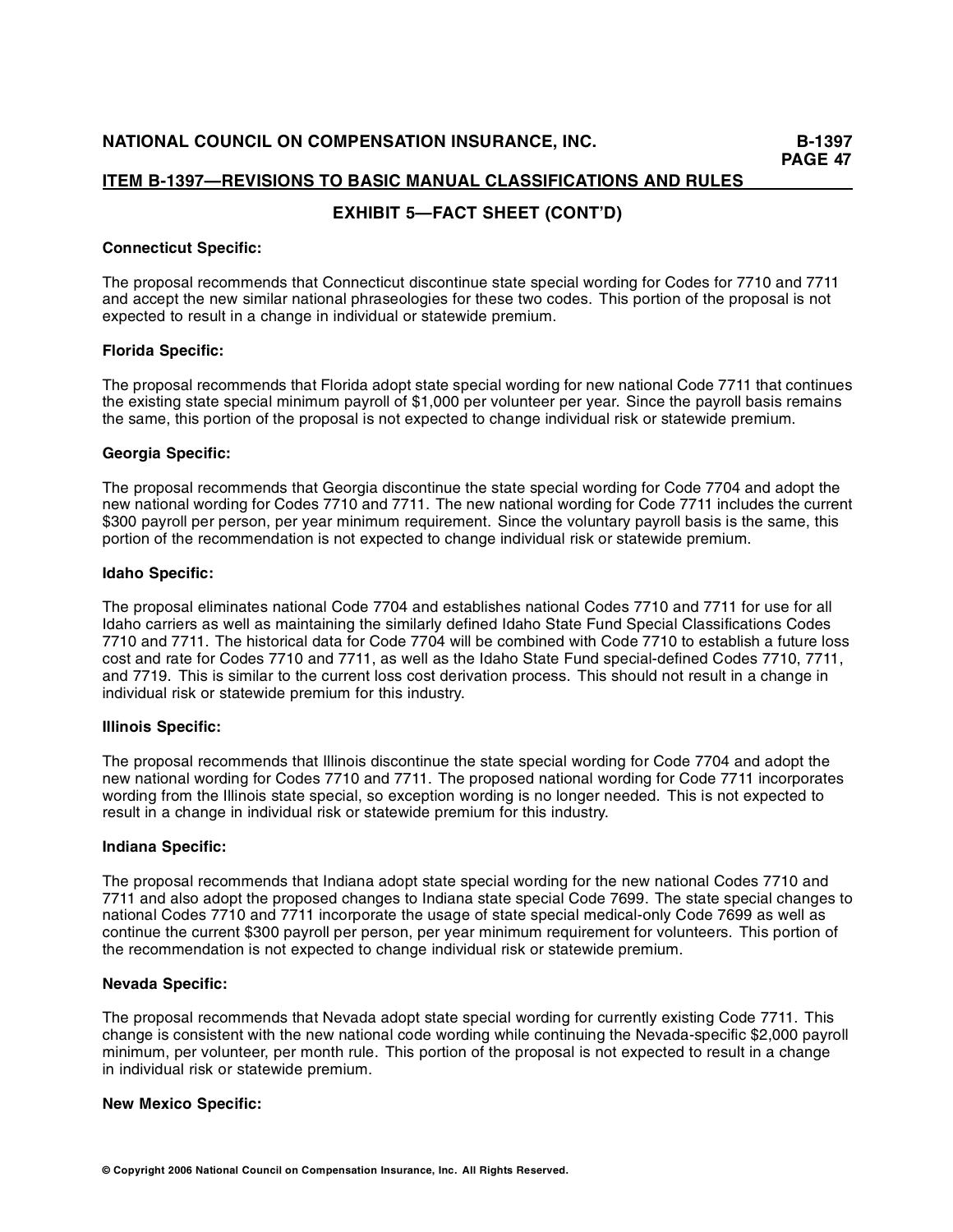# **EXHIBIT 5—FACT SHEET (CONT'D)**

The proposal recommends that New Mexico discontinue state special wording for Code 7704 and adopt the two new national Codes 7710 and 7711. The national wording establishes a \$300 payroll per person per year minimum, which is not currently included in Code 7704. The extent of volunteers subject to this minimum cannot be determined since it is not identified in the reported classification data, but the number is expected to be small, so the impact on both individual risks and statewide premium is expected to be small.

## **Oregon Specific:**

The proposal recommends that Oregon adopt new national Code 7711 and adopt state exception wording for new national Code 7710. This item also proposes to modify state special wording for Code 8411 to address changes made to new Codes 7710 and 7711 from the firefighter industry proposal and new Code 7705 from the ambulance industry proposal. These state-specific proposals are not expected to result in a change to individual risk or statewide premium.

## **South Carolina Specific:**

The proposal recommends that South Carolina adopt state special wording for new national Code 7711 that continues the existing state special minimum payroll of \$1,000 per volunteer per year. Since the payroll basis is the same, this portion of the proposal is not expected to change individual risk or statewide premium.

## **Vermont Specific:**

The proposal recommends that Vermont adopt state special wording for Code 7711 that continues the existing state special criteria for the rating of the volunteer segment of the industry along with most aspects of the new national Code 7711. Maintaining this state special portion of the phraseology is expected to minimize any change to individual risk or statewide premium.

## **Virginia Specific:**

The proposal recommends that Virginia adopt state special wording for its currently existing Code 7711 along with adopting new national Code 7710 in place of Code 7704. These changes are consistent with the newly proposed national code wording while continuing the Virginia-specific wording where in no case should the payroll of any volunteer be less than the average monthly wage value appearing on the Virginia state rate sheet. This portion of the proposal is not expected to result in a change in individual risk or statewide premium.

## **IMPLEMENTATION**

In all states, except Hawaii, this item will be implemented effective 12:01 a.m. on July 1, 2007, applicable to new and renewal—voluntary and assigned risk policies. Both wording and rate changes will be implemented on this date.

In Hawaii, the effective date is determined upon regulatory approval of the individual carrier's election to adopt this change.

In Virginia, this item will be implemented for policies effective on or after 12:01 a.m. July 1, 2007, voluntary and assigned risk policies.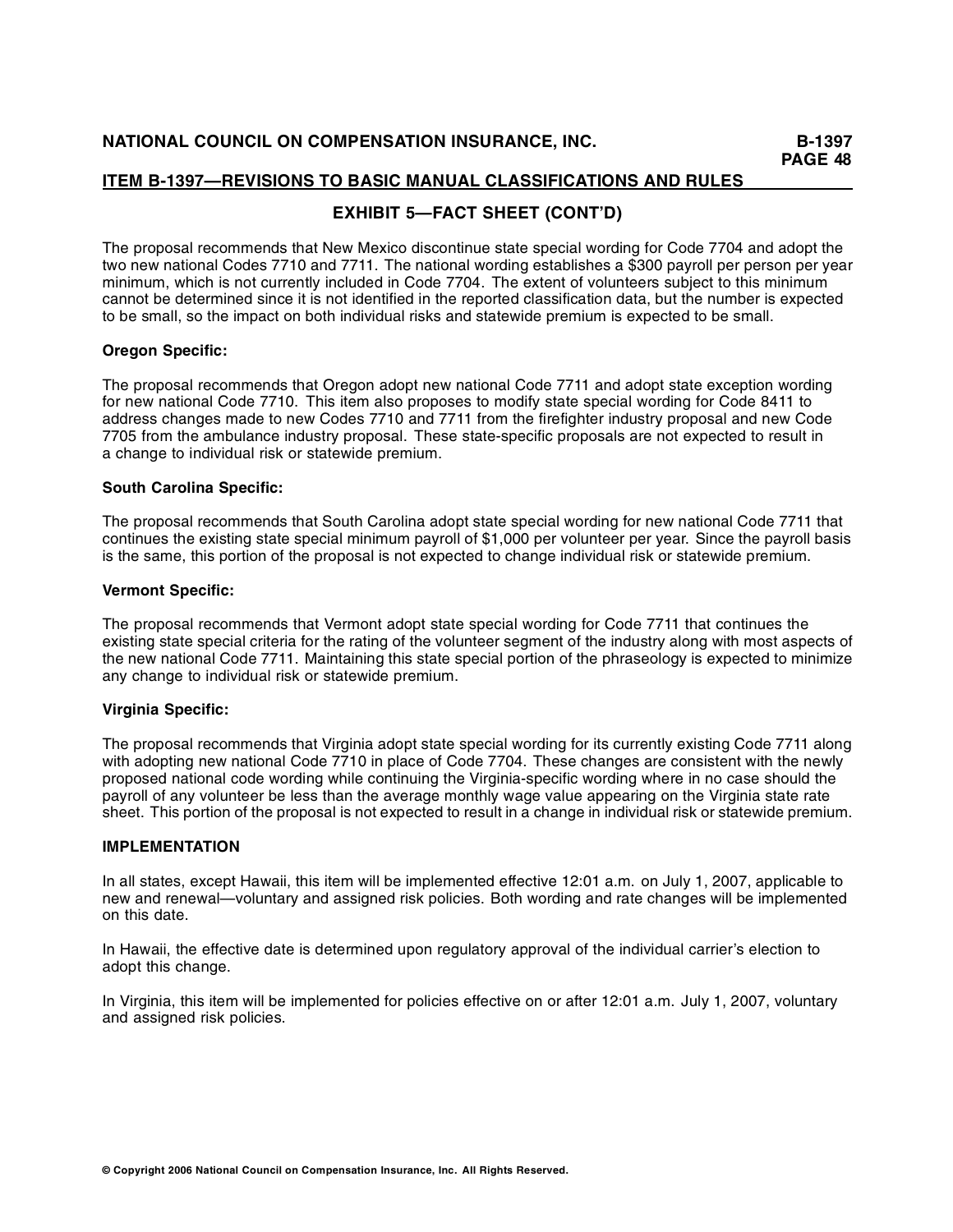## **ITEM B-1397—REVISIONS TO BASIC MANUAL CLASSIFICATIONS AND RULES**

## **EXHIBIT 5—NATIONAL CLASSIFICATIONS BASIC MANUAL—2001 EDITION FIREFIGHTING INCLUDING VOLUNTEER FIREFIGHTERS CLASSIFICATIONS**

## **—7—4 F —E—IG—T—R———R—E—S 7—0— —IR—F — ——H—E—S—&—D—IV— —R—.—**

When part time or volunteer firefighters are employed, the actual payroll of all such persons shallbe included with the payroll of regular firefighters in computing the premium. In no case, however, shall the payroll of any such firefighters be taken at less than \$300 per person per annum.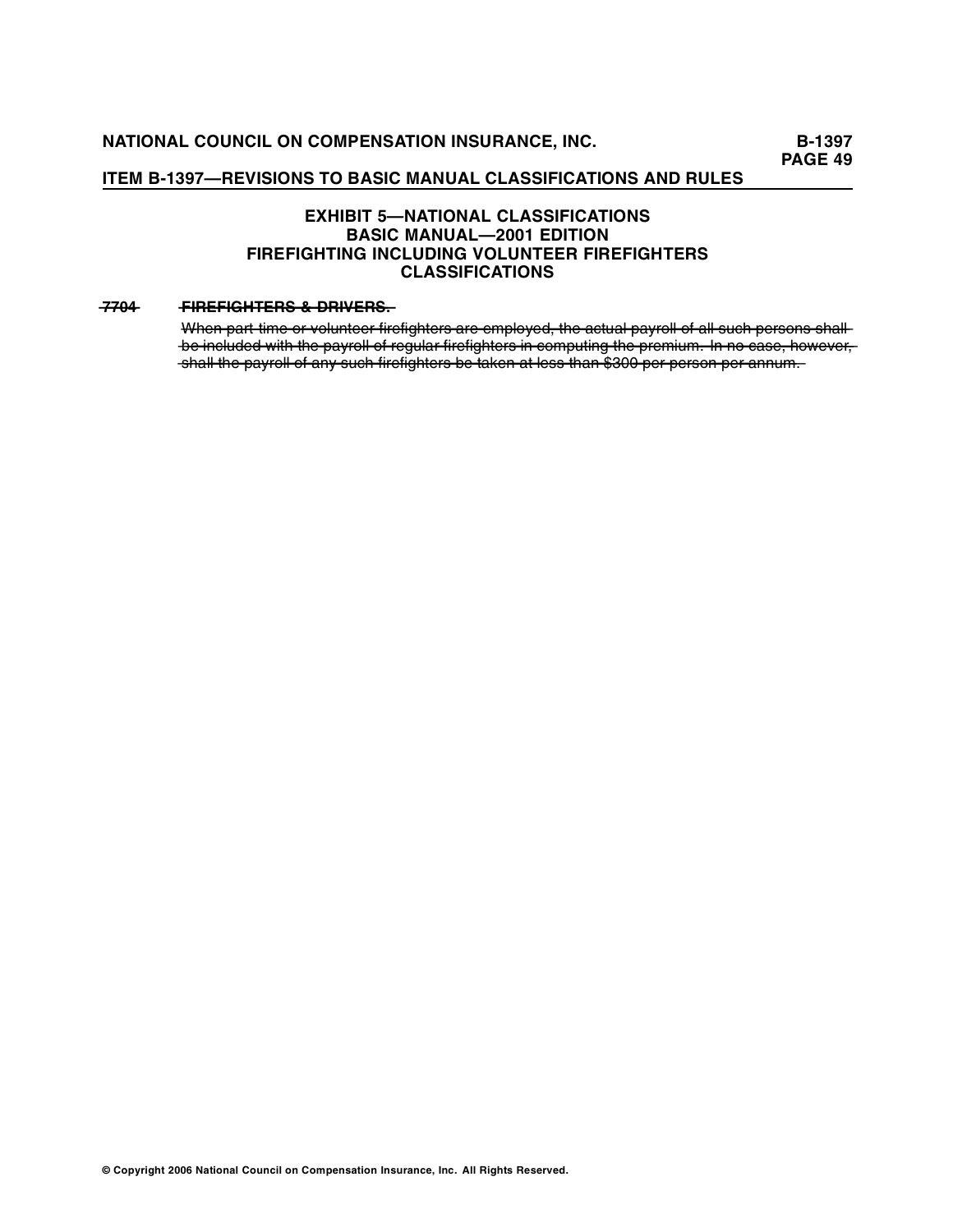# **NATIONAL COUNCIL ON COMPENSATION INSURANCE, INC.** B-1397

**PAGE 50** 

## **ITEM B-1397—REVISIONS TO BASIC MANUAL CLASSIFICATIONS AND RULES**

## **EXHIBIT 5—NATIONAL CLASSIFICATIONS BASIC MANUAL—2001 EDITION FIREFIGHTING INCLUDING VOLUNTEER FIREFIGHTERS CLASSIFICATIONS**

## **—7704 • FIRE PATROL OR PROTECTIVE CORPS & DRIVERS.**

 $-\frac{1}{2}$  Not salvage operations.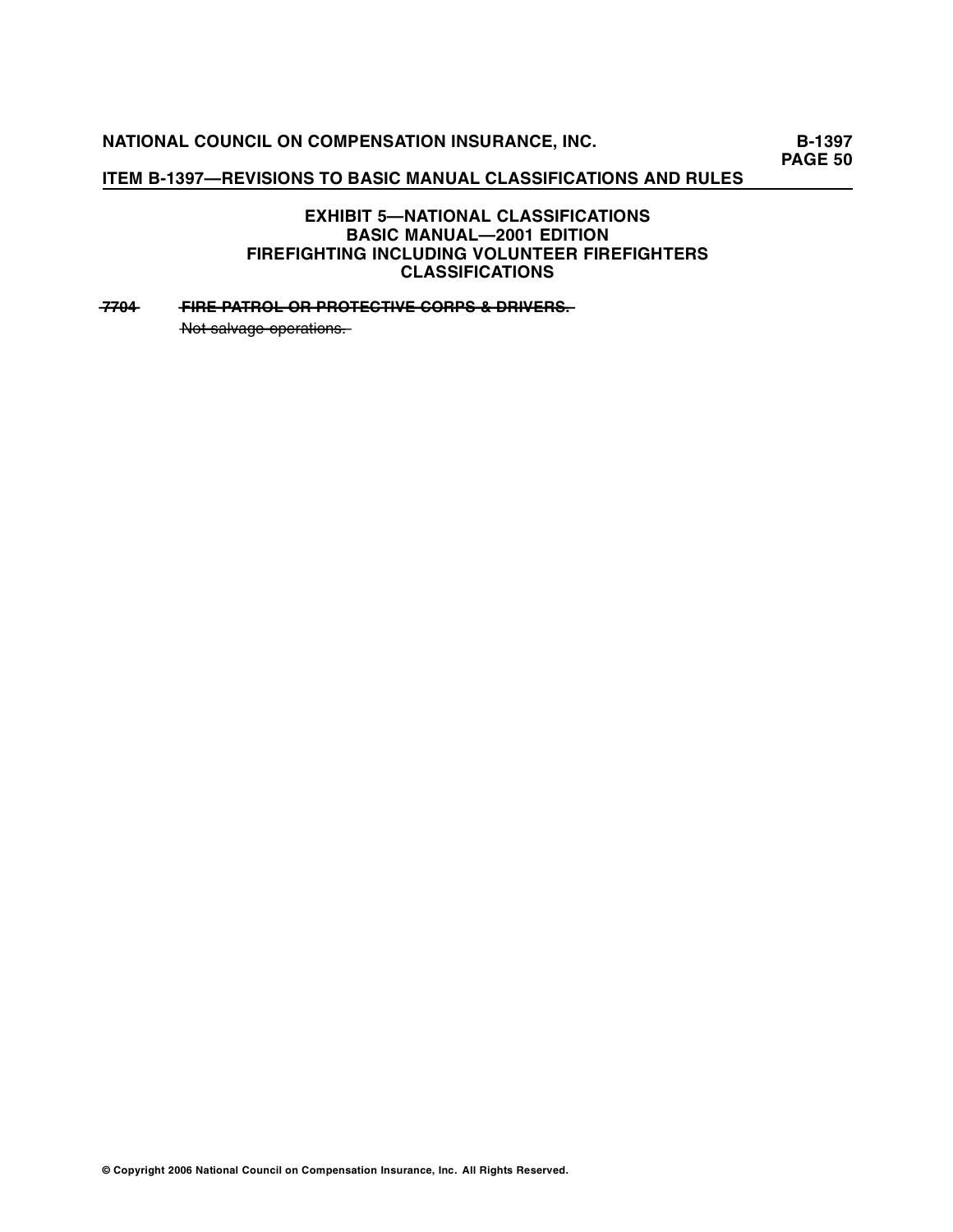# **NATIONAL COUNCIL ON COMPENSATION INSURANCE, INC.** B-1397

**PAGE 51** 

## **ITEM B-1397—REVISIONS TO BASIC MANUAL CLASSIFICATIONS AND RULES**

## **EXHIBIT 5—NATIONAL CLASSIFICATIONS BASIC MANUAL—2001 EDITION FIREFIGHTING INCLUDING VOLUNTEER FIREFIGHTERS CLASSIFICATIONS**

## **—7704 PROTECTIVE CORPS OR FIRE PATROL & DRIVERS.**

 $-\frac{1}{2}$  Not salvage operations.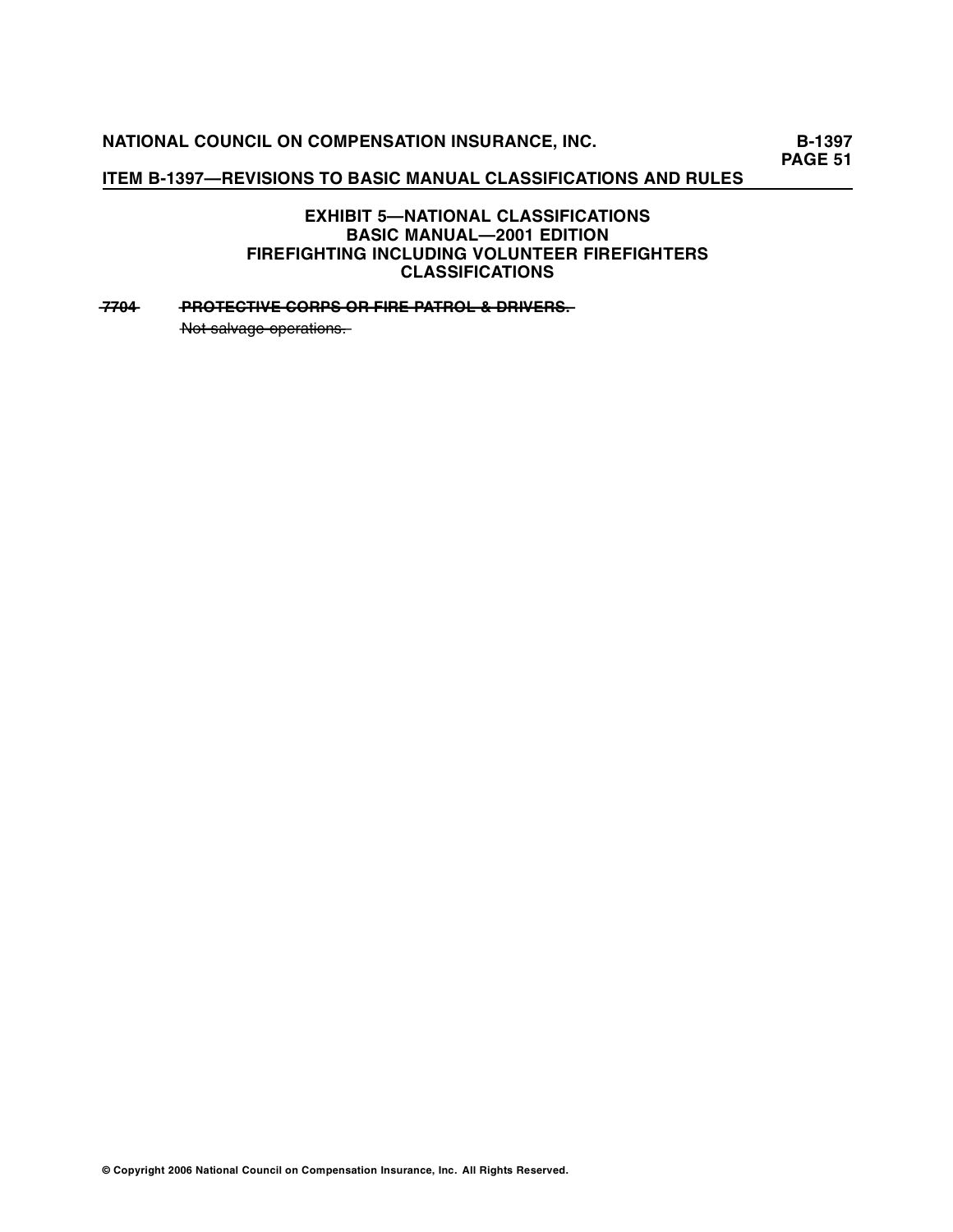**B-1397 PAGE 52** 

## **ITEM B-1397—REVISIONS TO BASIC MANUAL CLASSIFICATIONS AND RULES**

## **EXHIBIT 5—NATIONAL CLASSFICATION BASIC MANUAL—2001 EDITION FIREFIGHTING INCLUDING VOLUNTEER FIREFIGHTERS CLASSIFICATIONS**

## **7710 FIREFIGHTERS & DRIVERS**

Applies to organizations serving the public through firefighting and related fire protection services. Incudes firefighters who also perform emergency medical services. Separately rate employees who perform only EMS duties and no firefighting to Code 7705. Separately rate volunteer firefi ghters & drivers to Code 7711.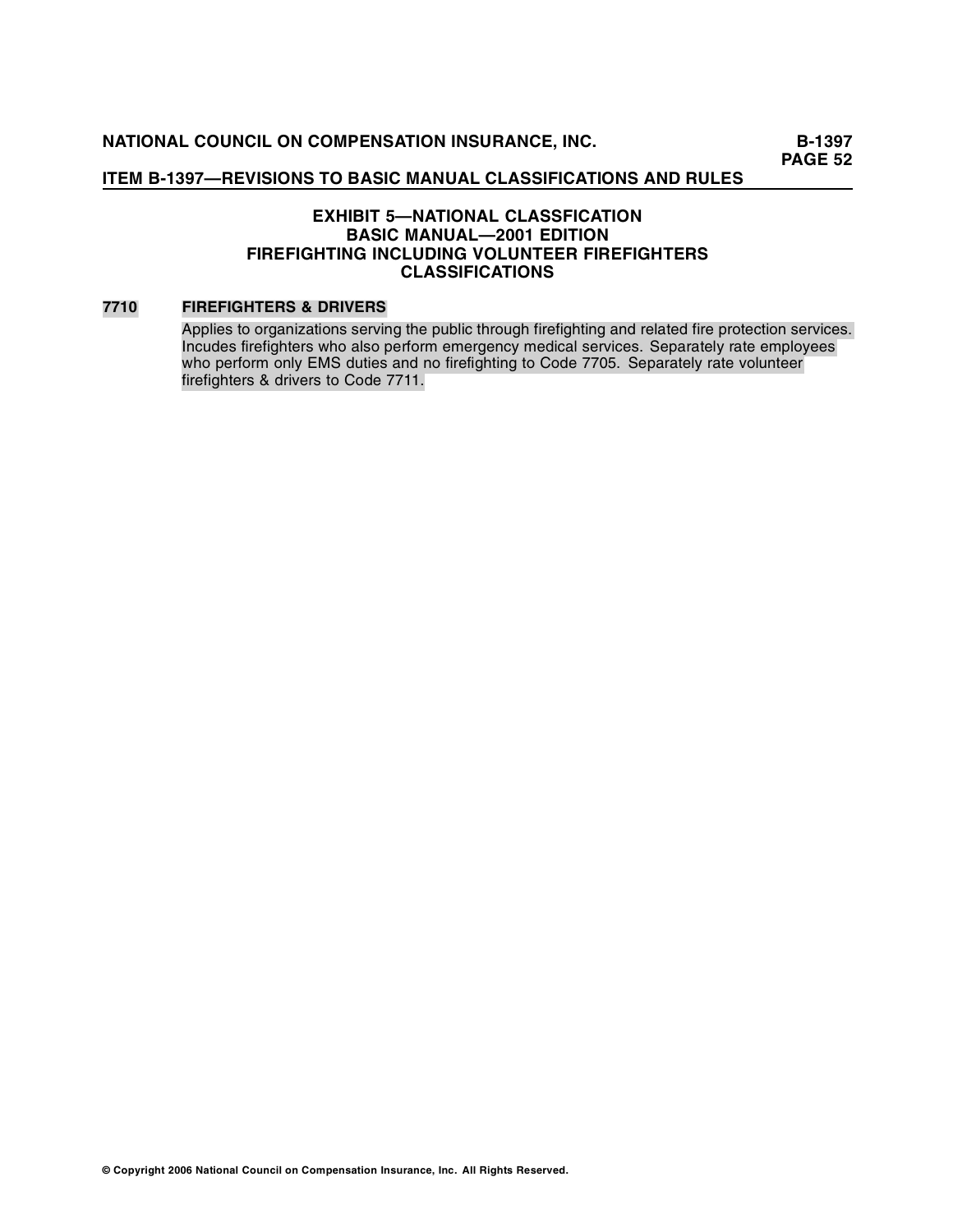## **ITEM B-1397—REVISIONS TO BASIC MANUAL CLASSIFICATIONS AND RULES**

## **EXHIBIT 5—NATIONAL CLASSIFICATIONS BASIC MANUAL—2001 EDITION FIREFIGHTING INCLUDING VOLUNTEER FIREFIGHTERS CLASSIFICATIONS**

#### **7710 FIRE PATROL OR PROTECTIVE CORPS & DRIVERS—NO SALVAGE OPERATIONS**

Applies to organizations serving the public through firefighting and related fire protection services. Includes firefighters who also perform emergency medical services. Separately rate employees who perform only EMS duties and no firefighting to Code 7705. Separately rate volunteer firefi ghters & drivers to Code 7711.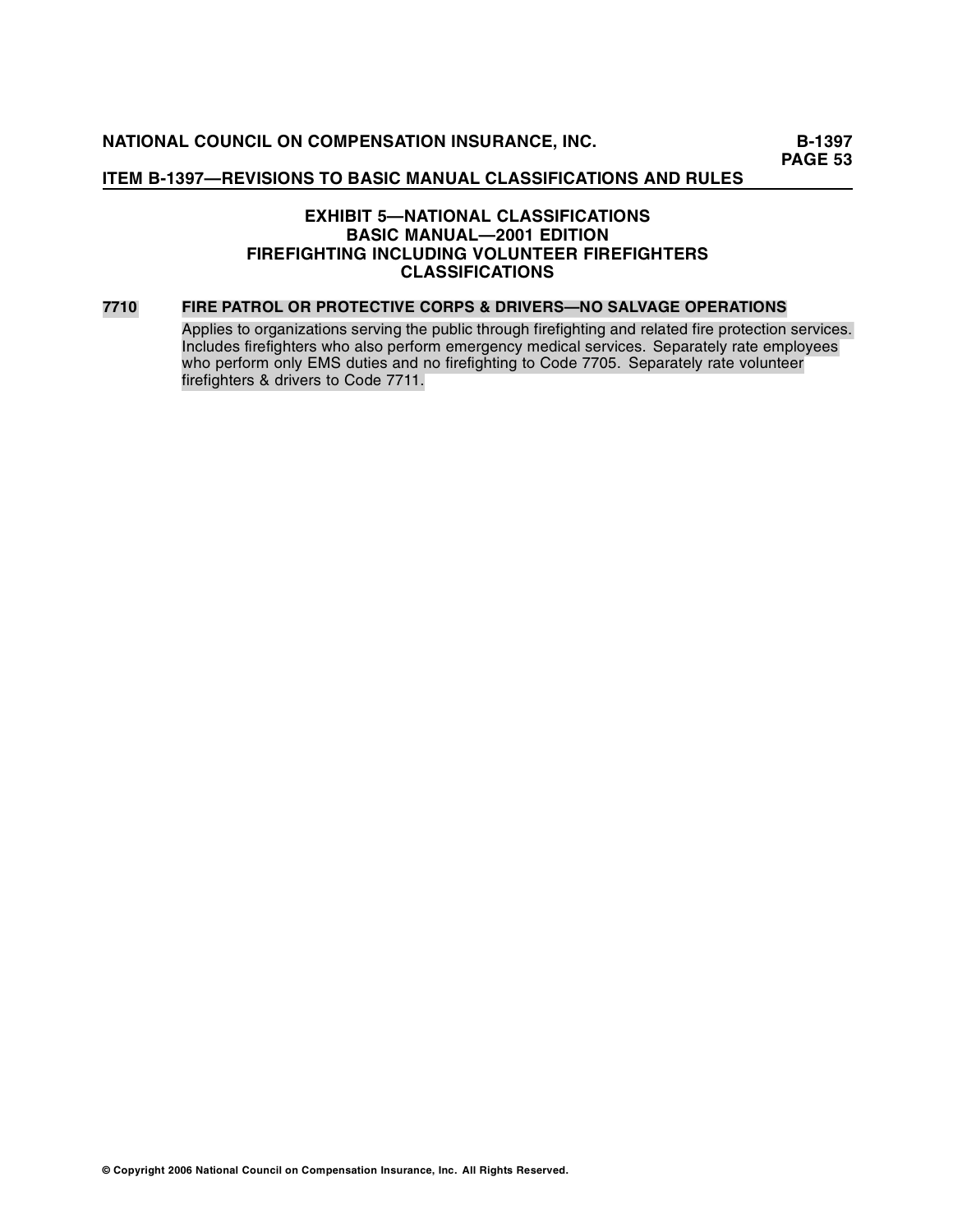## **ITEM B-1397—REVISIONS TO BASIC MANUAL CLASSIFICATIONS AND RULES**

## **EXHIBIT 5—NATIONAL CLASSIFICATIONS BASIC MANUAL—2001 EDITION FIREFIGHTING INCLUDING VOLUNTEER FIREFIGHTERS CLASSIFICATIONS**

## **7710 FOREST OR WILDLAND FIREFIGHTING & DRIVERS**

Applies to organizations serving the public through firefighting and related fire protection services. Includes firefighters who also perform emergency medical services. Separately rate employees who perform only EMS duties and no firefighting to Code 7705. Separately rate volunteer firefi ghters & drivers to Code 7711.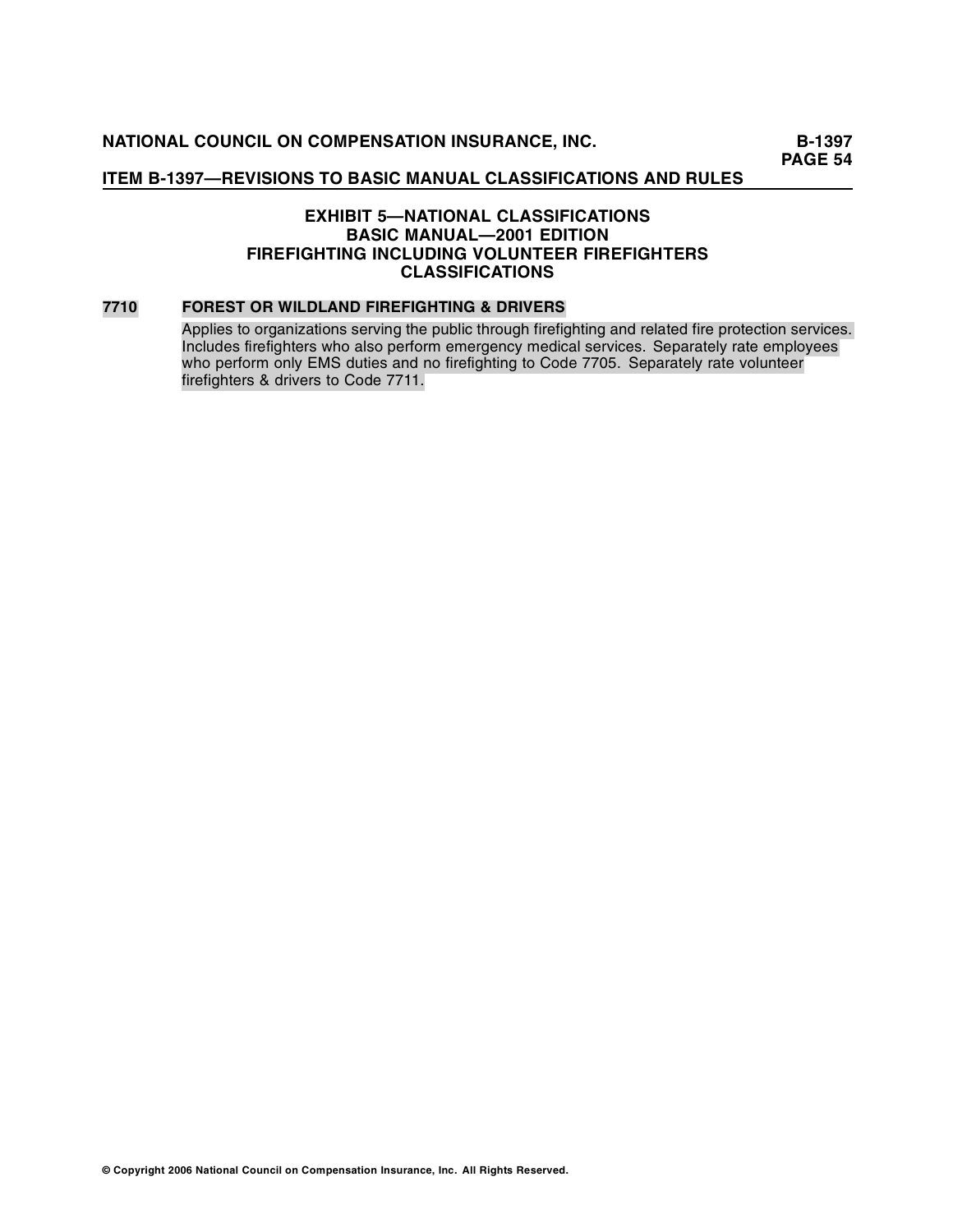## **EXHIBIT 5—NATIONAL CLASSIFICATIONS BASIC MANUAL—2001 EDITION FIREFIGHTING INCLUDING VOLUNTEER FIREFIGHTERS CLASSIFICATIONS**

#### **7711 FIREFIGHTERS & DRIVERS—VOLUNTEER**

Applies when coverage is provided to volunteer firefighters in states where such workers are entitled to benefits under the workers compensation law. Applies to volunteer firefighters serving with or without payroll. Unless state statutes, regulations and/or rules specify otherwise, premium for volunteer firefighters must be determined on the basis of the payroll normally received by nonvolunteer firefighters doing the same or similar work; however, in no case should the remuneration of any such firefighters, including volunteer officers, be less than \$300 annually per person. The minimum payroll of \$300 annually per person also applies to fire department volunteers that are assigned to a standard exception classification. Applies to organizations serving the public through firefighting and related fire protection services.

Includes volunteer firefighters who also perform emergency medical services. Separately rate employees who perform only EMS duties and no firefighting to Code 7705.

Separately rate nonvolunteer firefighters and drivers to Code 7710.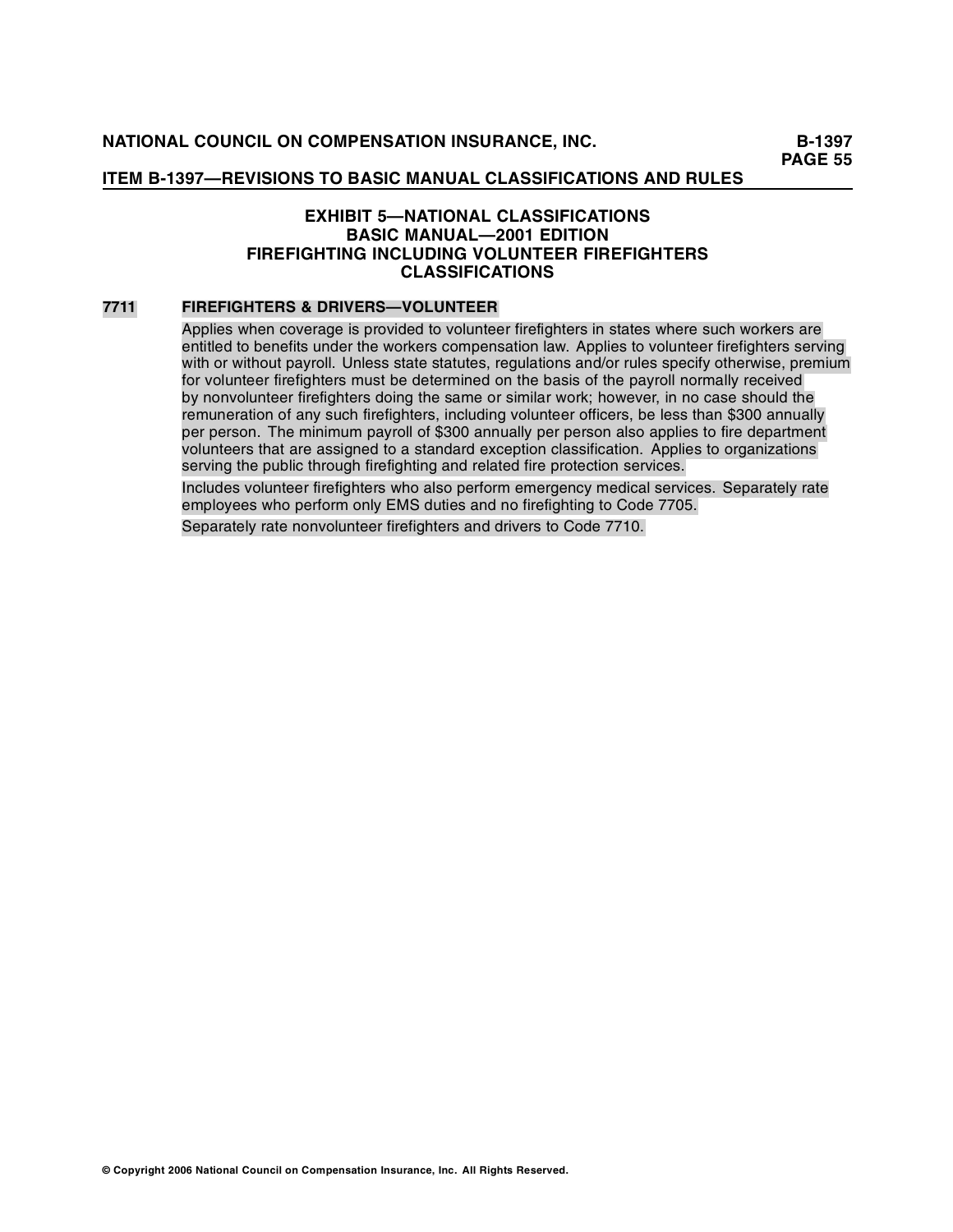## **ITEM B-1397—REVISIONS TO BASIC MANUAL CLASSIFICATIONS AND RULES**

## **EXHIBIT 5—NATIONAL CLASSIFICATIONS BASIC MANUAL—2001 EDITION FIREFIGHTING INCLUDING VOLUNTEER FIREFIGHTERS CLASSIFICATIONS**

#### **7711 FIRE PATROL OR PROTECTIVE CORPS & DRIVERS—VOLUNTEER**

Applies to organizations serving the public through firefighting and related fire protection services. Includes firefighters who also perform emergency medical services. Separately rate employees who perform only EMS duties and no firefighting to Code 7705. Separately rate nonvolunteer firefighters & drivers to Code 7710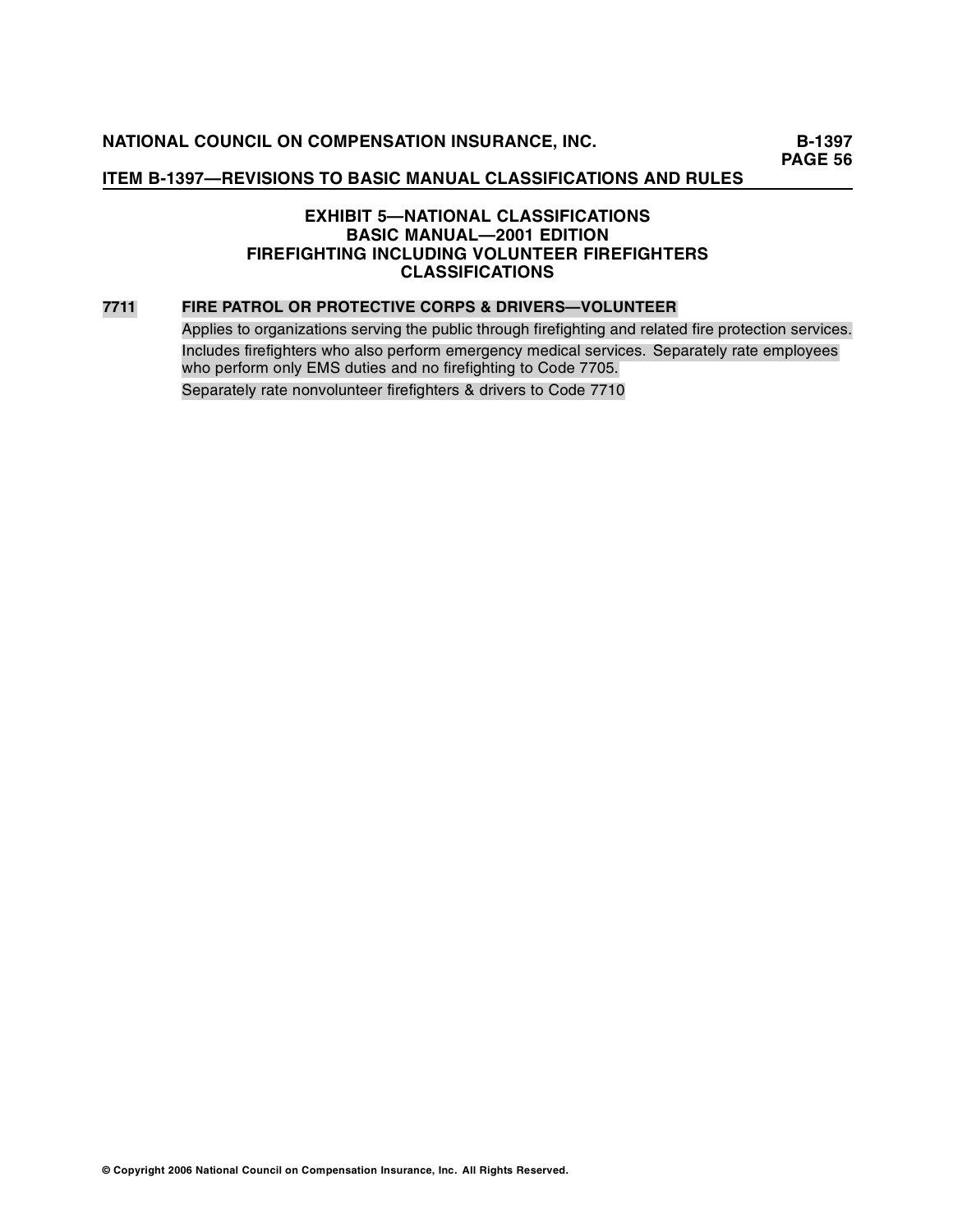## **ITEM B-1397—REVISIONS TO BASIC MANUAL CLASSIFICATIONS AND RULES**

## **EXHIBIT 5—NATIONAL CLASSIFICATIONS BASIC MANUAL—2001 EDITION FIREFIGHTING INCLUDING VOLUNTEER FIREFIGHTERS CLASSIFICATIONS**

#### **7711 FOREST OR WILDLAND FIREFIGHTING & DRIVERS—VOLUNTEER**

Applies to organizations serving the public through firefighting and related fire protection services. Includes firefighters who also perform medical services. Separately rate employees who perform only EMS duties and no firefighting to Code 7705. Separately nonvolunteer firefighters & drivers to Code 7710.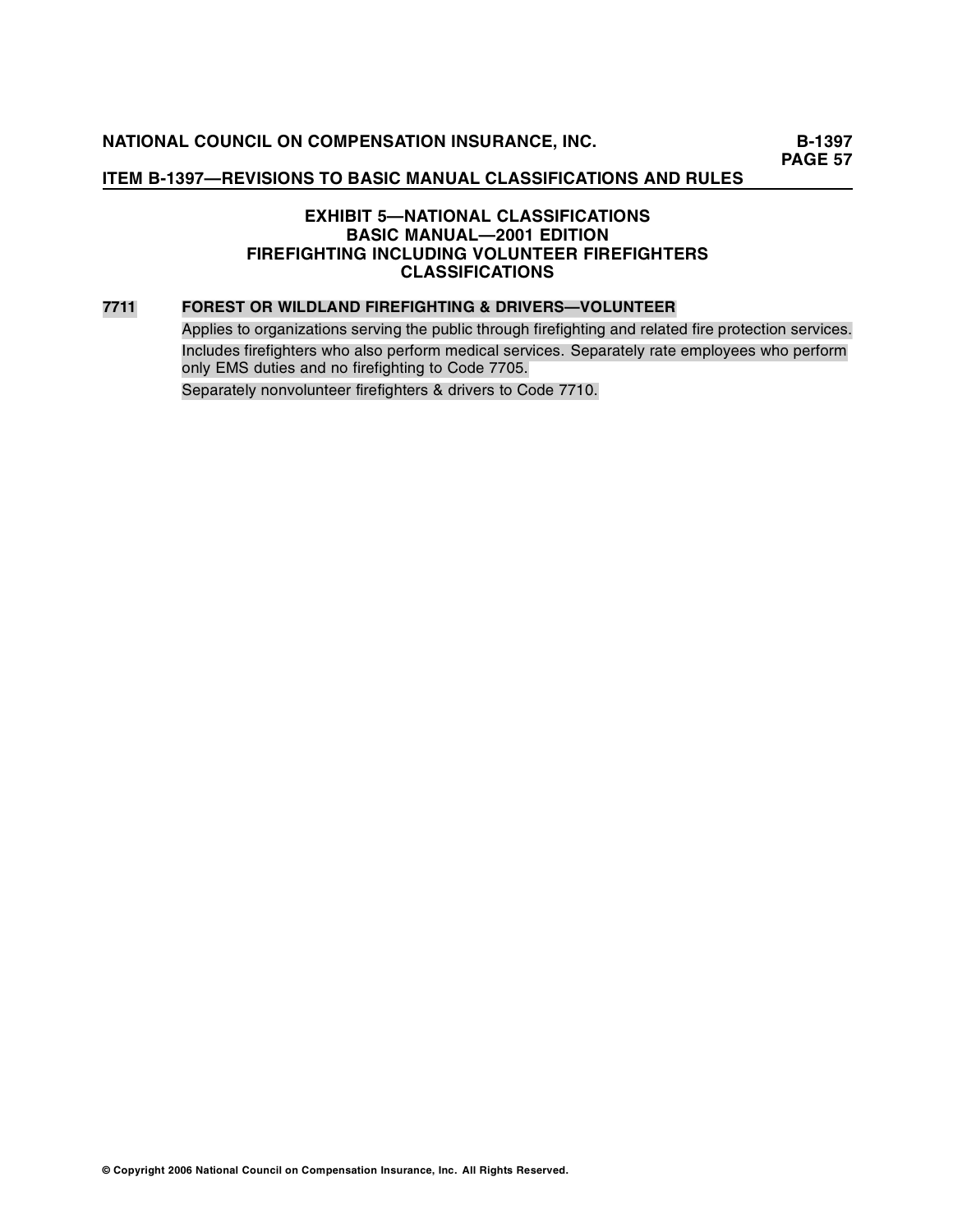## **EXHIBIT 6—FACT SHEET**

## **LOGGING**

## **PROPOSAL**

The focus of the proposed changes is to introduce new classifications for log hauling and logging performed using mechanized logging equipment.

## **NCCI recommends the following national classification treatment:**

- 1. The industry name, which is used to link the related classification wording, will be changed from Logging or Lumbering to Logging and Tree Removal.
- 2. Amend the phraseology of Code 2702—Logging or Lumbering and Drivers. Code 2702 will remain applicable to nonmechanized logging operations.
- 3. Create a new classification, Code 2709, specifically for operators engaged in the mechanized harvesting of logs.
- 4. Create a new classification, Code 2701, for log hauling performed by employees of logging firms and independent contractors.
- 5. Amend cross-reference phraseology of Code 0005—Farm: Tree or Shrub to clarify the assignment of reforestation activities.

## **Alaska Specific:**

NCCI recommends that Alaska not adopt the newly proposed national Code 2709 for mechanized harvesting of logs and instead amend the state-special phraseologies for Code 2703—Logging Equipment Maintenance and Repair and Code 2725—Logging or Lumbering—Mechanized Equipment Operations & Drivers to more closely align with the national proposal. It is also recommended that Alaska create a state special phraseology for Code 2702, replacing the national phraseology for Code 2702 since the national phraseology references treatment not applicable in Alaska.

The national recommendations in regard to establishing new national Code 2701 for log hauling and revising the national description for Code 0005 are proposed for use in Alaska.

## **Arkansas Specific:**

NCCI recommends that Arkansas not adopt the newly proposed national phraseology for Code 2702 and instead amend the state special phraseologies for Code 2702 and Code 2719—Logging or Lumbering—Mechanized Harvesting Exclusively & Drivers to more closely align with the national proposal. The state special phraseology of Code 2702 is used in place of the national phraseology of Code 2702.

The national recommendations in regard to establishing new national Code 2709 and Code 2701 and revising the national description for Code 0005 are proposed for use in Arkansas.

#### **Georgia Specific:**

NCCI recom mends that Georgia discontinue state special wording for Code 2702 and adopt the national treatment for newly defined national Code 2702 to be applicable to nonmechanized logging and establishing new national Code 2709 for mechanized logging. There are no substantive differences between Georgia's state special phraseology and the newly defined national phraseology for Code 2702.

Georgia state special Code 2705, which is assigned to the harvesting of pulpwood, will be modified to make the wording consistent with the other logging codes.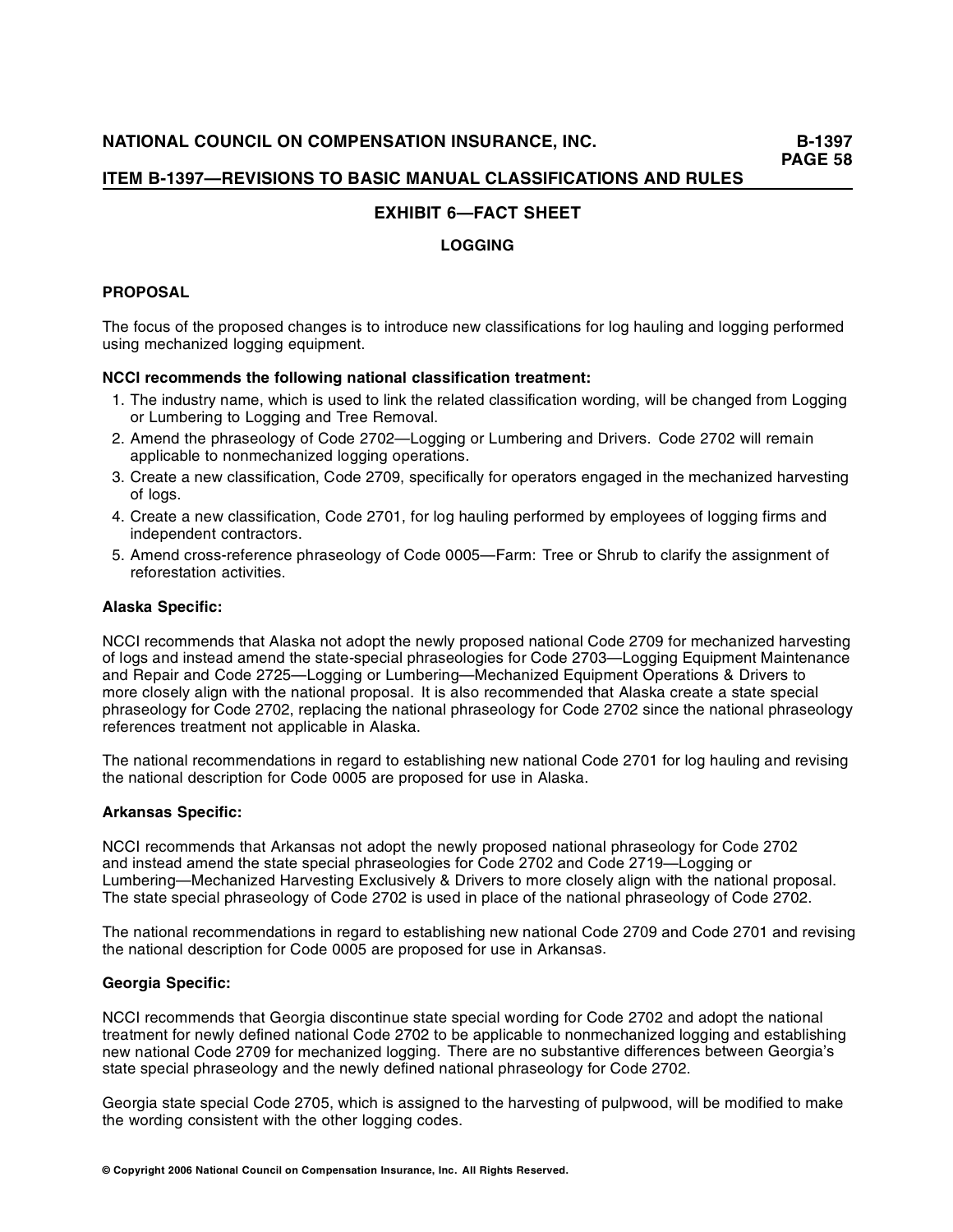# **EXHIBIT 6—FACT SHEET (CONT'D)**

The national recommendations in regard to establishing new national Code 2701 for log hauling and revising the national description for Code 0005 are proposed for use in Georgia.

## **Idaho Specific:**

NCCI recommends that Idaho not adopt the newly proposed national classification Code 2701 for log hauling and Code 0005 for reforestation activities. Instead, Idaho will continue the use of its state special Code 2727—Log Hauling & Drivers and Code 0124—Reforestation & Drivers.

The national recommendations in regard to amending national Code 2702 and establishing a new national Code 2709 for mechanized logging are proposed for Idaho.

## **Kentucky Specific:**

NCCI recommends that Kentucky not adopt the newly proposed national classification Code 2709 for mechanized harvesting of logs and instead amend the state special phraseology for Code 2719—Logging or Lumbering—Mechanized Harvesting Exclusively & Drivers to more closely align with the national proposal.

The national recommendations in regard to amending national Code 2702, establishing new national Code 2701 for log hauling, and amending national Code 0005 are proposed for use in Kentucky.

## **Louisiana Specific:**

NCCI recommends that Louisiana not adopt the newly proposed national Code 2709 for mechanized harvesting of logs and instead amend the state special phraseology for Code 2702 and state special Code 2719—Logging or Lumbering—Mechanized Harvesting Exclusively & Drivers to more closely align with the national proposal. The state special phraseology of Code 2702 is to be used in place of the national phraseology of Code 2702.

Louisiana state special Code 2705, which is assigned to the harvesting of pulpwood, will be modified to make the wording consistent with the other logging codes.

The national recommendations in regard to establishing national Code 2701 for log hauling and revising the national description of Code 0005 are proposed for use in Louisiana.

#### **Maine Specific:**

NCCI recom mends that Maine not adopt the newly proposed national phraseology for Code 2702 and instead amend state-specific phraseologies for Code 2702, Code 2721—Logging or Lumbering: Conventional Loggers & Supervisors, and Code 2722—Logging or Lumbering: Certified Mechanical Loggers to more closely align with the national proposal. The state special phraseology of Code 2702 is used in place of the national phraseology of Code 2702. It is also recommended that Maine discontinue the state-special phraseology for Code 2709—Logging or Tree Removal—Mechanized Equipment Operators and adopt the national treatment of logging by using the newly defined national Code 2709.

The national recommendations in regard to establishing national Code 2701 for log hauling and revising the national description of Code 0005 for reforestation are proposed for use in Maine.

## **Mississippi Specific:**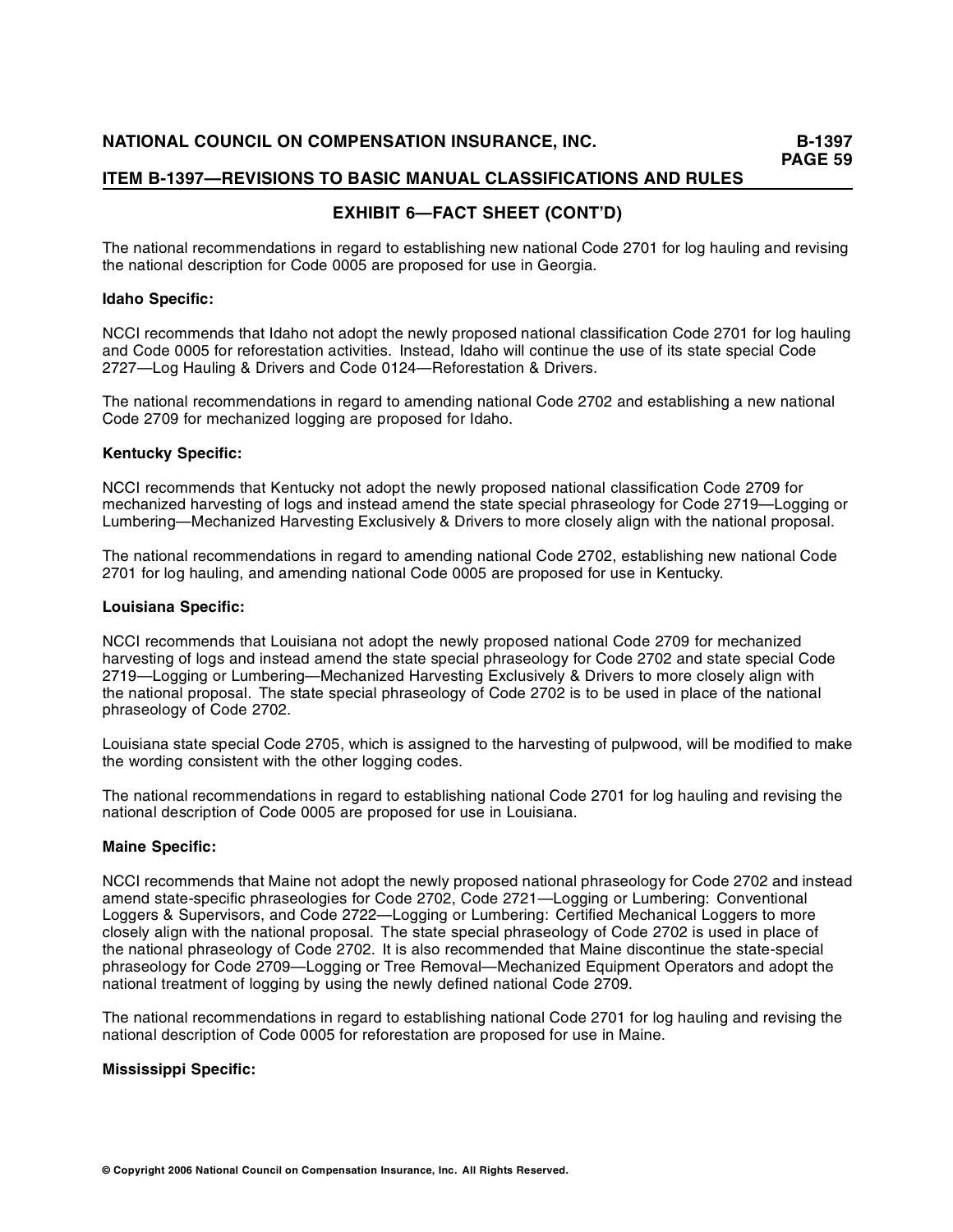# **EXHIBIT 6—FACT SHEET (CONT'D)**

NCCI recommends that Mississippi not adopt the newly proposed national classification for Code 2709 for mechanized harvesting and instead amend the state special phraseologies for Code 2702 and Code 2719—Logging or Lumbering—Mechanized Harvesting Exclusively to more closely align with the national changes. The state special phraseology of Code 2702 is to be used in place of the national phraseology of Code 2702.

Mississippi state special Code 2705, which is assigned to the harvesting of pulpwood, will be modified to make the wording consistent with the other logging codes.

The national recommendations in regard to establishing the national Code 2701 for log hauling and revising the national description of Code 0005 for reforestation are proposed for use in Mississippi.

## **Montana Specific:**

NCCI recommends that Montana not adopt the newly proposed national Code 2701 for log hauling and phraseology for Code 0005 for reforestation activities and instead continue the use of state special Code 2727—Log Hauling & Drivers and Code 0124—Reforestation & Drivers. It is also recommended that the state special phraseology for Code 2702 be amended to more closely align with the national changes. The state special phraseology of Code 2702 is to be used in place of the national phraseology of Code 2702.

The national recommendation in regard to establishing a new national Code 2709 for mechanized logging is proposed for use in Montana.

#### **Nevada Specific:**

NCCI recommends that Nevada not adopt the newly proposed national Code 2701 for log hauling and instead continue the use of state special Code 2727—Log Hauling.

The national recommendations in regard to amending national Code 2702, establishing new national Code 2709 for mechanized logging, and amending national Code 0005 are proposed for use in Nevada.

#### **New Hampshire Specific:**

NCCI recommends that New Hampshire not adopt the newly proposed national phraseology for Code 2702 and instead amend state-specific phraseologies for Code 2702, Code 2721—Logging or Lumbering: Certified Loggers & Drivers, and Code 2722—Logging or Lumbering: Certified Mechanical Loggers to more closely align with the national proposal. The state special phraseology of Code 2702 is used in place of the national phraseology of Code 2702. It is also recommended that New Hampshire discontinue the state special phraseology for Code 2709—Logging or Tree Removal—Mechanized Equipment Operators and adopt the national treatment of logging by using the newly defined national Code 2709.

The national recommendations in regard to establishing national Code 2701 for log hauling and revising the national description of Code 0005 are proposed for use in New Hampshire.

## **New Mexico Specific:**

NCCI recommends that New Mexico continue and amend state-specific phraseology for Code 2721—Logging or Lumbering—Certified Loggers to more closely align with the national proposal.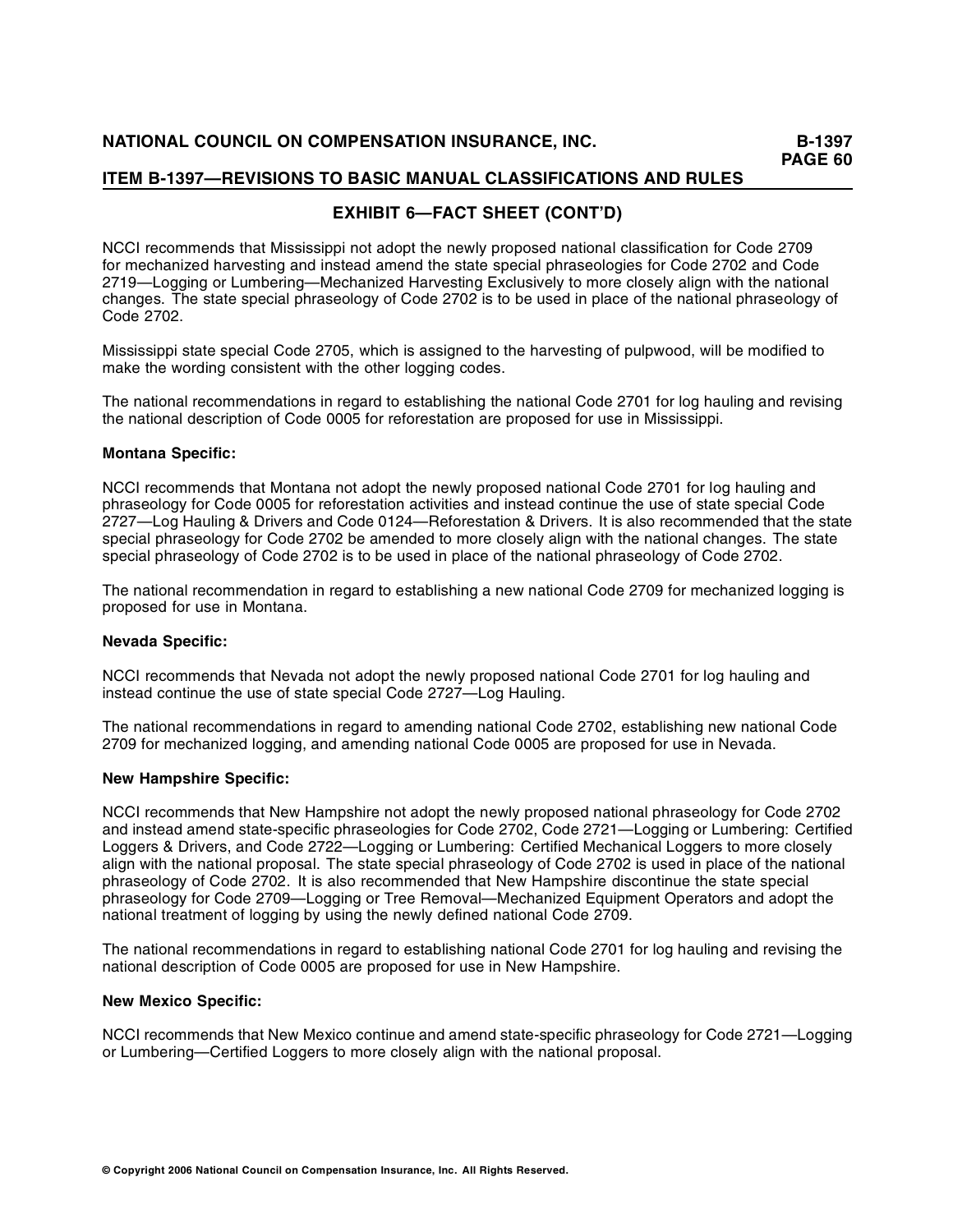# **EXHIBIT 6—FACT SHEET (CONT'D)**

The national recommendations in regard to amending national Code 2702, establishing new national Code 2709 for mechanized logging, establishing new national Code 2701, and amending national Code 0005 are proposed for use in New Mexico.

## **North Carolina Specific:**

NCCI recommends that North Carolina not adopt the newly proposed national classification Code 2701 for log hauling and instead continue the use of state special Code 2727—Log Hauling & Drivers.

It is also recommended that North Carolina discontinue state special Code 2706—Logging or Lumbering—All Operations—& Drivers and adopt the national treatment of logging, Codes 2702 and 2709.

North Carolina state special Code 2705, which is assigned to the harvesting of pulpwood, will be modified to make the wording consistent with the other logging codes.

The national recommendation in regard to revising the national description of Code 0005 is proposed for use in North Carolina.

## **Oklahoma Specific:**

It is proposed that Oklahoma remove state special wording for Codes 2701, 2702, and 2709 and adopt the national treatment. There is no substantial difference between the new national and the current state special treatment for these codes.

The national recommendation in regard to revising the national description of Code 0005 for reforestation is proposed for use in Oklahoma.

## **Oregon Specific:**

NCCI recommends that Oregon not adopt the newly proposed national Code 2701 for log hauling and Code 0005 for reforestation activities and instead continue the use of Code 9310—Logging or Lumbering: Log Hauling & Drivers and Code 0124—Tree or Shrub: Tree Planting—Reforestation—Drivers. NCCI also recommends that Oregon not adopt the newly proposed national classification Code 2709 and instead amend state special phraseologies for Code 2702 and Code 2725—Logging Operations—Mechanized Equipment Operations & Drivers to more closely align with national changes. The state special phraseology of Code 2702 is to be used in place of the national phraseology of Code 2702.

#### **South Dakota Specific:**

NCCI recommends that South Dakota discontinue state-specific phraseology for Code 2709—Logging or Lumbering—Mechanized Equipment Operators and adopt the new proposed national treatment of logging. There are no substantive differences between South Dakota's state special phraseology and the newly defined national phraseology. It is also recommended that South Dakota not adopt the newly proposed national classification description for Code 2702 and instead amend the state special phraseologies for Code 2702 and Code 2703—Logging or Lumbering—Logging Equipment Maintenance and Repair to more closely align with the national change. The state special phraseology of Code 2702 is to be used in place of the national phraseology of Code 2702.

The national recommendations in regard to establishing new national Code 2701 and amending national Code 0005 are proposed for use in South Dakota.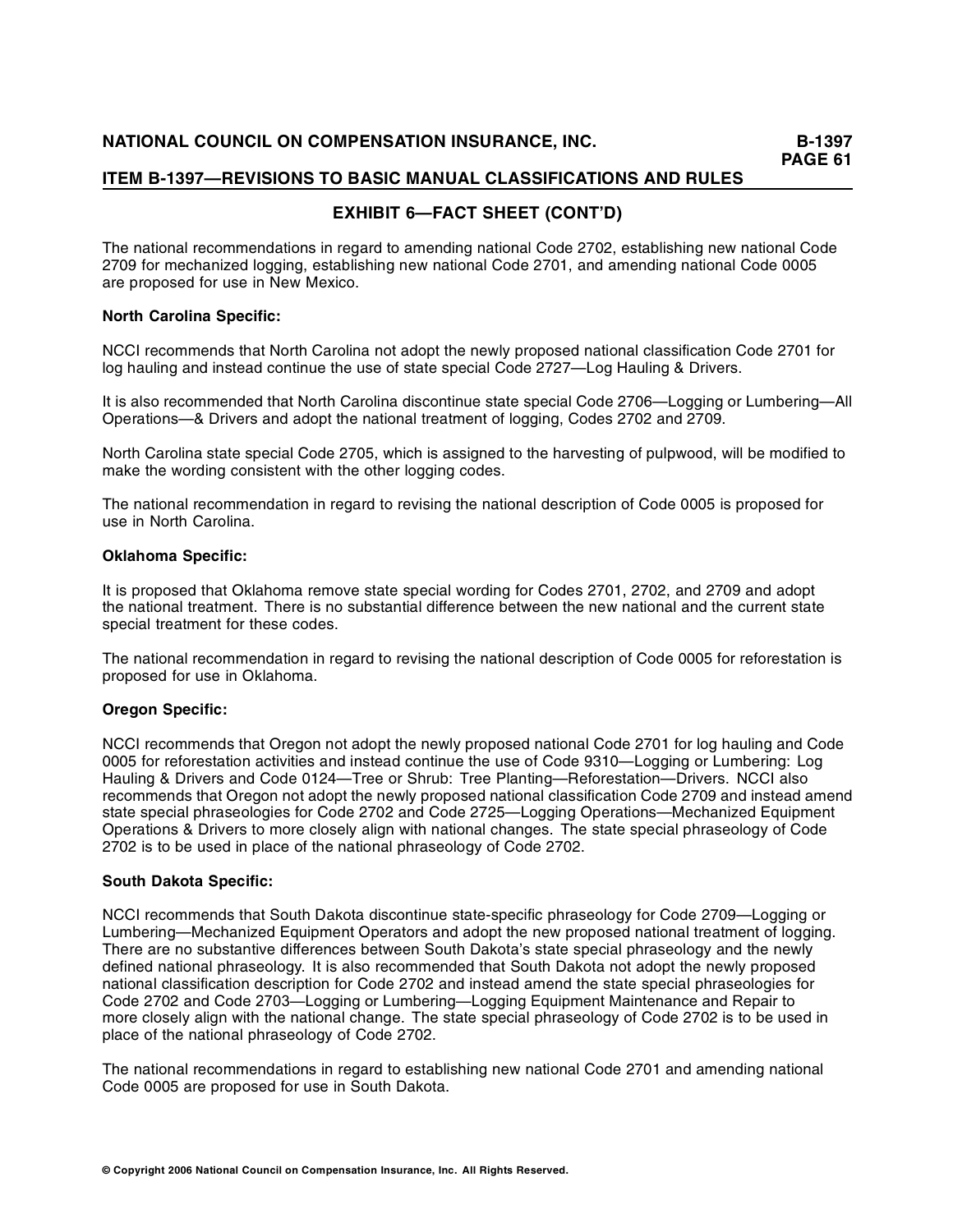# **EXHIBIT 6—FACT SHEET (CONT'D)**

## **Tennessee Specific:**

NCCI recommends that Tennessee discontinue state special wording for Code 2702 and adopt the national treatment for newly defined national Code 2702 applicable to nonmechanized logging and establishing new Code 2709 for mechanized logging.

Tennessee state special Code 2705, which is assigned to the harvesting of pulpwood, will be modified to make the wording consistent with the other logging codes.

The national recommendations in regard to establishing new national Code 2701 and amending national Code 0005 are proposed for use in Tennessee.

## **Vermont Specific:**

NCCI recommends that Vermont discontinue state special phraseology for Code 2709—Logging or Lumbering—Mechanized Equipment Operators and adopt the national phraseology for this code. There are no substantive differences between Vermont's state special phraseology and the newly defined national phraseology.

The national recommendations in regard to amending national Code 2702, establishing new national Code 2701, and amending national Code 0005 are proposed for use in Vermont.

#### **Virginia Specific:**

NCCI recommends that Virginia not adopt the newly proposed national Code 2709 for mechanized harvesting of logs and instead amend the Virginia state special phraseology for Code 2725—Logging or Lumbering—Mechanized Equipment Operations & Drivers to more closely align with the national changes.

The national recommendations in regard to amending national Code 2702, establishing new national Code 2701, and amending national Code 0005 are proposed for use in Virginia.

## **BACKGROUND AND BASIS FOR CHANGE**

Classification Code 2702—Logging or Lumbering & Drivers is a national code. The transportation of logs to the mill and the construction, operation, maintenance, or extension of logging roads or railroads is also included in this code. Tree removal for the purpose of clearing right-of-ways or for dam or lock construction is also classified to Code 2702.

There are numerous state special logging codes written for mechanized logging or certified loggers. A review of the logging industry was initiated to determine (1) if a national code should be developed for mechanized logging operations, (2) if a national code should be developed for log hauling operations, and (3) the proper classification of two new and emerging industries: wildfire mitigation and tree thinning. Code 2702 is a national code applicable to both manual and mechanical logging including all operations of logging such as log hauling. Logging can be defined as an operation associated with felling and removing timber from forestlands and transporting it to an end market, usually a sawmill or pulping plant. Trees are logged to make paper and lumber products, and to control forest vegetation.

The conventional method of cutting down trees consists of cutting down (felling) the trees, delimbing the trees, cutting (bucking) the logs into merchantable sizes, hauling the logs to the landing, and loading the logs onto trucks. The felling, delimbing, and bucking of trees is done with the use of a chain saw. Felling the tree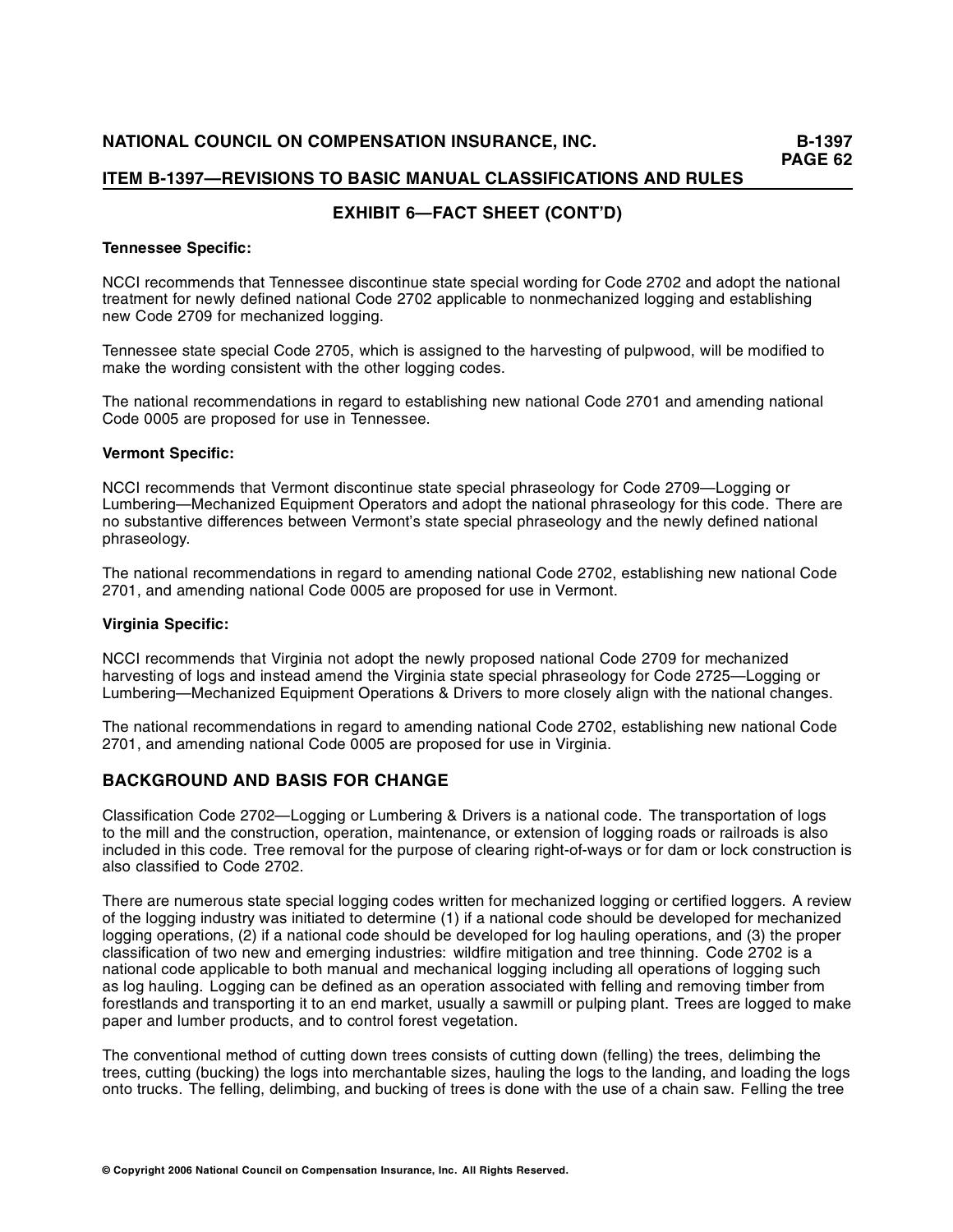# **EXHIBIT 6—FACT SHEET (CONT'D)**

is recognized as the most hazardous job in logging. These workers are also likely to experience lacerations from chain saws and severe injury from the use of chipping equipment.

The evolution of mechanical logging has made it safer for workers, and it is more efficient because machinery can be used to harvest, delimb, buck, load, and transport logs from within an enclosed cab. A "harvester" is an example of an all-inclusive machine that performs all operations. Other specialized logging equipment common in mechanical logging are feller bunchers, delimbers, and log loaders. Mechanical logging decreases the number of workers on the ground, reducing the exposure to manual chain saw felling, delimbing, and bucking.

A comparison of approved rates and loss costs among Code 2702 and state-specific mechanized logging codes revealed that mechanized logging had lower rates.

A review of reported losses for Code 2702 revealed injuries such as struck or injured by falling or flying object; cut, puncture, or scrape injury by powered hand tool; and fall or slip injury from different levels. A comparison of injury causes reported for Code 2702 and state-specific mechanical logging codes supports that mechanical logging operations experience lower exposure to a tree or tree limb injury or to chain saw lacerations. In addition, a significantly lower amount of fatalities was reported for the state-specific mechanical logging codes.

Loggers may perform both manual and mechanical logging at different locations depending on the site and the conditions of the terrain. It is common for some ground crews in mechanical logging operations to help back up machines and delimb or fell trees that cannot be delimbed or felled by machines while machine operators remain in their enclosed cab.

Logging or tree removal for the purpose of wildfire mitigation and tree thinning consists of removing thin, weak, dead, diseased, or overcrowded trees and "ladder fuel" trees. Ladder fuel trees are trees that can transport a ground fire to treetops. Wildfire mitigators create firebreaks and defensible space around homes and properties located in forested areas to prevent catastrophic wildfire events and to control forest vegetation. Chain saws and clearing saws are used to remove undergrowth and brush. Pruners are used to cut dead limbs from trees. Debris is fed into a wood chipper or hauled off to another site. Wildfire mitigation or tree thinning businesses may also be contracted to thin trees in the forest and on private forestland.

Businesses offering wildfire mitigation services and tree thinning services can be loggers, arborists, and landscapers. In addition to these services, they may also provide tree maintenance, lawn maintenance, landscaping, and miscellaneous reforestation services. The size of trees removed can vary depending on the need. The tree to be removed is determined by the wildfire mitigation business, the private landowner, and/or the government agency. NCCI currently classifies tree removal for wildfire mitigation and tree thinning purposes to Code 2702—Logging or Lumbering & Drivers, which is consistent with tree removal for the purpose of clearing right-of-ways or for dam or lock construction. The felling of a tree using a chain saw or mechanized equipment; working in remote locations; and the exposure of lodged trees, rough terrain, and inclement weather are additional reasons Code 2702 is appropriate for tree felling.

## **IMPACT**

This item proposes to amend the national phraseology for Code 2702 so it will be only applicable to nonmechanized logging operations and establish new national Code 2709 specifically for mechanized logging operations. Except for those states that have state special treatment addressed in the state-specific impacts, the new loss cost or rate for Code 2709 will be that of Code 2702 until new national Code 2709 develops experience. This will initially result in no change in statewide premium or individual risk premium. Eventually, the loss cost or rates will be based on the data reported under these two separately defined codes.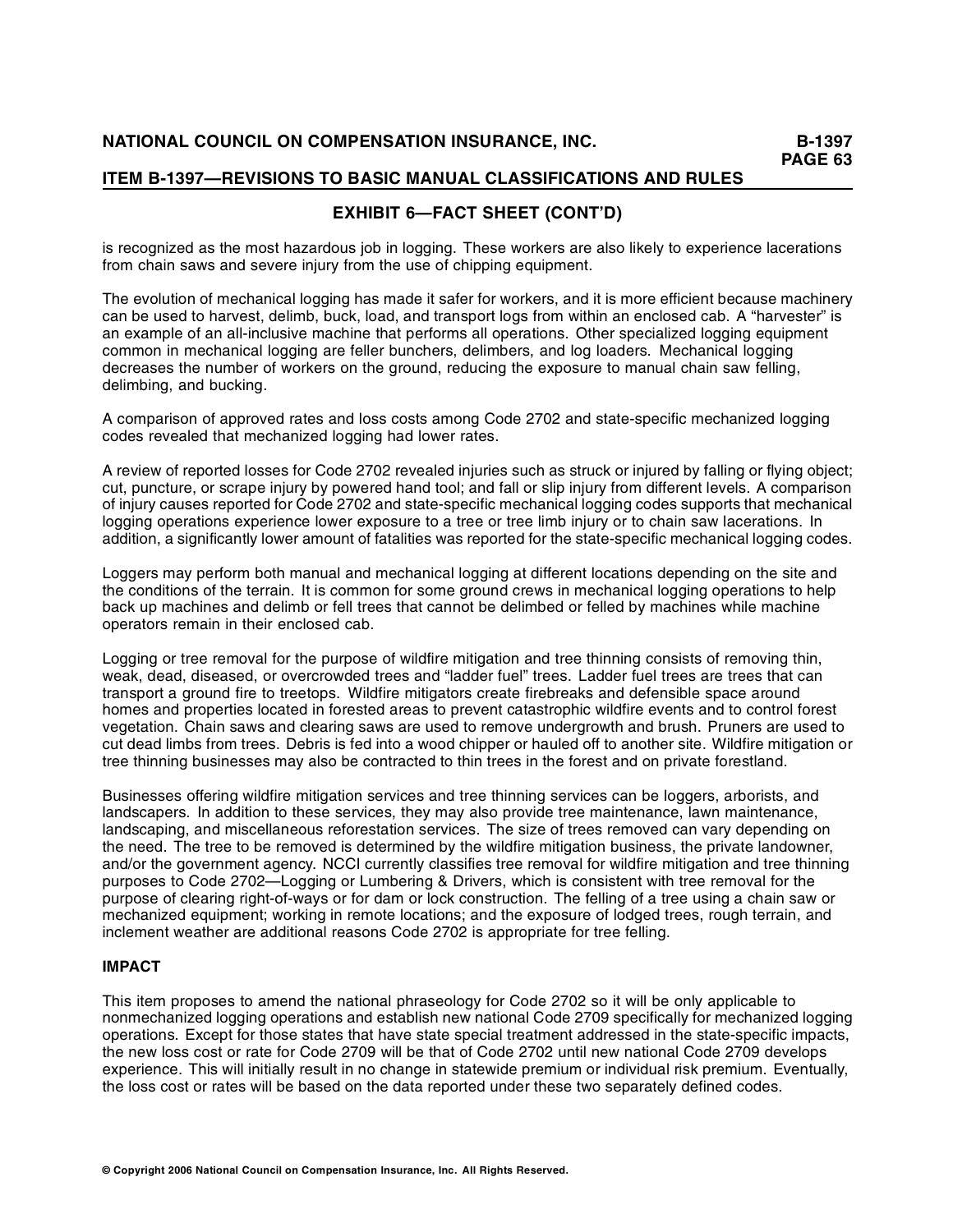# **EXHIBIT 6—FACT SHEET (CONT'D)**

This item also proposes to establish new national Code 2701 exclusively for log hauling performed by both employees of logging firms and independent contractors. This new national code will apply only to those states that do not already have an existing state special code for log hauling. In states where this new national code is proposed, the starting loss cost or rate will be that of the nationally established Code 7228—Trucking—Local Hauling Only. If national Code 7228 does not exist in the state, the state special Code 7219—Trucking—NOC is the proposed loss cost or rate source. The loss cost or rate will be continued to be calculated in this manner until that time in which it develops data. After Code 2701 develops data, standard ratemaking procedures will be used. In most circumstances, contractors that were involved in hauling logs were assigned to the trucking code; these risks' premium should not immediately change. In other circumstances where the log haulers were not considered log hauling contractors, but rather employees of logging firms, they were assigned to the existing logging codes. The impact to these individual risks will depend on the difference between the current proposed log hauling Code 2701 loss cost or rate and the currently applied logging code loss cost or rate.

The proposal to amend national Code 0005 is for clarification only and is not expected to result in a change in employer payroll classification or change in premium.

The other phraseology changes to the national logging industry codes are primarily for clarification only and are not expected to result in any reclassification of risk payroll or change in loss cost, rate, or premium.

#### **Alaska Specific:**

It is proposed that Alaska not adopt the new national classification Code 2709 for mechanized harvesting, but instead amend the state special phraseologies for Code 2703 and Code 2725 to more closely align with the national changes. It is also proposed that Alaska not accept the national treatment for Code 2702, and instead, add state special phraseology so it is consistent with national Code 2702 while taking into account that Alaska still has a state special code for mechanized logging operations. These recommendations are not expected to result in payroll reclassification and, therefore, not expected to cause a change in individual risk or statewide premium.

## **Arkansas Specific:**

It is proposed that Arkansas not adopt the newly proposed national phraseology for Code 2702, but instead amend the state special phraseologies for Codes 2702 and 2719 to more closely align with the national changes. This portion of the recommendation is not expected to result in payroll reclassification and, therefore, not expected to cause a change in individual risk or statewide premium.

## **Georgia Specific:**

It is proposed that Georgia discontinue state special wording for Code 2702 and adopt the national treatment for newly defined national Code 2702 to be applicable to nonmechanized logging and establishing new Code 2709 for mechanized logging. The new loss cost or rate for both Code 2702 and Code 2709 will initially be that of Code 2702 until both codes develop their own experience. This will result in no initial change in statewide premium or individual risk premium. Eventually the loss cost or rates will be based on the data reported under these two separately defined codes.

Georgia state special Code 2705, which is assigned to the harvesting of pulpwood, will be modified to make the wording consistent with the other logging codes. No change in upset payroll factor is proposed. This portion of the recommendation is not expected to result in a change in risk or statewide premium.

## **Idaho Specific:**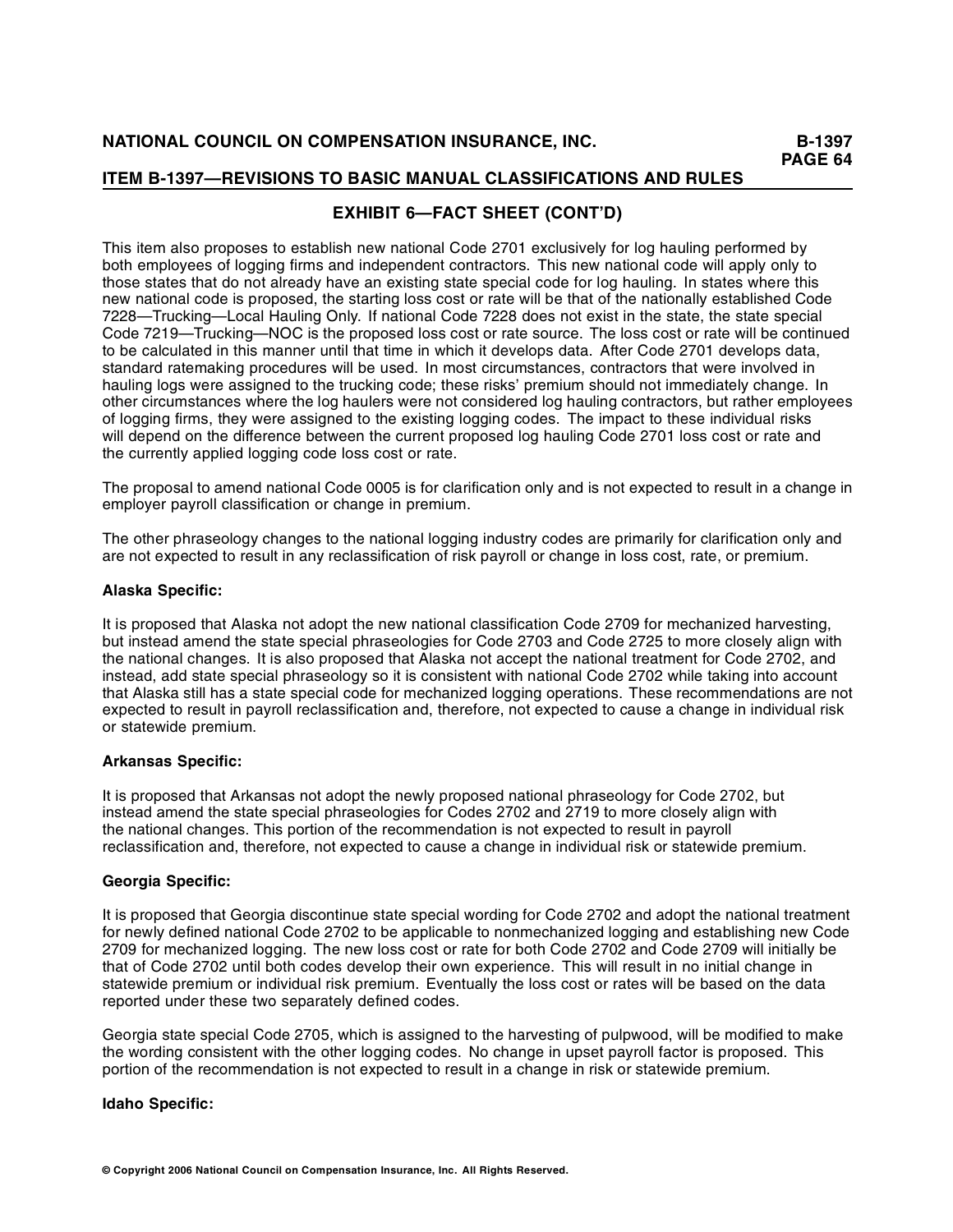# **ITEM B-1397—REVISIONS TO BASIC MANUAL CLASSIFICATIONS AND RULES EXHIBIT 6—FACT SHEET (CONT'D)**

It is proposed that Idaho not adopt the new national Code 2701 and continue to use its state special Code 2727 for log hauling. This portion of the recommendation is not expected to result in any reassignment of payroll or change in risk or statewide premium. It is also proposed that Idaho not adopt the national treatment on reforestation in Code 0005 and continue to use state special Code 0124 for reforestation activities. This is also not expected to cause a change in individual risk or statewide premium.

## **Kentucky Specific:**

It is proposed that Kentucky not adopt the newly proposed national classification Code 2709 for mechanized harvesting, but instead amend the state special phraseologies for Code 2719 to more closely align with the national proposal for Code 2709. This portion of the recommendation is not expected to result in payroll reclassification and, therefore, not expected to cause a change in individual risk or statewide premium.

## **Louisiana Specific:**

It is proposed that Louisiana not adopt the newly proposed national Code 2709 for mechanized logging and instead amend the state special phraseology for Code 2702 and state special Code 2719 to more closely align the phraseology with new national Code 2709. This portion of the recommendation is not expected to result in a change in individual risk or statewide premium in Louisiana.

Louisiana state special Code 2705, which is assigned to the harvesting of pulpwood, will be modified to make the wording consistent with the other logging codes. No change in upset payroll factor is proposed. This portion of the recommendation is not expected to result in a change in risk or statewide premium.

## **Maine Specific:**

It is proposed that Maine not adopt the newly proposed national phraseology for Code 2702 and instead amend the state special phraseology of Codes 2702, 2721, and 2722 to align them with the changes made to the national logging codes. It is also proposed that the state special phraseology for Code 2709 be removed from the Maine state special classification pages and that Maine adopt the new national phraseology for Code 2709. These specific changes are not expected to cause any reclassification of payroll or change to individual risk premium.

This item also proposes to establish new national Code 2701 exclusively for log hauling performed by both employees of logging firms and independent contractors. An exception is also proposed for the loss cost assigned initially to Code 2701 in Maine. The loss cost from Code 7380 will be used as the initial loss cost for Code 2701 instead of the loss cost from Code 7228. In most circumstances, contractors that were involved in hauling logs were assigned to Code 7380; these risks' premium should not immediately change. In other circumstances where the log haulers were not considered log hauling contractors, but rather employees of logging firms, they were assigned to the existing logging codes. The impact to these individual risks will depend on the difference between the current proposed log hauling Code 2701 loss cost and the currently applied logging code loss cost.

## **Mississippi Specific:**

It is proposed that Mississippi not adopt the newly proposed national Code 2709 for mechanized logging and instead amend the state special phraseology for Code 2702 and state special Code 2719 to more closely align the phraseology with the national changes. This portion of the recommendation is not expected to result in a change in individual risk or statewide premium in Mississippi.

Mississippi state special Code 2705, which is assigned to the harvesting of pulpwood, will be modified to make the wording consistent with the other logging codes. No change in upset payroll factor is proposed. This portion of the recommendation should not result in a change in risk or statewide premium.

#### **Montana Specific:**

It is proposed that Montana not adopt the newly proposed national Code 2701 and continue to use its state special Code 2727 for log hauling. This portion of the recommendation is not expected to result in any reassignment of payroll or change in risk or statewide premium.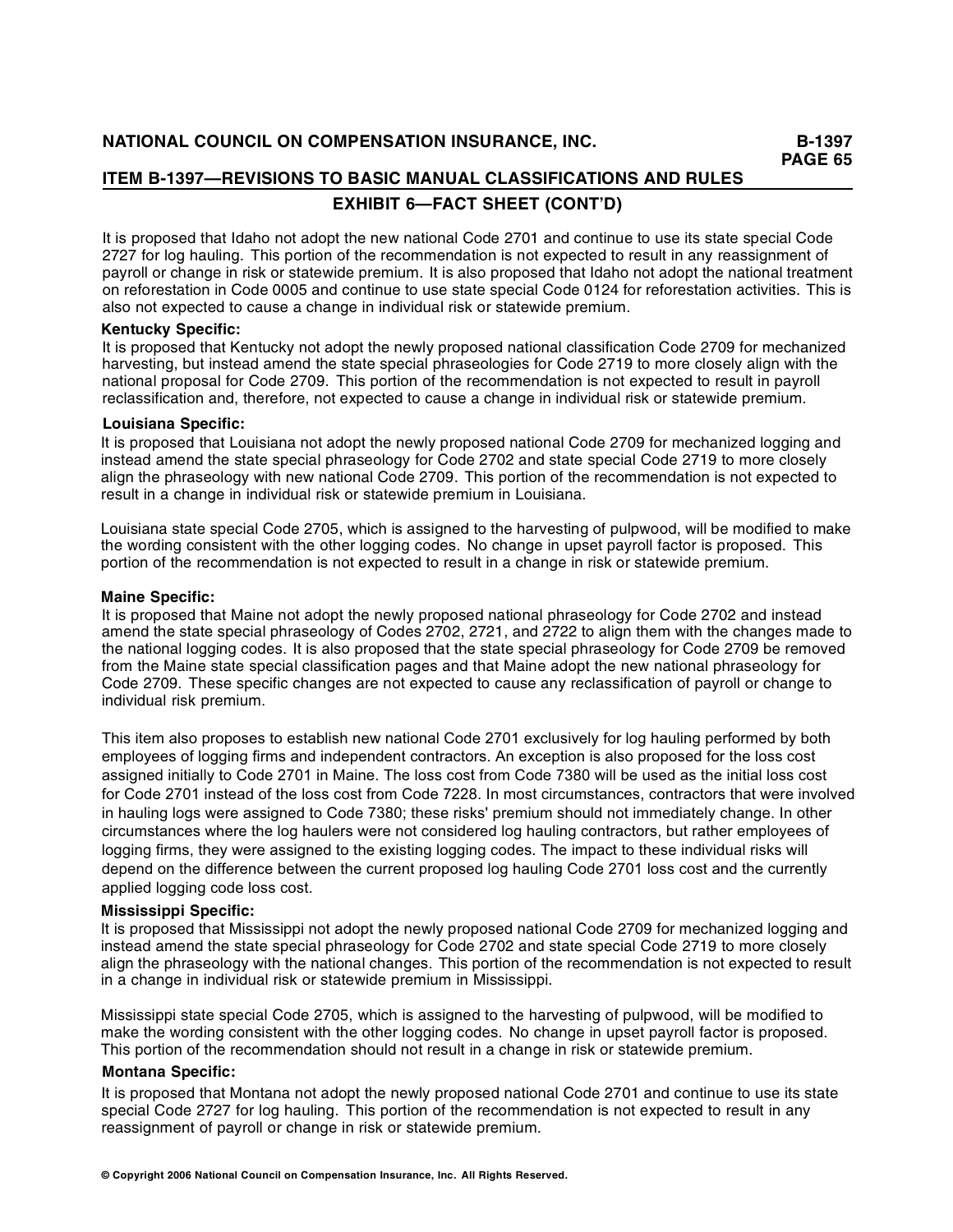# **EXHIBIT 6—FACT SHEET (CONT'D)**

It is also proposed that Montana not adopt the national treatment of reforestation in Code 0005 and continue to use state special Code 0124 for reforestation activities. This is also not expected to cause a change in individual risk or statewide premium.

It is also proposed that Montana not accept the revised national wording for Code 2702 and instead align the Montana state special classification treatment of this code with the national treatment. This is also not expected to cause a change in individual risk or statewide premium.

## **Nevada Specific:**

It is proposed that Nevada not adopt the newly proposed national Code 2701 for log hauling and instead continuing to use its state special Code 2727 for log hauling. This state special recommendation is not expected to result in any reassignment of payroll or change in risk or statewide premium.

## **New Hampshire Specific:**

It is proposed that New Hampshire not adopt the newly proposed national phraseology for Code 2702 and instead amend the state special phraseology of Codes 2702, 2721, and 2722 to align them with the changes made to the national logging codes. It is also proposed that the state special phraseology for Code 2709 be removed from the New Hampshire state special classification pages and that New Hampshire adopt the new national phraseology for Code 2709. These specific changes are not expected to cause any reclassification of payroll or change to individual risk premium.

#### **New Mexico Specific:**

It is proposed that New Mexico continue and amend the state-specific phraseology for Code 2721—Logging or Lumbering—Certified Loggers to more closely align with the national proposal. This state special portion of the proposal is not expected to result in any reassignment of payroll or change in risk or statewide premium.

## **North Carolina Specific:**

It is proposed that North Carolina not adopt the newly proposed national Code 2701 for log hauling and instead continue to use state special Code 2727 for log hauling. This state special recommendation should not result in any reassignments of payroll or change in risk or statewide premium. It is also proposed to discontinue state special Code 2706 and adopt the two newly proposed national Codes 2702 and 2709. The new loss cost or rate for Codes 2702 and 2709 will initially be that of eliminated state special Code 2706 until both codes develop their own experience. This will result in no initial change in statewide premium or individual risk premium. Eventually the loss cost or rates will be based on the data reported under these two separately defined codes.

North Carolina state special Code 2705, which is assigned to the harvesting of pulpwood, will be modified to make the wording consistent with the other logging codes. This portion of the recommendation is not expected to result in a change in risk or statewide premium.

## **Oklahoma Specific:**

It is proposed that Oklahoma remove state special wording for Codes 2701, 2702, and 2709 and adopt the national treatment. There is no substantial difference between the new national and the current state special treatment for these codes. This portion of the recommendation is not expected to result in a change in individual risk or statewide premium.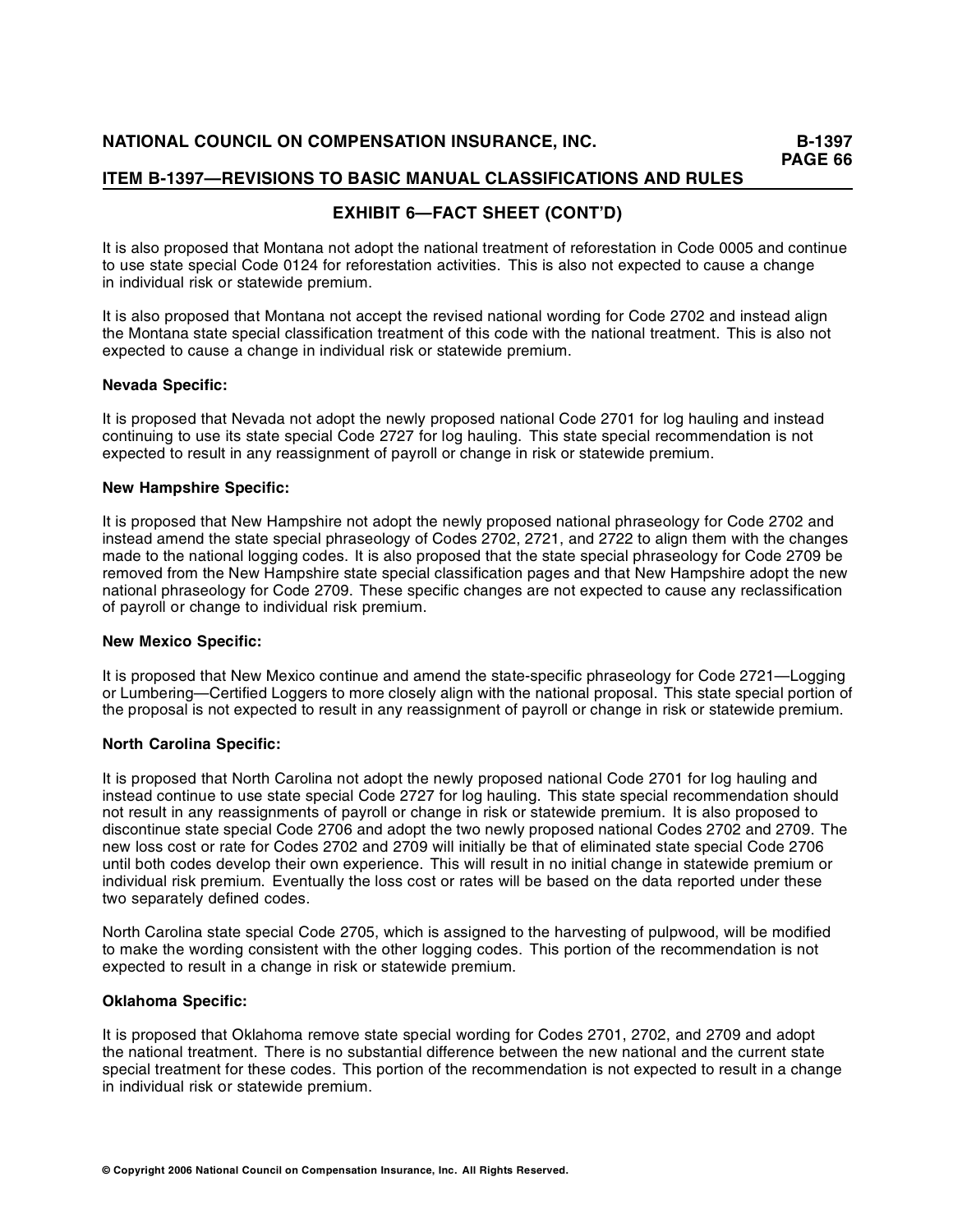# **EXHIBIT 6—FACT SHEET (CONT'D)**

## **Oregon Specific:**

It is proposed that Oregon not adopt the newly proposed national Code 2701 and continue to use its state special Code 9310 for log hauling. This portion of the recommendation is not expected to result in any reassignment of payroll or change in risk or statewide premium.

It is also proposed that Oregon not adopt the national treatment on reforestation for Code 0005 and continue to use state special Code 0124 for reforestation activities. This is also not expected to cause a change in individual risk or statewide premium.

It is also proposed that Oregon not adopt the revised national wording for Code 2702 and instead align the Oregon state special classification treatment of this code with the national treatment. This is also not expected to cause a change in individual risk or statewide premium.

It is also proposed that Oregon not adopt the new national Code 2709 for mechanized logging and instead amend the phraseology of state special Code 2725 to more closely align the phraseology with new national Code 2709. This is also not expected to result in a change in individual risk or statewide premium.

#### **South Dakota Specific:**

It is proposed that South Dakota eliminate state special wording in regard to Code 2709 and adopt the phraseology of the newly established national Code 2709. This portion of the recommendation is not expected to result in a change in individual risk or statewide premium.

It is also proposed that South Dakota not adopt the new national phraseology for Code 2702 and continue to use its state special phraseology for Code 2702 as well as state special Code 2703. The two state special codes will only include modifications in phraseology to align them with the national wording used for logging. This is also not expected to result in a change in individual risk or statewide premium.

## **Tennessee Specific:**

It is proposed that Tennessee discontinue state special wording for Code 2702 and adopt the national treatment for newly defined national Code 2702 applicable to nonmechanized logging and establishing new national Code 2709 for mechanized logging. The new loss cost or rate for both Codes 2702 and 2709 will initially be that of Code 2702 until both codes develop their own experience under their new phraseologies. This will result in no initial change in statewide premium or individual risk premium. Eventually the loss costs or rates will be based on the data reported under these two separately defined codes.

Tennessee state special Code 2705, which is assigned to the harvesting of pulpwood, will be modified to make the wording consistent with the other logging codes. No changes in payroll upset factor are proposed for Codes 2702 and 2705. This portion of the recommendation is not expected to result in a change in individual risk or statewide premium.

#### **Vermont Specific:**

It is proposed that Vermont eliminate the state special phraseology for Code 2709. This portion of the recommendation is not expected to impact individual risk or statewide premium.

## **Virginia Specific:**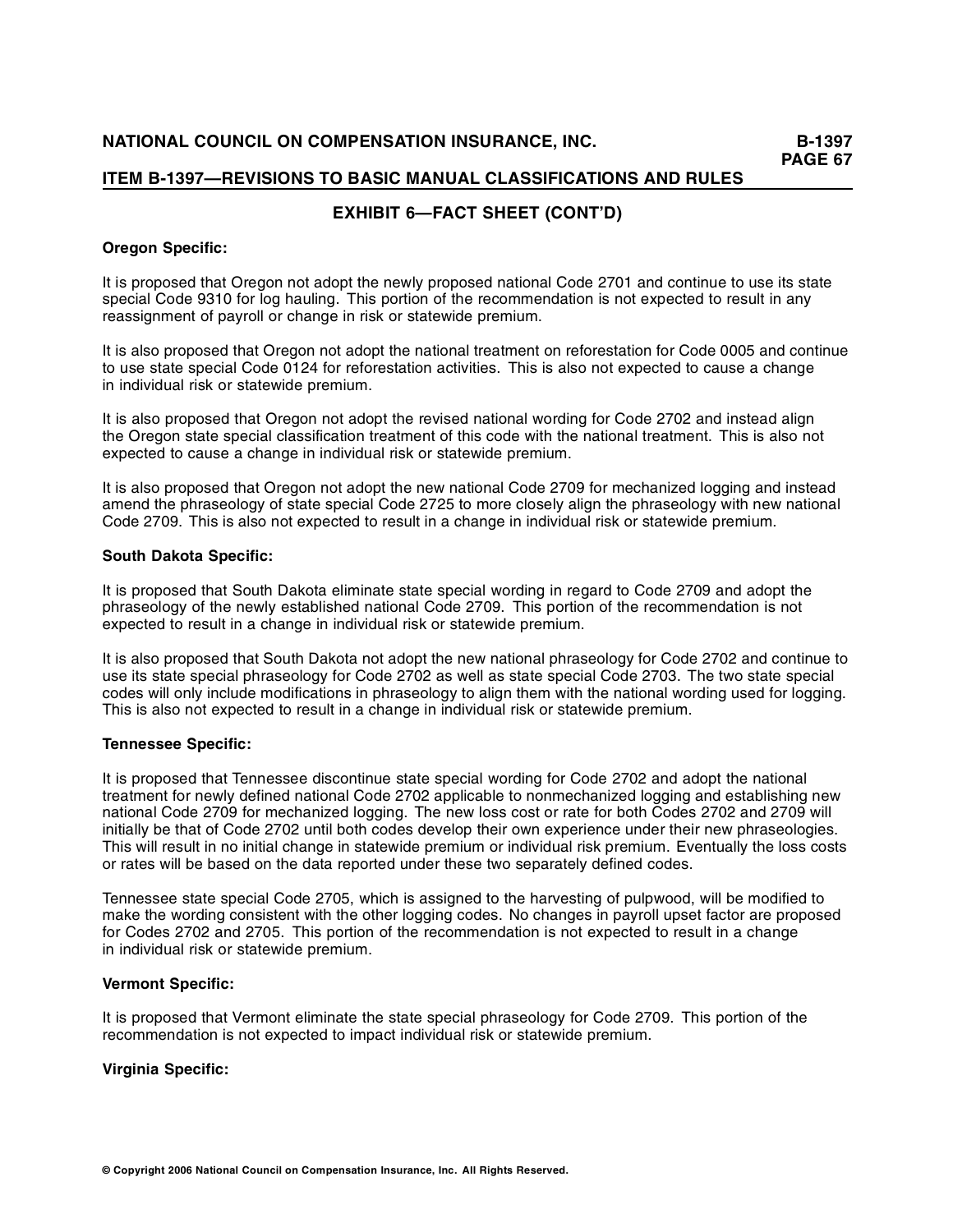# **EXHIBIT 6—FACT SHEET (CONT'D)**

It is proposed that Virginia not adopt the new national Code 2709 for mechanized logging and instead amend the phraseology for state special Code 2725 to more closely align the phraseology with new national Code 2709. This portion of the recommendation is not expected to result in a change in individual risk or statewide premium.

## **IMPLEMENTATION**

Except for Hawaii, this item will be implemented effective 12:01 a.m. on July 1, 2007, applicable to new and renewal—voluntary and assigned risk policies. Both wording and rate changes will be implemented on this date.

In Hawaii, the effective date is determined upon regulatory approval of the individual carrier's election to adopt this change.

In Virginia, this item will be implemented for policies effective on or after 12:01 a.m. July 1, 2007, voluntary and assigned risk policies.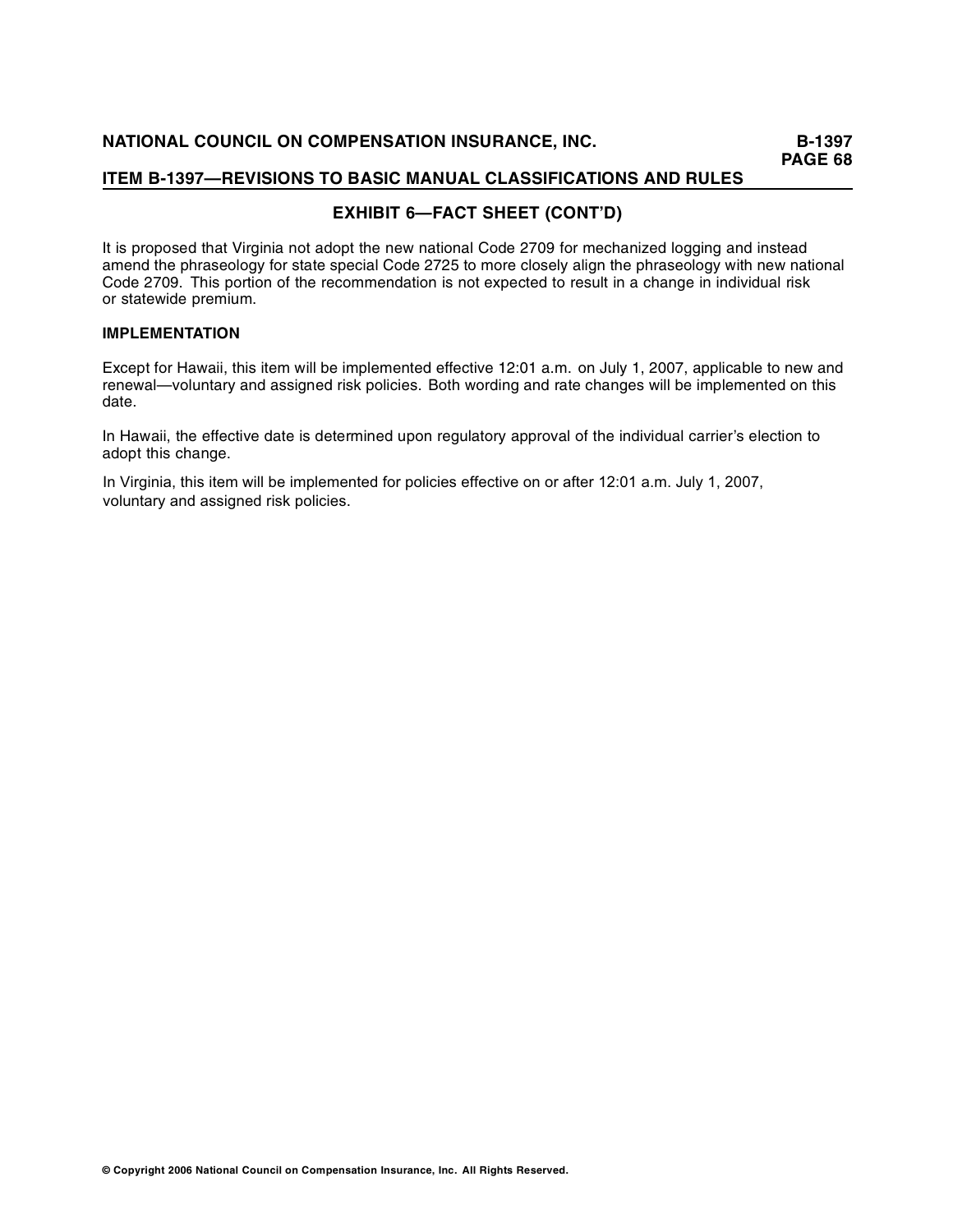## **EXHIBIT 6—NATIONAL CLASSIFICATIONS BASIC MANUAL—2001 EDITION LOGGING CLASSIFICATIONS**

#### **2702 LOGGING OR <del>LUMBERING & DRIVERS T</del>REE REMOVAL—NONMECHANIZED OPERATIONS**

Include<del>s transportation of logs to mill, c</del>onstruction, operation, maintenance, or extension of logging roads or logging railroads. Mill operations to be separately rated as Code 2710—<del>Sawmill.</del> Mechanized equipment operators and drivers can be separately rated to Code 2709 or Code 2701. These additional classifications may only be assigned when verifiable payroll records are maintained.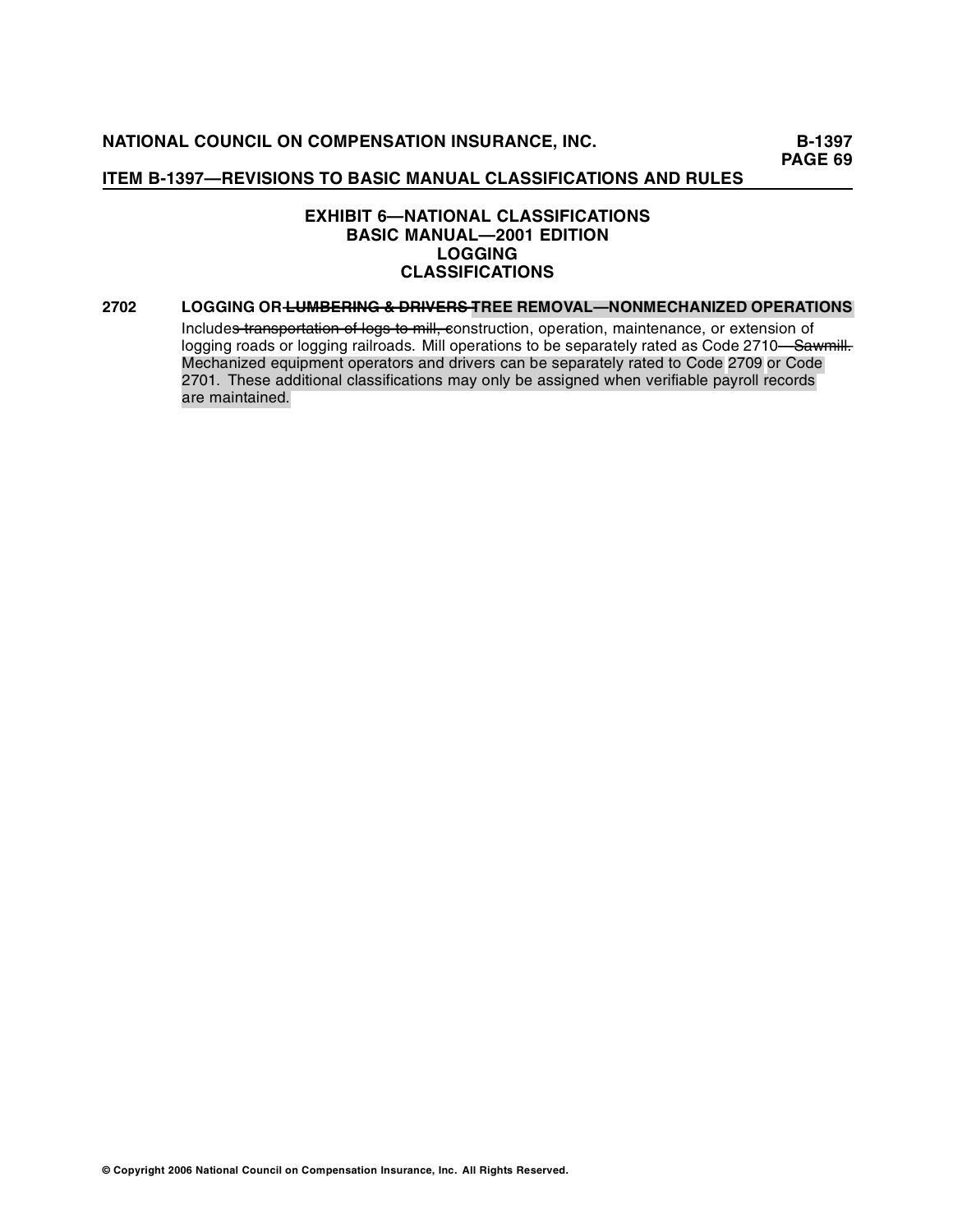## **ITEM B-1397—REVISIONS TO BASIC MANUAL CLASSIFICATIONS AND RULES**

## **EXHIBIT 6—NATIONAL CLASSIFICATIONS BASIC MANUAL—2001 EDITION LOGGING CLASSIFICATIONS**

**—L—A—IN——F —IG—T C—E—R —G — — —O——R——H—-O—-—A———L—C—R —,—O—E—,—E—E—H—N—, —U—G—A—, —R F —E ——F—W—Y—E—E—T—IC——P—W—R——T—L—P—O—E——B—R—L—R——O——IR— ——**  $ALARM$  <del>LINES</del>

- **6217• CLEARING OF RIGHT-OF-WAY—ELECTRIC, POWER, TELEPHONE, BURGLAR, OR FIRE ALARM LINES BRUSH CLEARING OR REMOVAL—NEW OR EXISTING RIGHT-OF-WAY & DRIVERS.** Applies to the clearing or removal of brush using mechanical equipment.
- **0050• CLEARING OF RIGHT-OF-WAY—ELECTRIC, POWER, TELEPHONE, BURGLAR, OR FIRE ALARM LINES BRUSH OR WEED CONTROL—CHEMICAL & DRIVERS**

**2702 —re — T —e R —l——e——ig ———e—o—a —N—w R—h — —m—v — ———t-o ———f-W—y ——riv—rs ———a——&—D———e——**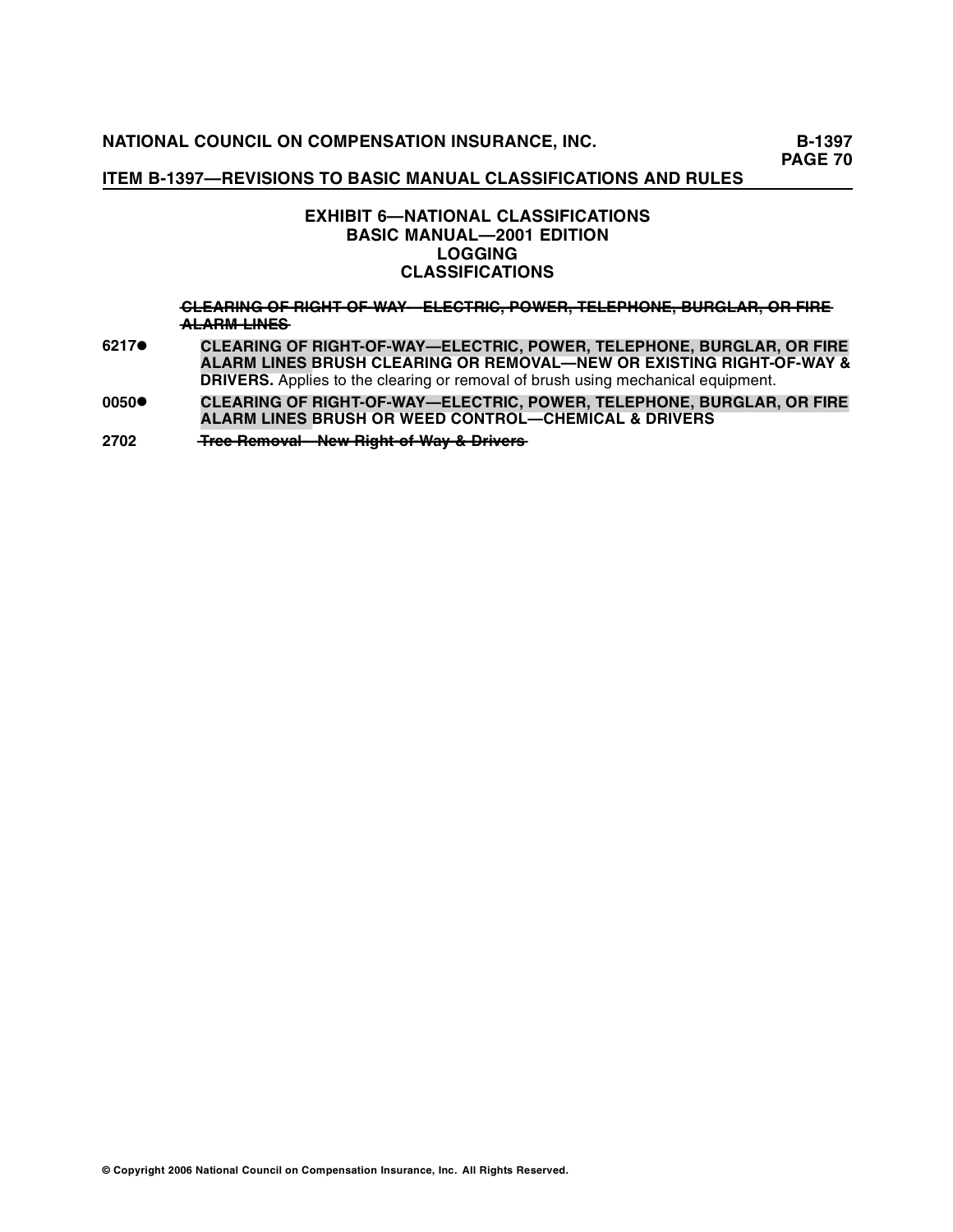## **ITEM B-1397—REVISIONS TO BASIC MANUAL CLASSIFICATIONS AND RULES**

## **EXHIBIT 6—NATIONAL CLASSIFICATIONS BASIC MANUAL—2001 EDITION LOGGING CLASSIFICATIONS**

## **2702 TREE REMOVAL FOR NEW RIGHT-OF-WAY—ELECTRIC, POWER, TELEPHONE, BURGLAR, OR FIRE ALARM LINES**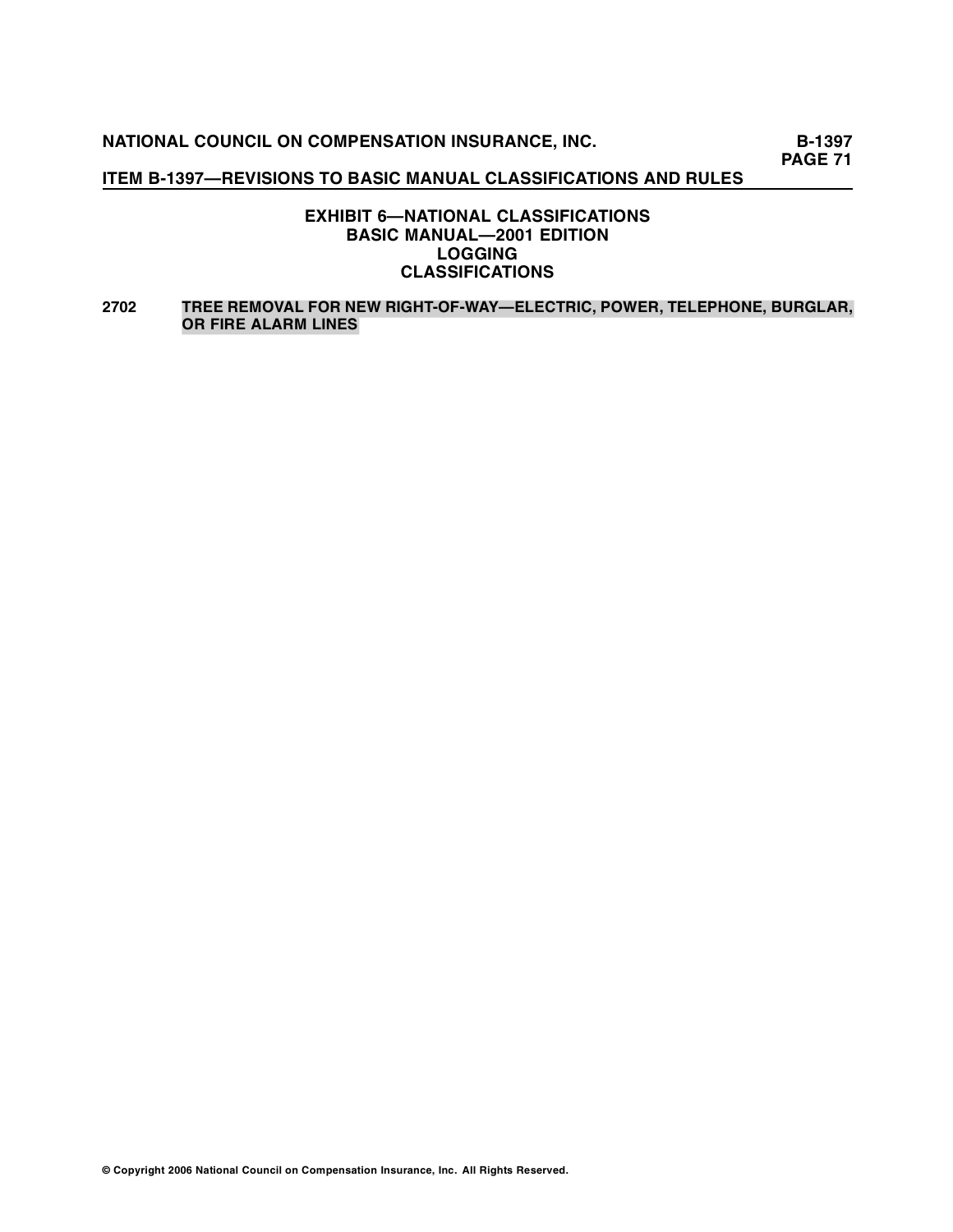## **EXHIBIT 6—NATIONAL CLASSIFICATIONS BASIC MANUAL—2001 EDITION LOGGING CLASSIFICATIONS**

#### **2701 LOGGING OR TREE REMOVAL—LOG HAULING & DRIVERS**

Applies to independent contractors who haul logs to mills or other sites. Code 2701 also applies to employees of logging firms, provided verifiable payroll records are maintained. The payroll of employees, who perform various duties of the logging operation, including driving, is assigned to the highest-rated classification that applies to those duties. Logging and road building operations are separately rated. Refer to Code 2702 for nonmechanized logging operations and Code 2709 for mechanized equipment operators.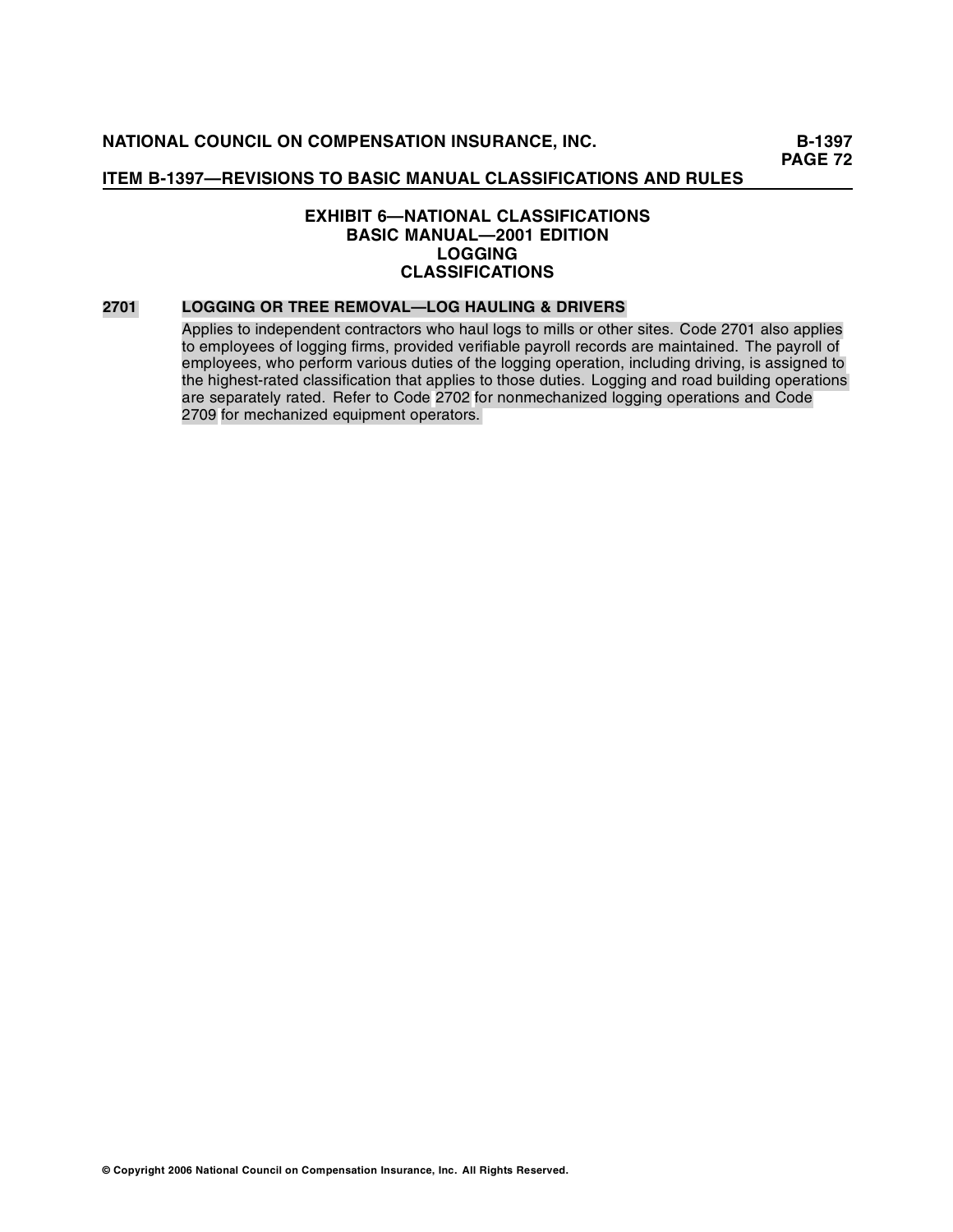# **EXHIBIT 6—NATIONAL CLASSIFICATIONS BASIC MANUAL—2001 EDITION LOGGING CLASSIFICATIONS**

#### **2709 LOGGING OR TREE REMOVAL—MECHANIZED EQUIPMENT OPERATORS**

The felling, removal, trimming, and loading of trees must be with the use of mechanized equipment in which the operator does not leave the enclosed cab of the machine in the performance of their logging operation duties. The equipment must provide appropriate structural protection from rollover and falling objects. Code 2709 may be assigned with Code 2702 or Code 2701. These additional classifications may only be assigned when verifiable payroll records are maintained. All other employees that do not qualify for Code 2709, such as chipper operators, loader operators, and truck drivers, are to be separately rated to Code 2702 or Code 2701.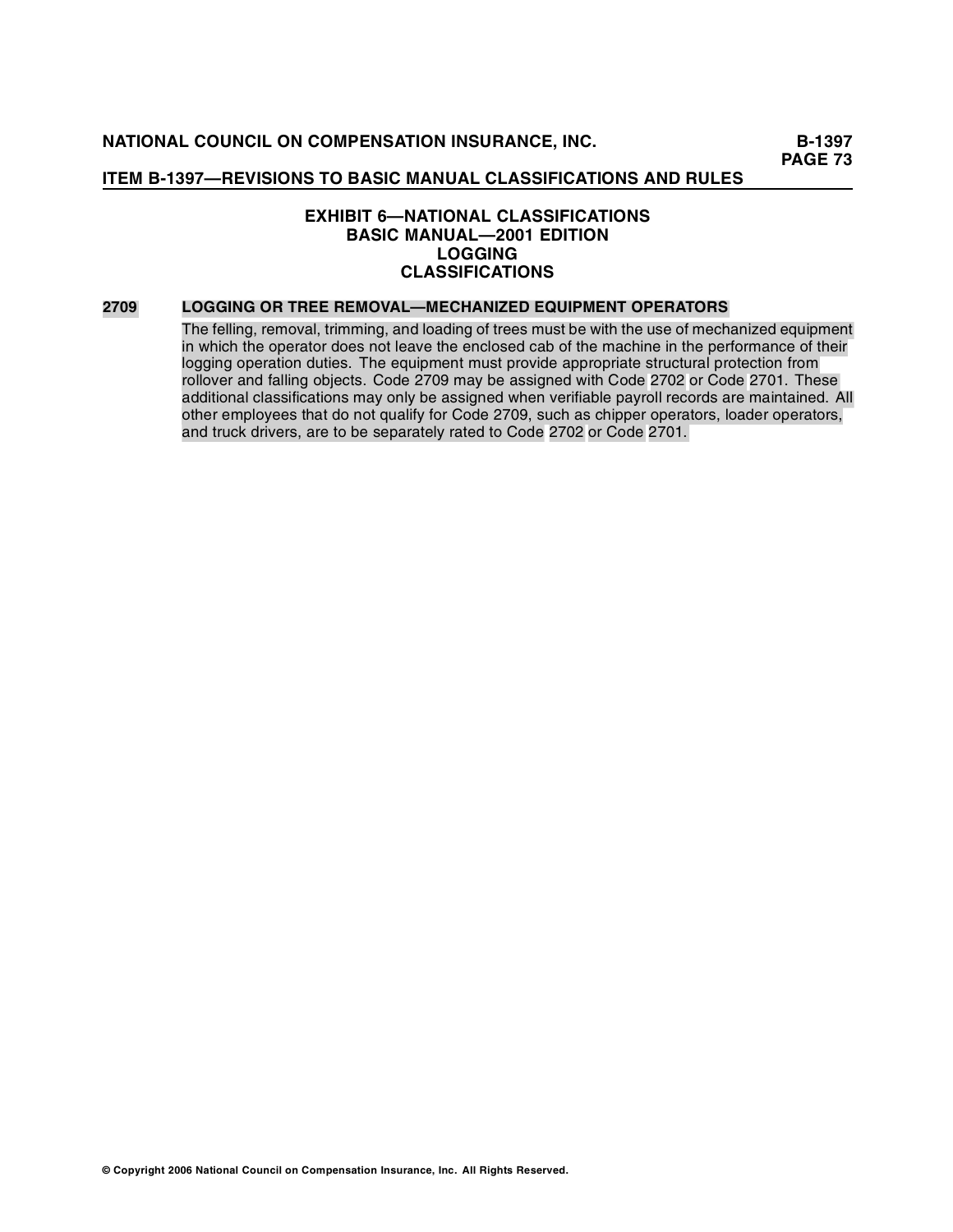# **ITEM B-1397—REVISIONS TO BASIC MANUAL CLASSIFICATIONS AND RULES**

# **EXHIBIT 6—NATIONAL CLASSIFICATIONS BASIC MANUAL—2001 EDITION LOGGING CLASSIFICATIONS**

## $FARM$

- **<sup>0170</sup> FARM—ANIMAL RAISING & DRIVERS.** Applies to fur-bearing animals.
- **<sup>0034</sup> FARM—APIARY & DRIVERS**
- **<sup>0079</sup> FARM—BERRY OR VINEYARD & DRIVERS**
- **<sup>0083</sup> FARM—CATTLE OR LIVESTOCK RAISING NOC & DRIVERS**
- **0036■ FARM—DAIRY & DRIVERS.** Processing of raw milk received from others and manufacturing of butter, cheese, and ice cream to be separately rated.
- **<sup>0034</sup> FARM—EGG OR POULTRY PRODUCER & DRIVERS**
- **<sup>0037</sup> FARM—FIELD CROPS & DRIVERS**
- **<sup>0113</sup> FARM—FISH HATCHERY & DRIVERS**
- **<sup>0035</sup> FARM—FLORIST & DRIVERS.** Applies to cultivating or gardening.
- **<sup>0008</sup> FARM—GARDENING—MARKET OR TRUCK & DRIVERS**
- **<sup>0083</sup> FARM—GOAT OR SHEEP RAISING & DRIVERS**
- **<sup>0083</sup> FARM—LIVESTOCK OR CATTLE RAISING NOC & DRIVERS**
- **<sup>0005</sup> FARM—NURSERY EMPLOYEES & DRIVERS.** Includes incidental landscape gardening.
- **<sup>0016</sup> FARM—ORCHARD & DRIVERS**
- **<sup>0034</sup> FARM— POULTRY OR EGG PRODUCER & DRIVERS**
- **<sup>0083</sup> FARM—SHEEP OR GOAT RAISING & DRIVERS**
- **0005■ PARM—TREE PLANTING—REFORESTATION OR SHRUB—& DRIVERS** Applicable to contractors planting trees in forests. Often this operation is performed after a logging operation and under contract with the US Forest Service. This classification includes any site preparation necessary for tree planting operations, whether performed by hand or machine, as well as the actual planting of the seedlings, which is usually performed by hand. Refer to Code 2702 for tree harvesting and maintenance operations.
- **<sup>0008</sup> FARM— VEGETABLE & DRIVERS**
- **<sup>0035</sup> FARM— VEGETABLE GROWING—HYDROPONIC & DRIVERS**
- **<sup>0079</sup> FARM— VINEYARD OR BERRY & DRIVERS**
- **<sup>0037</sup> FARM— NOC & DRIVERS**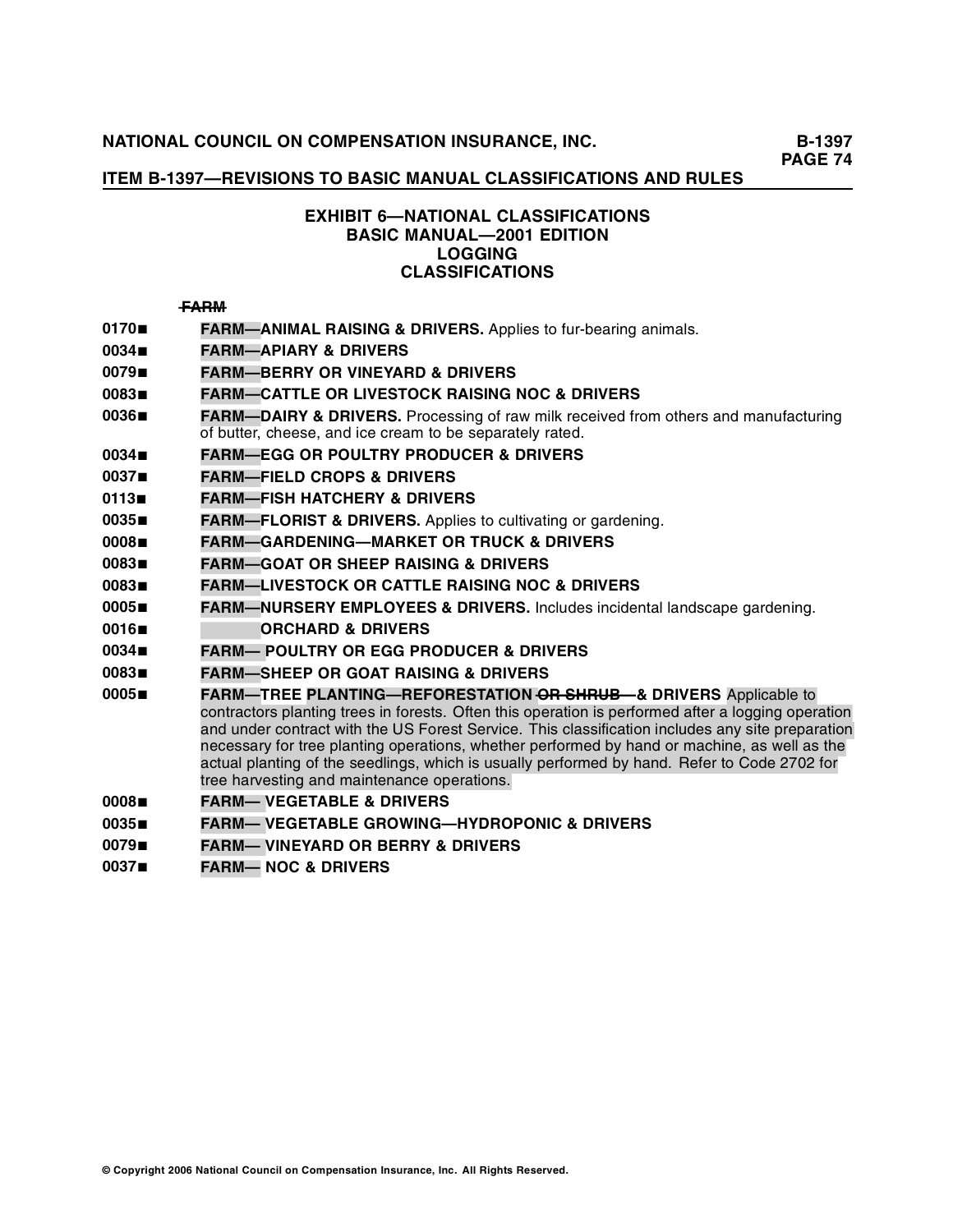# **EXHIBIT 7—FACT SHEET**

# **MAILING COMPANIES**

# **PROPOSAL**

The focus of the proposed changes for this industry is to allow clerical employees for mailing companies to be rated separately from Code 8800—Mailing or Addressing Company or Letter Service Shop.

## **NCCI recommends the following national treatment for classifications:**

- 1. Remove clerical employees from Code 8800—Mailing or Addressing Company or Letter Service Shop. This industry has become much more automated, with a more defined separation of duties between production employees and clerical employees, and less interchange of labor.
- 2. Create Code 8799—Mailing or Addressing Company or Letter Service Shop: Clerical Staff for mailing company clerical employees. This code will be used in conjunction with Code 8800. This will allow the industry to separate clerical staff while enabling NCCI to collect and review industry-specific data to confirm that employees are being classified appropriately.
- 3. Discontinue two phraseologies for Code 8800 and consolidate the wording into a single phraseology for the code.

# **BACKGROUND AND BASIS FOR CHANGE**

The primary reason for the inclusion of clerical in Code 8800 is that a division of payroll for clerical office employees is usually impractical because of the overlapping of the clerical and production employees. The research of the mailing industry has revealed that the industry has evolved over the years. There is much more automation and more specialization. Interchange of labor between production workers and clerical employees is rare and there is physical separation between departments. With the increased automation in this industry, there should be an improvement in safety and reduction in losses, which will eventually lower the rates over time.

The claims data reveals that Codes 8800 and 8810 have the same top body-part injury and nature of injury. However, the top cause of injury is different. In reviewing the actual claims data for Code 8800, the most frequent and severe claims appear to be the result of working with machinery. These are not injuries normally associated with clerical operations.

# **IMPACT**

No modification or adjustment to the filed loss cost or rate is proposed for Code 8800. This item proposes changing the phraseology for Code 8800 to exclude clerical-only employees, when these operations are physically separate and payroll records are maintained. Code 8799—Mailing or Addressing Company or Letter Service Shop—Clerical Staff—will be established for mailing companies clerical employees. It is proposed that the initial loss cost or rate and experience rating values be that of Code 8800 until Code 8799 establishes sufficient experience to determine its own loss cost or rate. Using the same loss cost or rate for both codes ensures that the overall statewide premium will remain unchanged had Code 8800 continued to include clerical operations.

The extent of payroll redistribution from Code 8800 to Code 8799 cannot be determined using current data sources, but due to the loss cost or rate being the same initially, the impact to individual risks and statewide premium levels will not change. Future assignment of risks will be based on the new national phraseology. After experience develops, the new code's loss cost or rate will reflect the new phraseology wording and underlying experience of all risks with payroll and loss experience assigned to that classification.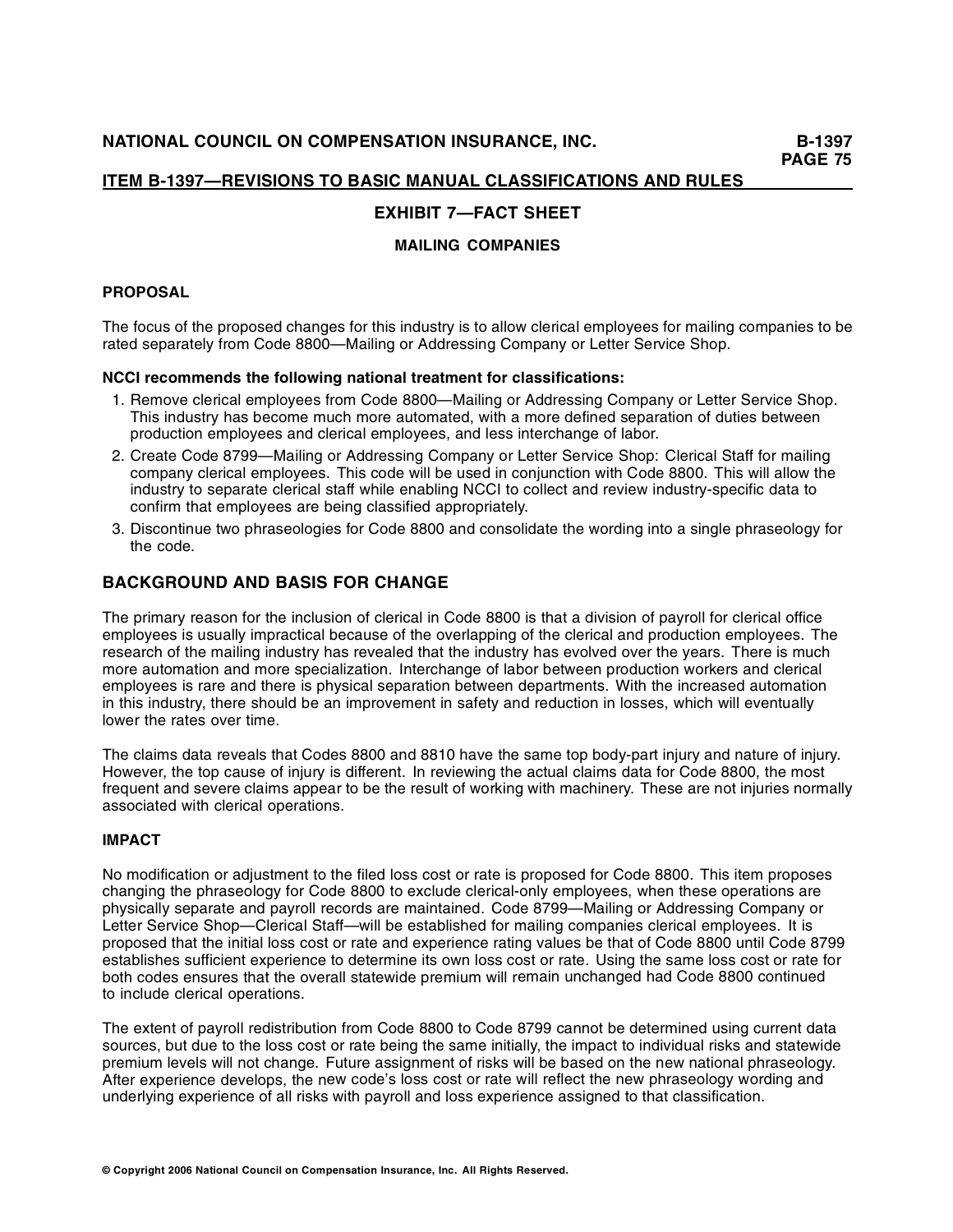# **EXHIBIT 7—FACT SHEET (CONT'D)**

The other changes are to phraseology for clarification only and are not expected to result in any reclassification of risks or change in loss cost or premium.

# **IMPLEMENTATION**

In all states, except Hawaii, this item will be implemented effective 12:01 a.m. on July 1, 2007, applicable to new and renewal voluntary and assigned risk policies. Both wording and rate changes will be implemented on this date.

In Hawaii, the effective date is determined upon regulatory approval of the individual carrier's election to adopt this change.

In Virginia, this item will be implemented for policies effective on or after 12:01 a.m. July 1, 2007, voluntary and assigned risk policies.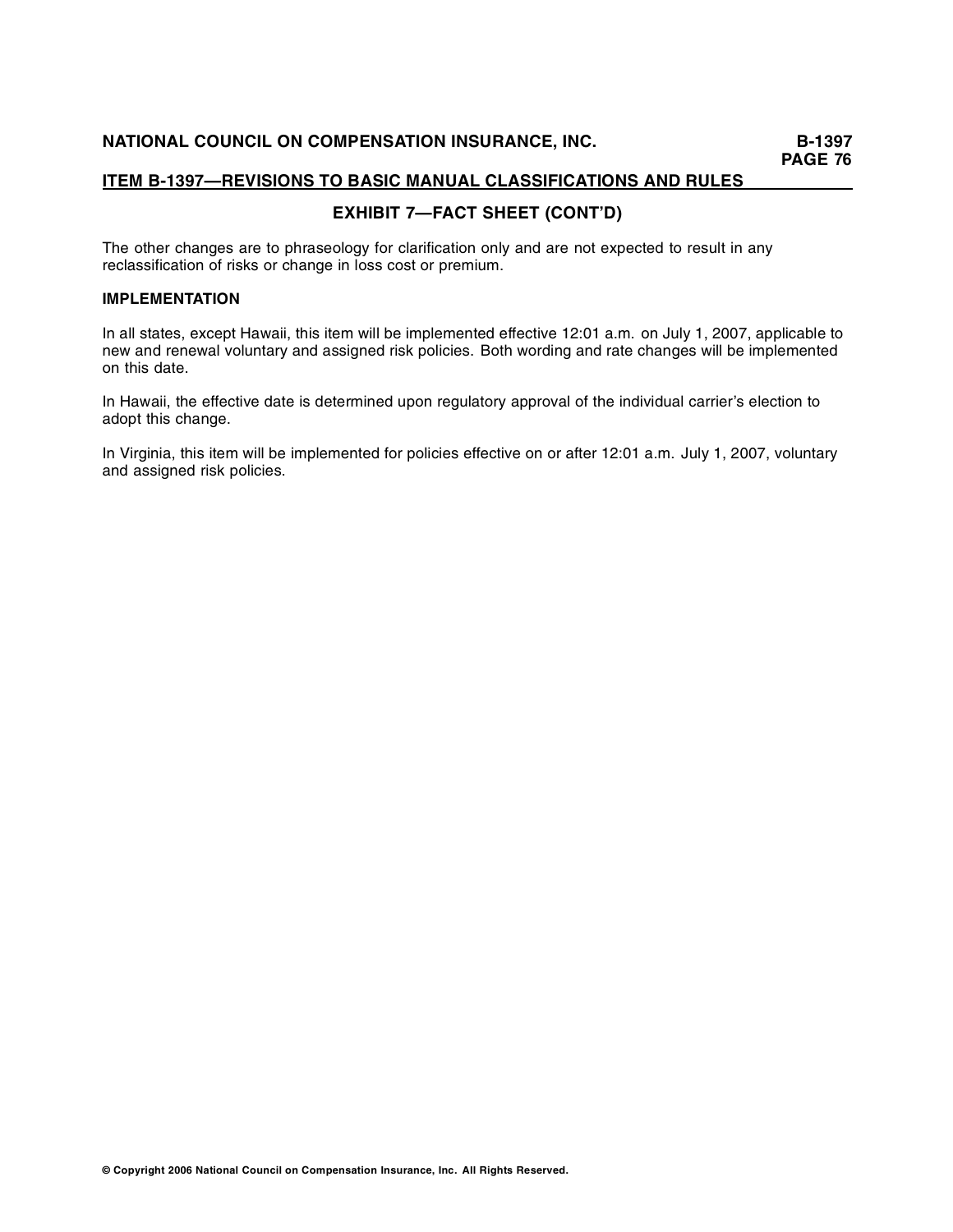# **ITEM B-1397—REVISIONS TO BASIC MANUAL CLASSIFICATIONS AND RULES**

# **EXHIBIT 7—NATIONAL CLASSIFICATIONS BASIC MANUAL—2001 EDITION MAILING COMPANIES CLASSIFICATIONS**

## **8800 • ADDRESSING OR MAILING CO. & CLERICAL.**

Shall not be assigned to a risk engaged in operations described by another classification unlessthe operations subject to Code 8800 are conducted as a separate and distinct business.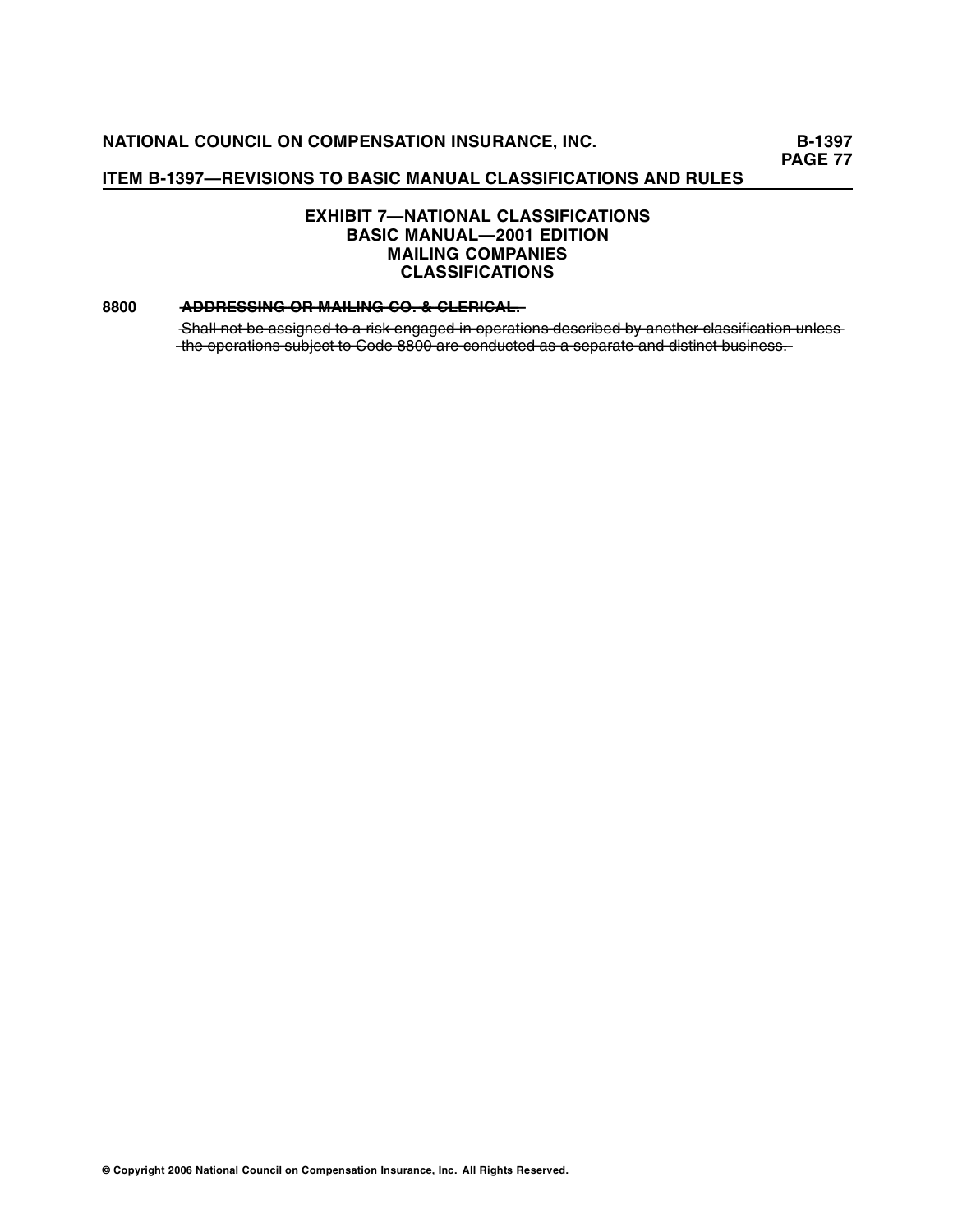# **ITEM B-1397—REVISIONS TO BASIC MANUAL CLASSIFICATIONS AND RULES**

# **EXHIBIT 7—NATIONAL CLASSIFICATIONS BASIC MANUAL—2001 EDITION MAILING COMPANIES CLASSIFICATIONS**

#### **8800 • LETTER SERVICE SHOP & CLERICAL.**

Shall not be assigned to a risk engaged in operations described by another classification unlessthe operations subject to Code 8800 are conducted as a separate and distinct business.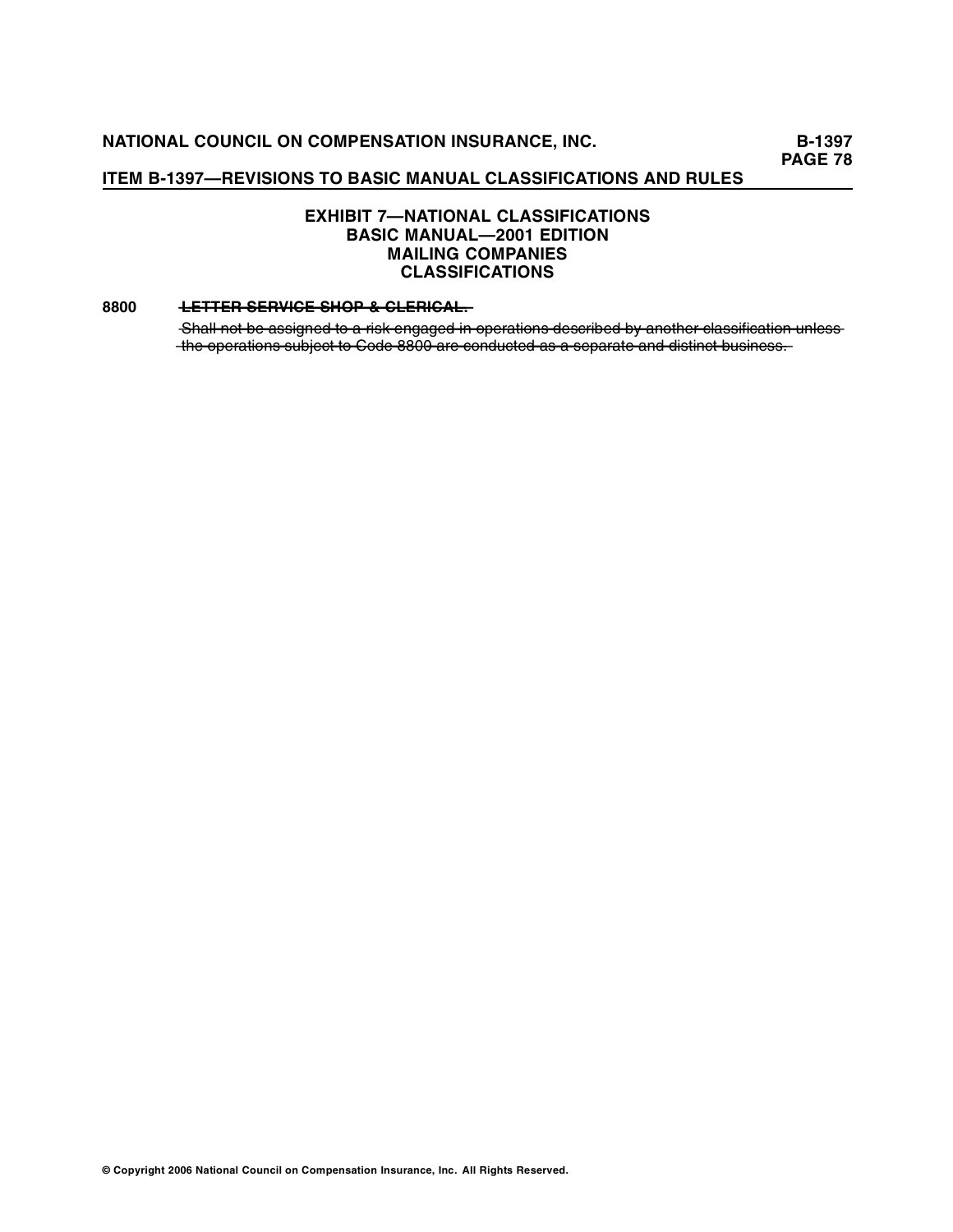# **EXHIBIT 7—NATIONAL CLASSIFICATIONS BASIC MANUAL—2001 EDITION MAILING COMPANIES CLASSIFICATIONS**

## **8800 MAILING OR ADDRESSING CO. COMPANY OR LETTER SERVICE SHOP & CLERICAL**

Shall Will not be assigned to a risk engaged in operations described by another classification unless the operations subject to Code 8800 are conducted as a separate and distinct business. Code 8810 will not be used in conjunction with Code 8800. Refer to Code 8799 for employees who meet the definition of clerical according to the **Basic Manual.**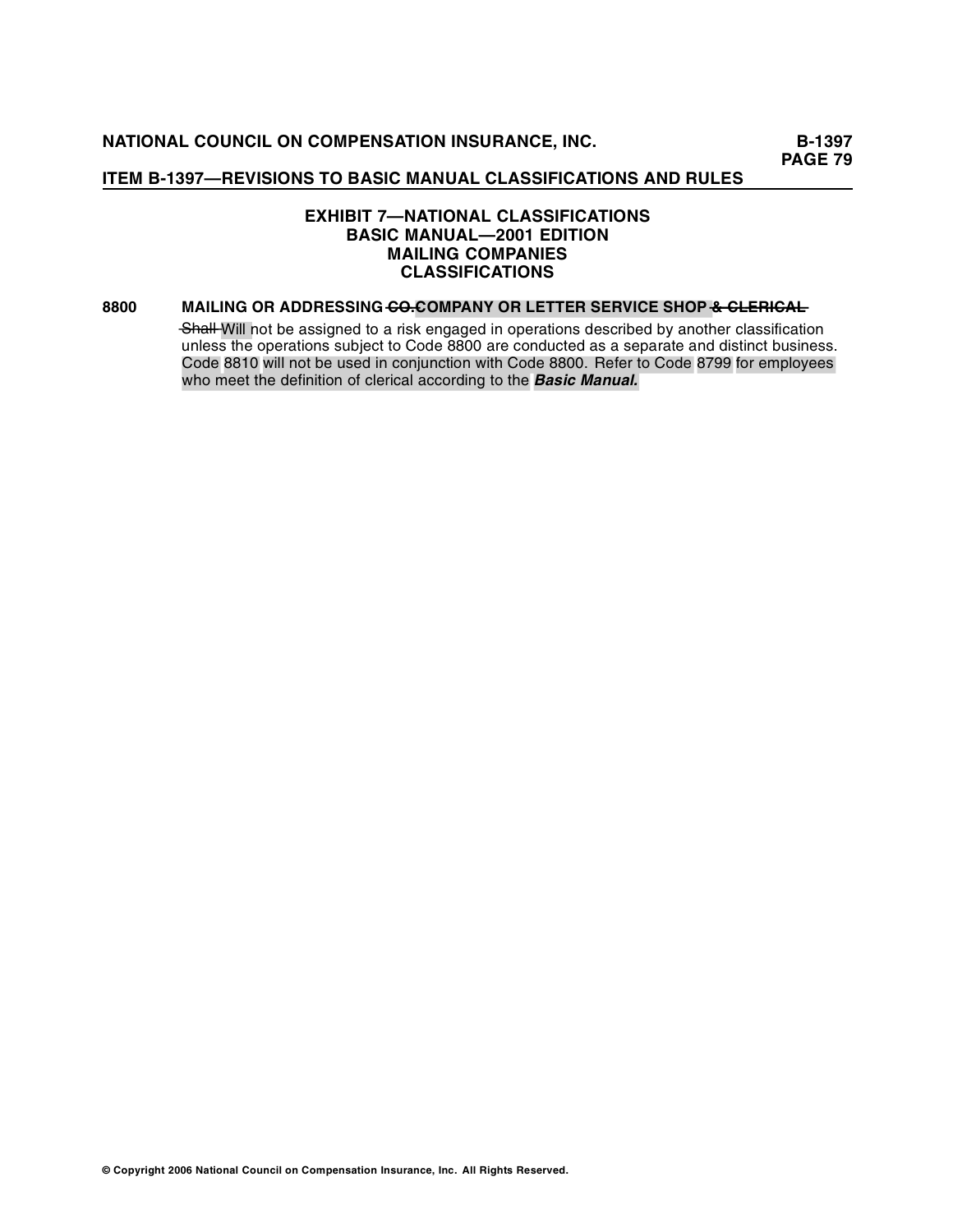# **ITEM B-1397—REVISIONS TO BASIC MANUAL CLASSIFICATIONS AND RULES**

# **EXHIBIT 7—NATIONAL CLASSIFICATIONS BASIC MANUAL—2001 EDITION MAILING COMPANIES CLASSIFICATIONS**

#### **8799 MAILING OR ADDRESSING COMPANY OR LETTER SERVICE SHOP—CLERICAL STAFF**

Applicable to employees who meet the definition of clerical according to the *Basic Manual*. Code 8799 is to be used only in conjunction with Code 8800.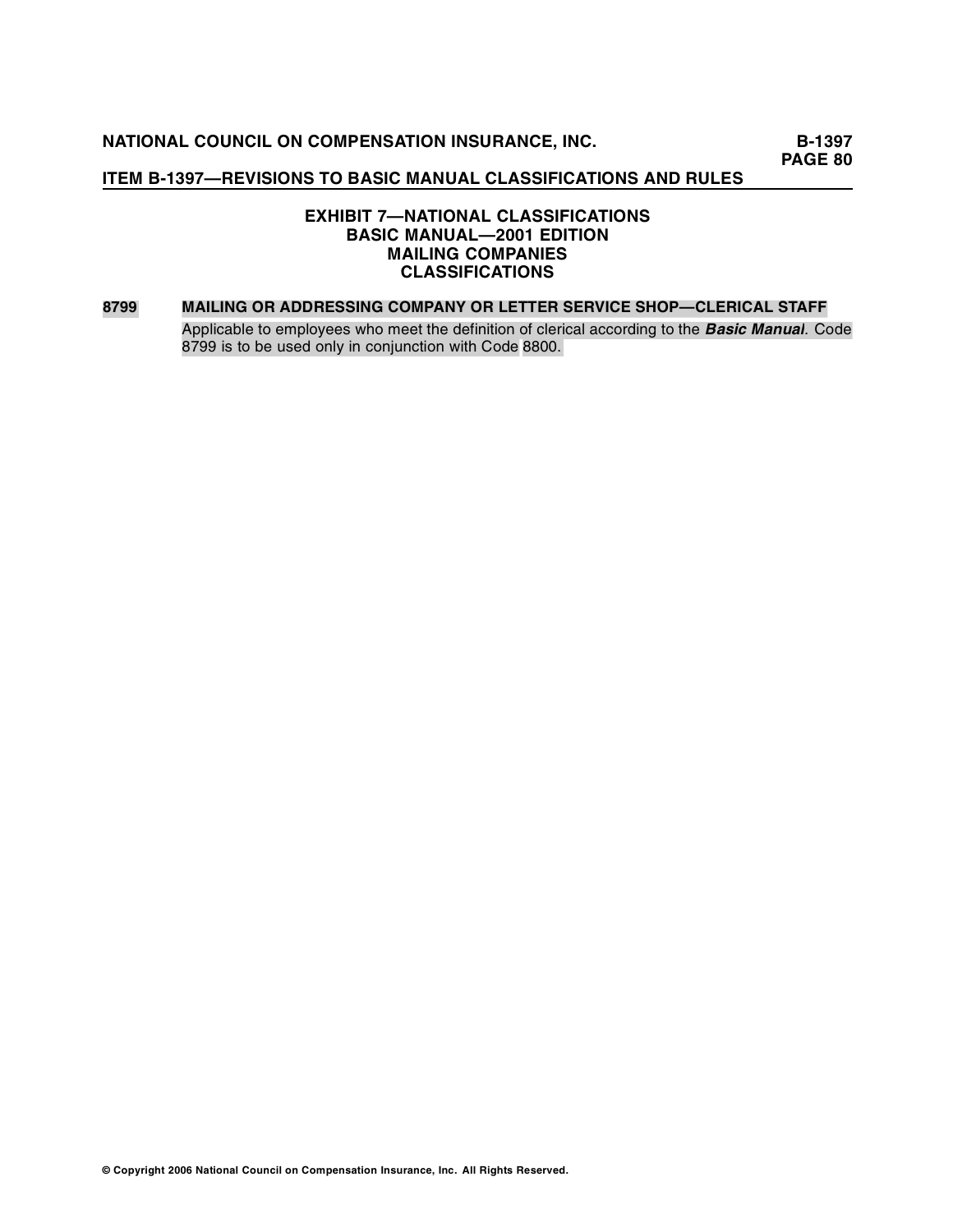# **EXHIBIT 8—FACT SHEET**

# **SHEET METAL**

# **PROPOSAL**

The focus of the proposed changes is to combine operations into classifications that reflect the exposures common to those operations.

## **NCCI recommends the following national treatment for classifications:**

1. Discontinue Code 3066—Sheet Metal Work—Shop and reassign all businesses to Code 3076—Fireproof Equipment Mfg. The phraseologies and cross-reference phraseologies for Code 3076 will be discontinued and/or amended.

The new loss cost or rate and rating values for Code 3076 will be determined from combined data of both Code 3066 and Code 3076. Initially, for states without a transition program, the new loss cost or rate of Code 3076 will be calculated as a payroll weighted average of the loss cost or rate of Code 3066 and Code 3076. Thereafter, the data for Code 3066 will be combined with the data for Code 3076 prior to deriving the loss cost or rate. For those states with a transition program, Exhibits 8BY and 8CA specifically describe the transition program loss cost or rate and rating value calculations.

- 2. Discontinue Code 5538—Sheet Metal Work—Shop and Outside—NOC & Drivers and reassign all business to two newly created codes. Code 5535 will be applicable to the installation of sheet metal products and Code 3069 will be applicable to the manufacturing of sheet metal products by installers of sheet metal products.
- 3. Amend phraseology for Code 5537—Heating, Ventilation, Air-Conditioning and Refrigeration Systems—Installation, Service, and Repair, & Drivers to clarify current assignment of shop operations and yard work in connection with HVAC to Code 5537.

# **Florida Specific:**

NCCI recommends that Florida not adopt the amended national phraseology for Code 5537 and instead continue the use of their state-special wording.

# **Maryland Specific:**

NCCI recommends that Maryland discontinue state special Code 3075—Coppersmith—Shop, and adopt the amended national phraseology for Code 3076.

#### **Oregon Specific:**

NCCI recommends that Oregon adopt the state special phraseology instead of the national phraseology for Code 5535. This phraseology continues the cross-reference to Code 5102 previously included in discontinued Code 5537.

# **Virginia Specific:**

NCCI recom mends that Virginia not adopt the amended national phraseology for Code 5537 and instead continue the current classification treatment for Heating, Ventilation, Air-Conditioning, and Refrigeration Systems. It is also recommended to amend phraseology for Code 2881 to be consistent with the proposed national treatment.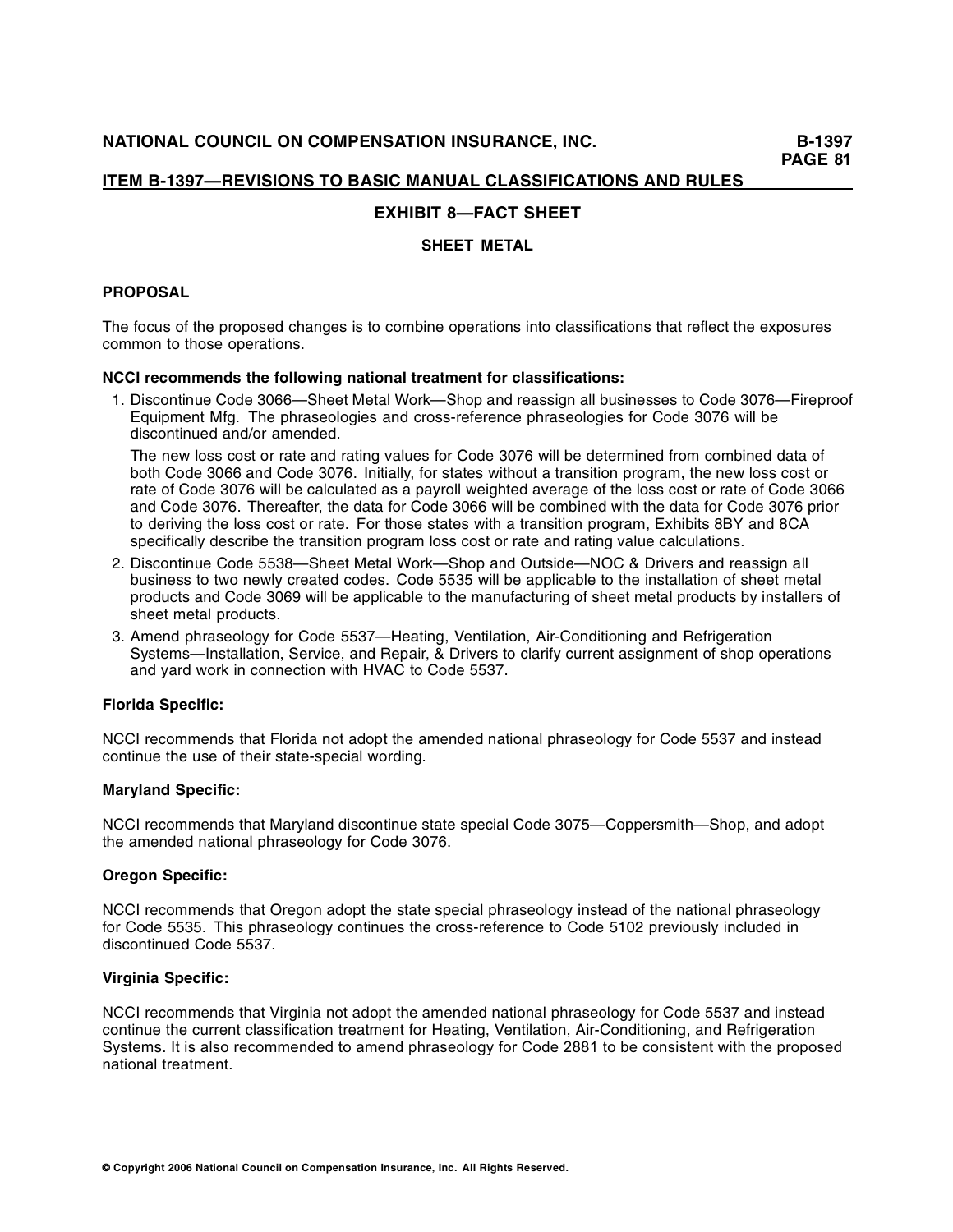# **EXHIBIT 8—FACT SHEET (CONT'D)**

# **BACKGROUND AND BASIS FOR CHANGE**

Code 3066—Sheet Metal Work—Shop is assigned to sheet metal shops that have little or no stamping or forming presses. Extensive assembling and finishing work is not included under Code 3066. Code 3076—Fireproof Equipment Mfg. includes extensive assembling and finishing of some products with paint, enamel, porcelain, or similar baked finishes. Code 5538—Sheet Metal Work—Shop and Outside—NOC & Drivers is applicable to sheet metal shops that also install the sheet metal products they manufacture.

The major change in the sheet metal fabrication industry is increased mechanization and modernization in the manufacturing process. Much of the machinery is now operated via computer technology rather than manually. Modern air-driven and hydraulic tools have replaced many of the hand processes requiring skill and technique. Sheet metal is formed into flat pieces, and thickness can vary significantly. Sheet metal ranges from 30 gauge to about 8 gauge. Aluminum, brass, copper, cold-rolled steel, mild steel, nickel, and titanium are examples of metal that can be made into sheet metal.

Sheet metal workers may specialize in fabrication, installation, or maintenance of sheet metal products and equipment. It is common for sheet metal workers to perform all three specialties. Examples of sheet metal products fabricated are heating/ventilation/air-conditioning (HVAC) duct systems, roofs, siding, rain gutters, restaurant equipment, and railroad cars. Sheet metal shops make components specifically designed and manufactured to meet the unique specifications of the customer such as construction-related products. Although some of the fabrication techniques used in large-scale manufacturing are similar to those used in smaller shops, the work may be highly automated and repetitive.

A comparison of claims data produced results indicating similarities between Code 3066 and Code 3076. Of the top 25 frequency claims, there were 24 out of 25 matches between the codes. This indication supports that the exposures to the worker are almost identical between the two codes. A comparison of severity claims produced similar results between Code 3066 and Code 3076. A review of processes classified to both codes further supports the similarity in operations. It is common for sheet metal shops to receive materials such as stainless steel, sheet metal, aluminum sheet metal, etc. Shears, punch presses, power brakes, deburring machines, welding equipment, and computer numerical control (CNC) machines are the types of equipment found in a sheet metal shop as well as various hand tools.

The shop exposure is unique in that it doesn't have the same inherent risks associated with processes requiring the worker to travel to the site and work in possibly unknown and unsafe conditions. A review of claims reported for Code 5538 resulted in losses attributable to falls from scaffolding and different levels of elevation. Injuries due to motor vehicle collisions or sideswipes were also reported.

# **IMPACT**

This item proposes that Code 3066—Sheet Metal Work—Shop be discontinued with its experience combined into Code 3076. A review has been conducted using the latest approved loss cost or rate filing experience to determine the need for a loss cost or rate transition program to minimize the impact of these proposed changes. Based on the result of this review, it is recommended that the four states of Louisiana, Maryland, Montana, and New Hampshire implement a two-year transition program. The two states of Kentucky and Virginia implement a three-year transition program. The other states' filed loss cost or rate changes or estimated premium impacts did not warrant a transition program. Using the combined experience from the two codes to calculate the loss costs or rates, implemented either with or without a transition program, will minimize any change in overall statewide premium. The impact to individual risk will vary depending on their current code payroll distribution between the codes and the resulting combined experience loss cost or rate.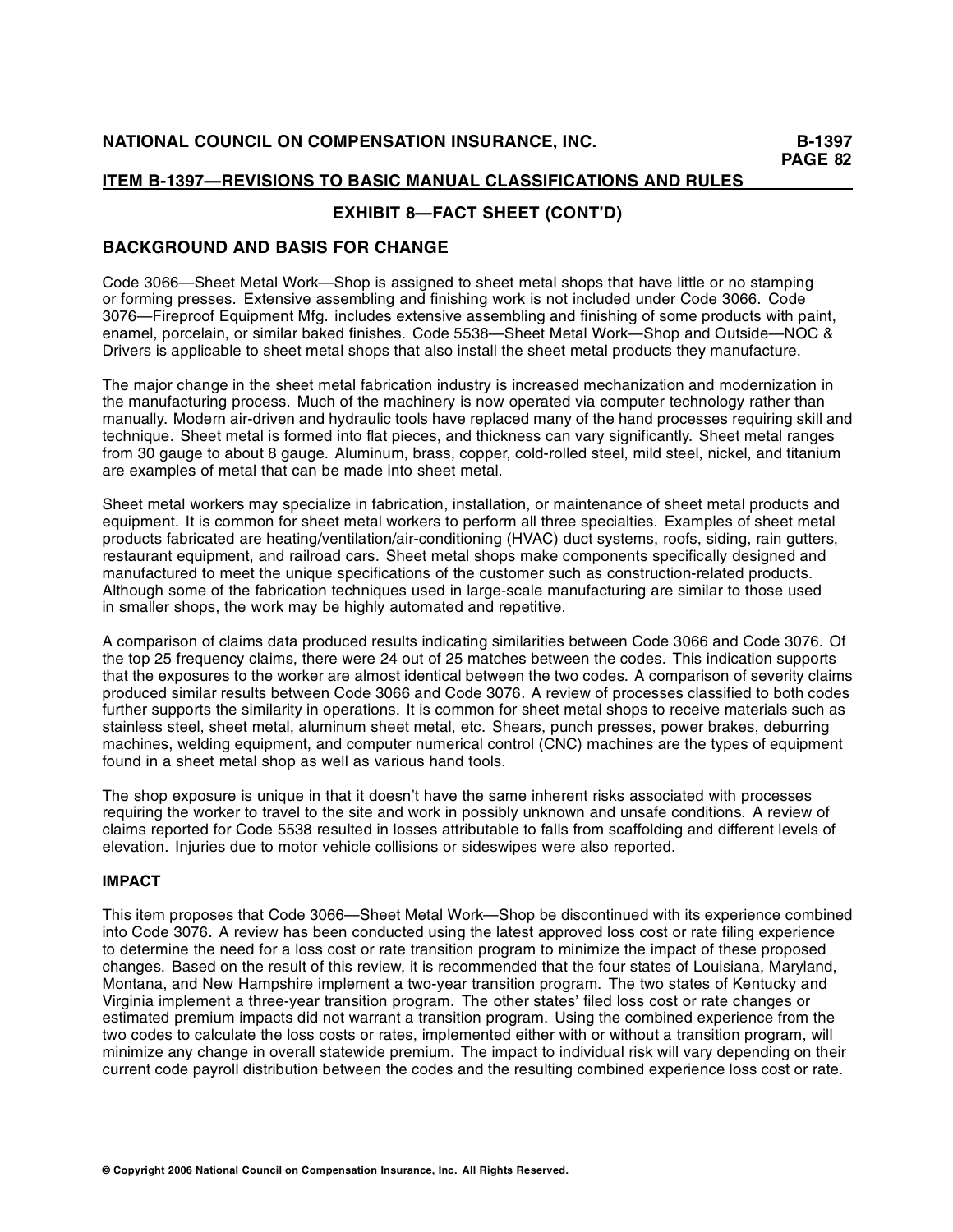# **EXHIBIT 8—FACT SHEET (CONT'D)**

This item also proposes to discontinue national Code 5537 and split the operations previously applicable to Code 5537 into two new national codes. New Code 3069 will be for the manufacturing of sheet metal products previously assigned to Code 5537 while new Code 5535 will be applicable to the installation of sheet metal products previously assigned to Code 5537. The loss cost or rate for both codes will be based on the historical data reported under Code 5538 until the new codes develop their own experience. Each class code's loss cost or rate will eventually reflect their own new phraseologies and the experience of all risks with payroll and loss experience assigned to the new classifications. This method of establishing the loss costs or rates for the new codes will allow for minimal impact on policy holders that currently use Code 5537.

The other phraseology changes to this industry are primarily for clarification only and are not expected to result in any additional reclassification of risk payroll or change in loss costs, rates, or premium.

## **Florida Specific:**

This item proposes that Florida not adopt the amended national phraseology for Code 5537 and instead continue the use of their state-special wording. Since there are no proposed changes to Code 5537, there will be no impact to individual risk or statewide premium.

## **Maryland Specific:**

NCCI recommends that Maryland discontinue state special Code 3075—Coppersmith—Shop, and adopt the amended national phraseology for Code 3076. The impact to statewide or individual risk premium will depend on the amount of exposure that transfers from Code 3075 to Code 3076 and the difference in loss costs between these codes.

#### **Oregon Specific:**

This item proposes that Oregon adopt the state special phraseology instead of the national phraseology for Code 5535. This phraseology continues the cross-reference to Code 5102 previously included in discontinued Code 5537. This portion of the proposal is not expected to result in an impact to individual risk on statewide premium.

#### **Virginia Specific:**

This item proposes that Virginia not adopt the amended national phraseology for Code 5537 and instead continue the current classification treatment for Heating, Ventilation, Air-Conditioning, and Refrigeration Systems. It is also recommended to amend the phraseology for Code 2881 to be consistents with the proposed national treatment. This portion of the proposal is not expected to result in an impact to individual risk on statewide premium.

#### **IMPLEMENTATION**

In all states, except Hawaii, this item will be implemented effective 12:01 a.m. on July 1, 2007, applicable to new and renewal—voluntary and assigned risk policies. Wording, loss cost or rate, and any applicable transition programs will be implemented on this date.

In Hawaii, the effective date is determined upon regulatory approval of the individual carrier's election to adopt this change.

In Virginia, this item will be implemented for policies effective on or after 12:01 a.m. July 1, 2007, voluntary and assigned risk policies.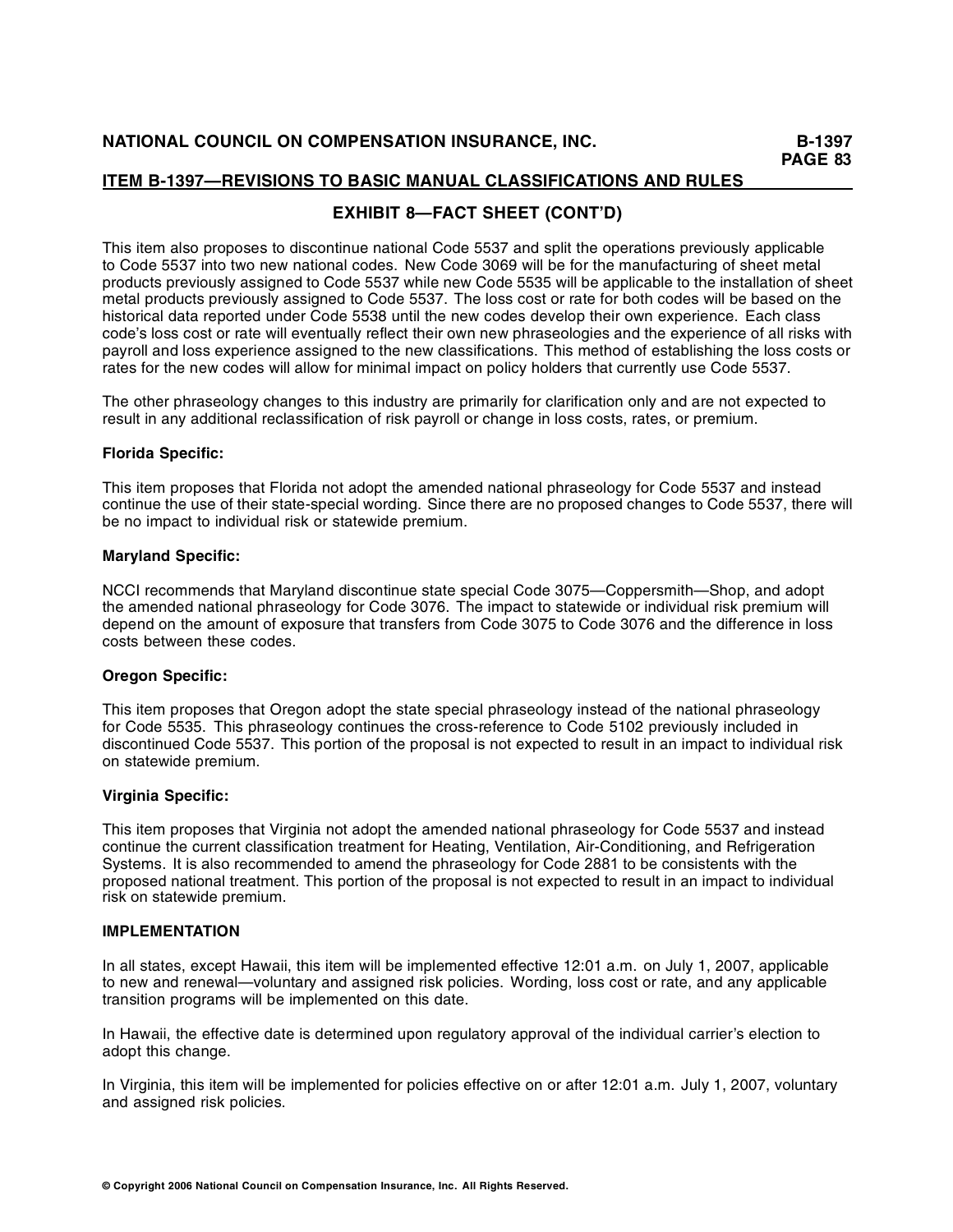# **ITEM B-1397—REVISIONS TO BASIC MANUAL CLASSIFICATIONS AND RULES**

**EXHIBIT 8—NATIONAL CLASSIFICATIONS BASIC MANUAL—2001 EDITION SHEET METAL CLASSIFICATIONS** 

**—03—6—6—3076 COPPERSMITH—SHOP**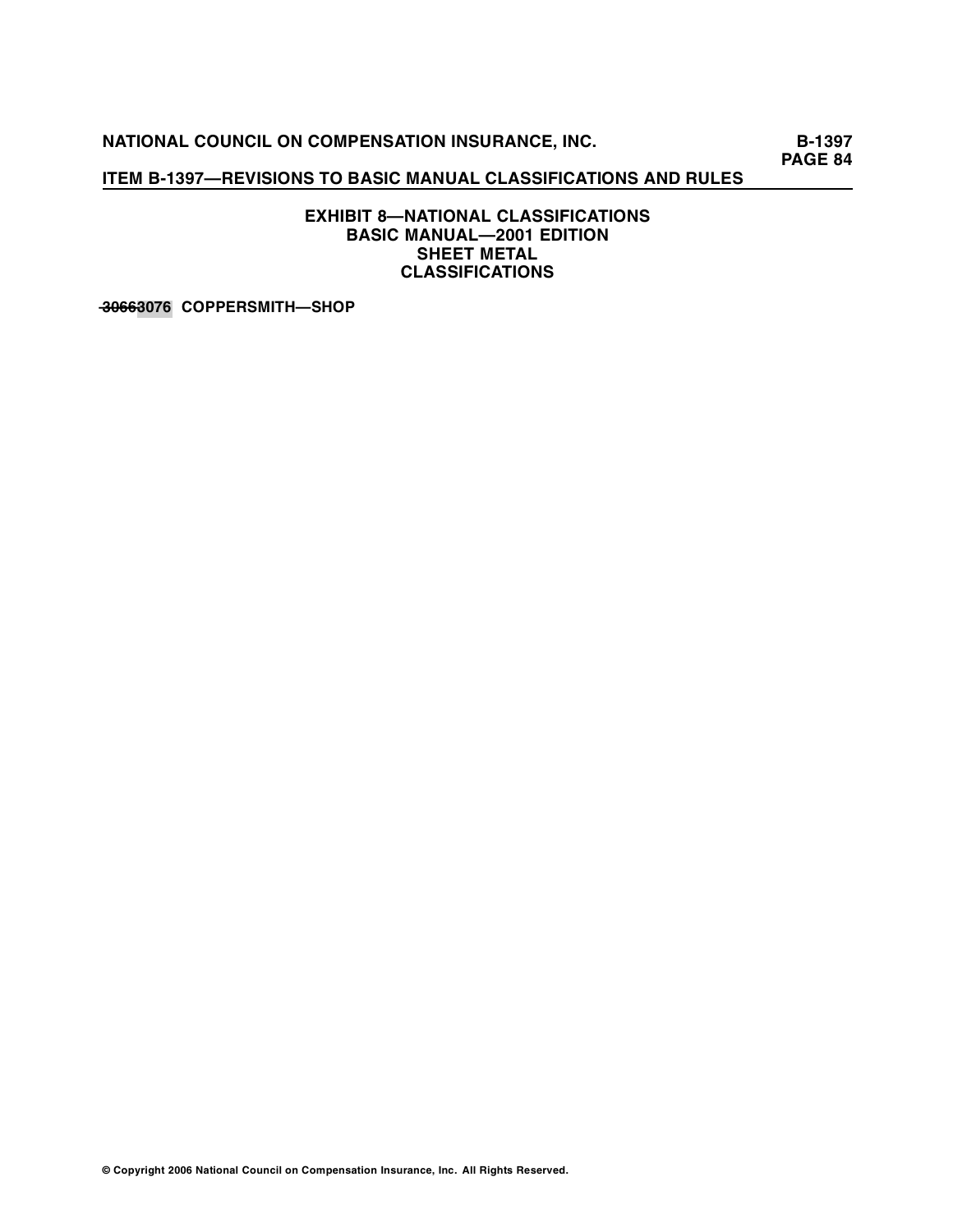# **EXHIBIT 8—NATIONAL CLASSIFICATIONS BASIC MANUAL—2001 EDITION SHEET METAL CLASSIFICATIONS**

#### **3076 •• FIREPROOF EQUIPMENT MFG.**

-Includes metal furniture, filing equipment, and incidental woodworking. Separately rate: mfg. of -fireproof doors or shutters that are wood, covered with metal, or structural or reinforcing materials.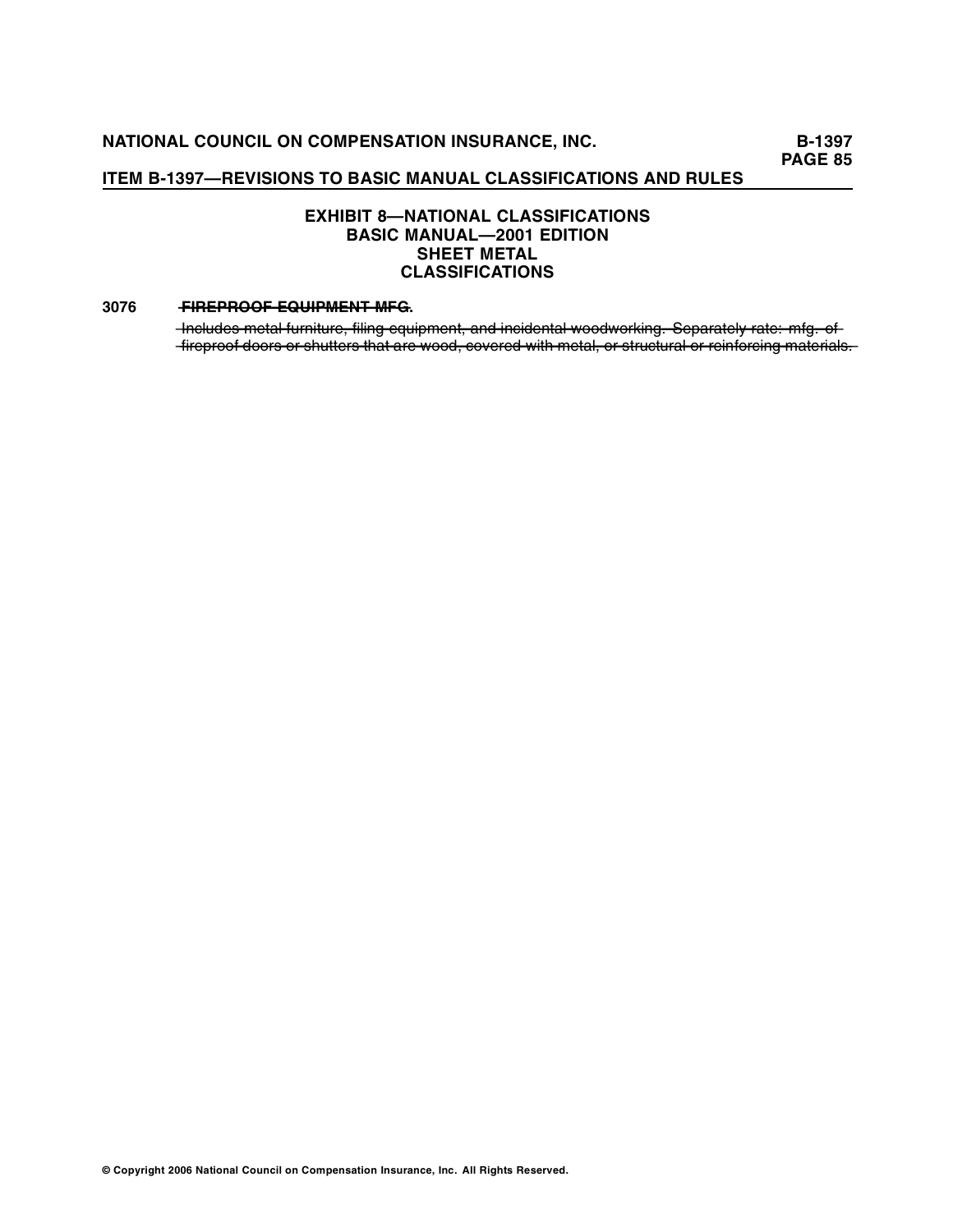# **EXHIBIT 8—NATIONAL CLASSIFICATIONS BASIC MANUAL—2001 EDITION SHEET METAL CLASSIFICATIONS**

#### **3076 SHEET METAL PRODUCTS MFG.—SHOP ONLY**

Applies only to insureds engaged exclusively in shop operations. This code is assigned to the manufacture of various products made from sheet metal, aluminum sheet stock, copper or brass sheet stock, Monel metal, and stainless steel. Includes door, door frame or sash manufacturing—metal; cabinet, enclosure, or furniture manufacturing—metal; metal bedsteads; and metal caskets or coffins. Products manufactured from extruded aluminum are classified to Code 3227. Code 3076 must not be assigned to insureds engaged in installation work; refer to Code 5535. Separately rate manufacturing of fireproof doors or shutters that are wood covered with metal, or structural or reinforcing materials. Refer to Code 3400 for insureds whose operations involve extensive stamping, punching, or blanking of sheet metal.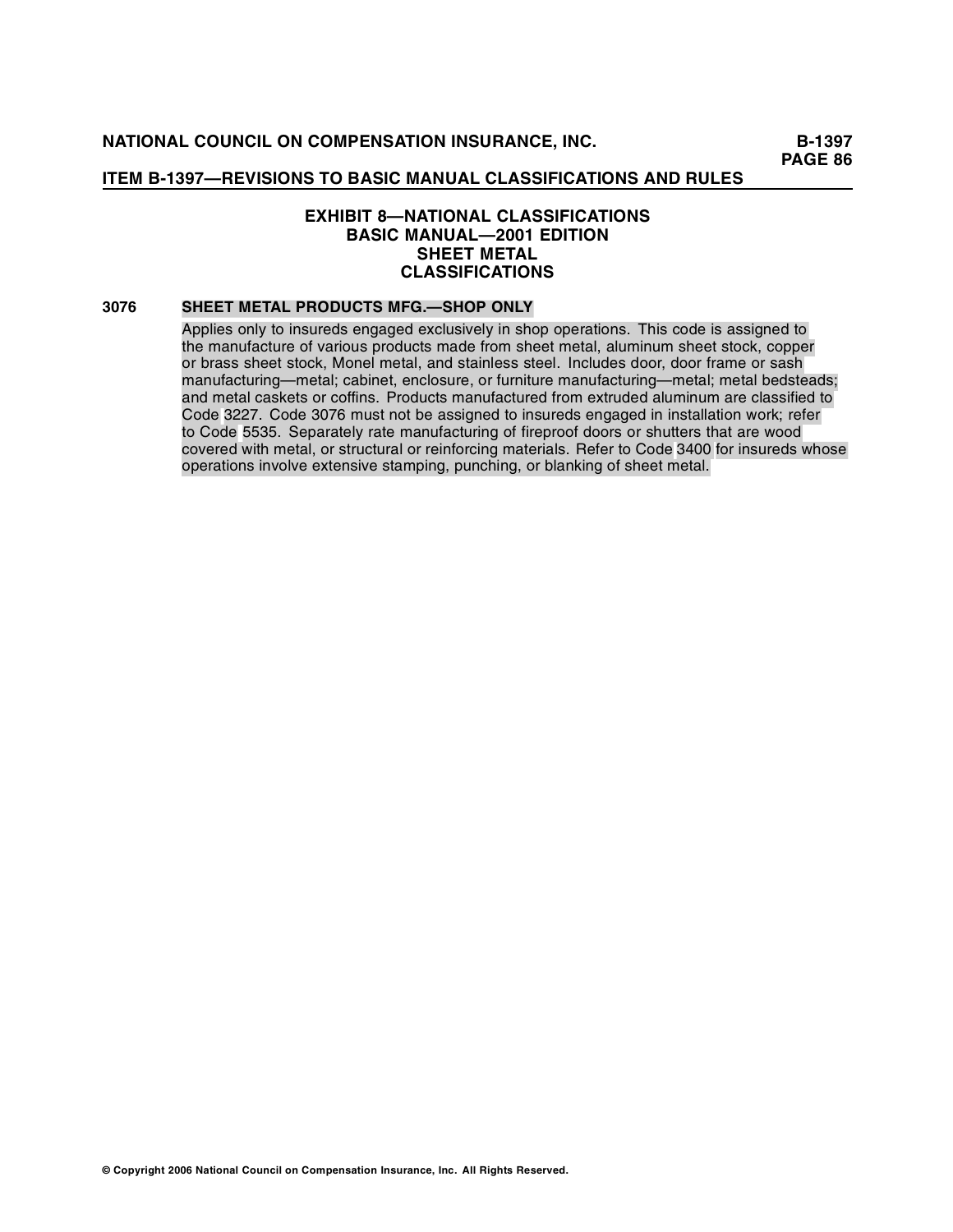# **EXHIBIT 8—NATIONAL CLASSIFICATIONS BASIC MANUAL—2001 EDITION SHEET METAL CLASSIFICATIONS**

#### $A$  **HRPLANE**

**3830 AIRPLANE MFG.** 

**3076 AIRPLANE SUBASSEMBLIES MFG.—METAL.** Includes the manufacture of cowling, wing component<del>s wings,</del> tabs, and ailerons. Codes 3076 and 3830—<del>Airplane mfg. shallm</del>ust not be assigned to the same risk unless the operations described by these classifications are conducted as separate and distinct businesses.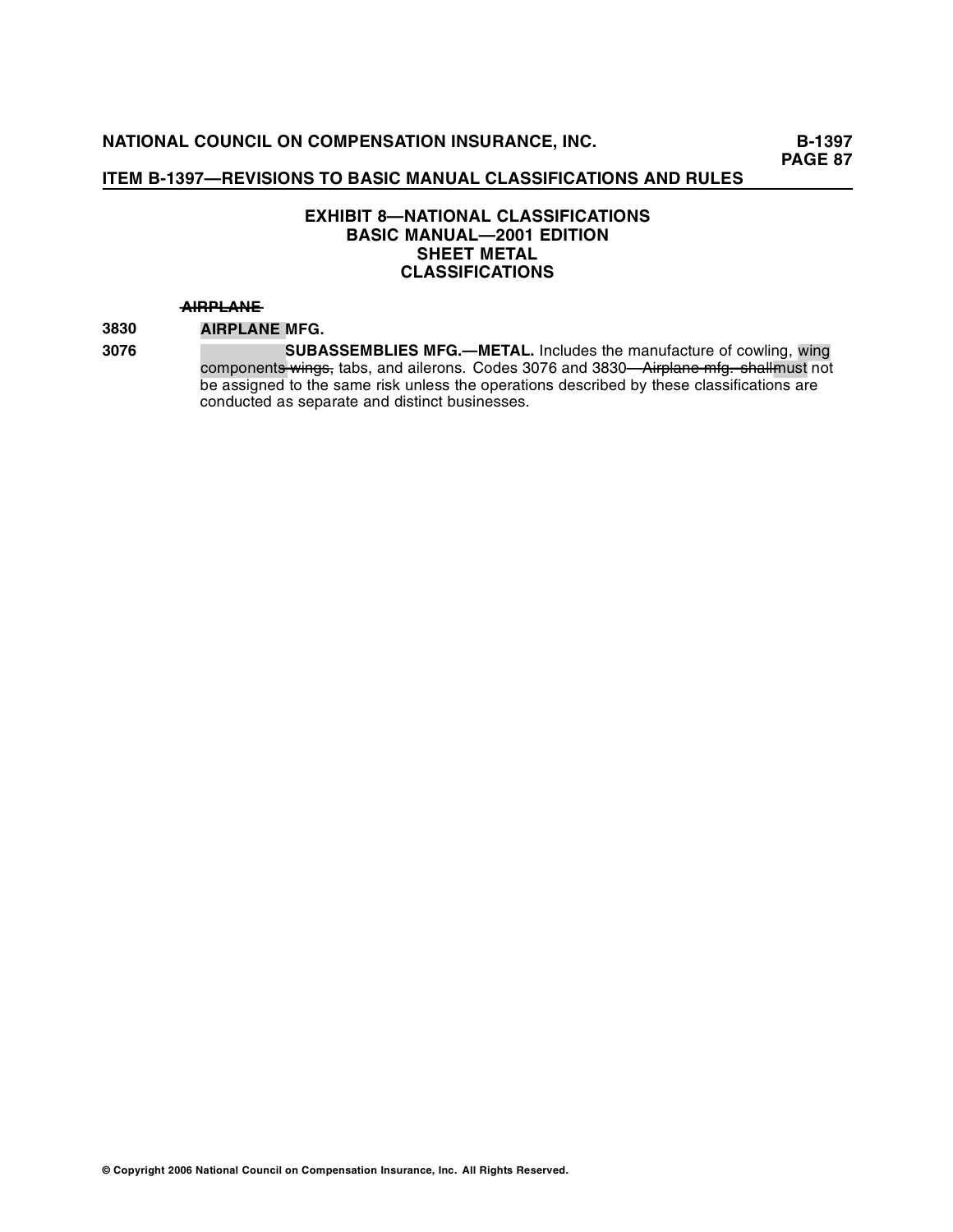# **ITEM B-1397—REVISIONS TO BASIC MANUAL CLASSIFICATIONS AND RULES**

**EXHIBIT 8—NATIONAL CLASSIFICATIONS BASIC MANUAL—2001 EDITION SHEET METAL CLASSIFICATIONS** 

3076 BEDSTEAD MFG. OR ASSEMBLY METAL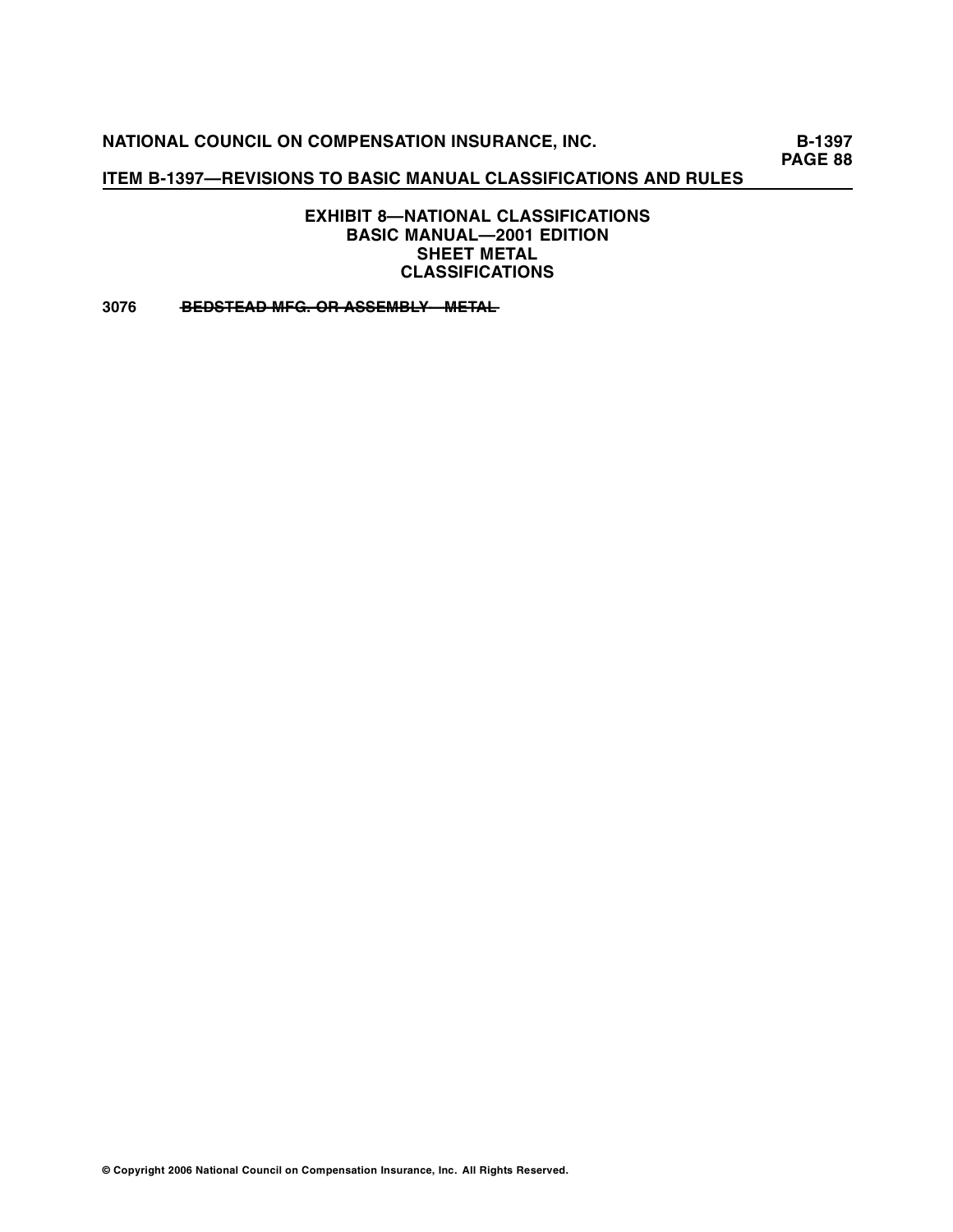# **EXHIBIT 8—NATIONAL CLASSIFICATIONS BASIC MANUAL—2001 EDITION SHEET METAL CLASSIFICATIONS**

#### $A$ <sup>+</sup>  $A$ <sup>+</sup>  $B$ <sup>+</sup>  $B$ <sup>+</sup>  $B$ <sup>+</sup>  $B$ <sup>+</sup>  $B$ <sup>+</sup> $B$ <sup>+</sup> $B$ <sup>+</sup> $B$ <sup>+</sup> $B$ <sup>+</sup> $B$ <sup>+</sup> $B$ <sup>+</sup> $B$ <sup>+</sup> $F$ <sup>+ $B$ </sup> $F$

- 3076 **Mfg. or Assembly Metal-**
- **2881 CASKET OR COFFIN MFG. OR ASSEMBLY—WOOD.** Includes the manufacturing of metal fittings.
- **9522 CASKET OR COFFIN UPHOLSTERING AND BURIAL GARMENT MFG.**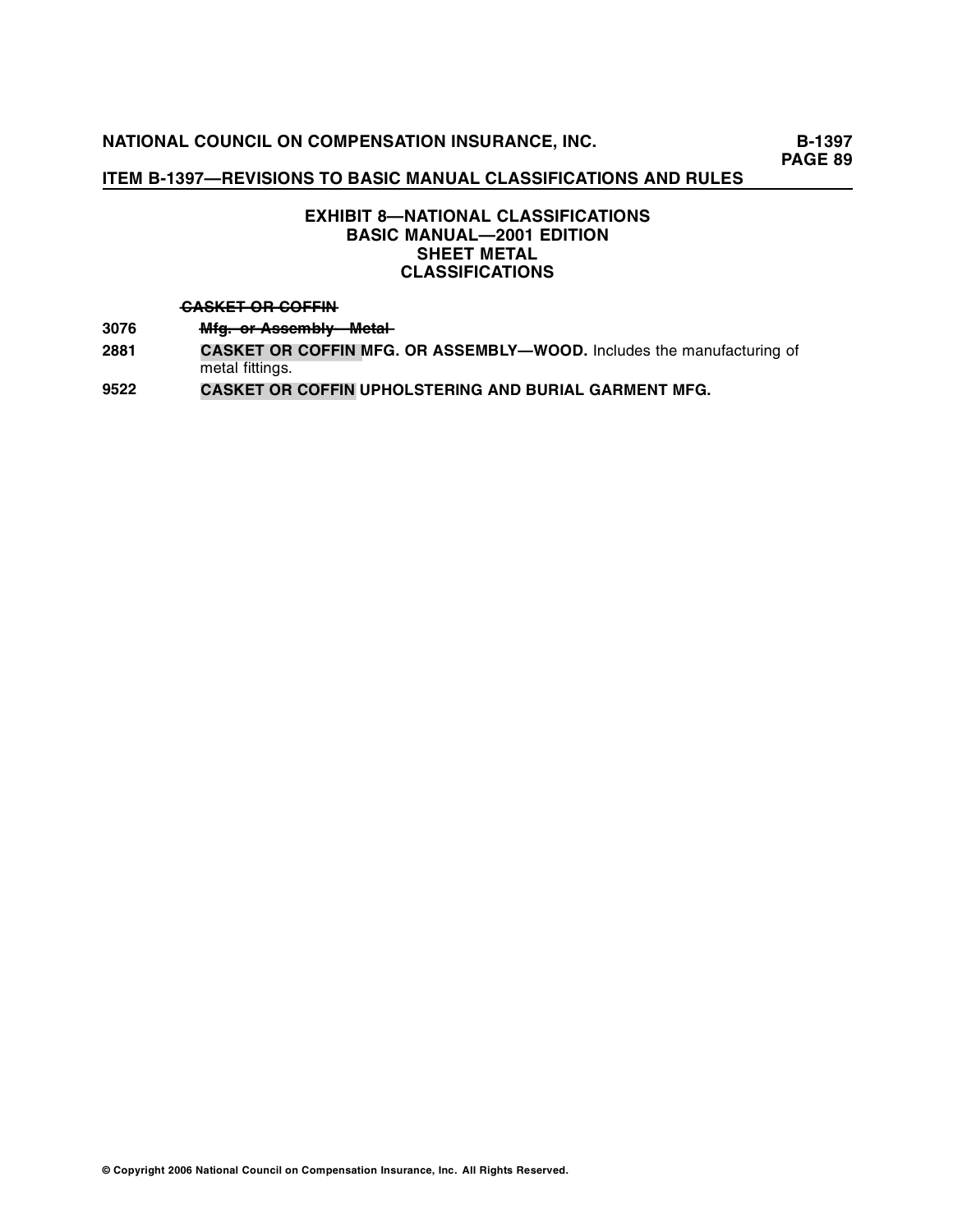# **ITEM B-1397—REVISIONS TO BASIC MANUAL CLASSIFICATIONS AND RULES**

# **EXHIBIT 8—NATIONAL CLASSIFICATIONS BASIC MANUAL—2001 EDITION SHEET METAL CLASSIFICATIONS**

#### $\overline{GOFFIN}$  and  $\overline{GASKET}$

- **4034 COFFIN AND CASKET MFG. AND INSTALLATION—CONCRETE & DRIVERS**
- 3076 **Mfg. or Assembly Metal-**
- **2881 COFFIN AND CASKET MFG. OR ASSEMBLY—WOOD.** Includes the manufacturing of metal fittings.
- **9522 COFFIN AND CASKET UPHOLSTERING AND BURIAL GARMENT MFG.**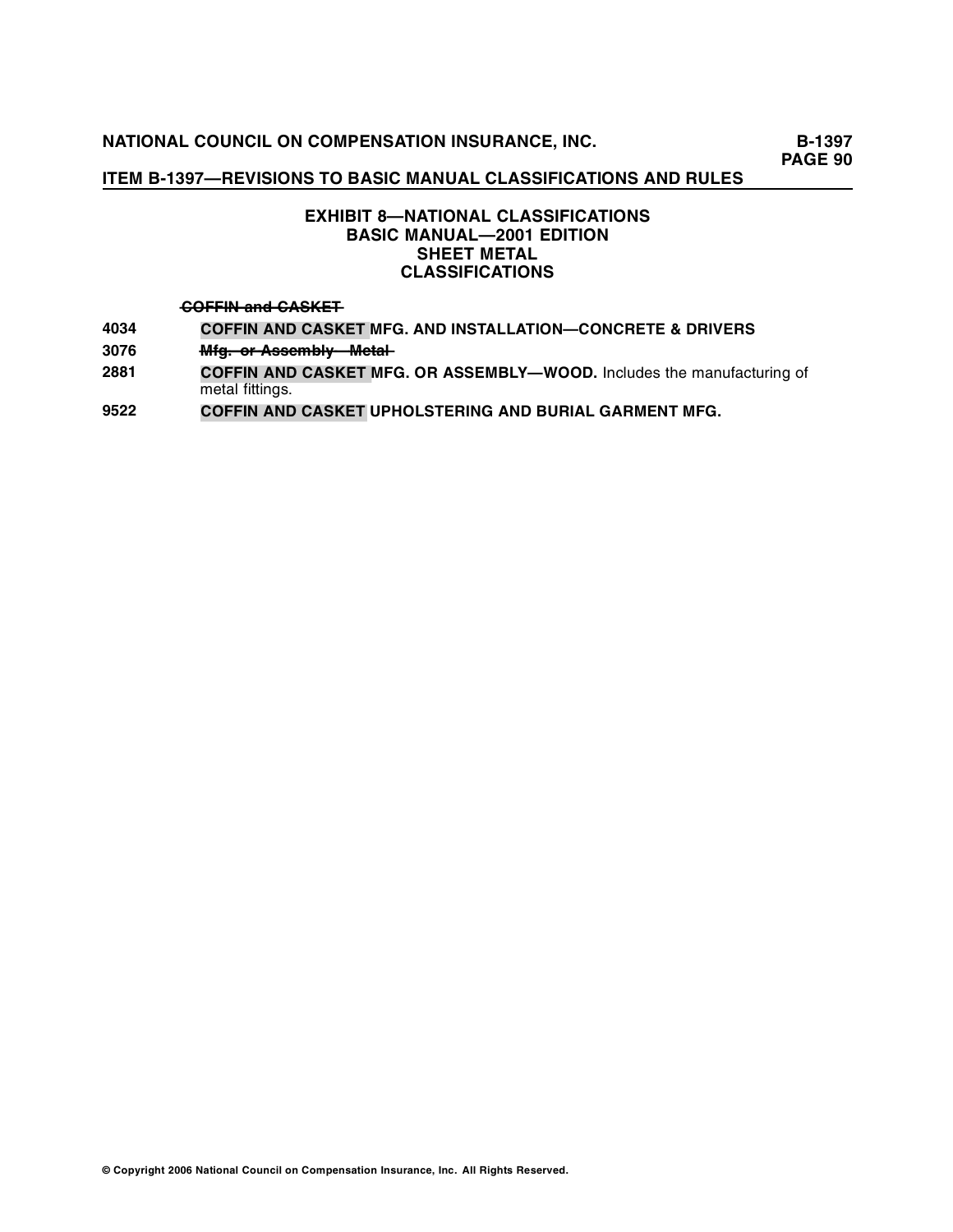# **EXHIBIT 8—NATIONAL CLASSIFICATIONS BASIC MANUAL—2001 EDITION SHEET METAL CLASSIFICATIONS**

#### **—OD —, —O —O—R——D ——R—M—, —R— — —O—R—F—A—E——O——A—H S—S—**

**5102• DOOR, DOOR FRAME, OR SASH ERECTION—METAL OR METAL COVERED.** Installation of storm doors or storm sash to be separately rated as Code 5645—Carpentry. Overhead door installation to be separately rated as Code 3724—Millwright work.

**—03—6—6— —fg —W ———e—l —o—e —d M —.——o —— —o—d—M—ta— ——C —— — —v—re**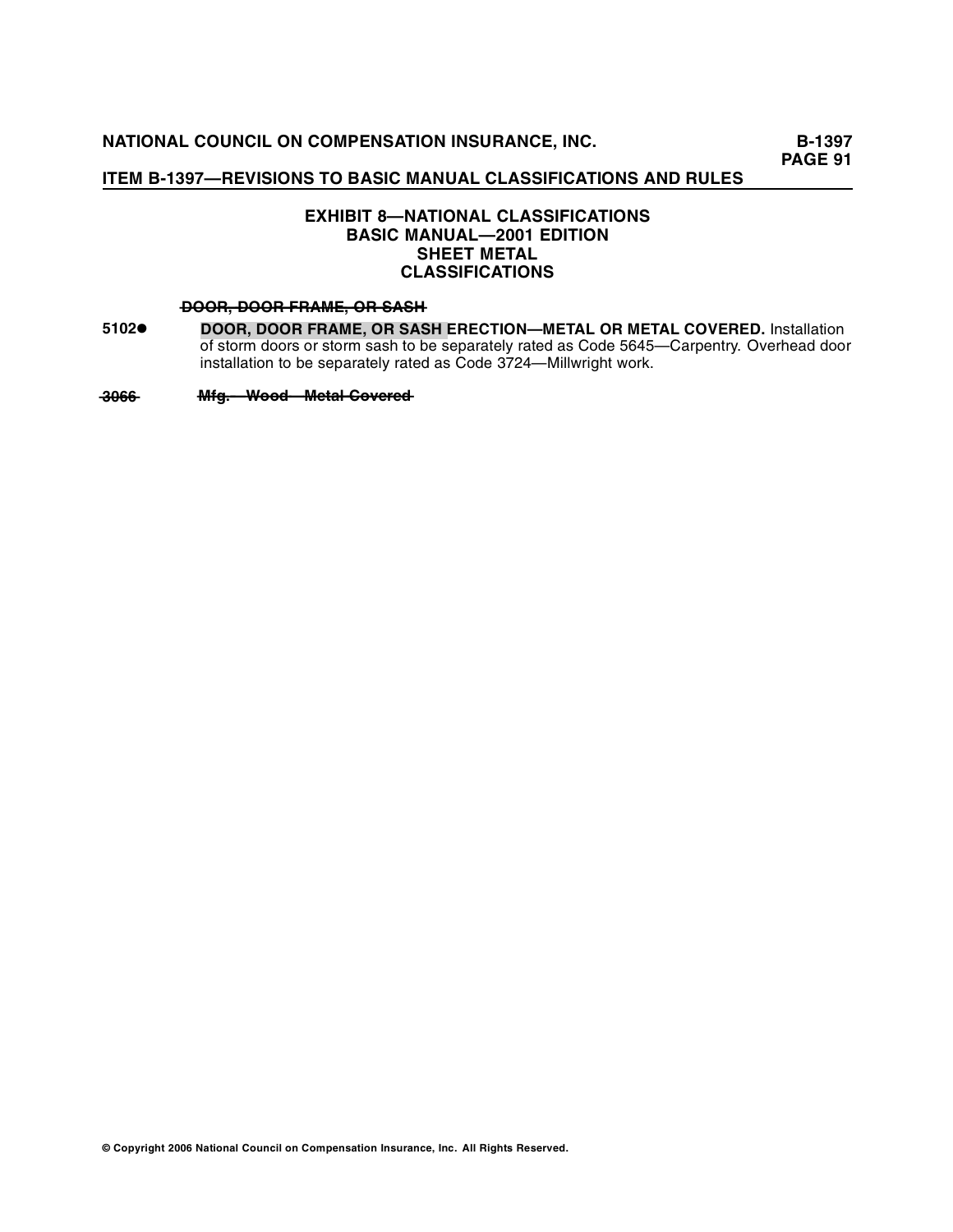# **EXHIBIT 8—NATIONAL CLASSIFICATIONS BASIC MANUAL—2001 EDITION SHEET METAL CLASSIFICATIONS**

#### **—U—N—U—E F—R—IT——R—**

- **2881 FURNITURE ASSEMBLY—WOOD—FROM MANUFACTURED PARTS.** Includes finishing. Codes 2881, 2883—Furniture mfg., and 2735—Furniture stock mfg. shall must not be assigned to the same risk unless the operations described by these classifications are conducted as separate and distinct businesses.
- **3076 MFG. METAL**
- **2883 FURNITURE MEG.** MFG. **HOOD—NOC.** Includes assembling or finishing.
- **8293 FURNITURE MOVING & STORAGE, DRIVERS**
- **<sup>8044</sup>**♦ **FURNITURE RENTAL—CHAIRS, COAT RACKS, DISHES & DRIVERS**
- **FURNITURE STOCK MFG. 2735**
- **9522 FURNITURE UPHOLSTERING**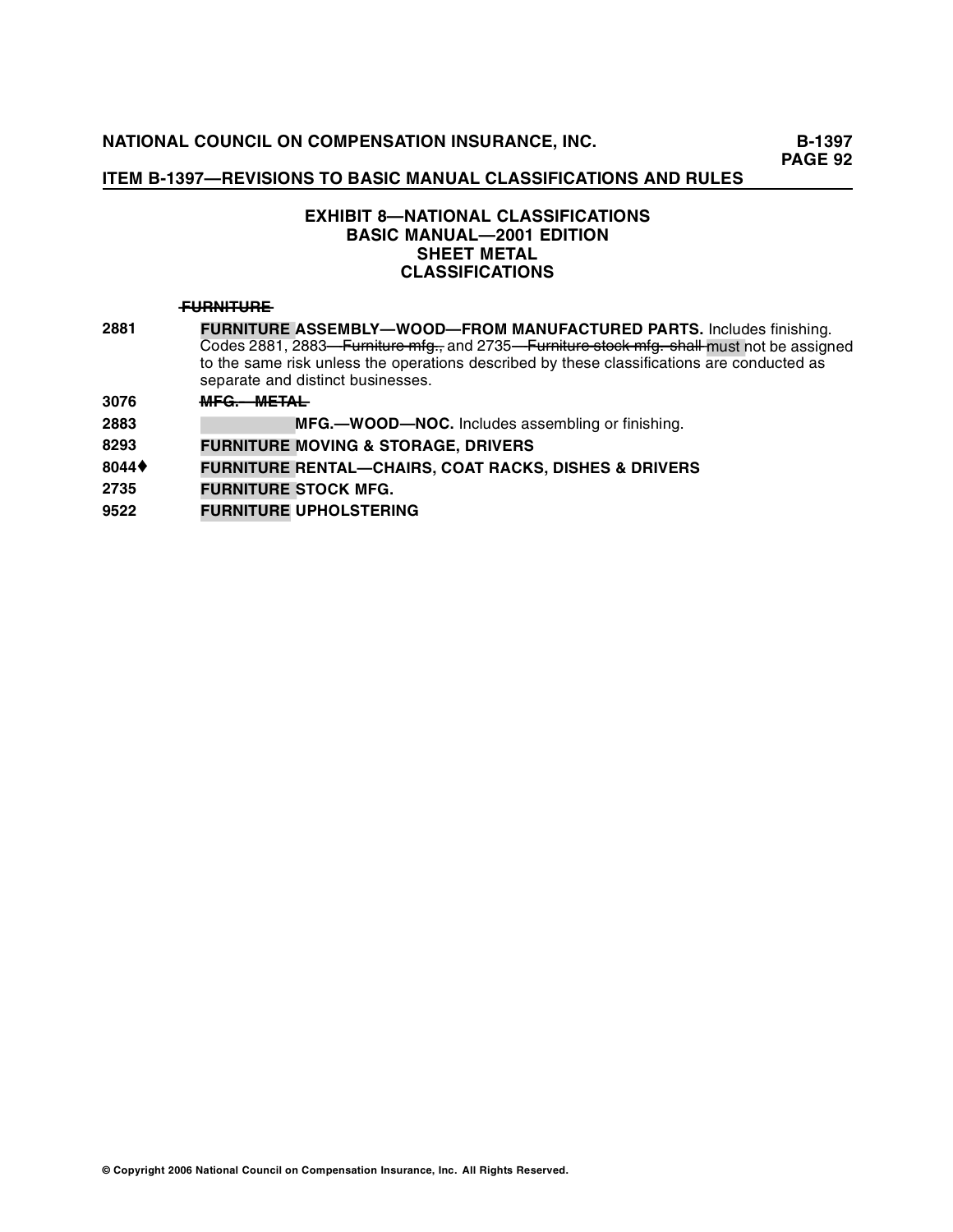# **ITEM B-1397—REVISIONS TO BASIC MANUAL CLASSIFICATIONS AND RULES**

# **EXHIBIT 8—NATIONAL CLASSIFICATIONS BASIC MANUAL—2001 EDITION SHEET METAL CLASSIFICATIONS**

## **—W—IN——F—. —N——R—C—IO———E—A— A—N—G — —M—G——A—D—E—E—T——N—M—T—L**

- **5102• AWNING ERECTION—METAL—ERECTION BY AN INSURED ENGAGED IN THE ERECTION OF CANVAS PRODUCTS.**
- **—5—8 5—3— E—E—T • —R—C—IO——F —E— ——N—O——M—TA——L —W—IN—S—X—L—S—E— —A—N —G— — —E—C—U—IV — —LY ——R—E—S ——&—D—IV—R—**
- <del>5538●</del> <del>Manufacture and Erection of Metal Awnings Exclusively & Drivers</del><br>3076 <del>Manufacture by an Insured Engaged in the Manufacture of Canvas</del>
- Manufacture by an Insured Engaged in the Manufacture of Canvas Products
- **3076 AWNING MFG.—METAL—MFG. OF CANVAS PRODUCTS OR MFG. <del>MANUFACTURE</del> OF METAL AWNINGS EXCLUSIVELY.** Installation, erection, and repair to be separately rated to Code 5535.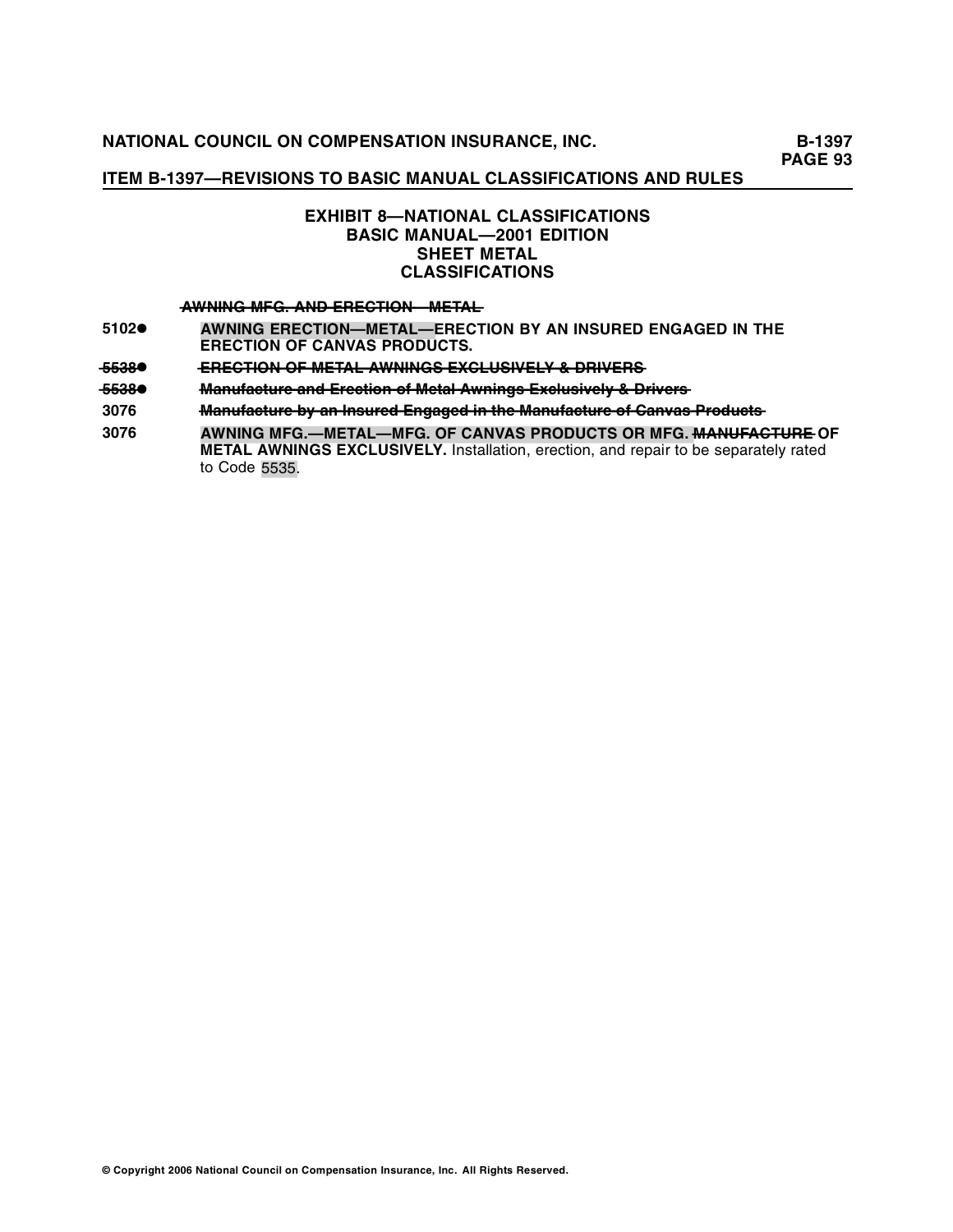# **ITEM B-1397—REVISIONS TO BASIC MANUAL CLASSIFICATIONS AND RULES**

# **EXHIBIT 8—NATIONAL CLASSIFICATIONS BASIC MANUAL—2001 EDITION SHEET METAL CLASSIFICATIONS**

#### **5535• AWNING ERECTION—METAL—ERECTION OF METAL AWNINGS EXCLUSIVELY & DRIVERS**

Division of payroll is permitted between Code 5535 and Code 3069 for shops that fabricate sheet metal products and perform the installation of these products.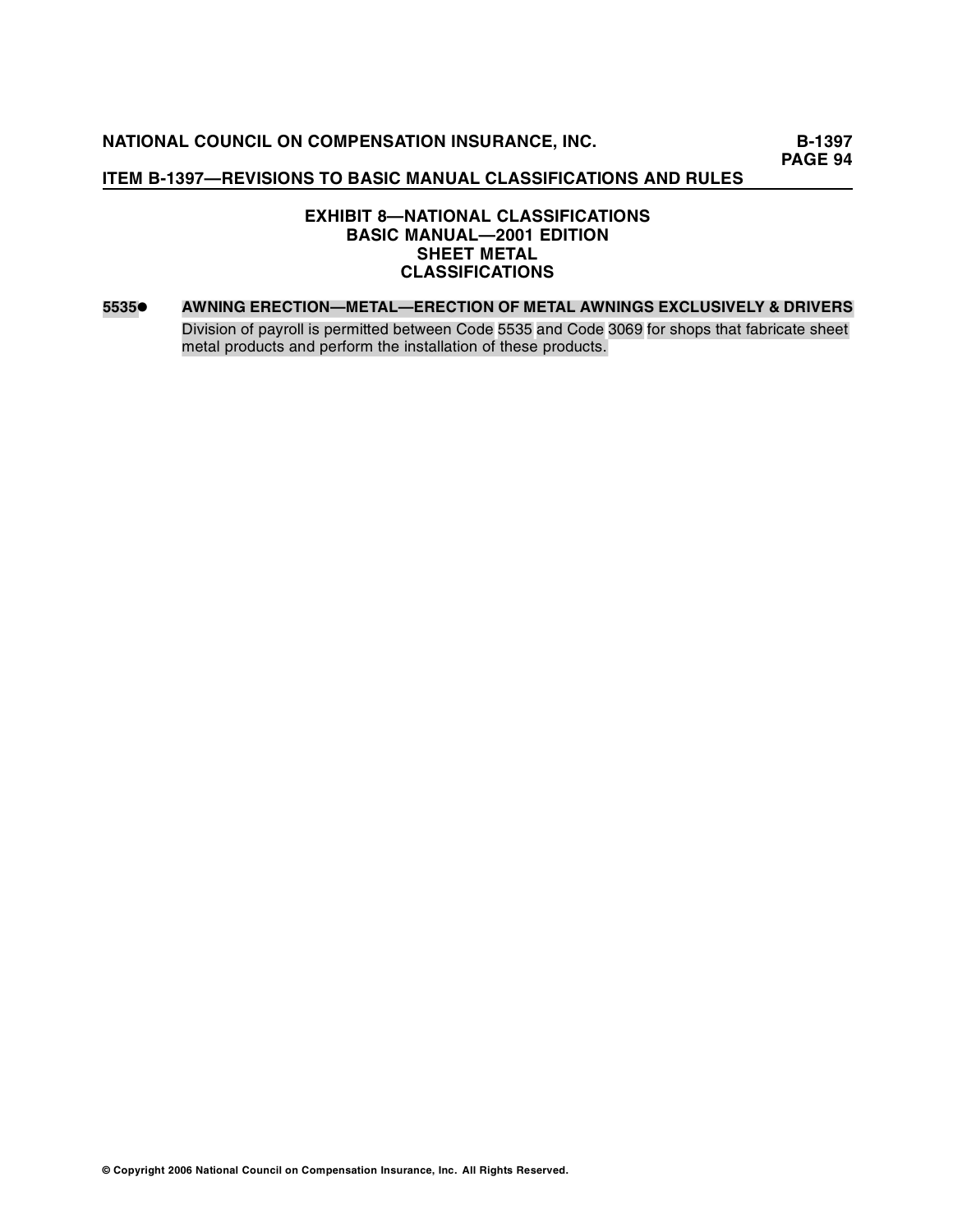**B-1397 PAGE 95** 

# **ITEM B-1397—REVISIONS TO BASIC MANUAL CLASSIFICATIONS AND RULES**

# **EXHIBIT 8—NATIONAL CLASSIFICATIONS BASIC MANUAL—2001 EDITION SHEET METAL CLASSIFICATIONS**

#### **3069 AWNING MFG.—METAL**

Division of payroll is permitted between Code 5535 and Code 3069 for shops that fabricate sheet metal products and perform the installation of these products.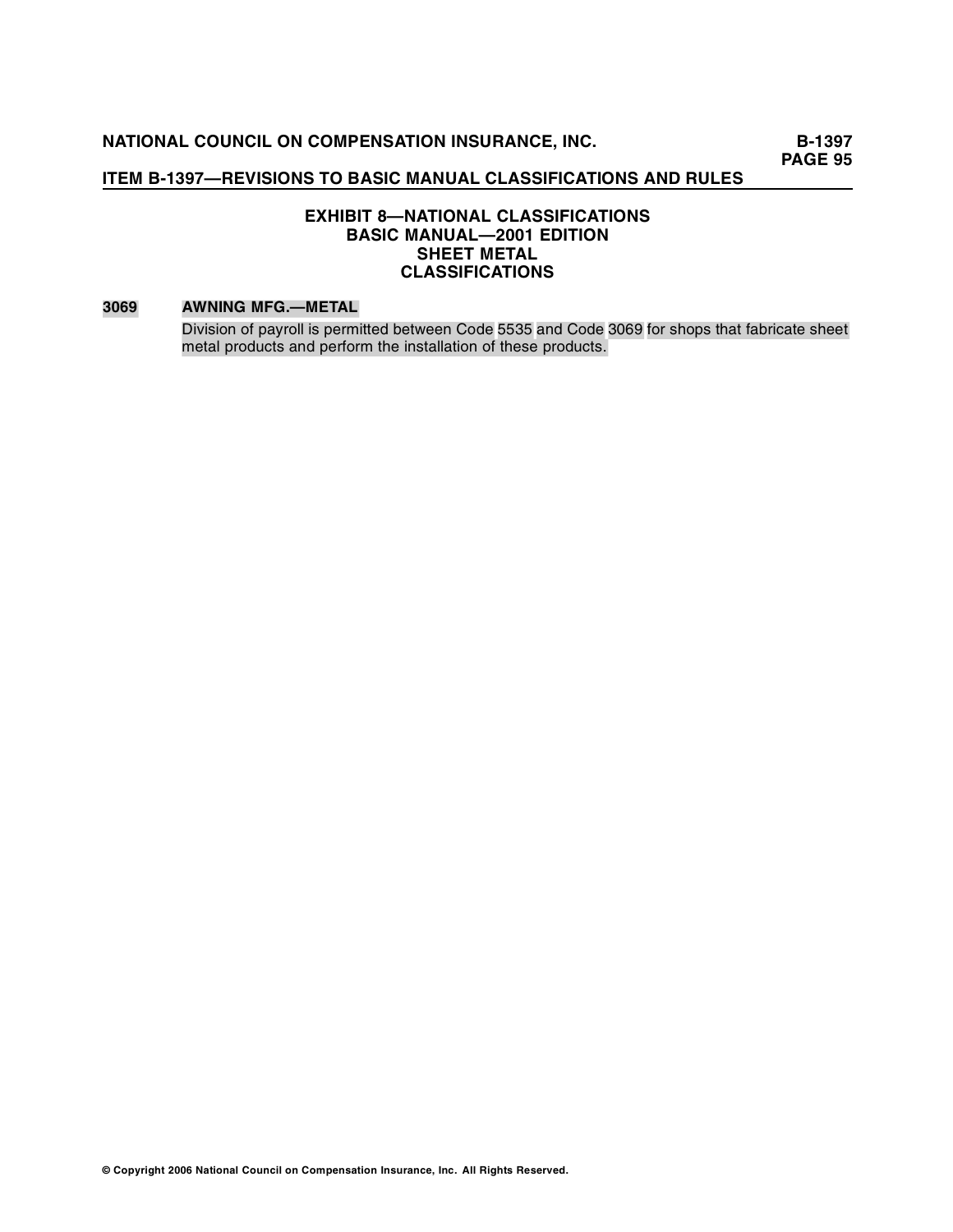# **EXHIBIT 8—NATIONAL CLASSIFICATIONS BASIC MANUAL—2001 EDITION SHEET METAL CLASSIFICATIONS**

#### **—E— M—TA— —L**

# **—5—8 5—3— C—IL —G • —E—IN——R —— —O— —A —O—E—IN— IN—T—L —W—L—L——C—V—R —G — ———S—A —T —N —L—A — — —R—. —IO———H—P, D—IV —&—S—O————R—E—S—**

**3372 METAL FINISHING** 

**<sup>8500</sup>**♦ **METAL SCRAP DEALER & DRIVERS.** Includes the collection and reduction of nonferrous scrap metals. No collecting or handling of scrap iron or steel. Must not be assigned to a risk engaged in operations described by another classification unless the operations subject to Code 8500 are conducted as a separate and distinct business.

# **3400 METAL STAMPED GOODS MFG. NOC**

**3400 METAL STAMPING MFG. NOC.** Applicable to mass production manufacturing of stamped metal articles including, but not limited to, license plates, tags, toys, pie plates, buckets, and wastebaskets.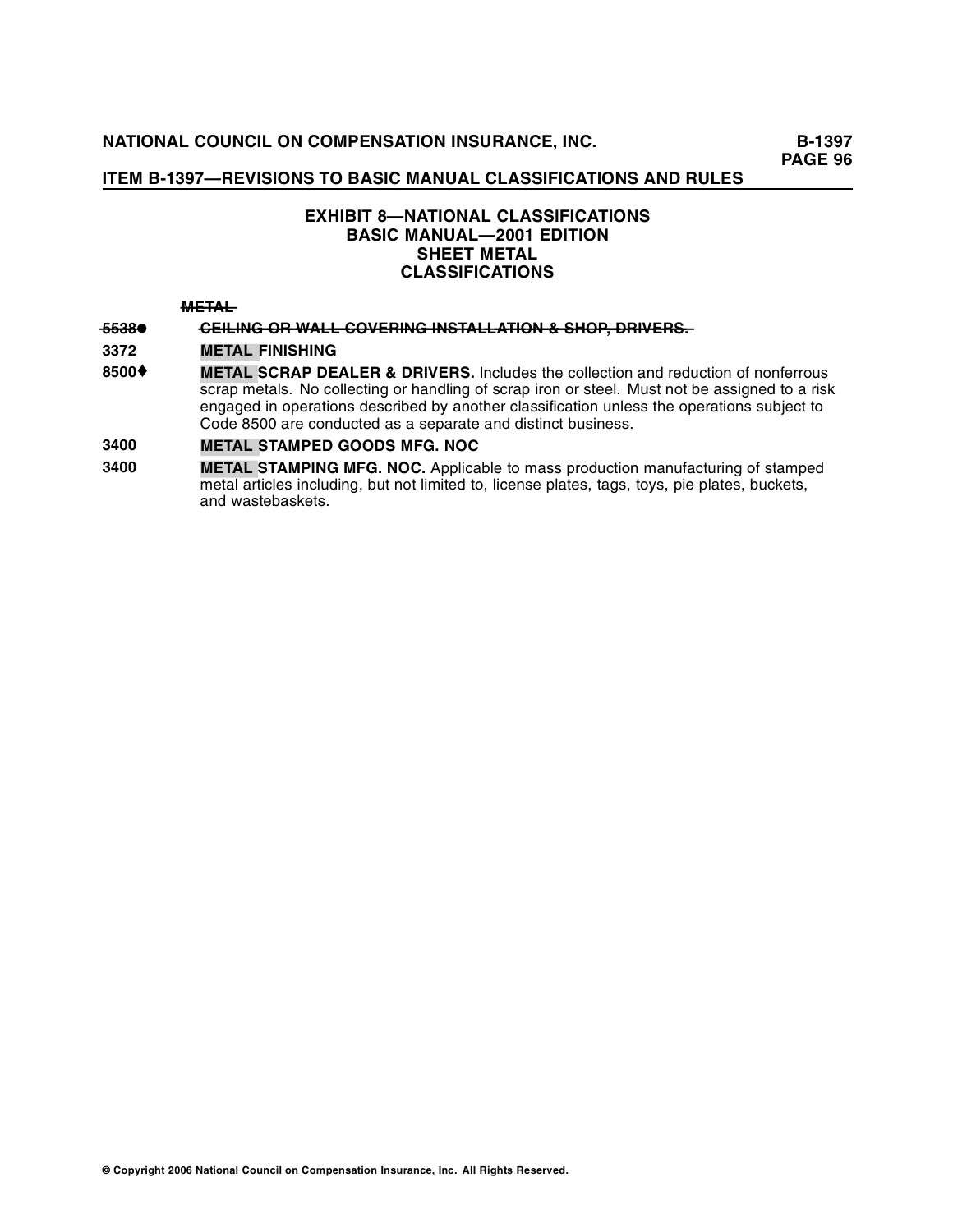# **ITEM B-1397—REVISIONS TO BASIC MANUAL CLASSIFICATIONS AND RULES**

# **EXHIBIT 8—NATIONAL CLASSIFICATIONS BASIC MANUAL—2001 EDITION SHEET METAL CLASSIFICATIONS**

#### **5535• METAL CEILING OR WALL COVERING INSTALLATION & DRIVERS**

Division of payroll is permitted between Code 5535 and Code 3069 for shops that fabricate sheet metal products and perform the installation of these products.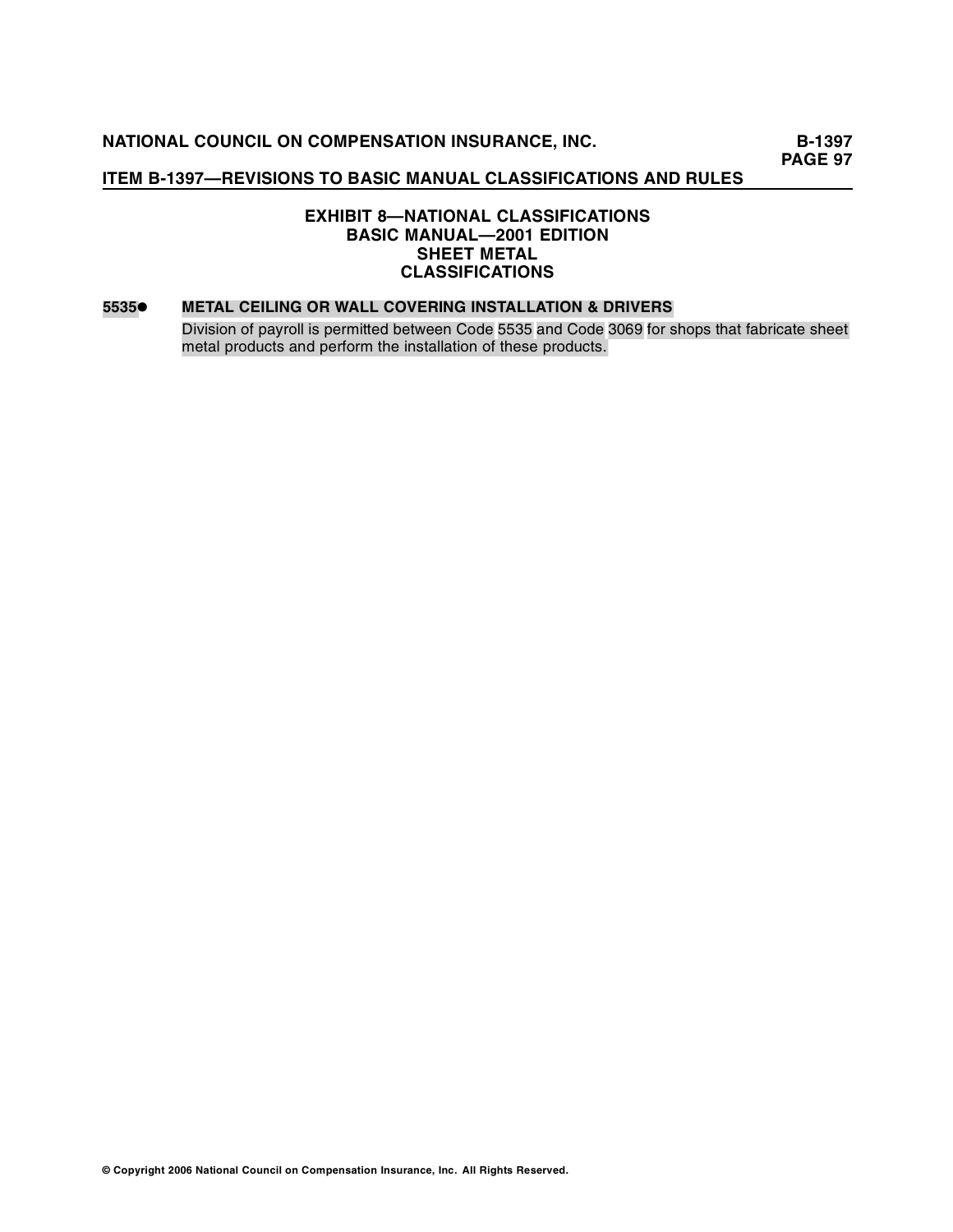# **ITEM B-1397—REVISIONS TO BASIC MANUAL CLASSIFICATIONS AND RULES**

# **EXHIBIT 8—NATIONAL CLASSIFICATIONS BASIC MANUAL—2001 EDITION SHEET METAL CLASSIFICATIONS**

#### **SHEET METAL WORK**

**—0—6—6 3 — S—h—o—p—**

**–5538● • • • Shop and Outside NOC & Drivers...**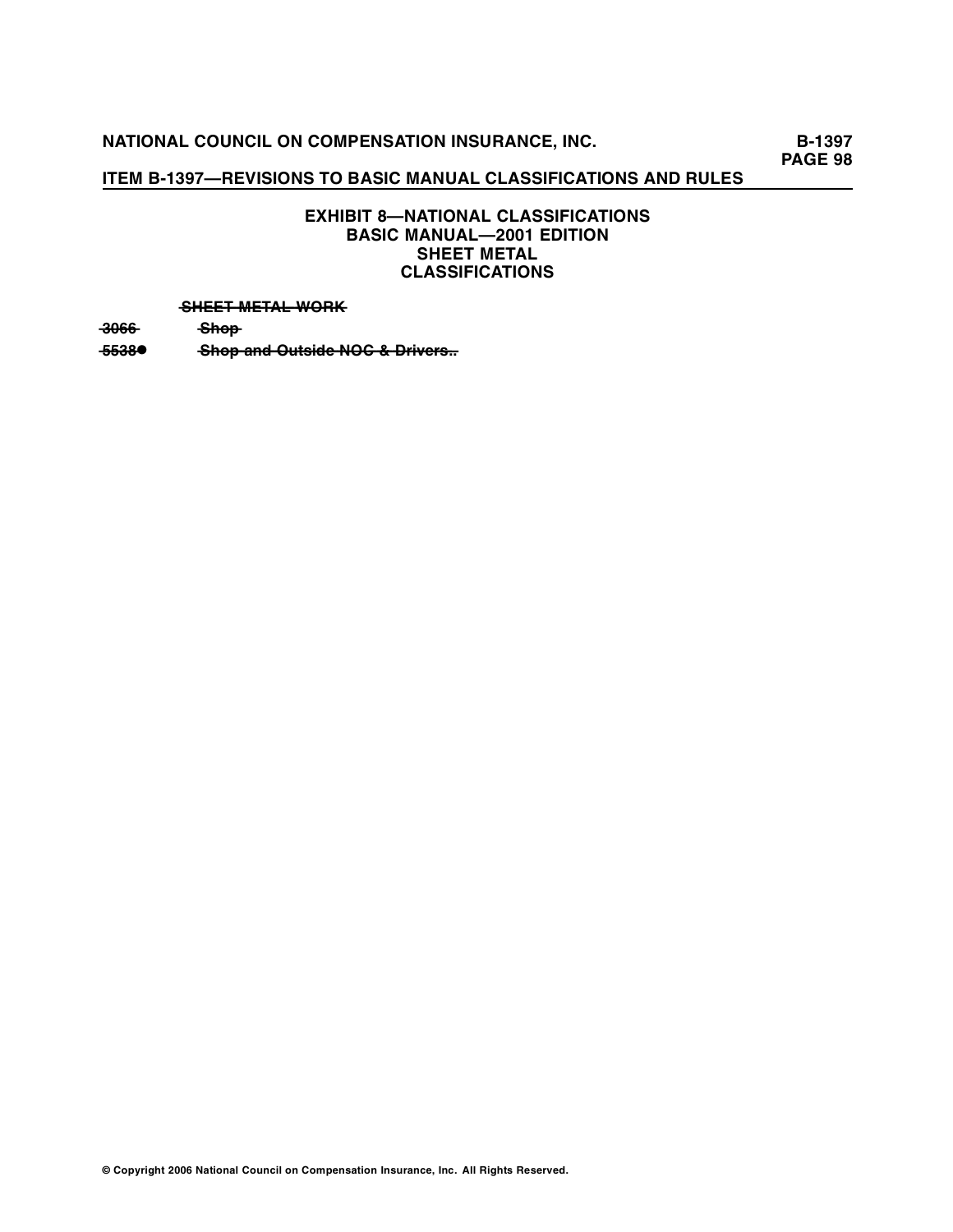# **EXHIBIT 8—NATIONAL CLASSIFICATIONS BASIC MANUAL—2001 EDITION SHEET METAL CLASSIFICATIONS**

## **5535• SHEET METAL WORK—INSTALLATION & DRIVERS**

Applies to erection, installation, or repair operations. Division of payroll is permitted between Code 5535 and Code 3069 for shops that fabricate sheet metal products and perform the installation of these products. The installation of sheet metal roofing to be separately rated as Code 5551. Refer to Code 5537 for insureds that install, service, and repair heating, ventilation, air-conditioning, and refrigeration systems.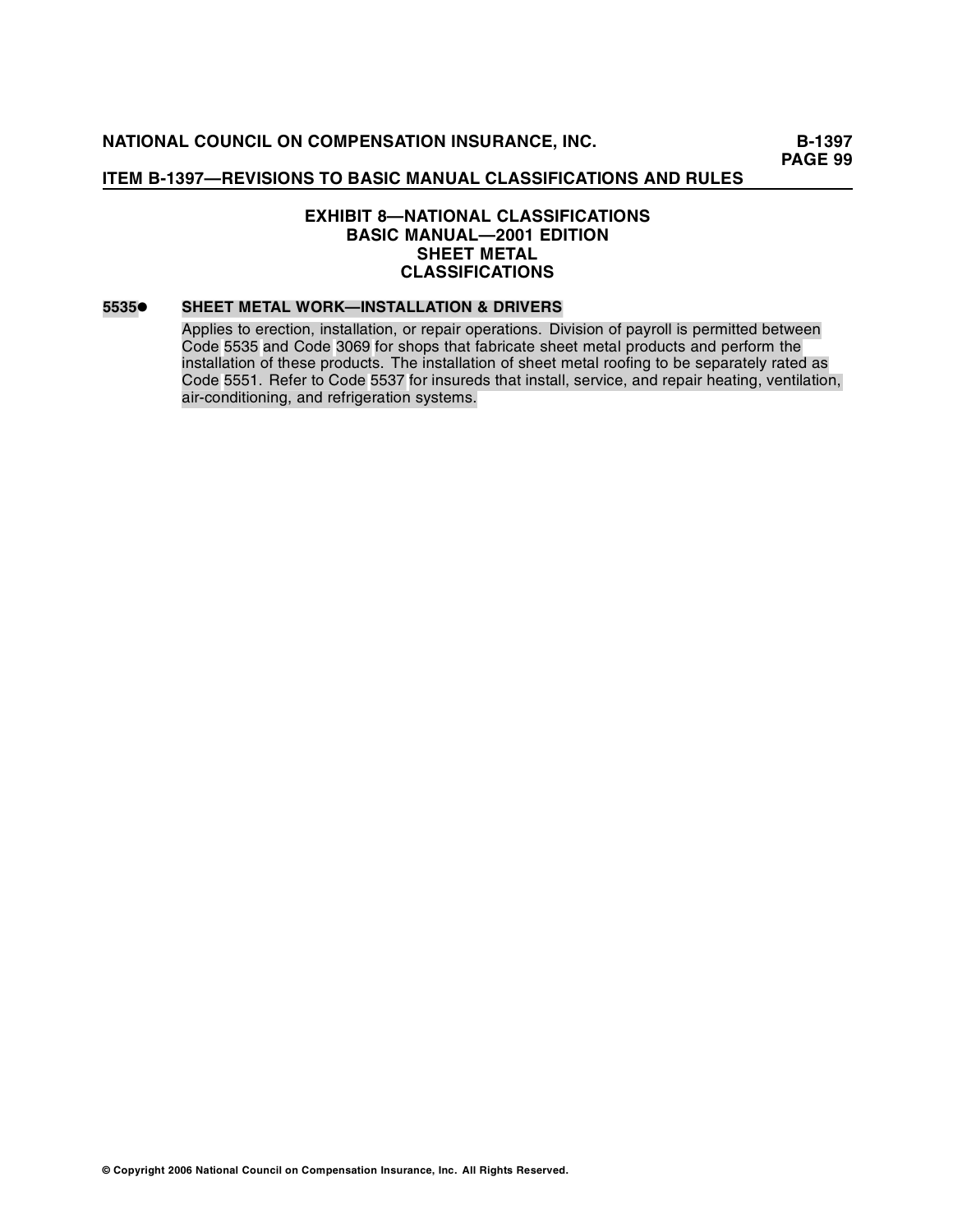# **EXHIBIT 8—NATIONAL CLASSIFICATIONS BASIC MANUAL—2001 EDITION SHEET METAL CLASSIFICATIONS**

#### **3069 SHEET METAL PRODUCTS MFG.**

To be used in connection with Code 5535 if applicable. Applicable to the various products made from sheet metal, aluminum sheet stock, copper or brass sheet stock, Monel metal, and stainless steel. Includes door, door frame, or sash manufacturing—metal; cabinet, enclosure, or furniture manufacturing—metal; metal bedsteads; and metal caskets or coffins. Products manufactured from extruded aluminum are classified to Code 3227, installation or repair to be separately rated to Code 5535. Division of payroll is permitted between Code 5535 and Code 3069 for shops that fabricate sheet metal products and perform the installation of these products. Separately rate manufacturing of fireproof doors or shutters that are wood covered with metal, or structural or reinforcing materials. Refer to Code 3400 for insureds whose operations involve extensive stamping, punching, or blanking of sheet metal.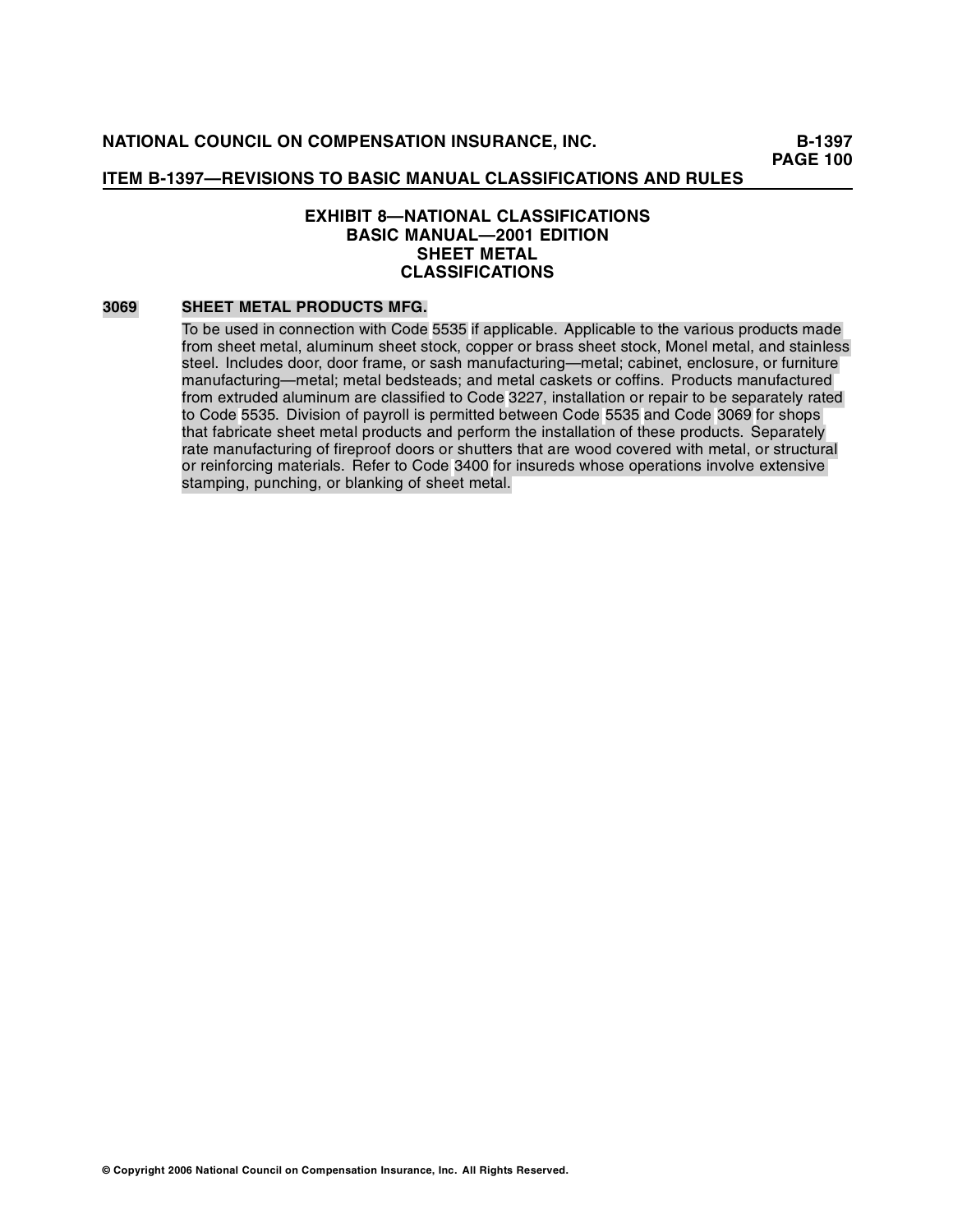# **ITEM B-1397—REVISIONS TO BASIC MANUAL CLASSIFICATIONS AND RULES**

# **EXHIBIT 8—NATIONAL CLASSIFICATIONS BASIC MANUAL—2001 EDITION SHEET METAL CLASSIFICATIONS**

#### $-$ **SILO ERECTION**

- **5213• SILO ERECTION—CONCRETE**
- <del>5538</del> **•** Glass Fused to Steel & Drivers<br>
5022● SILO ERECTION—MASONRY OI
- **5022• SILO ERECTION—MASONRY OR TILE**
- **—5—8 5—3— M—TA— • —E——L ——R—E—S —&—D—IV—R— —**
- **5213• SILO ERECTION—PRECAST CONCRETE STAVES**
- **5403• SILO ERECTION—WOOD**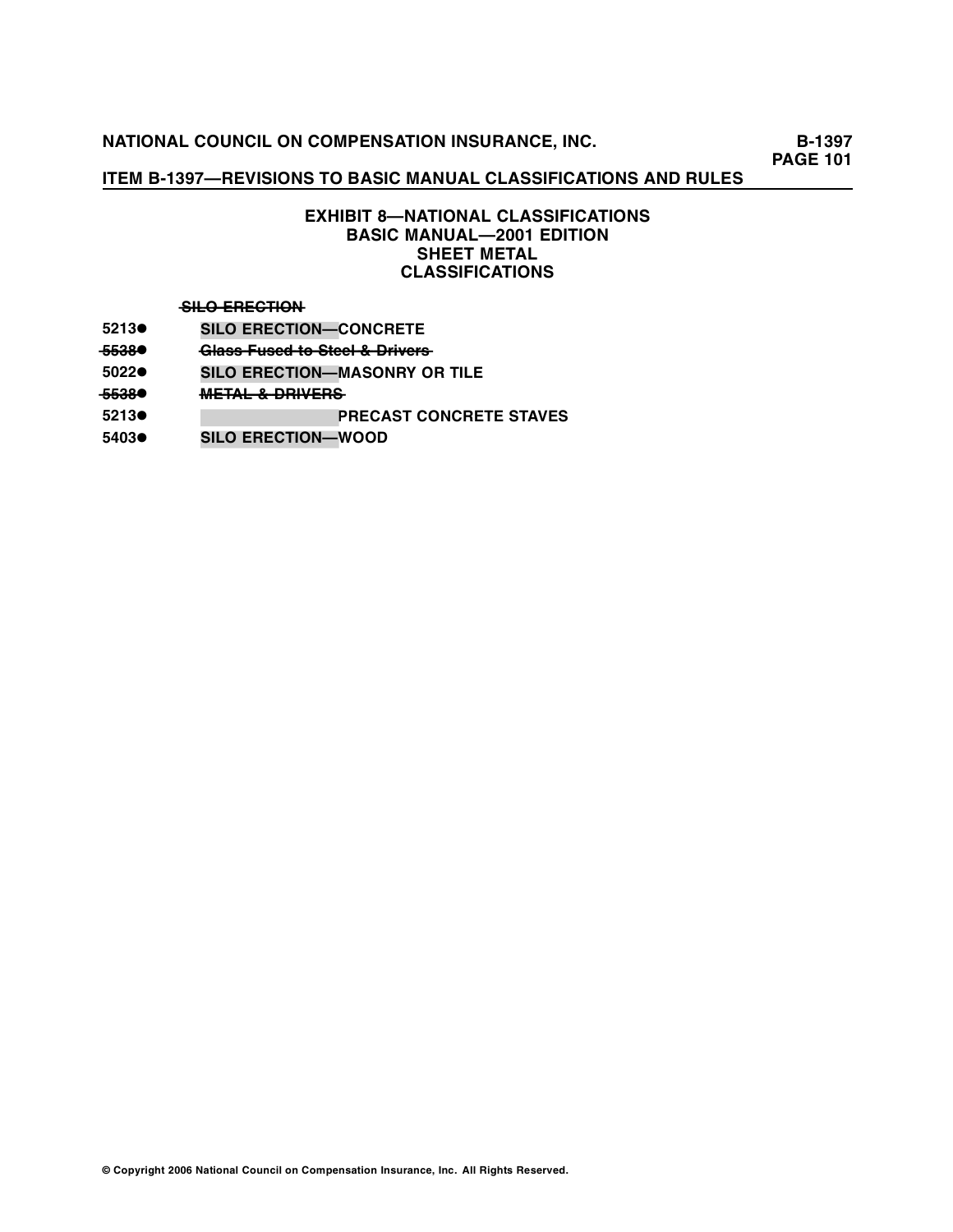**NATIONAL COUNCIL ON COMPENSATION INSURANCE, INC.** B-1397

**PAGE 102** 

# **ITEM B-1397—REVISIONS TO BASIC MANUAL CLASSIFICATIONS AND RULES**

**EXHIBIT 8—NATIONAL CLASSIFICATIONS BASIC MANUAL—2001 EDITION SHEET METAL CLASSIFICATIONS** 

**5535• SILO ERECTION—METAL OR GLASS FUSED TO STEEL & DRIVERS**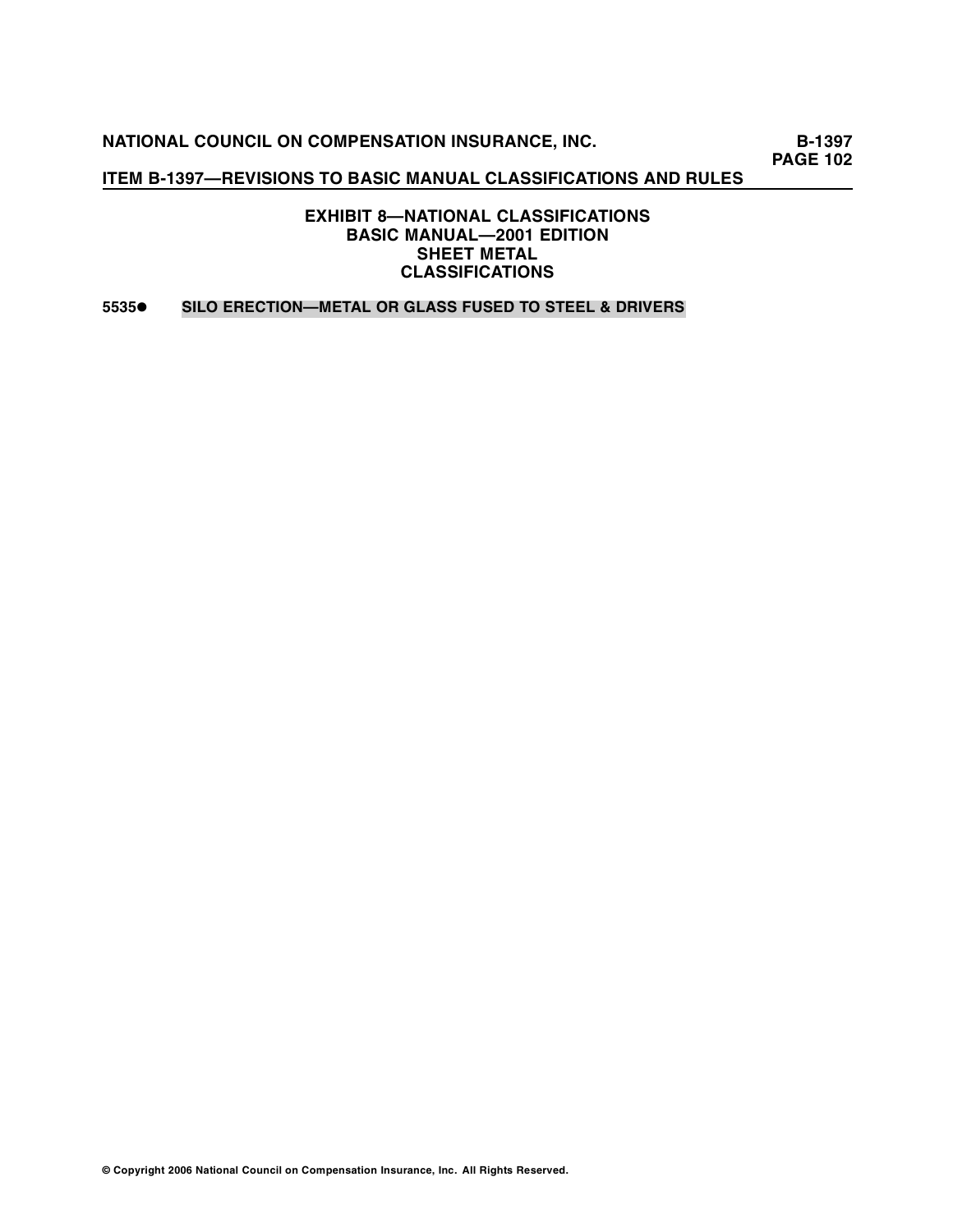**NATIONAL COUNCIL ON COMPENSATION INSURANCE, INC.** B-1397

**PAGE 103** 

# **ITEM B-1397—REVISIONS TO BASIC MANUAL CLASSIFICATIONS AND RULES**

**EXHIBIT 8—NATIONAL CLASSIFICATIONS BASIC MANUAL—2001 EDITION SHEET METAL CLASSIFICATIONS** 

**—5—3—8 <sup>5</sup> —• —A W—L—L——C—O—V—E—R—I—N—G——O—R——M—E—T—A—L——C—E—I—L—I—N—G———IN—S—T—A—L—L—A—T—I—O—N——&——S—H—O—P———, D—R—I—V—E—R—S—**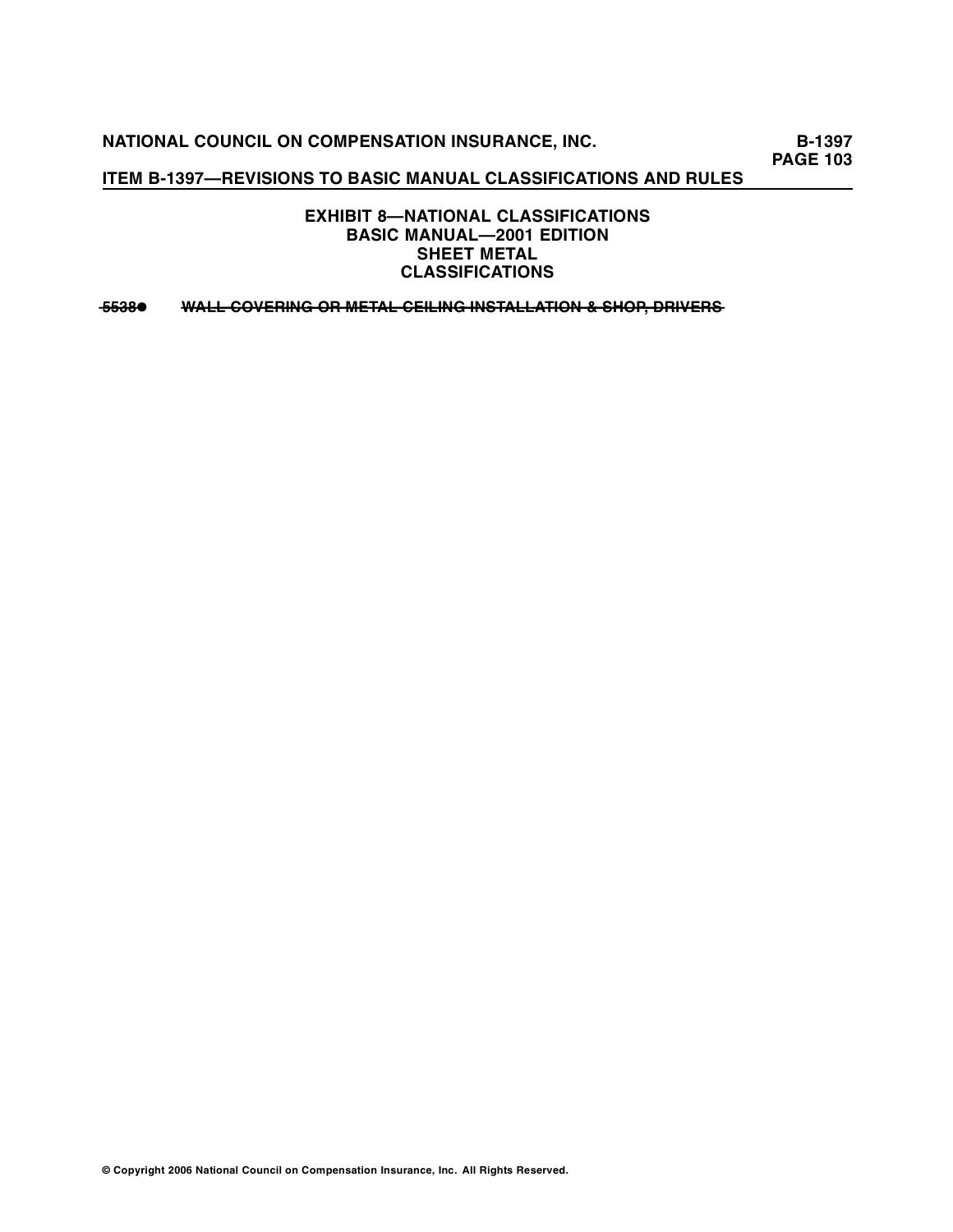# **EXHIBIT 8—NATIONAL CLASSIFICATIONS BASIC MANUAL—2001 EDITION SHEET METAL CLASSIFICATIONS**

## **5537• HEATING, VENTILATION, AIR-CONDITIONING, AND REFRIGERATION SYSTEMS—INSTALLATION, SERVICE AND REPAIR, SHOP, YARD & DRIVERS**

Applicable to installation, service, and repair, including residential and commercial, shop and yard work. Division of payroll between Code 5537 and any other contracting classification is not permitted when all or a majority portion of the work for an HVAC contract is performed by a single contractor. Specialist subcontractors performing a portion of the HVAC contract (i.e. electrical, plumbing, sheet metal) must be separately rated to the classification applicable to their work. Separately rate portable air-conditioning units to Code 9519.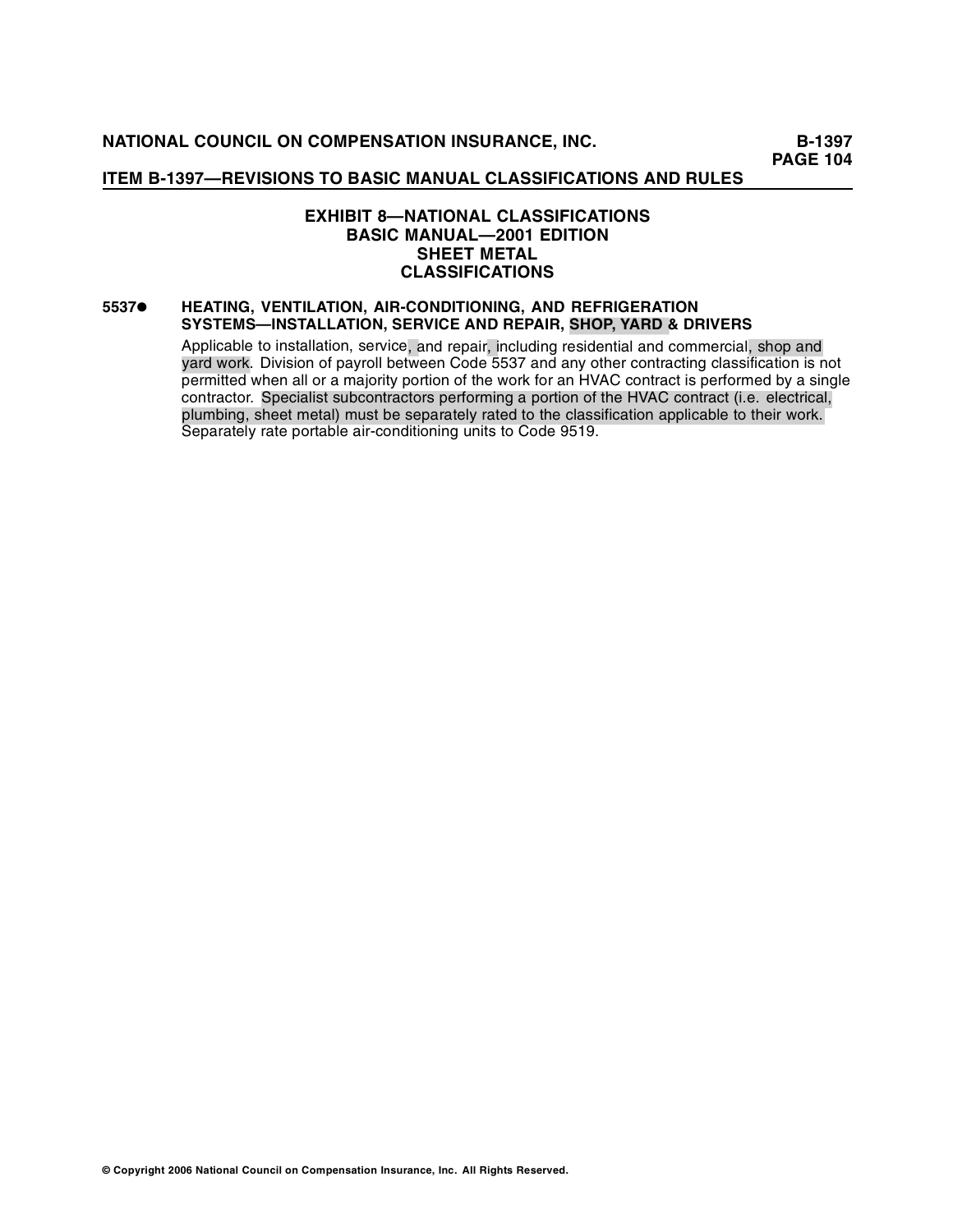# **EXHIBIT <sup>9</sup>**

# **BASIC MANUAL—2001 EDITION**

# **APPENDIX <sup>E</sup>**

## **REFERENCE TABLE OF CLASSIFICATIONS BY HAZARD GROUP**

**TABLE OF CLASSIFICATIONS BY HAZARD GROUP**

**Effective 12:01 a.m., July 1, <sup>2007</sup>\***

(Applies in: AL, AR, CO, CT, FL, GA, HI, IA, IL, IN, KS, LA, MD, ME, MO, MS, NC, NE, **NH, NM, NV, OK, OR, RI, SC, SD, TN, VT)**

| $A-G$                                   | $1 - 4$                 |
|-----------------------------------------|-------------------------|
|                                         |                         |
| $\overline{B}$                          | $+$                     |
| $\overline{B}$                          | $\overline{+}$          |
| E                                       | $\mathfrak{S}$          |
| E                                       | $\mathfrak{S}$          |
| $\mathrel{\textcolor{red}{\mathbf{G}}}$ | $\rightarrow$           |
| E                                       | $\mathfrak{S}$          |
| E                                       | $\mathfrak{S}$          |
| $\mathsf{E}% _{T}$                      | $\rightarrow$           |
| $\mp$                                   | $\rightarrow$           |
| D                                       | $\overline{\mathbf{c}}$ |
| F                                       | $\mathfrak{S}$          |
| F                                       | $\mathfrak{S}$          |
| $\mathsf{C}$                            | $\overline{\mathbf{c}}$ |
| G                                       | 4                       |
|                                         |                         |

\*B-1397 is effective January 1, 2008 in MO and NH and March 1, <sup>200</sup><sup>8</sup> in TN.

\*\*Code 3066 will be discontinued effective July 1, 2009 in LA, MD, and NH and July 1, 2010 in KY.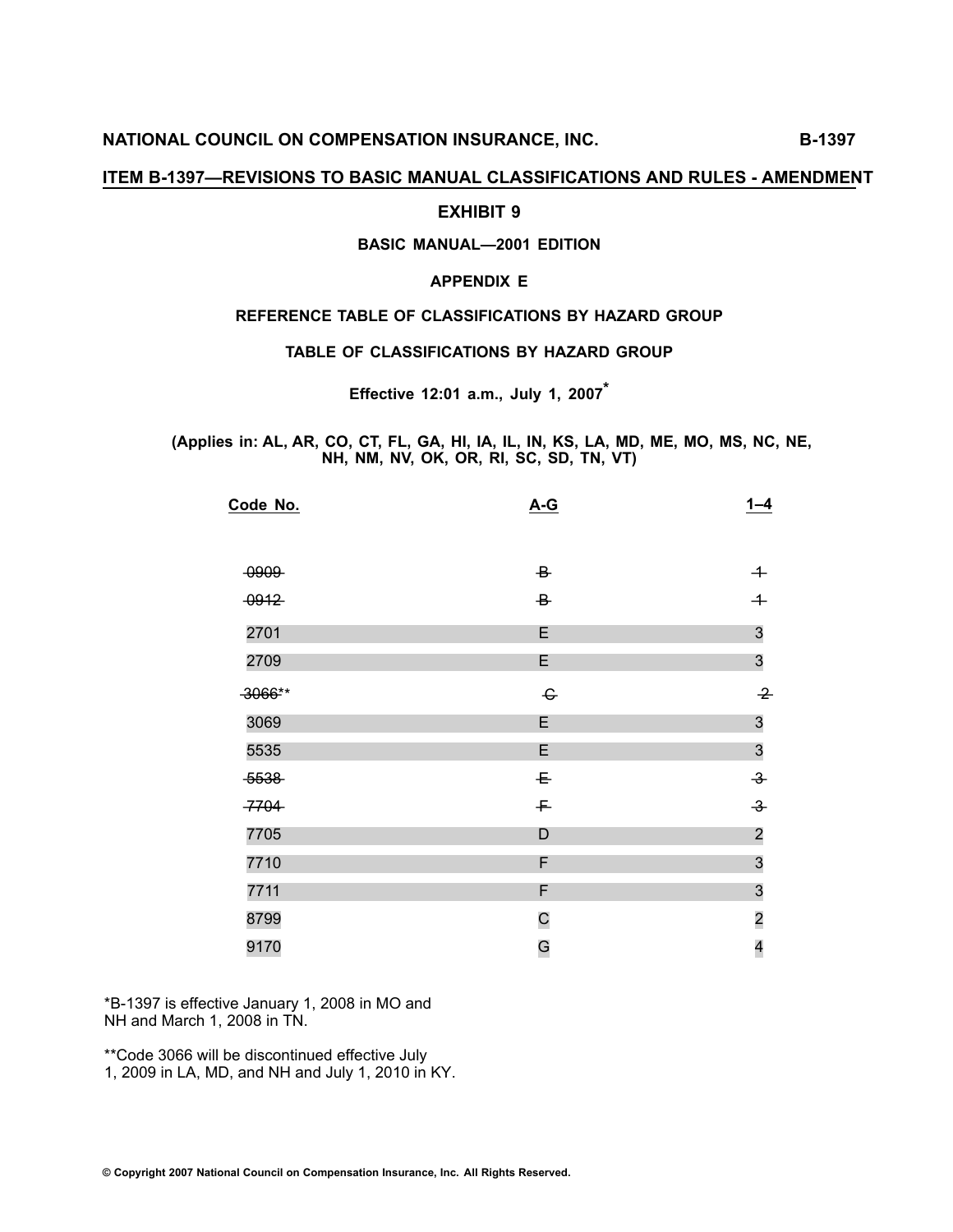# **EXHIBIT <sup>1</sup>0–APPLYING IN NORTH CAROLINA E. PERFORMANCE STANDARDS**

Change Part Two-E-5–a(1) as follows:

# **(a) Activities**

|     | <b>North Carolina New Business</b>                                                                                                                                                                                               |                                                                                                                                                                                                                                                                                                                                                            |                                                                                     |  |  |
|-----|----------------------------------------------------------------------------------------------------------------------------------------------------------------------------------------------------------------------------------|------------------------------------------------------------------------------------------------------------------------------------------------------------------------------------------------------------------------------------------------------------------------------------------------------------------------------------------------------------|-------------------------------------------------------------------------------------|--|--|
|     | <b>Preliminary Audit</b>                                                                                                                                                                                                         |                                                                                                                                                                                                                                                                                                                                                            | <b>Final Audit</b>                                                                  |  |  |
| (a) | \$50,000 and over: A preliminary physical audit must be<br>completed for all risks, regardless of code.                                                                                                                          |                                                                                                                                                                                                                                                                                                                                                            | A final physical audit must be completed on<br>all risks, regardless of class code. |  |  |
| (b) | \$10,000 to \$49,999: A preliminary physical audit must be<br>completed on all risks with the following governing class<br>codes:                                                                                                |                                                                                                                                                                                                                                                                                                                                                            |                                                                                     |  |  |
|     | <b>Special Category*</b>                                                                                                                                                                                                         | <b>Applicable Class Codes</b>                                                                                                                                                                                                                                                                                                                              |                                                                                     |  |  |
|     | Auto Sales/Service                                                                                                                                                                                                               | 8380, 8393                                                                                                                                                                                                                                                                                                                                                 |                                                                                     |  |  |
|     | Coal Minet                                                                                                                                                                                                                       | 1005, 1016                                                                                                                                                                                                                                                                                                                                                 |                                                                                     |  |  |
|     | Construction, Carpentry, and Masonry                                                                                                                                                                                             |                                                                                                                                                                                                                                                                                                                                                            |                                                                                     |  |  |
|     | 3719, 3724, 3726, 5020, 5022, 5037, 5040, 5057, 5059,<br>5067, 5069, 5102, 5146, 5160, 5183, 5188, 5190, 5213,<br>5491, 5506, 5507, 5508, 5509, 5511, 5516, 5535, 5537,<br>6702, 6703, 6704, 7538, 7601, 7605, 7611, 7612, 7613, | 5215, 5221, 5222, 5223, 5348, 5402, 5403, 5437,<br>5443, 5445, 5462, 5472, 5473, 5474, 5479, 5480,<br>5638, 5551, 5606, 5610, 5645, 5650, 5651, 5703,<br>5705, 6003, 6005, 6017, 6018, 6045, 6204, 6206,<br>6213, 6214, 6216, 6217, 6229, 6233, 6235, 6236,<br>6237, 6251, 6252, 6260, 6306, 6319, 6325, 6400,<br>7855, 8227, 9529, 9534, 9545, 9549, 9553 |                                                                                     |  |  |
|     | <b>Convalescent Home</b>                                                                                                                                                                                                         | 8829                                                                                                                                                                                                                                                                                                                                                       |                                                                                     |  |  |
|     | <b>Farm Related</b>                                                                                                                                                                                                              | 0016, 0036, 0037, 0050                                                                                                                                                                                                                                                                                                                                     |                                                                                     |  |  |
|     | Food Service/Restaurant                                                                                                                                                                                                          | 9079, 9082, 9083, 9084                                                                                                                                                                                                                                                                                                                                     |                                                                                     |  |  |
|     | Fuel Related/Oil/Gas/Energy                                                                                                                                                                                                      | 1320, 1322, 4635, 4740,<br>4741, 4743, 7500, 7502,<br>7515, 8350                                                                                                                                                                                                                                                                                           |                                                                                     |  |  |
|     | Landscaping                                                                                                                                                                                                                      | 0042                                                                                                                                                                                                                                                                                                                                                       |                                                                                     |  |  |
|     | Logging/Lumbering                                                                                                                                                                                                                | 2702, 2703, 2709, 2710                                                                                                                                                                                                                                                                                                                                     |                                                                                     |  |  |
|     | Millwright Work                                                                                                                                                                                                                  | 3724                                                                                                                                                                                                                                                                                                                                                       |                                                                                     |  |  |
|     | Plumbing                                                                                                                                                                                                                         | 5183                                                                                                                                                                                                                                                                                                                                                       |                                                                                     |  |  |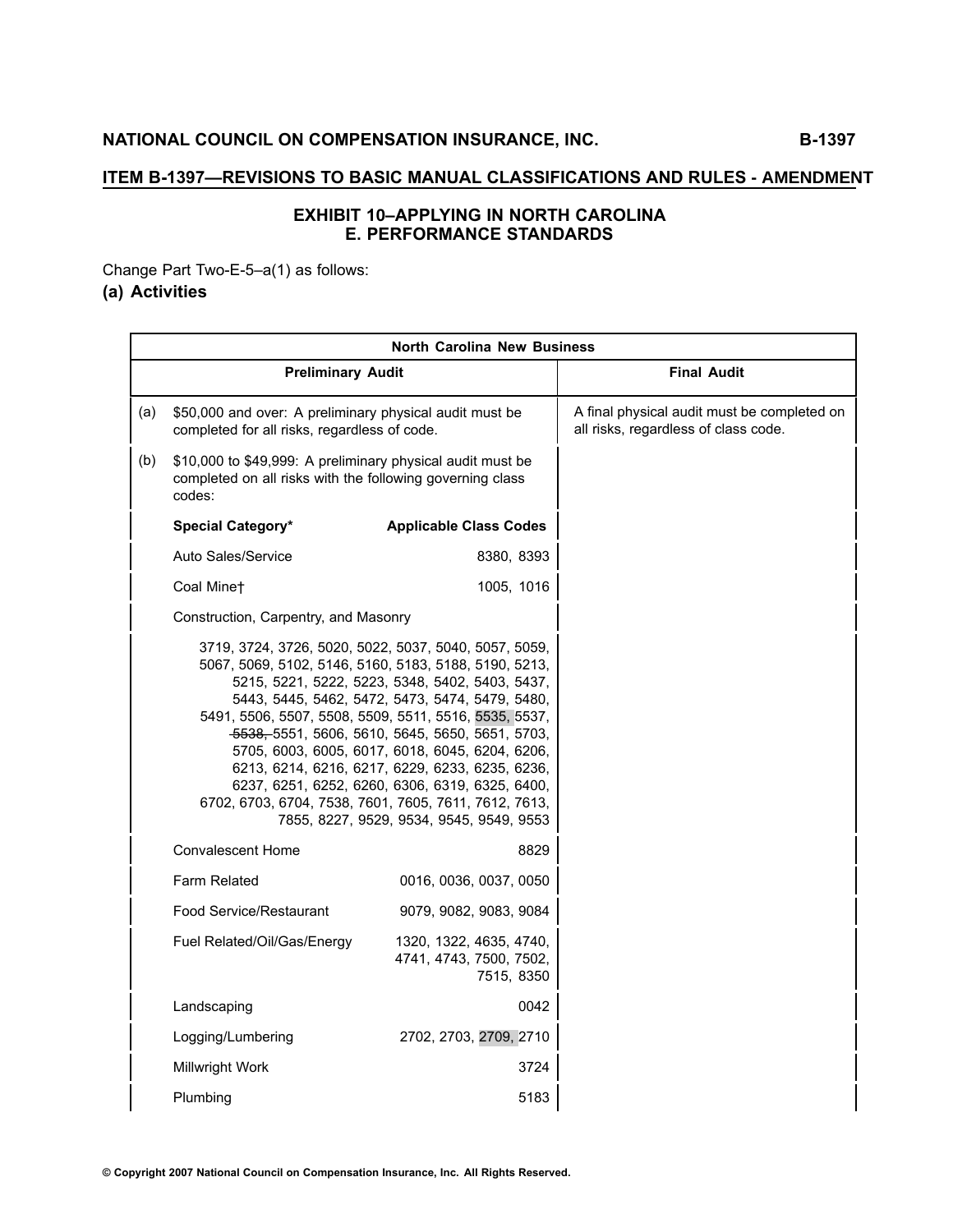| <b>North Carolina New Business</b> |                                                                                                                                                          |                                                                  |                    |  |
|------------------------------------|----------------------------------------------------------------------------------------------------------------------------------------------------------|------------------------------------------------------------------|--------------------|--|
|                                    | <b>Preliminary Audit</b>                                                                                                                                 |                                                                  | <b>Final Audit</b> |  |
|                                    | Roofing                                                                                                                                                  | 5551                                                             |                    |  |
|                                    | <b>Security Services</b>                                                                                                                                 | 7720                                                             |                    |  |
|                                    | <b>Sheetmetal Work</b>                                                                                                                                   | 5535 5538                                                        |                    |  |
|                                    | Stores-Wholesale                                                                                                                                         | 8018                                                             |                    |  |
|                                    | Trucking                                                                                                                                                 | 7219, 7222, 7228, 7229,<br>7230, 7231, 7232, 7250,<br>7380, 7390 |                    |  |
|                                    | <b>Welding or Cutting</b>                                                                                                                                | 3365                                                             |                    |  |
|                                    | Includes state specials where applicable.<br>*                                                                                                           |                                                                  |                    |  |
|                                    | † Combined coal mine and occupational disease premium<br>on Class Codes 1005, 1009, 1016.                                                                |                                                                  |                    |  |
| (c)                                | \$5,000 to \$9,999: A preliminary physical audit must be<br>completed on all risks with a governing class code as defined<br>below:                      |                                                                  |                    |  |
|                                    | Special Category*                                                                                                                                        | <b>Applicable Class Codes</b>                                    |                    |  |
|                                    | Carpentry                                                                                                                                                | 5645, 5403, 5437                                                 |                    |  |
|                                    | Contractors-Project Manager,<br>Construction Executive,<br>Construction Manager, or<br><b>Construction Superintendent</b><br><b>Executive Supervisor</b> | 5606                                                             |                    |  |
|                                    | <b>Convalescent Home</b>                                                                                                                                 | 8829                                                             |                    |  |
|                                    | Excavation                                                                                                                                               | 6217                                                             |                    |  |
|                                    | Logging or Lumbering                                                                                                                                     | 2702, 2709, 2710                                                 |                    |  |
|                                    | Masonry                                                                                                                                                  | 5022                                                             |                    |  |
|                                    | Painting or Paperhanging                                                                                                                                 | 5474                                                             |                    |  |
|                                    | Roofing                                                                                                                                                  | 5551                                                             |                    |  |
|                                    | Trucking                                                                                                                                                 | 7219, 7228, 7229                                                 |                    |  |
|                                    | Wallboard Installation                                                                                                                                   | 5445                                                             |                    |  |

# **EXHIBIT <sup>1</sup>0–APPLYING IN NORTH CAROLINA (CONT'D) E. PERFORMANCE STANDARDS**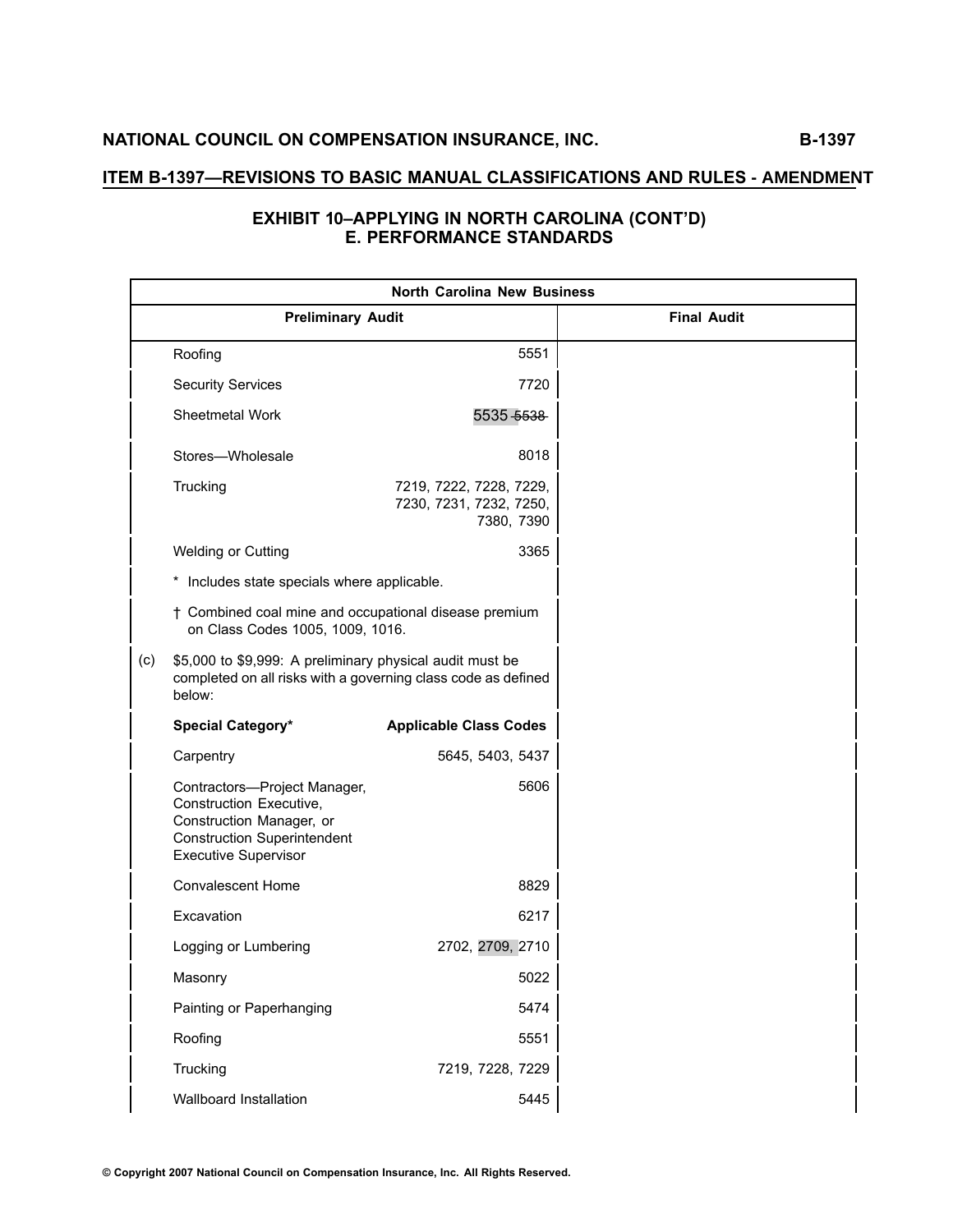# **EXHIBIT <sup>1</sup>0–APPLYING IN NORTH CAROLINA (CONT'D) E. PERFORMANCE STANDARDS**

|     | <b>North Carolina New Business</b>                                                                                                                                     |                    |  |
|-----|------------------------------------------------------------------------------------------------------------------------------------------------------------------------|--------------------|--|
|     | <b>Preliminary Audit</b>                                                                                                                                               | <b>Final Audit</b> |  |
|     | Includes state specials where applicable.                                                                                                                              |                    |  |
| (d) | All premium ranges: A preliminary physical audit must be<br>completed on all risks engaged in leasing employees to<br>others or in providing temporary help to others. |                    |  |

| <b>North Carolina Renewals</b>                                                                                          |                                                                                                                                                                                                                                                                                          |                                                                                                                                                                                                                                                                                                                                        |                                                      |
|-------------------------------------------------------------------------------------------------------------------------|------------------------------------------------------------------------------------------------------------------------------------------------------------------------------------------------------------------------------------------------------------------------------------------|----------------------------------------------------------------------------------------------------------------------------------------------------------------------------------------------------------------------------------------------------------------------------------------------------------------------------------------|------------------------------------------------------|
| <b>Preliminary Audit</b>                                                                                                | <b>Final Audit</b>                                                                                                                                                                                                                                                                       |                                                                                                                                                                                                                                                                                                                                        |                                                      |
| The carrier should conduct preliminary physical<br>audits whenever warranted based upon sound<br>underwriting judgment. | A final physical audit must be completed on all risks<br>(a)<br>producing annual premium of \$5,000 or more.                                                                                                                                                                             |                                                                                                                                                                                                                                                                                                                                        |                                                      |
|                                                                                                                         | (b)                                                                                                                                                                                                                                                                                      | The following special category governing class<br>codes must continue to receive an annual final<br>physical audit regardless of premium size:                                                                                                                                                                                         |                                                      |
|                                                                                                                         |                                                                                                                                                                                                                                                                                          | Special Category*                                                                                                                                                                                                                                                                                                                      | <b>Applicable</b><br>Governing<br><b>Class Codes</b> |
|                                                                                                                         | Construction, Carpentry, and Masonry                                                                                                                                                                                                                                                     |                                                                                                                                                                                                                                                                                                                                        | All Classes                                          |
|                                                                                                                         | Trucking                                                                                                                                                                                                                                                                                 |                                                                                                                                                                                                                                                                                                                                        | All Classes                                          |
|                                                                                                                         | (c)                                                                                                                                                                                                                                                                                      | \$1 to \$4,999: Except as proved in (e) below, a final<br>physical audit must be completed the first year a<br>risk is written by a particular assigned carrier, and at<br>least once every three years thereafter. In each year<br>when such a risk is not audited, a signed payroll<br>statement must be obtained from the employer. |                                                      |
|                                                                                                                         | (d)<br>All premium ranges: A final physical audit must<br>be completed on all risks engaged in leasing<br>employees to others or in providing temporary help<br>to others. A final mail or telephone audit must<br>be completed on all risks that are not receiving a<br>physical audit. |                                                                                                                                                                                                                                                                                                                                        |                                                      |
|                                                                                                                         | (e)                                                                                                                                                                                                                                                                                      | In instances where an audit is clearly impracticable,<br>such as private residences or building operations<br>risks served by one or two employees, an actual<br>audit may be waived and a signed payroll statement<br>from the employer may be accepted.                                                                              |                                                      |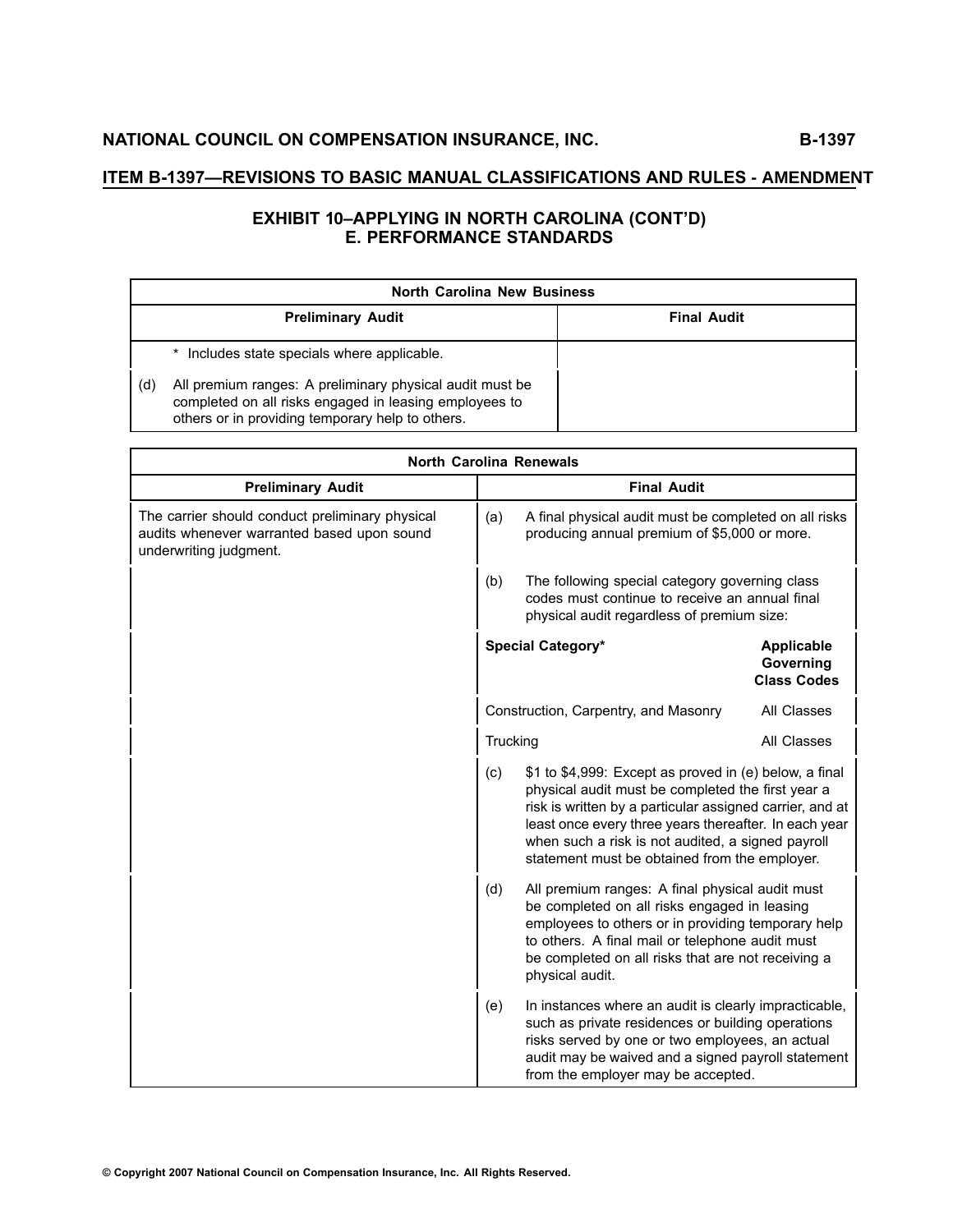#### **ITEM B1397—REVISIONS TO BASIC MANUAL CLASSIFICATIONS AND RULES - AMENDMENT**

# **EXHIBIT <sup>1</sup>0–APPLYING IN NORTH CAROLINA (CONT'D) E. PERFORMANCE STANDARDS**

| <b>Exceptions to Audit Activities</b>                                                                                                                                                                                                                                                                                                                                                                                   |                                                        |                               |
|-------------------------------------------------------------------------------------------------------------------------------------------------------------------------------------------------------------------------------------------------------------------------------------------------------------------------------------------------------------------------------------------------------------------------|--------------------------------------------------------|-------------------------------|
| For those risks requiring a preliminary physical audit, if the preliminary physical audit agrees with the<br>information submitted on the application, the risk is not seasonal or variable in nature, the risk does not<br>have a trucking or construction governing class code, and the risk is not a business in its first year of<br>operation, a final mail audit may be substituted for the final physical audit. |                                                        |                               |
| Preliminary and final physical audits are not required for the following special categories:                                                                                                                                                                                                                                                                                                                            |                                                        |                               |
|                                                                                                                                                                                                                                                                                                                                                                                                                         | Special Category*                                      | <b>Applicable Class Codes</b> |
|                                                                                                                                                                                                                                                                                                                                                                                                                         | <b>Attorney &amp; Clerical</b>                         | 8820                          |
|                                                                                                                                                                                                                                                                                                                                                                                                                         | Physicians & Clerical                                  | 8832                          |
|                                                                                                                                                                                                                                                                                                                                                                                                                         | Schools/Churches---Professional                        | 8868                          |
|                                                                                                                                                                                                                                                                                                                                                                                                                         | Office Clerical                                        | 8810*                         |
|                                                                                                                                                                                                                                                                                                                                                                                                                         | Engineer/Architect                                     | 8601                          |
|                                                                                                                                                                                                                                                                                                                                                                                                                         | Auditors, Accountants—Traveling                        | 8803                          |
| $^\ast$                                                                                                                                                                                                                                                                                                                                                                                                                 | Except when Trucking and Buildings—Operations by Owner |                               |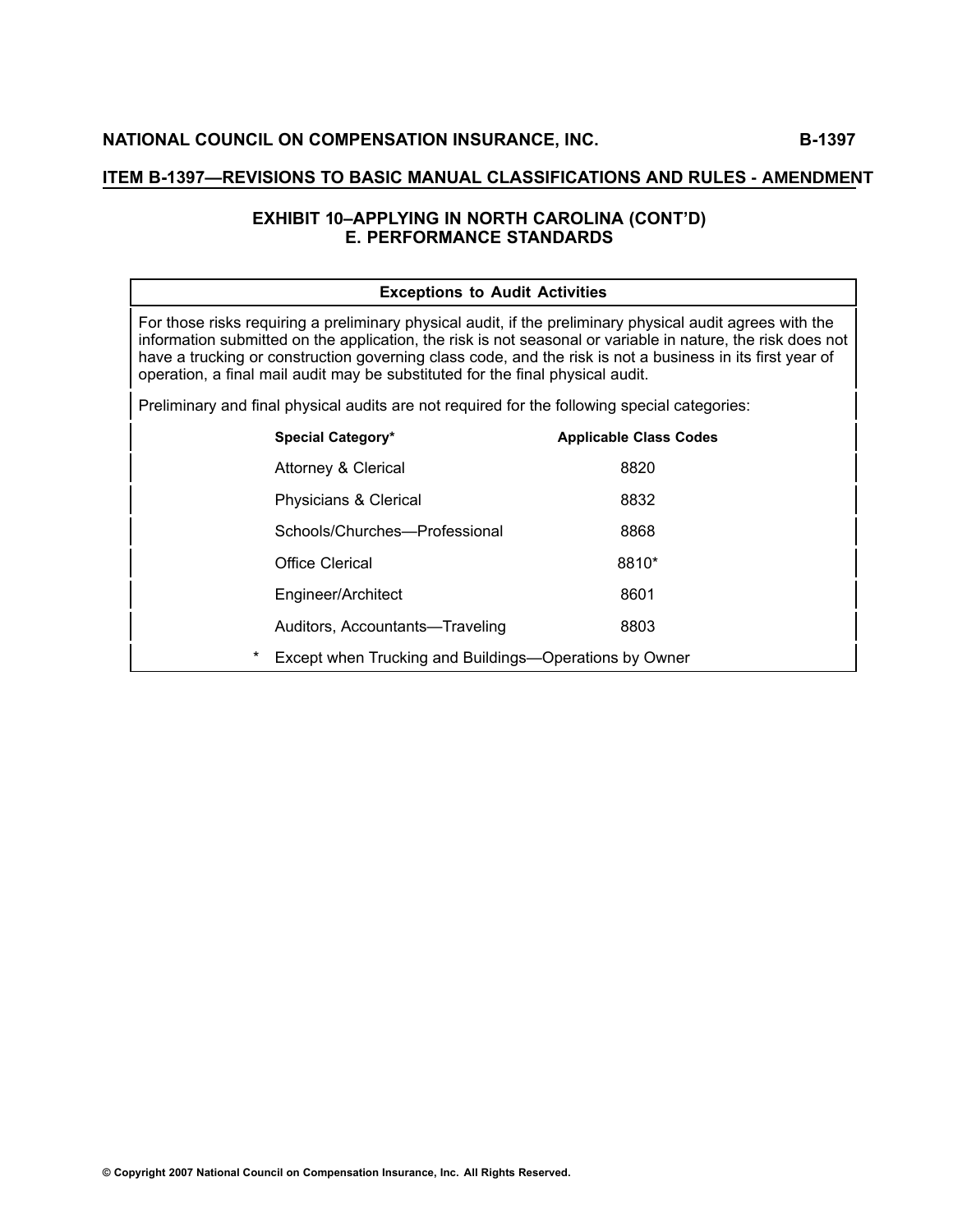#### **ITEM B1397—REVISIONS TO BASIC MANUAL CLASSIFICATIONS AND RULES - AMENDMENT**

#### **EXHIBIT <sup>1</sup><sup>1</sup> 7. <sup>2002</sup> SERVICING CARRIER PERFORMANCE STANDARDS g. Loss Prevention (NonCoal Mine Risks) Applies In: GA, IN, MS, <sup>N</sup>C, <sup>N</sup>H, OR, SD**

#### **(1) Loss Prevention Services to Be Provided**

- (a) The carrier must notify the policyholder and producer of record in writing, at time of policy issuance of available loss prevention services and safety information, including carrier contacts and instructions for obtaining services and information.
- (b) Each assigned risk policyholder may request reasonable loss prevention services from the servicing carrier regardless of its size or operations.
- (c) The carrier will provide appropriate consultation regarding accident prevention programs, accident trends, safety seminars, safety literature, and other administrative aids that will support the loss prevention efforts of the policyholder.
- (d) <sup>A</sup> minimum of one consulting survey for each single and multiple location policyholder, subject to g. (2) (d), 1), 2), and 3) below, with estimated annual premium greater than \$25,000. If no critical or important recommendations are made and the risk does not qualify for loss prevention services for any other reason other than premium, then a follow-up consulting survey for both single and multiple locations must be performed once every three years, unless the carrier, in its professional judgment, deems it otherwise necessary.
- (e) <sup>A</sup> minimum of one consulting survey for each single and multiple location policyholder, subject to g. (2) (d), 1), 2), and 3) below, with estimated annual premium between \$15,000 and \$25,000, and <sup>a</sup> governing class code represented by the following list. If no critical or important recommendations are made and the risk does not qualify for loss prevention services for any other reason other than premium, then a follow-up consulting survey for both single and multiple locations must be performed once every three years, unless the carrier, in its professional judgment, deems it otherwise necessary.

List of Governing Codes

0008, 0034, 0037, 0042, 0050, 0083, 0106, 0401, 1005, 1164, 1165, 1320, 1322, 1430, 1438, 1452, 1470, 1472, 1624, 1642, 1654, 1655, 1699, 1701, 1741, 1747, 1748, 1803, 1852, 1860, 1925, 2014, 2081, 2089, 2095, 2130, 2211, 2220, 2288, 2305, 2501, 2623, 2688, 2702, 2709, 2710, 2714, 2759, 2802, 2881, 2883, 2915, 2916, 2923, 2942, 2960, 3004, 3018, 3022, 3027, 3028, 3042, 3060, 3—0—6—6—,— 3075, 3076, 3081, 3082, 3085, 3110, 3114, 3146, 3180, 3188, 3227, 3069 3241, 3257, 3270, 3307, 3365, 3372, 3373, 3381, 3383, 3400, 3507, 3612, 3620, 3632, 3634, 3642, 3647, 3685, 3726, 3803, 3821, 3824, 3881, 4021, 4034, 4038, 4053, 4062, 4101, 4113, 4130, 4150, 4206, 4207, 4239, 4250, 4251, 4283, 4301, 4307, 4350, 4360, 4410, 4420, 4439, 4459, 4470, 4484, 4493, 4511, 4557, 4558, 4568, 4581, 4583, 4635, 4653, 4665, 4683, 4703, 4720, 4740, 4741, 4770, 4773, 4774, 4775, 4776, 4779, 4799, 4800, 4815, 4819, 4828, 4829, 5022, 5037, 5040, 5057, 5059, 5069, 5160, 5183, 5190, 5213, 5222, 5223, 5348, 5403, 5473, 5474, 5479, 5506, 5551, 5645, 5651, 5703, 5705, 6003, 6005, 6204, 6206, 6216, 6217, 6229, 6235, 6236, 6251, 6252, 6260, 6319, 6504, 6702, 6703, 6704, 6801F,6824F,6826F,6828F,6834, 6836, 6843F,6845F,6854, 6872F,6874F,6882, 6884, 7016, 7020, 7024, 7028, 7038, 7039, 7046, 7047, 7050, 7051, 7090, 7091, 7098, 7099, 7309F,7313F,7317F,7323F,7350F,7360, 7403, 7405,